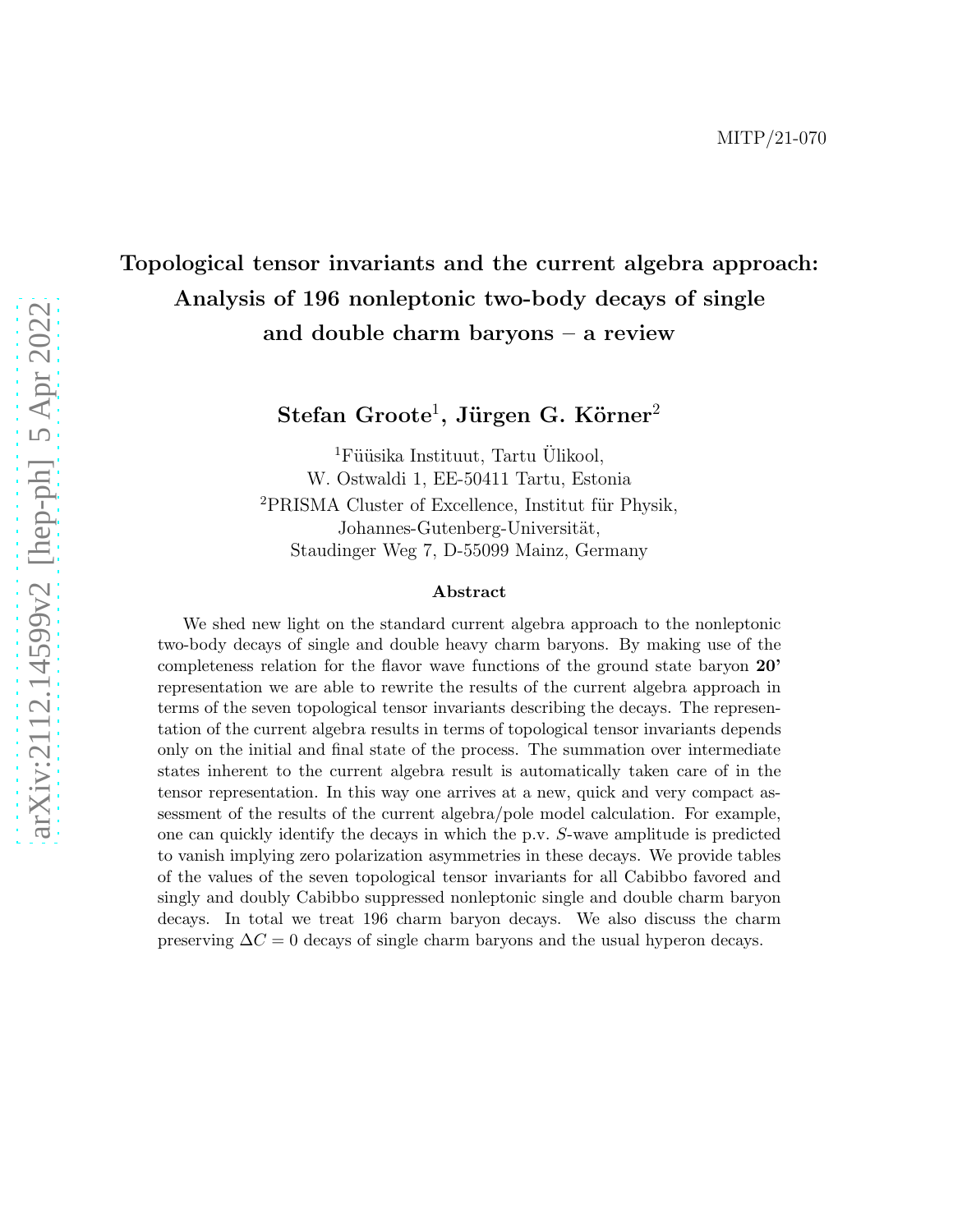### 1 Introduction

The experimental landscape of charm baryon decays has considerably changed in 2015 through the detection of  $\Lambda_c^+$  pair production by the BESIII collaboration at the Beijing  $e^+e^-$  collider BEPCII [\[1\]](#page-59-0). Not only was it now possible to determine the absolute branching ratios of various nonleptonic  $\Lambda_c$  decays through tagging techniques (see also Ref. [\[2\]](#page-59-1)), but the BESIII collaboration could also determine the asymmetry parameters of the nonleptonic two-body decays  $\Lambda_c^+ \to pK_S^0$ ,  $\Lambda^0 \pi^+$ ,  $\Sigma^+ \pi^0$  and  $\Sigma^0 \pi^+$  [\[3\]](#page-59-2) (see also the review [\[4\]](#page-59-3)). The decay asymmetry parameter of the decay  $\Xi_c^0 \to \Xi^- \pi^+$  was recently measured by the Belle collaboration with the result  $\alpha_{\Xi_c^0 \to \Xi^- \pi^+} = -0.60 \pm 0.04$  [\[5\]](#page-59-4).

Both the absolute branching ratios and the asymmetry parameters provide essential input for attempts to theoretically understand the nonleptonic two-body decays of charm baryons. The first Cabibbo suppressed decay  $\Lambda_c \to p\phi$  was measured by the CLEO collaboration in 1995 [\[6\]](#page-59-5), followed by more precise measurements of this mode later on [\[7,](#page-59-6) [8\]](#page-59-7). At a later stage the BESIII collaboration measured the singly Cabibbo suppressed decay  $\Lambda_c^+ \to p \eta$  [\[9\]](#page-59-8), later on made more precise in Ref. [\[10\]](#page-59-9) including an improved upper limit on the Cabibbo suppressed decay  $\Lambda_c^+ \to p \pi^0$ . By using double tag techniques, the BESIII collaboration also identified the decay  $\Lambda_c^+ \to nK_s^0\pi^+$  involving a neutron [\[11\]](#page-59-10) which raises the hope that final states including a neutron can be measured in the future. A considerably larger data sample of  $\Lambda_c^+$  pairs is expected in the near future at BEPCII. The rate of  $\Lambda_c^+$  pairs is to be increased by a factor of 16 from a total of about  $10^5$  to  $1.6 \cdot 10^6$   $\Lambda_c^+$ pairs [\[12\]](#page-59-11) which will considerably enlarge the data sample of  $\Lambda_c^+$  decays. At the same time an approved energy upgrade will increase the energy of BEPCII to 4.9 GeV, opening the possibility of  $\Sigma_c$  pair production. If the energy of the BEPCII could be further increased to a little above  $4.95 \,\text{GeV}$  one could also detect the production of  $\Xi_c^+$  and  $\Xi_c^0$  pairs.

Absolute values of the branching fractions of the  $\Xi_c^+$  and  $\Xi_c^0$  have recently become available again from the BELLE collaboration through tagging techniques in the decays  $B^{-} \to \bar{\Lambda}_{c}^{-} \Xi_{c}^{0}$  and  $B^{0} \to \bar{\Lambda}_{c}^{-} \Xi_{c}^{+}$  [\[13,](#page-59-12) [14\]](#page-59-13). Using similar techniques one could also determine the absolute values of the branching fractions of the decays of the  $\Omega_c^0$  e.g. in the kinematically accessible decay  $B^- \to \Omega_c^0 \overline{\Xi_c^+}$  [\[15\]](#page-59-14). This would be quite welcome since the absolute branching ratios of the decays of the  $\Omega_c^0$  are experimentally unknown at present.

The LHCb collaboration has shown that it is now even possible to detect doubly Cabibbo suppressed (DCS) nonleptonic charm baryon decays by their measurement of the decay  $\Xi_c^+ \to p\phi$  [\[16\]](#page-60-0). Furthermore, the LHCb collaboration recently provided results on a branching ratio measurement of the charm conserving  $\Delta C = 0$  singly Cabibbo suppressed (SCS) decay  $\Xi_c^0 \to \Lambda_c^+ \pi^-$  [\[17\]](#page-60-1). Finally, the LHCb collaboration has extended the scope of possible charm baryon decay measurements by presenting results on the nonleptonic double charm baryon two-body decay  $\Xi_{cc}^{++} \to \Xi_c^+ \pi^+$  [\[18\]](#page-60-2).

It is apparent that the experimentalists have provided us with a rich sample of results on exclusive charm baryons decays with the hope of much more to come. This has led to an upsurge of interest in charm baryon decays in the theoretical community documented by the many recent papers on this subject.

Basic to the current–current (more precisely coined current×current) quark model description of nonleptonic charm baryon two-body decays are the five generic quark diagrams depicted in Fig. [1](#page-2-0) which are also termed topological diagrams. Diagrams Ia and Ib are usually referred to as factorizable diagrams or tree diagrams while diagrams IIa, IIb and III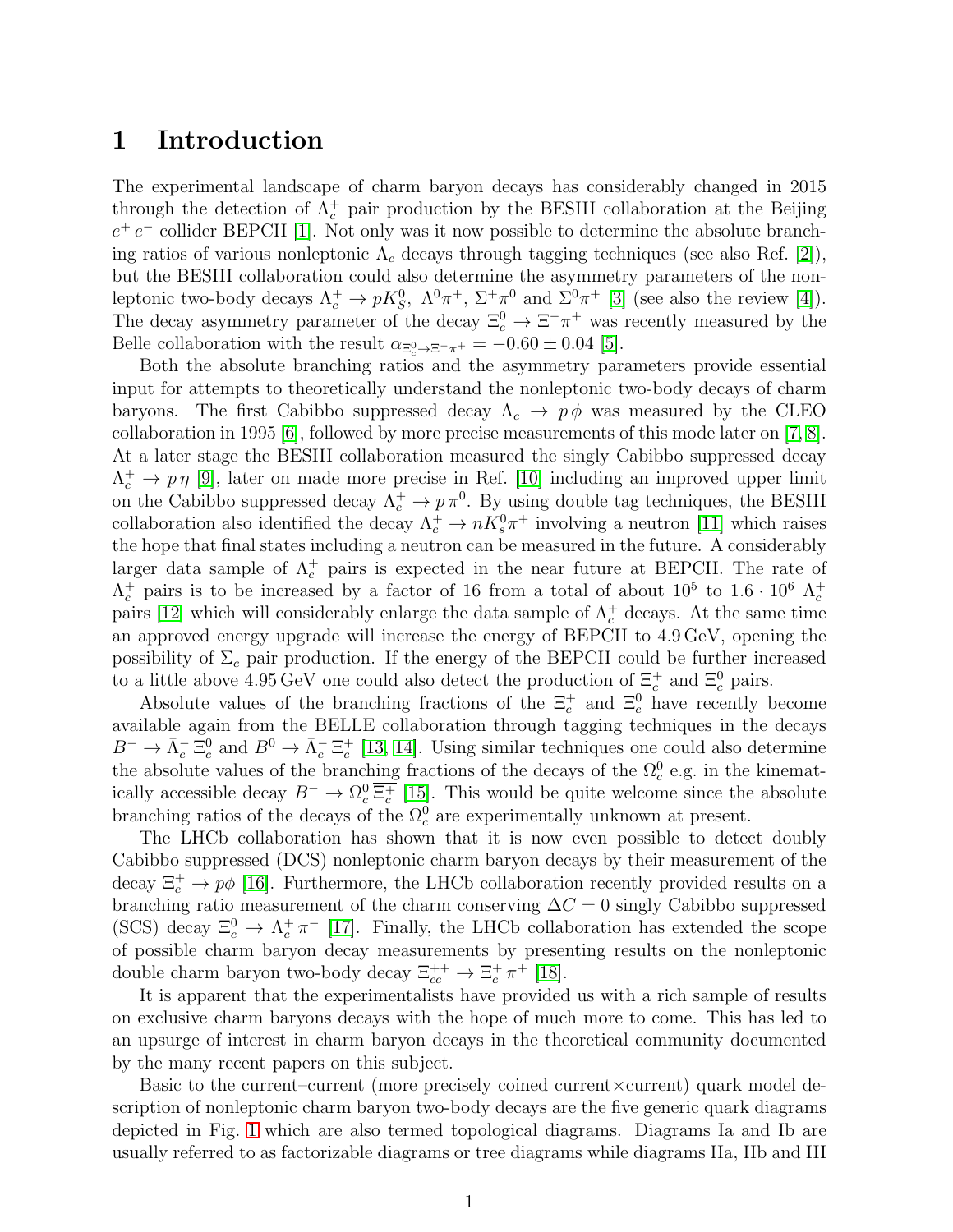

<span id="page-2-0"></span>Figure 1: The topological diagrams contributing to the nonleptonic charm baryon decays

are referred to as nonfactorizable or  $W$ -exchange diagrams. In this paper we concentrate on the structure of the W-exchange diagrams IIa, IIb and III which we relate to the s- and u-channel contributions of the current algebra aproach.

The theoretical papers on exclusive two-body charm baryons decays roughly fall into three classes which differ by their dynamical input. In the simplest case one exploits SU(3) symmetry to relate the amplitudes of different charm baryon decays [\[19,](#page-60-3) [20,](#page-60-4) [21,](#page-60-5) [22,](#page-60-6) [23,](#page-60-7) [24,](#page-60-8) [25,](#page-60-9) [26,](#page-60-10) [27,](#page-60-11) [28,](#page-60-12) [29\]](#page-60-13). An open issue is whether to apply SU(3) symmetry to the invariant or to the helicity amplitudes of these decays. This will make a big difference for decays involving the  $\eta$  and  $\eta'$  mesons. The SU(3) approach has been extended to include SU(3) symmetry breaking effects [\[20,](#page-60-4) [27\]](#page-60-11). Even more insight can be gained by incorporating the topological diagram approach [\[30,](#page-60-14) [31,](#page-60-15) [32,](#page-60-16) [33\]](#page-61-0) into the SU(3) analysis where the topological diagrams are characterized by the five diagrams Fig. [1](#page-2-0) described above. It is, however, not sufficient to simply associate a given decay with its accompanying topological diagrams, but one has to calculate the appropiate weight factors for each decay. The SU(3) fit in Ref. [\[34\]](#page-61-1) using topological diagrams must therefore be considered to be invalid.

In the constituent quark model approach one attempts to calculate the nonleptonic transitions represented by Fig. [1](#page-2-0) in terms of constituent quark model transitions. While diagrams Ia, Ib and IIb are directly accessible to a constituent quark model calculation [\[35,](#page-61-2) [36\]](#page-61-3), diagrams IIa and III involve the creation of a quark pair from the vacuum in addition to the constituent quark model transitions. In the covariantized constituent quark model (CCQM) calculations [\[30,](#page-60-14) [37\]](#page-61-4) the quark pair creation from the vacuum is effectively described by the  ${}^{3}P_{0}$  model where the strength of the  ${}^{3}P_{0}$  interaction is fixed by a fit to the data. Both of the above papers are based on an approach developed much earlier by F. Hus-sain and P. Rotelli [\[38\]](#page-61-5) and by J. G. Körner and T. Gudehus [\[39\]](#page-61-6) for studying nonleptonic hyperon decays. In the covariant confined quark model calculations of Refs. [\[40,](#page-61-7) [41,](#page-61-8) [42\]](#page-61-9) the five diagrams in Fig. [1](#page-2-0) are interpreted as multiloop Feynman diagrams with nonlocal interactions describing the three- and four-point hadron-quark vertices.

Even more dynamics is added in the standard current algebra plus pole model approach [\[21,](#page-60-5) [43,](#page-61-10) [44,](#page-61-11) [45,](#page-61-12) [46,](#page-61-13) [47,](#page-61-14) [48,](#page-61-15) [49,](#page-62-0) [50,](#page-62-1) [51,](#page-62-2) [52,](#page-62-3) [53,](#page-62-4) [54\]](#page-62-5). This approach has its roots in the description of nonleptonic hyperon decays developed in the 1960's [\[55,](#page-62-6) [56,](#page-62-7) [57,](#page-62-8) [58\]](#page-62-9) which is based on current algebra and the soft pion theorem. Even if the criterion of a soft pseudoscalar meson is not always satisfied in the nonleptonic decays of single and double charm baryons (in exception are the  $\Delta C = 0$  single charm baryon decays), the current algebra approach to charm baryon decays provides a definite calculational framework which can be tested against experiment. In a recent series of papers Cheng and collaborators presented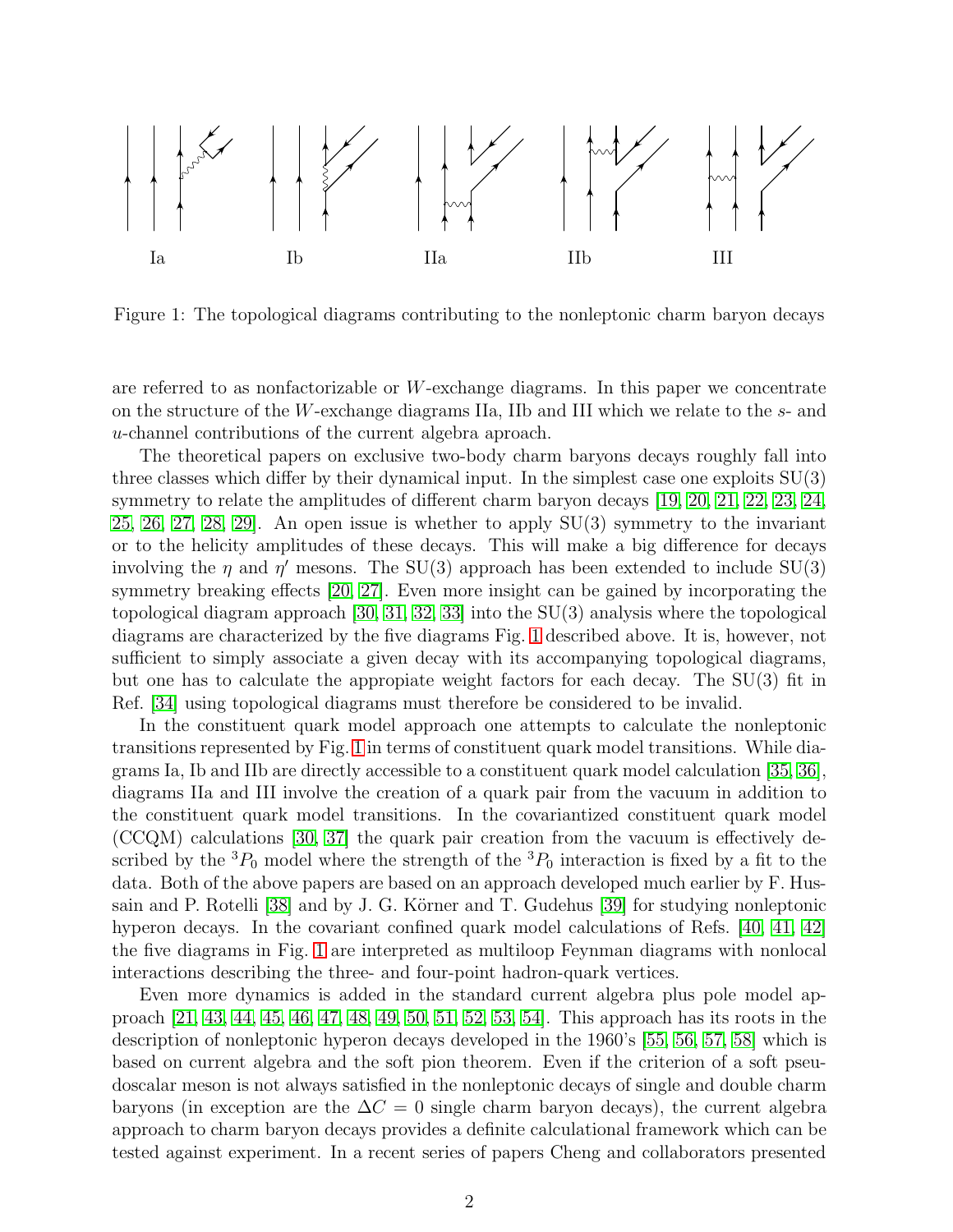a detailed analysis of the nonleptonic decays of single and double charm baryons using a variant of the current algebra approach in which the purported current algebra contributions of the topological diagram III in Fig. [1](#page-2-0) are dropped [\[59,](#page-62-10) [60,](#page-62-11) [61,](#page-62-12) [62\]](#page-62-13). The authors of Ref. [\[36\]](#page-61-3) make use of the current algebra approach in addition to calculating the diagram I and IIb transitions in the constituent quark model. This possibly amounts to a double counting of the contribution from the W-exchange diagram IIb.

Our paper is structured as follows. In Sec. [2](#page-4-0) we write down the effective Hamiltonian for the nonleptonic current–current transition. In Sec. [3](#page-5-0) we discuss issues of SU(4) and SU(3) relevant to the nonleptonic single and double charm baryon decays. In particular, we introduce the 20 ground state baryons comprising the  $20'$  representation of  $SU(4)$ and write down the third rank flavor tensors that are associated with them. We present the orthonormality and completeness relation of the third rank flavor tensors of the 20′ representation. We introduce a minimal set of seven topological tensor invariants in flavor space, built from the tensor representations of the ground state baryons, the ground state pseudoscalar mesons, and the effective Hamiltonian. The seven tensor invariants are each associated with one of the corresponding topological quark diagrams.

In Sec. [4](#page-11-0) we present tables of the values of the topological tensor invariants for the antitriplet and sextet single charm baryon decays, the  $\Delta C = 0$  single charm baryon decays, the triplet double charm baryon decays to the antitriplet and sextet single charm baryons, and the double charm baryon decays to the light baryon octet and heavy  $D, D_s$  mesons, each for the Cabibbo favored (CF), singly Cabibbo suppressed (SCS) and doubly Cabibbo suppressed (DCS) decays. Altogether we list the values of the topological tensor invariants for 196 single and double nonleptonic charm baryon decays. For each class of decays we explicate the linear relations among the associated tensor invariants. For completeness we also list the values of the tensor invariants for the ordinary nonleptonic hyperon decays.

In Sec. [5](#page-26-0) we briefly recapitulate the current algebra plus pole model approach to nonleptonic charm baryon decays where we closely follow the presentation and notation of Refs. [\[59,](#page-62-10) [60,](#page-62-11) [61,](#page-62-12) [62\]](#page-62-13). Using the completeness relation for the ground state baryons we explicitly derive the relation of the so-called s-channel and  $u$ -channel contributions of the current algebra approach to the topological tensor invariants. The representation of the current algebra results in terms of topological tensor invariants depends only on the initial and final state of the process. The summation over intermediate states inherent to the current algebra result is automatically taken care of in the tensor representation. In Sec. [6](#page-31-0) we discuss several explicit examples, leading to the exposure of general features of the topological tensor and current algebra approaches in Sec. [7.](#page-38-0) Sec. [8](#page-45-0) contains our summary and outlook, while technical issues are treated in five Appendices.

In Appendix [A](#page-46-0) we list explicit values of the tensor components of the ground state baryons, the ground state pseudoscalar mesons, and the effective Hamiltonian. Appendix [B](#page-49-0) contains the derivation of the completeness relation for the members of the 20' representation. In Appendix [C](#page-49-1) we define a set of flavor tensor invariants describing the strong and weak transitions  $\langle B_f M | B_i \rangle$  and  $\langle B_f | H_{\text{eff}} | B_i \rangle$  involving the charm baryon states, the values of which are needed for the comparison of the current algebra and the topological diagram approaches. We provide tables of the values of the strong and weak tensor invariants needed for the example cases discussed in the main text. In Appendix [D](#page-55-0) we clarify the implications and shortcomings of the variant of the current algebra approach introduced in Refs. [\[59,](#page-62-10) [60,](#page-62-11) [61,](#page-62-12) [62\]](#page-62-13). In Appendix [E](#page-58-0) we are dealing with the spin kinematics.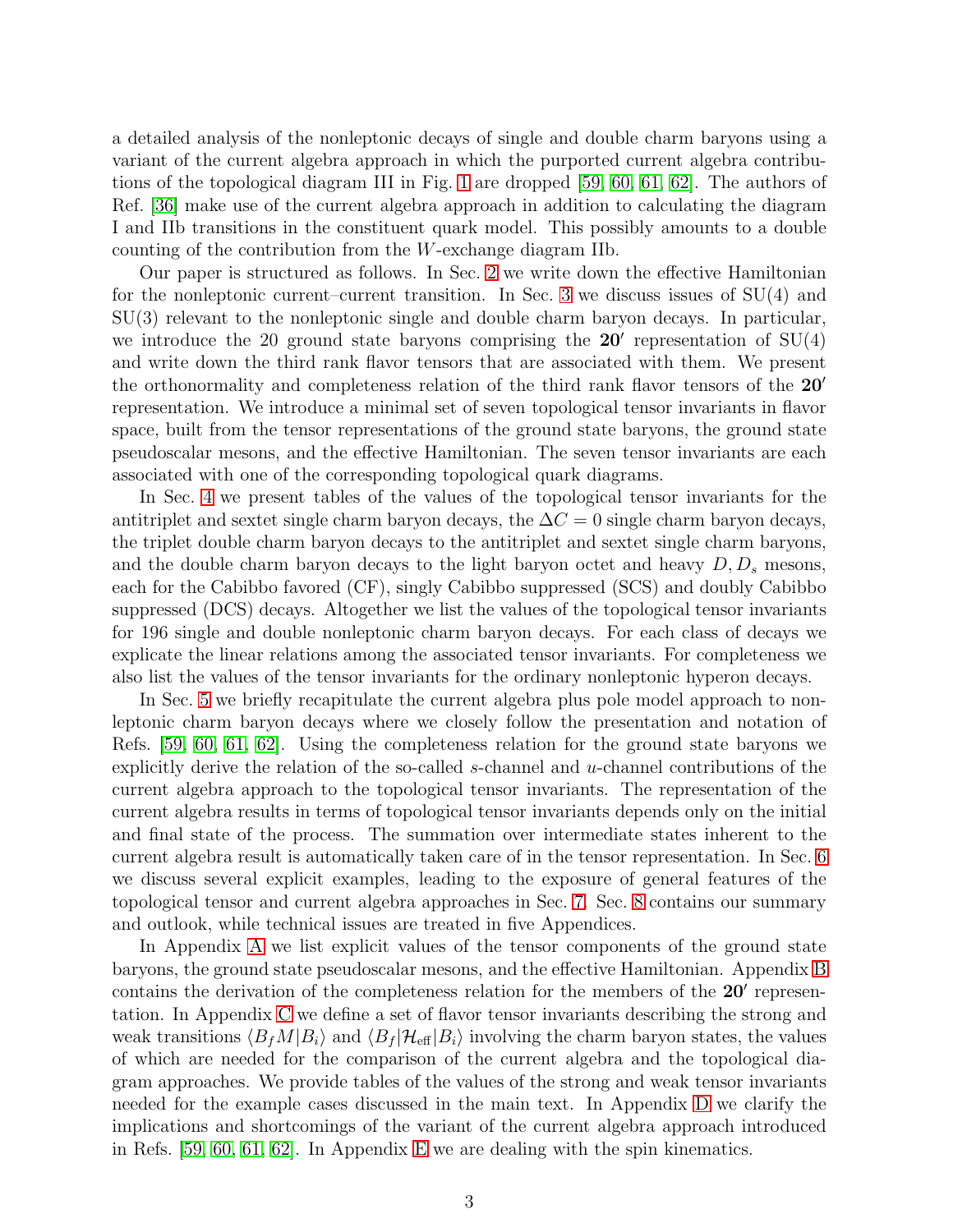### <span id="page-4-0"></span>2 The effective weak current–current Hamiltonian

The  $\Delta C = 1$  effective Hamiltonian for the Cabibbo favored (CF) decays is given by

$$
\mathcal{H}_{\text{eff}} = \frac{G_F}{2\sqrt{2}} V_{cs} V_{ud}^* (c_+ \mathcal{O}_+ + c_- \mathcal{O}_-) + H.c.
$$
 (1)

where the four-quark operators read

$$
\mathcal{O}_{\pm} = (\bar{s}c)(\bar{u}d) \pm (\bar{u}c)(\bar{s}d)
$$
\n<sup>(2)</sup>

with  $(\bar{q}_1q_2) = \bar{q}_1\gamma_{\mu}(1-\gamma_5)q_2$ .

The  $\Delta C = 1$  singly Cabibbo suppressed (SCS) decays are induced by two distinct effective Hamiltonians which are labeled by  $a$  and  $b$ . They read

$$
\mathcal{H}_{\text{eff}}(a) = \frac{G_F}{2\sqrt{2}} V_{cs} V_{us}^* (c_+ \mathcal{O}_+(a) + c_- \mathcal{O}_-(a)) + H.c.
$$
 (3)

$$
\mathcal{H}_{\text{eff}}(b) = \frac{G_F}{2\sqrt{2}} V_{cd} V_{ud}^* (c_+ \mathcal{O}_+(b) + c_- \mathcal{O}_-(b)) + H.c.
$$
 (4)

with  $\mathcal{O}_{\pm}(a) = (\bar{s}c)(\bar{u}s) \pm (\bar{u}c)(\bar{s}s)$  and  $\mathcal{O}_{\pm}(b) = (dc)(\bar{u}d) \pm (\bar{u}c)(dd)$ , respectively. Using e.g. the Wolfenstein parametrization one finds that  $V_{cs}V_{us}^* = -V_{cd}V_{ud}^* + \mathcal{O}(\lambda^4)$  from unitarity, i.e. to a very good approximation one has  $V_{cs}V_{us}^* = -V_{cd}V_{ud}^*$  which we shall always use.

The  $\Delta C = 1$  doubly Cabibbo suppressed decays (DCS) are induced by the effective Hamiltonian

<span id="page-4-2"></span>
$$
\mathcal{H}_{\text{eff}}(c) = \frac{G_F}{2\sqrt{2}} V_{cd} V_{us}^* (c_+ \mathcal{O}_+(c) + c_- \mathcal{O}_-(c)) + H.c.
$$
 (5)

where  $\mathcal{O}_{\pm}(c) = (dc)(\bar{u}s) \pm (\bar{u}c)(ds)$ .

Finally, the  $\Delta C = 0$  charm baryon decays are induced by the two SCS effective Hamiltonians

$$
\mathcal{H}_{\text{eff}}(a') = \frac{G_F}{2\sqrt{2}} V_{us} V_{ud}^* (c_+ \mathcal{O}_+(a') + c_- \mathcal{O}_-(a')) + H.c.
$$
 (6)

$$
\mathcal{H}_{\text{eff}}(b') = \frac{G_F}{2\sqrt{2}} V_{cd} V_{cs}^* (c_+ \mathcal{O}_+(b') + c_- \mathcal{O}_-(b')) + H.c.
$$
 (7)

with  $\mathcal{O}_{\pm}(a') = (\bar{u}s)(\bar{d}u) \pm (\bar{d}s)(\bar{u}u)$  and  $\mathcal{O}_{\pm}(b') = (\bar{d}c)(\bar{c}s) \pm (\bar{c}c)(\bar{d}s)$ , respectively. From unitarity one has  $V_{cd}V_{cs}^* = -V_{us}V_{ud}^*$  which again is true up to  $\mathcal{O}(\lambda^4)$  in the Wolfenstein parametrization.

In this paper we will mostly be concerned with the so-called  $W$ -exchange contributions which, according to the Körner–Pati–Woo  $(KPW)$  theorem [\[63,](#page-62-14) [64\]](#page-62-15), are related to the operators  $\mathcal{O}_- = (\bar{q}_1 q_2)(\bar{q}_3 q_4) - (\bar{q}_3 q_2)(\bar{q}_1 q_4)$  only, i.e. induced by the effective Hamiltonian

<span id="page-4-1"></span>
$$
\mathcal{H}_{\text{eff}}(\mathcal{O}_{-}) = \frac{G_F}{2\sqrt{2}} V_{q_2 q_1} V_{q_3 q_4}^* (c_- \mathcal{O}_{-}) + H.c.
$$
\n(8)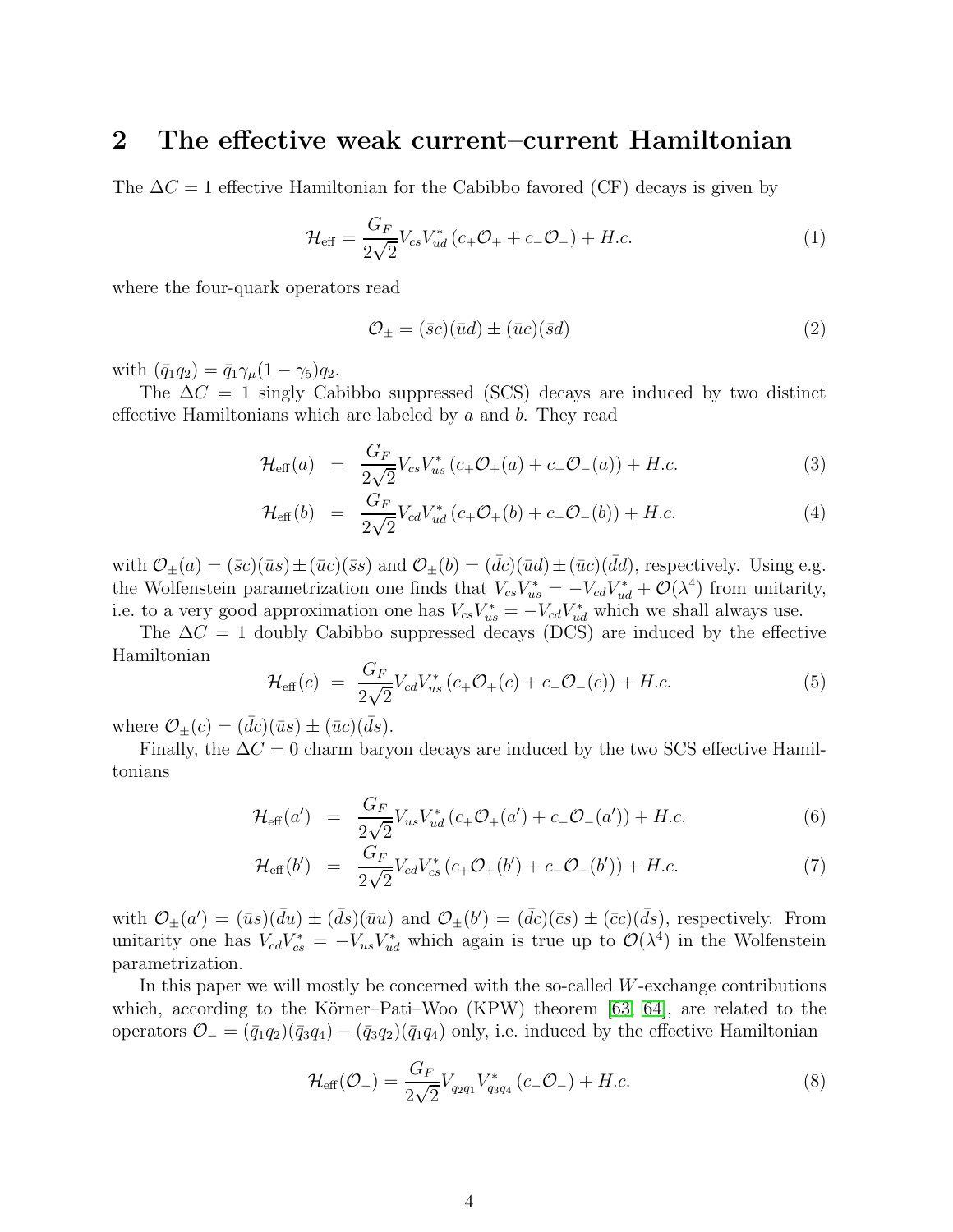<span id="page-5-1"></span>

| Notation                                                                                                              | Quark                               | SU(3)            | $(I, I_3)$    | S              | $\mathcal{C}_{0}^{(n)}$ | Mass [MeV]         |
|-----------------------------------------------------------------------------------------------------------------------|-------------------------------------|------------------|---------------|----------------|-------------------------|--------------------|
|                                                                                                                       | content                             |                  |               |                |                         |                    |
|                                                                                                                       | c[ud]                               | $\overline{3}$   | (0,0)         | $\theta$       | $\mathbf{1}$            | $2286.46 \pm 0.14$ |
|                                                                                                                       | c[su]                               | $\frac{1}{3}$    | (1/2, 1/2)    | $-1$           | $\mathbf{1}$            | $2467.95 \pm 0.19$ |
| $\begin{array}{l} \Lambda_c^+ \\ \Xi_c^+ \\ \Xi_c^0 \\ \end{array}$                                                   | c[sd]                               |                  | $(1/2, -1/2)$ | $-1$           | 1                       | $2470.99 \pm 0.40$ |
| $\begin{array}{l} \Sigma_c^{++}\\ \Sigma_c^{+}\\ \Sigma_c^{0}\\ \Xi_c^{'+}\\ \Xi_c^{'}0\\ \Omega_c^{0}\\ \end{array}$ | cuu                                 | $\boldsymbol{6}$ | (1, 1)        | $\Omega$       | 1                       | $2453.97 \pm 0.14$ |
|                                                                                                                       | $\{cud\}$                           | 6                | (1,0)         | $\overline{0}$ | 1                       | $2452.9 \pm 0.4$   |
|                                                                                                                       | cdd                                 | 6                | $(1,-1)$      | $\overline{0}$ | $\mathbf{1}$            | $2453.75 \pm 0.14$ |
|                                                                                                                       | $c\{su\}$                           | $\boldsymbol{6}$ | (1/2, 1/2)    | $-1$           | 1                       | $2578.4 \pm 0.5$   |
|                                                                                                                       | $c\{sd\}$                           | 6                | $(1/2,-1/2)$  | $-1$           | 1                       | $2579.2 \pm 0.5$   |
|                                                                                                                       | $\mathcal{C}\mathcal{S}\mathcal{S}$ | 6                | (0,0)         | $-2$           | 1                       | $2695.2 \pm 1.7$   |
|                                                                                                                       | ccu                                 | 3                | (1/2, 1/2)    | $\overline{0}$ | $\overline{2}$          | $3621.2 \pm 0.7$   |
| $\begin{array}{l} \Xi_{cc}^{++}\\ \Xi_{cc}^{+}\\ \Xi_{cc}^{+}\\ \end{array}$                                          | ccd                                 | 3                | $(1/2,-1/2)$  | $\theta$       | $\overline{2}$          | 3621               |
| $\Omega_{cc}^{+}$                                                                                                     | ccs                                 | 3                | (0, 0)        | $-1$           | 2                       | 3710               |

Table 1: Ground state charm baryon states with  $J^P = 1/2^+$ . The square and curly brackets [ab] and  $\{ab\}$  denote antisymmetric and symmetric flavor label combinations.

## <span id="page-5-0"></span> $3 \quad SU(4), SU(3)$  and topological tensor invariants

The 20 ground state baryons with spin parity quantum numbers  $J<sup>P</sup> = 1/2<sup>+</sup>$  make up the 20' representation of SU(4) associated with the Young tableaux

In the  $C = 0$  sector one has the usual light baryon octet comprised of the eight light baryons  $(p, n, \Lambda^0, \Sigma^+, \Sigma^0, \Sigma^-, \Xi^+, \Xi^0)$ . The  $C = 1$  single charm sector contains the antitriplet charm baryons  $(\Lambda_c^+, \Xi_c^+, \Xi_c^0)$  and the sextet charm baryons  $(\Sigma_c^+, \Sigma_c^0, \Sigma_c^-, \Xi_c^{\prime+},$  $\Xi_c^{\prime\,0},\,\Omega_c^0$ ).

In HQET (or in the spectator quark model) the nine  $C = 1$  antitriplet and sextet single charm baryons can be viewed as the 21 members of the 21 representation of the approximate light spin–flavor symmetry group  $SU(6)$  with the subgroup  $SU(2)\times SU(3)$ . The decomposition reads

$$
21 \subset 1 \otimes \overline{3} \oplus 3 \otimes 6 \tag{9}
$$

where 1 and 3 denote the  $J = 0$  and  $J = 1$  representations of spin  $SU(2)$  with dimensions  $2J + 1$ . The SU(6) spin–flavor wave functions of the antitriplet and sextet single charm baryons can be found e.g. in Ref. [\[60\]](#page-62-11).

Finally, the  $C = 2$  double charm baryons are made up by the triplet of the double heavy charm baryons  $(\Xi_{cc}^{++}, \Xi_{cc}^+, \Omega_{cc}^+)$ . In Table [1](#page-5-1) we list the quark content, the quantum numbers and, when available, the experimental mass values [\[65\]](#page-62-16) of the 12 charm baryon states. The masses of the double charm states  $\Xi_{cc}^{+}$  and  $\Omega_{cc}^{+}$  have not been measured yet.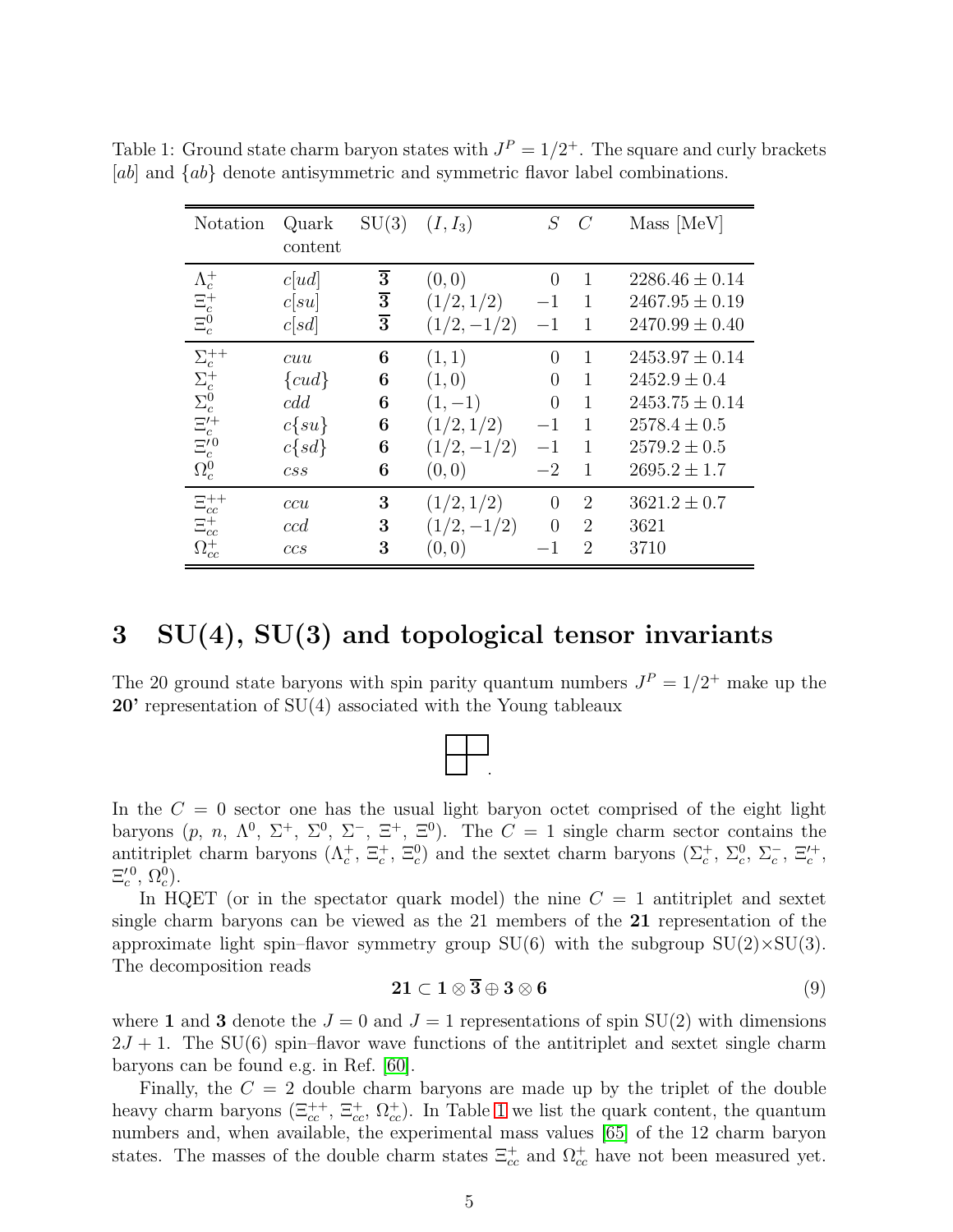For  $\Xi_{cc}^+$  we assume equality of the mass value with  $\Xi_{cc}^{++}$ , dropping, however, the fifth digit and the error specification. For  $\Omega_{cc}^+$  we list the mass prediction of Ref. [\[37,](#page-61-4) [66\]](#page-63-0) based on the one-gluon exchange model of de Rujula, Georgi and Glashow which features a Breit–Fermi spin–spin interaction term [\[67\]](#page-63-1). In as much as the model prediction (dated from 1992) for the mass of the  $\Xi_{cc}$  iso-doublet of 3621 MeV is very close to the measured value of  $3621.2 \pm 0.7$  MeV [\[65\]](#page-62-16), we feel quite confident about the predicted mass of the  $\Omega_{cc}^{+}$  listed in Table [1](#page-5-1) based on the same model calculation [\[37,](#page-61-4) [66\]](#page-63-0).

In the charm sector the single charm baryons  $\Sigma_c^{++,+,0}$  decay dominantly via one-pion emission while the dominant decay modes of the  $\Xi_c^{\prime+}$  and  $\Xi_c^{\prime0}$  are the one-photon emission modes. The remaining seven single and double charm baryons  $(\Lambda_c^+, \Xi_c^+, \Xi_c^0, \Omega_c^0, \Xi_{cc}^{++}, \Xi_{cc}^+, \Xi_{cc}^+)$  $\Omega_{cc}^{\dagger}$ ) decay via weak interactions. An important class of these weak charm baryon decays are their nonleptonic two-body decays into a ground state baryon with  $J<sup>P</sup> = 1/2<sup>+</sup>$  and a pseudoscalar meson with  $J^P = 0^-$ . The two-body nonleptonic decays of the seven single and double charm baryons  $(\Lambda_c^+, \Xi_c^+, \Xi_c^0, \Omega_c^0, \Xi_{cc}^{++}, \Xi_{cc}^+, \Omega_{cc}^+)$  are the subject of this paper.

In this paper we will not be concerned with the 20  $C = 0, 1, 2, 3$   $J<sup>P</sup> = 3/2<sup>+</sup>$  ground state baryons which, in  $SU(4)$ , belong to the 20 representation with the associated Young tableaux

The properties of the 20 representation are discussed in Ref. [\[66\]](#page-63-0). In principle, the states of the 20 representation could contribute as intermediate states in the current algebra plus pole model approach discussed in Sec. [5](#page-26-0) but are prevented from contributing as intermediate states by the KPW theorem [\[63,](#page-62-14) [64\]](#page-62-15) which states that the contraction of the flavor antisymmetric current–current operator with a flavor symmetric final state configuration is zero in the SU(3) limit.

It is quite illuminating to represent the baryon flavor wave functions as third rank tensors  $B_{abc}$  in flavor space instead of the second rank tensors  $B_a^b$  frequently used in the literature. In this way one can keep track of the quark content of the baryons. Moreover, in the transitions involving baryons one can identify the flavor flow in the transitions which directly leads to the concept of topological diagrams and the topological tensor invariants associated with them. Explicit representations of the third rank flavor tensors of the twenty  $J<sup>P</sup> = 1/2$ <sup>+</sup> ground state baryons are given in Appendix [A.](#page-46-0) For the ground state baryons and mesons we have used the phase conventions of Lichtenberg [\[68\]](#page-63-2).

The flavor wave functions of the  $J^P = 1/2^+$  ground state baryons satisfy a Jacobi-type identity which reads

<span id="page-6-1"></span>
$$
B^{\ell}_{a[bc]} + B^{\ell}_{b[ca]} + B^{\ell}_{c[ab]} = 0.
$$
\n(10)

for each of the flavor wave functions of the ground state multiplet, where  $\ell = 1, \ldots, 8$  in  $SU(3)$  and  $\ell = 1, \ldots, 20$  in  $SU(4)$ . They are normalized and orthogonal according to

<span id="page-6-2"></span>
$$
\sum_{k,m,n} B_{\ell}^{k[mn]} B_{k[mn]}^{\ell'} = \delta_{\ell}^{\ell'}.
$$
\n(11)

Furthermore, they satisfy the completeness relation

<span id="page-6-0"></span>
$$
\sum_{\ell} B_{k[mn]}^{\ell} B_{\ell}^{b[cd]} = \frac{2}{6} (\delta_{k}^{b} \delta_{m}^{c} \delta_{n}^{d} - \delta_{k}^{b} \delta_{m}^{d} \delta_{n}^{c}) - \frac{1}{6} (\delta_{m}^{b} \delta_{n}^{c} \delta_{k}^{d} - \delta_{m}^{b} \delta_{n}^{d} \delta_{k}^{c}) - \frac{1}{6} (\delta_{n}^{b} \delta_{k}^{c} \delta_{m}^{d} - \delta_{n}^{b} \delta_{k}^{d} \delta_{m}^{c}).
$$
 (12)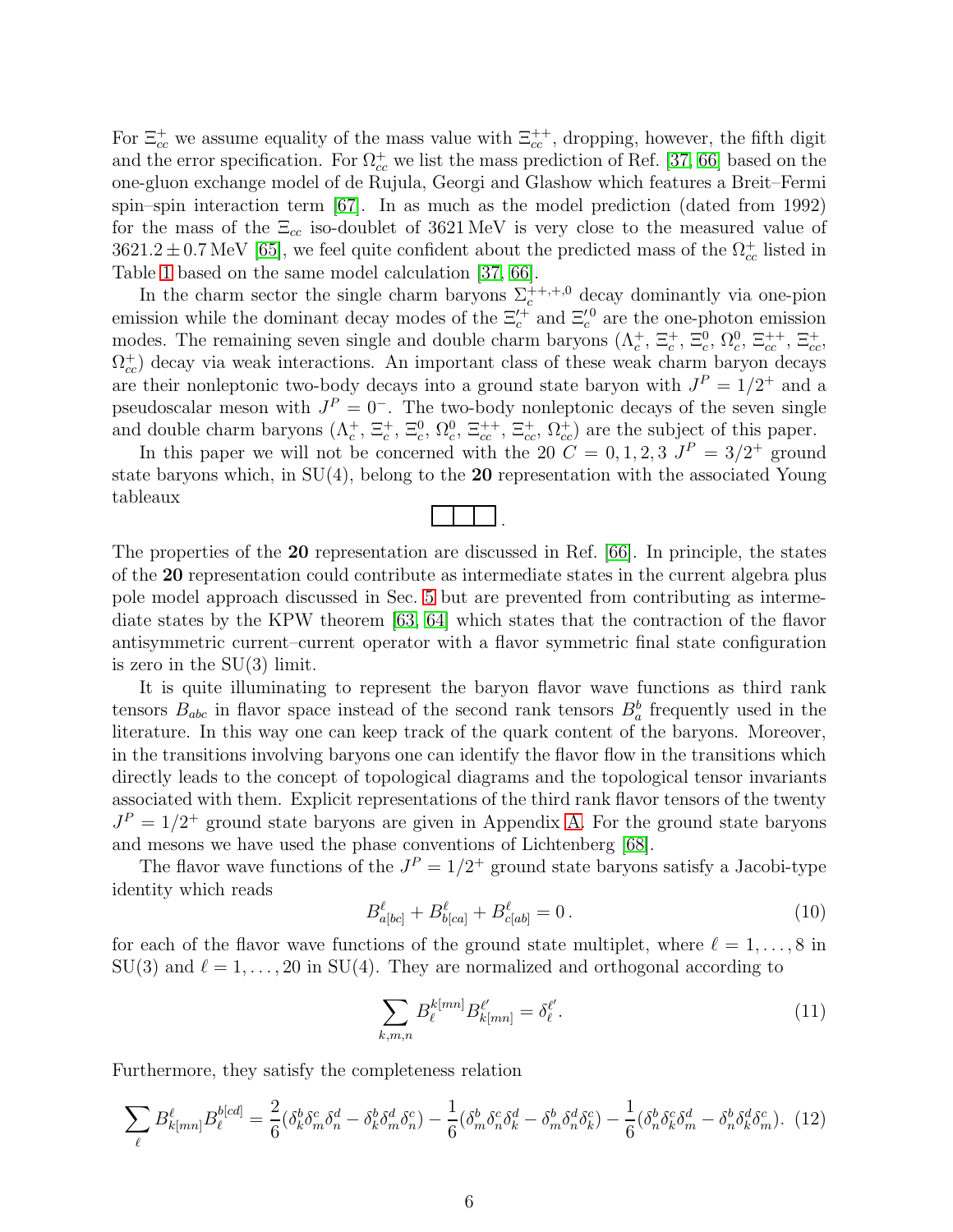Contracting the completeness relation [\(12\)](#page-6-0) with  $\delta_b^k \delta_c^m \delta_d^n$  one obtains the dimension  $d =$  $N(N^2-1)/3$  of the ground state representation in  $SU(N)$  which agrees with the dimension of the representation calculated according to the hook rule with the result

$$
\dim\left(\frac{1}{\sqrt{1-\frac{1}{3}}}\right) = \frac{N(N+1)(N-1)}{3 \cdot 1 \cdot 1} = \frac{1}{3}N(N^2-1). \tag{13}
$$

One thus obtains  $d = 8$  and  $d = 20$  for SU(3) and SU(4), respectively, as expected.

The completeness relation [\(12\)](#page-6-0) is central to the chain of reasoning in Sec. [5](#page-26-0) which, in the limit of SU(3) and the absence of hyperfine interactions, links the results of the current algebra approach to a linear superposition of topological reduced matrix elements with coefficients given by the topological tensor invariants. For the interested reader we provide an explicit proof of the completeness relation in Appendix [B.](#page-49-0) Using the completeness relation we never invoke  $SU(4)$  symmetry but rather make use of the  $SU(3)$  symmetry of the separate  $C = 0, C = 1$  and  $C = 2$  sectors of the completeness relation [\(12\)](#page-6-0). For a given flavor configuration defined by the in and out states, the sum over intermediate states  $\ell$  in Eq. [\(12\)](#page-6-0) extends either over one of the ground state baryons or, in the case of the flavor degenerate pairs of states  $(\Lambda^0, \Sigma^0)$ ,  $(\Lambda_c^+, \Sigma_c^+)$ ,  $(\Xi_c^0, \Xi_c^{\prime 0})$  and  $(\Xi_c^+, \Xi_c^{\prime +})$ , over maximally two ground state baryons. In most of the cases analyzed in this paper, due to symmetry and constituent quark model considerations only one state of the flavor degenerate pair of states contribute as intermediate state. When both flavor degenerate states contribute to a given intermediate state we assume mass degeneracy of the two states to sum the two contributions. More details can be found in Sec. [5.](#page-26-0)

In flavor space the ground state to ground state transitions  $1/2^+ \rightarrow 1/2^+ + 0^-(1^-)$  induced by the antisymmetric flavor-changing tensor  $H_{[q_1q_2]}^{[q_2q_4]}$  $[q_1q_3]$  representing the effective Hamiltonian  $\mathcal{H}_{\text{eff}}(\mathcal{O}_-)$  in Eq. [\(8\)](#page-4-1) are represented by the seven topological tensor invariants

<span id="page-7-0"></span>
$$
I_{1}^{-}(\ell, \ell') = B_{\ell}^{a[bc]} B_{a[bc']}^{\ell'} M_{d'}^{d} H_{[cd]}^{[c'd']} \qquad I_{2}^{-}(\ell, \ell') = B_{\ell}^{a[bc]} B_{b[c'a]}^{\ell'} M_{d'}^{d} H_{[cd]}^{[c'd']}
$$
  
\n
$$
I_{3}(\ell, \ell') = B_{\ell}^{a[bc]} B_{a[b'c']}^{\ell'} M_{c}^{d} H_{[db]}^{[c'b']} \qquad I_{4}(\ell, \ell') = B_{\ell}^{b[ca]} B_{a[b'c']}^{\ell'} M_{c}^{d} H_{[db]}^{[c'b']}
$$
  
\n
$$
\hat{I}_{3}(\ell, \ell') = B_{\ell}^{a[bc]} B_{a[b'c']}^{\ell'} M_{d}^{c'} H_{[cb]}^{[db']} \qquad \hat{I}_{4}(\ell, \ell') = B_{\ell}^{a[bc]} B_{b'[c'a]}^{\ell'} M_{d}^{c'} H_{[cb]}^{[db']}
$$
  
\n
$$
I_{5}(\ell, \ell') = B_{\ell}^{a[bc]} B_{a'[b'c']}^{\ell'} M_{c}^{c'} H_{[ab]}^{[a'b']}
$$
\n
$$
(14)
$$

for the baryonic transitions  $\ell' \to \ell$ , where the fourth rank flavor changing tensor  $H_{q_1q_3}^{[q_2q_4]}$  $[q_1q_3]$ takes the values  $\pm 1$  as specified in Appendix [A.](#page-46-0) A summation over doubly occurring indices in Eq.  $(14)$  is implied. In the present application in which we consider various  $SU(3)$ subsector transitions, the summation runs over the three light quarks  $(u = 1, d = 2, s = 3)$ and the charm quark which we label as  $c = 4$ . After having used the Jacobi identity [\(10\)](#page-6-1) and/or by rearranging tensor labels including the exchange of dummy summation indices, the set of seven tensor invariants comprise the minimal set of possible tensor contractions. For example, the tensor invariant  $I_5'(\ell, \ell') = B_{\ell}^{\alpha[bc]} B_{b'}^{\ell'}$  $\frac{\ell'}{b'[c'a']}{M_c^{c'}} H^{[a'b']}_{[ab]}$  $[a^{b}]$  is redundant since it can be seen to be equal to  $I_5(\ell', \ell)$  by simply rearranging the tensor labels. The list [\(14\)](#page-7-0) contains only connected tensor contractions. We have thus not included the tadpoletype unconnected tensor contraction  $B_{\ell}^{a[bc]}B_{a[bc]}^{\ell'}M_{d'}^dH_{[cd]}^{[cd']}$  which vanishes for the  $\Delta C = 1$ transitions since  $H_{[cd]}^{[cd']} = 0$  (see Appendix [A\)](#page-46-0).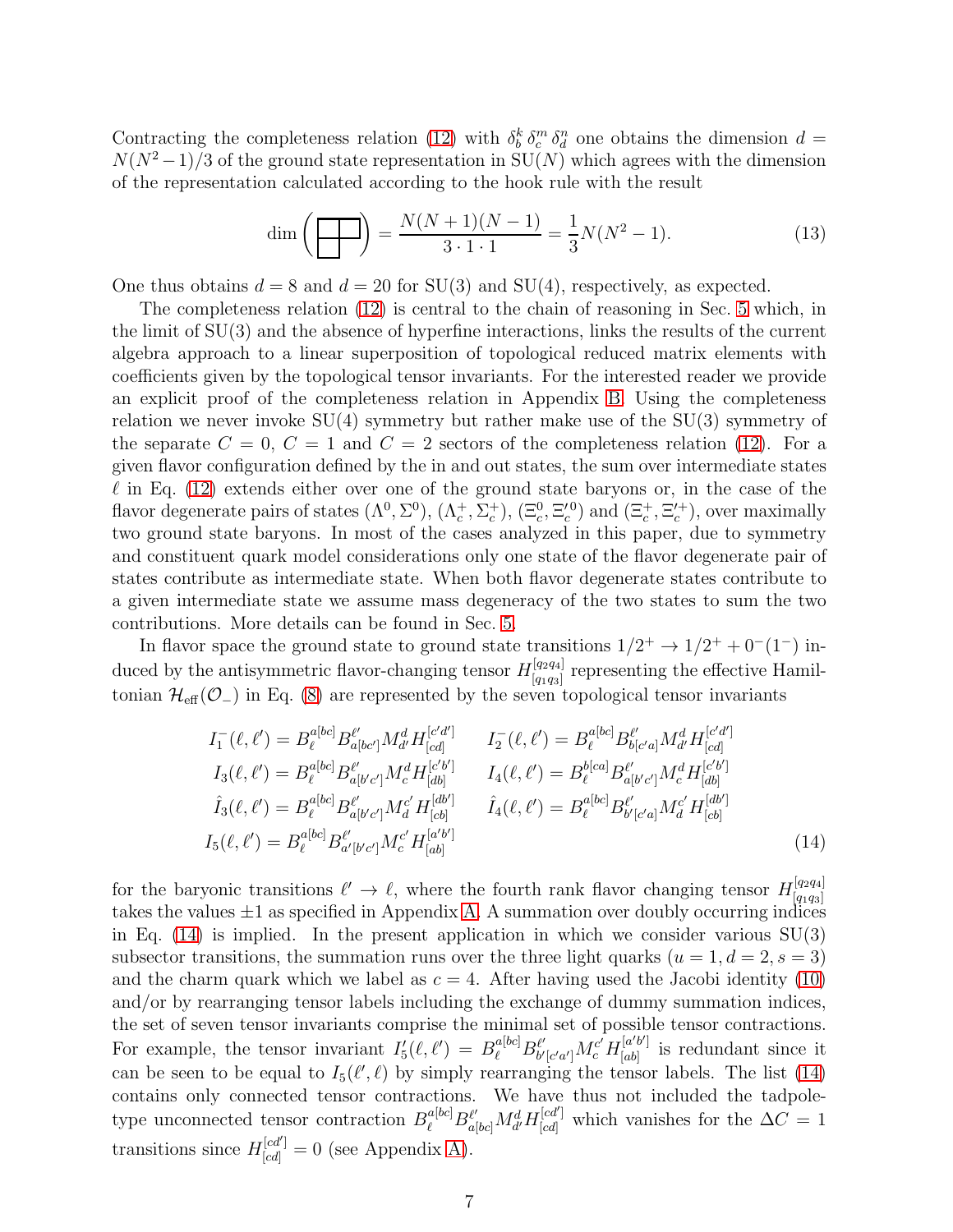<span id="page-8-0"></span>

|                |                                                                                                                                                                                                                                                                                                                                                                                                                                                                                                                                                                                                                 |        | $I_3$          | SU(3)                        | $\Delta I$     | $\Delta U$ | $\Delta U_3$ | $\Delta V$     |
|----------------|-----------------------------------------------------------------------------------------------------------------------------------------------------------------------------------------------------------------------------------------------------------------------------------------------------------------------------------------------------------------------------------------------------------------------------------------------------------------------------------------------------------------------------------------------------------------------------------------------------------------|--------|----------------|------------------------------|----------------|------------|--------------|----------------|
| CF             | $\lfloor su \rfloor$<br> cd                                                                                                                                                                                                                                                                                                                                                                                                                                                                                                                                                                                     | 2/3    |                | 6                            |                |            |              | $\overline{0}$ |
| <b>SCS</b>     | $\int$ <sup>su</sup><br>cs                                                                                                                                                                                                                                                                                                                                                                                                                                                                                                                                                                                      | $-1/3$ | $-1/2$         | $6 \oplus \overline{3}$      | 1/2            | 1,0        | 0, 0         | 1/2            |
|                | $\begin{bmatrix} du \\ cd \end{bmatrix}$<br>$H^{\mathfrak k}$                                                                                                                                                                                                                                                                                                                                                                                                                                                                                                                                                   | $-1/3$ | $-1/2$         | $\overline{3}$<br>$6 \oplus$ | 1/2            | 1,0        | 0, 0         | 1/2            |
|                | $H_{[cd]}^{[du]}$<br>$H_{[cs]}^{[su]}$                                                                                                                                                                                                                                                                                                                                                                                                                                                                                                                                                                          | $-1/3$ | $-1/2$         | 6                            | 1/2            | 1          | $\theta$     | 1/2            |
| <b>DCS</b>     | $H^{[du]}_{\scriptscriptstyle \rm f}$<br> cs                                                                                                                                                                                                                                                                                                                                                                                                                                                                                                                                                                    | $-4/3$ | $\overline{0}$ | 6                            | $\overline{0}$ | 1          |              | 1              |
| $\Delta C = 0$ | ud <br> su                                                                                                                                                                                                                                                                                                                                                                                                                                                                                                                                                                                                      | $-1$   | 1/2            | 8                            | 1/2            | 1          | $-1$         | 1/2            |
|                | $[dc]% \centering \includegraphics[width=0.9\columnwidth]{figures/fig_0.pdf} \caption{The figure shows the number of parameters for the top of the data. The left is the number of times, and the right is the number of times, and the right is the number of times, and the right is the number of times, and the right is the number of times, and the right is the number of times, and the right is the number of times, and the right is the number of times, and the right is the number of times, and the right is the number of times, and the right is the number of times.} \label{fig:circ}$<br> cs | $-1$   | 1/2            | 8                            | 1/2            |            |              | 1/2            |

Table 2: SU(3) and SU(2) properties of the effective  $\Delta C = 1$  and  $\Delta C = 0$  Hamiltonian  $\mathcal{H}_{\text{eff}}(\mathcal{O}_-)$  in Eq. [\(8\)](#page-4-1), represented in flavor space by the fourth rank tensor  $H_{[q_1q_3]}^{[q_2q_4]}$  $[q_1q_3]$ 

In Table [2](#page-8-0) the SU(3) and SU(2) properties of the fourth rank flavor changing tensor are listed. Note that each of the tensors  $H_{\text{[cs]}}^{[su]}$  $\alpha^{[su]}_{[cs]}$  and  $H^{[du]}_{[cd]}$  $\begin{bmatrix} [a\bar{a}] \ [c\bar{d}] \end{bmatrix}$  inducing the SCS transition transforms separately as  $\mathbf{6} \oplus \overline{\mathbf{3}}$  in SU(3). Only their difference  $H_{[cs]}^{[su]} - H_{[cd]}^{[du]}$  $\int_{[cd]}^{[du]}$  transforms as the 6 representation in SU(3) as can be explicitly verified by using the Clebsch–Gordan tables of Kaeding [\[71\]](#page-63-3). In Fig. [2](#page-9-0) we display the weight diagrams of the 6 and  $\overline{3}$  representations where we have marked the locations of the CF, SCSa, SCSb and DCS effective quark transitions in the two weight diagrams. When taking the difference of the two SCS contributions one remains with a  $U$ -spin triplet at the left boundary of the 6 weight diagram. We have somewhat dwelt on this point because we have not found an adequate discussion concerning this cancellation in the literature.

We mention that the reduction to a minimal set of tensor invariants has not been attained in Refs. [\[31,](#page-60-15) [33\]](#page-61-0). As an example we take the Cabibbo enhanced decays of the antitriplet charm baryons. The authors of Ref. [\[33\]](#page-61-0) introduce six and three topological tensor invariants each for the topology classes IIa and III where only two and one are needed  $(I_3, I_4 \text{ and } I_5 \text{, resp.)}$  while Kohara [\[31\]](#page-60-15) defines four and one topological tensor invariants for the same topology classes IIa and III where, as before, only the two invariants  $I_3$ ,  $I_4$  and the invariant  $I_5$  are needed. This makes it quite cumbersome to compare mutual results. Note that the distinction of whether the strange quark from the charm quark transition ends up in the meson or the baryon for the topology class IIa, as done in Ref. [\[33\]](#page-61-0), is not warranted in SU(3).

Let us briefly pause to discuss the charge conjugation properties of the seven tensor invariants [\(14\)](#page-7-0). In flavor space the charge conjugation operation raises or lowers the tensor indices, i.e. one has  $\bar{B}_{\ell}^{a[bc]} = B_{a[bc]}^{\ell}, \ \bar{B}_{a[bc]}^{\ell} = B_{\ell}^{a[bc]}$  $\bar{M}_{\ell}^{a[bc]},\ \bar{M}_{a}^{b} = M_{b}^{a},\text{ and }\ \bar{H}_{[ab]}^{[cd]} = H_{[cd]}^{[ab]}$  $[cd]$ . As an example we consider the charge conjugation operation on the tensor invariant  $I_3$ . One has

$$
\bar{I}_3(\ell, \ell') = B_{a[bc]}^{\ell} B_{\ell'}^{a[b'c']} M_d^c H_{[c'b']}^{[db]} = \hat{I}_3(\ell', \ell). \tag{15}
$$

Similarly one has  $\overline{I}_4(\ell, \ell') = \hat{I}_4(\ell', \ell), \overline{I}_{1,2}^-(\ell, \ell') = I_{1,2}^-(\ell', \ell), \text{ and } \overline{I}_5(\ell, \ell') = I_5(\ell', \ell).$  Therefore, there are two antisymmetric and five symmetric tensor combinations under the flavor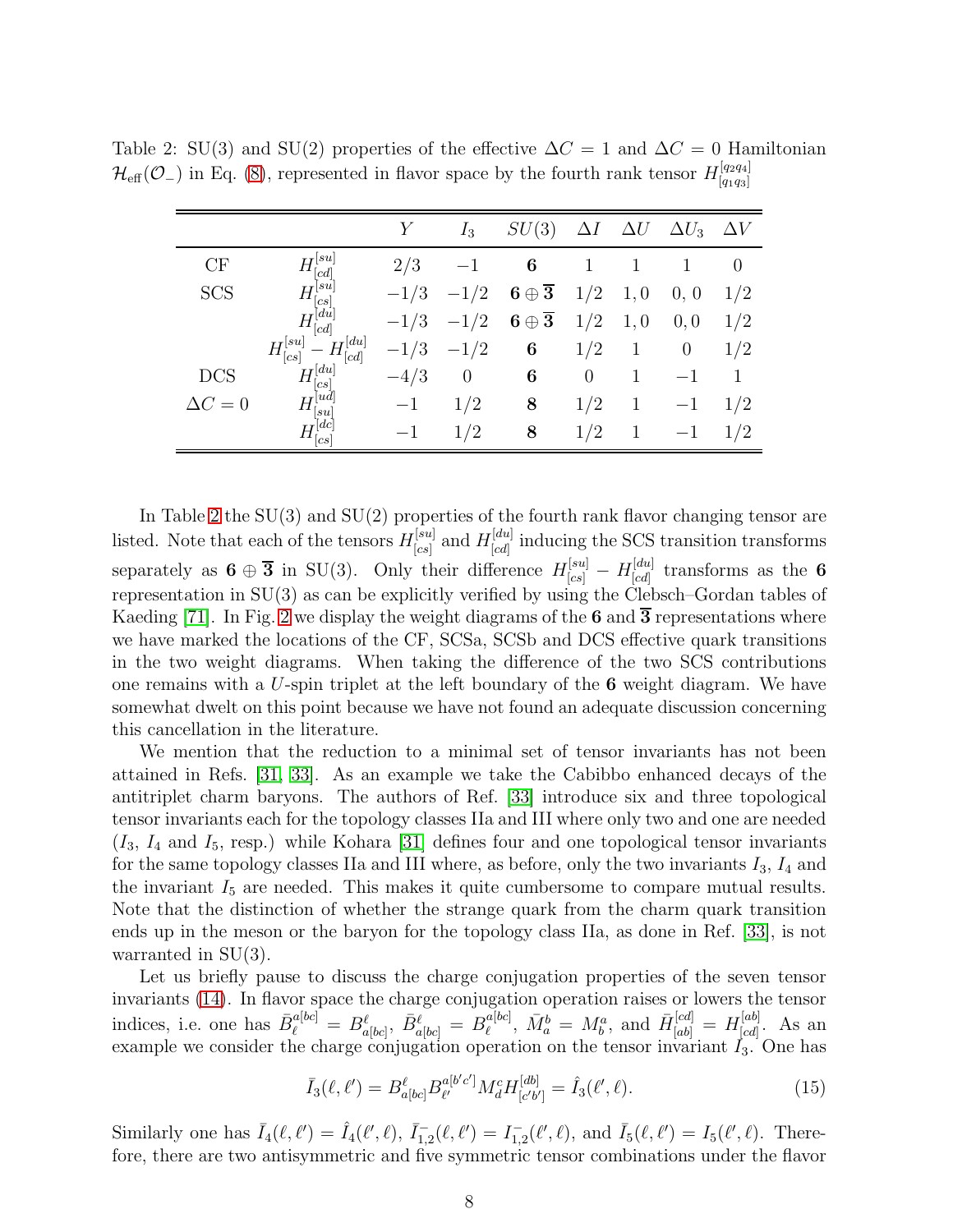

<span id="page-9-0"></span>Figure 2: Weight diagrams of the sextet (left) and antitriplet (right) representation of the effective weak Hamiltonian. The locations of the CF, SCS and DCS transitions are marked by a circle dot symbol ⊙.

charge conjugation operation. The two antisymmetric combinations are

$$
(\bar{I}_3 - \bar{\hat{I}}_3)(\ell, \ell') = -(I_3 - \hat{I}_3)(\ell', \ell), \qquad (\bar{I}_4 - \bar{\hat{I}}_4)(\ell, \ell') = -(I_4 - \hat{I}_4)(\ell', \ell). \tag{16}
$$

They would contribute to the parity violating  $(p.v.)$  amplitude  $A$  of Sec. [5.](#page-26-0) The five symmetric combinations read

$$
(\bar{I}_3 + \bar{\hat{I}}_3)(\ell, \ell') = +(I_3 + \hat{I}_3)(\ell', \ell) \qquad (\bar{I}_4 + \bar{\hat{I}}_4)(\ell, \ell') = +(I_4 + \hat{I}_4)(\ell', \ell) \n\bar{I}_1^-(\ell, \ell') = I_1^-(\ell', \ell) \qquad \bar{I}_2^-(\ell, \ell') = I_2^-(\ell', \ell) \qquad \bar{I}_5(\ell, \ell') = I_5(\ell', \ell). \qquad (17)
$$

They would contribute to the parity conserving (p.c.) amplitude B of Sec. [5.](#page-26-0) Note, however, that the dynamics of the tree diagram contributions leads to an extra factor of  $(m_1 - m_2)$ in the case of the p.v. amplitude  $A$  which implies that the tree diagram invariants also contribute to the amplitude A.

Returning to the topological analysis one can associate each of the tensor invariants [\(14\)](#page-7-0) with one of the topological diagrams in Fig. [1](#page-2-0) by following the flavor flow in the diagrams. It is important to realize that it is not sufficient to just associate a given decay with a given set of topological diagrams. Instead, one needs to calculate the projection of that given decay onto the topological diagrams in terms of the topological tensor invariants. The association reads

$$
(I_1^-, I_2^-) \longleftrightarrow \text{diagrams Ia, Ib} \qquad (I_3, I_4) \longleftrightarrow \text{diagram IIa} \qquad (18)
$$

$$
(\hat{I}_3, \hat{I}_4) \longleftrightarrow
$$
 diagram IIb  $I_5 \longleftrightarrow$  diagram III (19)

Note that this relation is not one-to-one. For example, from the flavor flow the decay  $\Lambda_c^+ \to \Xi^0 K^+$  can be seen to be contributed to by the topology IIa. However, from an explicit calculation one finds that only the topological tensor invariant  $I_4$  becomes populated. This has important ramifications for the structure of the decay as will be discussed in Sec. [4.](#page-11-0)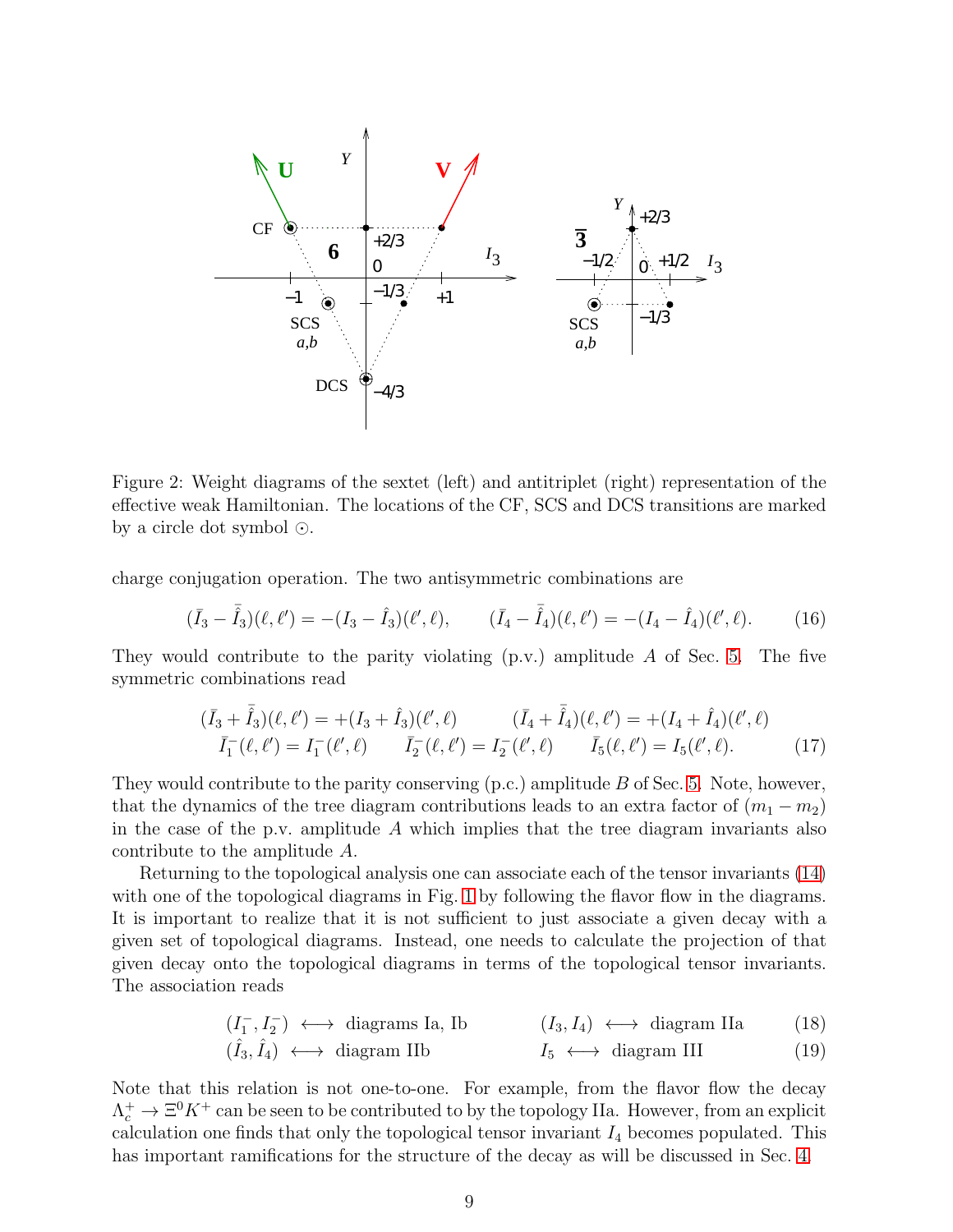To conclude, in flavor space a general amplitude  $A_{fki}$  describing the decay  $B_i \to B_f + M_k$ can be expanded along seven topological reduced amplitudes  $\mathcal{T}_i$  with coefficients given by the seven topological tensor invariants  $I_1^-, \ldots, I_5$ . One has

<span id="page-10-0"></span>
$$
\mathcal{A}(B_i \xrightarrow{H} B_f M_k) = \mathcal{A}_{fki} = \sum_j I_{fki}^j \mathcal{T}_j \qquad j = 1^-, 2^-, 3, 4, \hat{3}, \hat{4}, 5 \tag{20}
$$

where the  $B_i$  and  $B_f$  belong to some given SU(3) representation. The  $\mathcal{T}_j$  are the topological invariant amplitudes of the process while the tensor invariants  $I_{fki}^{j}$  project onto these invariant amplitudes. Put in a different language, the topological tensor invariants  $I_f^j$  $_{fki}$ would correspond to  $SU(3)$  Clebsch–Gordan coefficients while the reduced matrix elements  $\mathcal{T}_i$  would correspond to the SU(3) invariant amplitudes. All SU(3) relations between given transition amplitudes including the subclasses of  $I, U$  and  $V$  sum rules are implicit in the expansion [\(20\)](#page-10-0).

In the general case one is overcounting the number of tensor invariants in the expansion  $(20)$ , i.e. the number of significant  $SU(3)$  invariants can generally be less than the number of seven  $SU(3)$  invariants in Eq. [\(20\)](#page-10-0). In general, the rank of the coefficient matrix  $I_{fki}^j$  linking  $A_{fki}$  with  $\mathcal{T}_j$  is less than seven. This implies that one cannot, in general, determine the reduced topological amplitudes  $\mathcal{T}_j$  from a given set of experimentally measured amplitudes  $A_{fki}$ . In such a case there will be a number of linear relations among the seven tensor invariants  $I_{fki}^j$  which will be commented on and written down for the different SU(3) transitions treated in this paper. Some of the linear relations involve tensor invariants of the same topology class. In such a case the linear relations can be obtained by combining the information on the symmetry or antisymmetry of the  $(u, d, s)$  light quark components of a given class of charm baryons with the use of the Jacobi identity. The remaining linear relations between tensor invariants involving different topology classes cannot be obtained by mere tensor manipulations. We conjecture that one needs Schouten type identities to derive these additional tensor identities. In this paper we use linear algebra methods to construct these additional linear relations explicitly. With the help of the linear relations between tensor invariants one can recombine the topological invariant amplitudes to a minimal set of significant (nontrivial) topological invariant amplitudes. However, it should be clear that this set of minimal reduced amplitudes is not unique.

The flavor space tensor contractions represent a convenient way of calculating Clebsch– Gordon coefficients entering in nonleptonic charm baryon decays. They were first introduced in Ref. [\[30\]](#page-60-14) which also contains some supplementary background material. The values of the topological tensor invariants for all Cabibbo favored (CF), singly Cabibbo suppressed (SCS) and doubly Cabibbo suppressed (DCS) nonleptonic charm baryon decays needed in this paper are for instance given in Tables [3,](#page-12-0) [4,](#page-13-0) [5,](#page-14-0) [6](#page-15-0) and [7.](#page-16-0)

The transition to the isoscalar states are written in terms of the ideally mixed states  $\eta_\omega$  =  $\frac{1}{\sqrt{2}}$  $\frac{1}{2}(u\bar{u} + d\bar{d})$  and  $\eta_{\phi} = s\bar{s}$ . For each decay we have factored out the products of the denominator factors appearing in the flavor space wave functions, the inverse of which appear as factors multiplying the amplitude of the respective decays.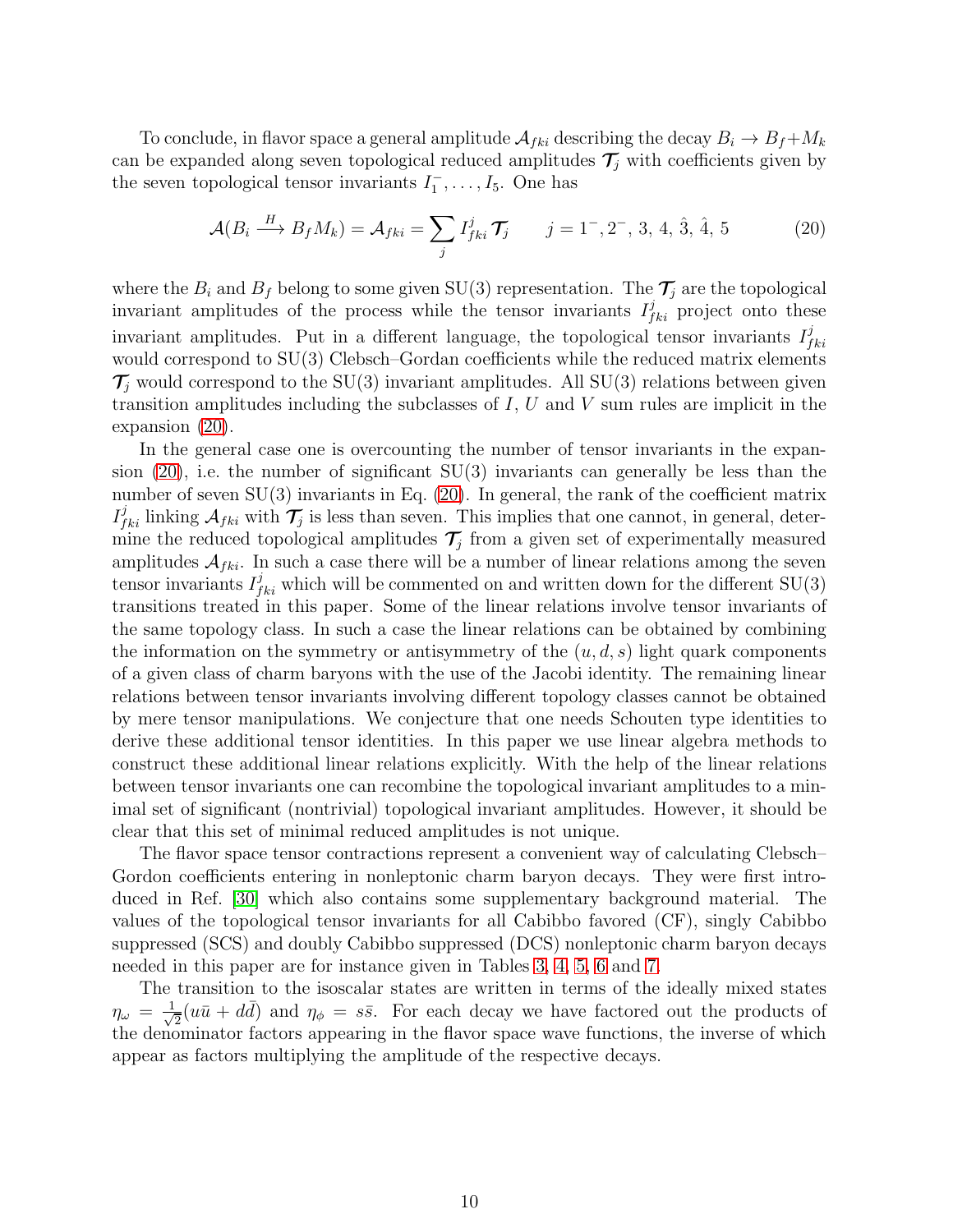### <span id="page-11-0"></span>4 Tables of the topological tensor invariants

In this section we proceed to discuss the various classes of charm baryon decays. They are classified according to the SU(3) transitions that specify the decays. Even though we do not discuss the factorizable contributions, we also list the values of the tensor invariants  $I_1^-$  and  $I_2^-$  since they enter in the linear relations between the seven  $\mathcal{O}^-$  induced tensor invariants. The corresponding tensor invariants  $I_1^+$  and  $I_2^+$  induced by the operator  $\mathcal{O}^+$ can be easily obtained from  $I_1^-$  and  $I_2^-$  as described in Appendix [A.](#page-46-0)

For the transitions involving the isospin zero neutral meson states we separately list results for the octet state  $\eta_8 = (u\bar{u} + d\bar{d} - 2s\bar{s})/\sqrt{6}$  and the singlet state  $\eta_1 = (u\bar{u} + d\bar{d} + \bar{d})$  $s\bar{s}/\sqrt{3}$ . The physical  $\eta$  and  $\eta'$  states are linear superpositions of these two states according to

$$
\eta = \cos \theta \eta_8 - \sin \theta \eta_1 \qquad \eta' = \sin \theta \eta_8 + \cos \theta \eta_1 \tag{21}
$$

with  $\theta = -15.4^{\circ}$  [\[69,](#page-63-4) [70\]](#page-63-5). We also list the transitions into the ideally mixed states  $\eta_{\omega} =$  $(u\bar{u}+d\bar{d})/\sqrt{2}$  and  $\eta_{\phi}=s\bar{s}$  with obvious applications to the corresponding  $1/2^+ \rightarrow 1/2^+ + 1^$ transitions involving the ideally mixed vector states  $\omega$  and  $\phi$ .

#### $\mathbf{4.1}\quad$  The charm baryon decays  $B_c(\mathbf{3})$  $H(\mathbf{6})$  $\longrightarrow B(8) + M(8, 1)$

The nonleptonic two-body decays of the three antitriplet charm baryons  $(\Lambda_c^+, \Xi_c^+, \Xi_c^0)$  belong to this class of decays. The SU(3) decomposition of the transitions read (we use the notation of Kaeding for multiple SU(3) representations [\[71\]](#page-63-3))

<span id="page-11-2"></span>
$$
\overline{3} \rightarrow 6 \otimes 8 \otimes 8 = 3 \cdot \overline{3} \oplus 4 \cdot 6 \oplus 5 \cdot \overline{15} \oplus \overline{15}' \oplus \overline{21} \oplus \overline{24} \oplus 2 \cdot \overline{42} \oplus \overline{60} \tag{22}
$$

As explained in Sec. [3,](#page-5-0) the effective Hamiltonian inducing the W-exchange contributions transforms as a sextet in  $SU(3)$ . For the SCS decays this comes about by a cancellation of the antitriplet contributions when the two effective Hamiltonians  $\mathcal{H}_{\text{eff}}(c \to s; s \to u)$ and  $\mathcal{H}_{\text{eff}}(c \to d; d \to u)$  are subtracted from one another. The  $\overline{3}$  representation appears three times in the decomposition. Therefore, there are three  $SU(3)$  invariant amplitudes. This in turn implies that there are four linear relations among the seven topological tensor invariants. They read

<span id="page-11-1"></span>
$$
I_1^- = I_2^-, \qquad 2\hat{I}_3 + \hat{I}_4 = 0, \qquad I_3 + I_4 = 2I_5, \qquad 2I_1^- = I_3 + \hat{I}_3. \tag{23}
$$

The relation  $I_1^- = I_2^-$  can be obtained by rewriting the tensor labels of the parent baryon in the tensor invariant  $I_2^-$  in the way  $B^1_{b[c'a]} \to -B^1_{a[c'b]} \to B^1_{a[bc']}$  by realizing that the indices a and b refer to light quarks. Similarly one can proof  $2\hat{I}_3 + \hat{I}_4 = 0$  by realizing that a and c' are the light quarks in the parent baryon  $B^1_{b'[c'a]}$  and using the Jacobi identity  $B^1_{b'[c'a]} + B^1_{c'[ab']} + B^1_{a[b'c']} = 0.$ 

A more direct access to a minimal set of independent tensor contractions is to switch to second rank tensor representations of the antitriplet charm baryons, the octet baryons and the effective Hamiltonian [\[19,](#page-60-3) [29\]](#page-60-13). As a result one now has only three independent tensor contractions, the number of which agrees with the above number of SU(3) invariants. The linear relations [\(23\)](#page-11-1) can be seen to be in agreement with the analysis of Jia et al. [\[29\]](#page-60-13).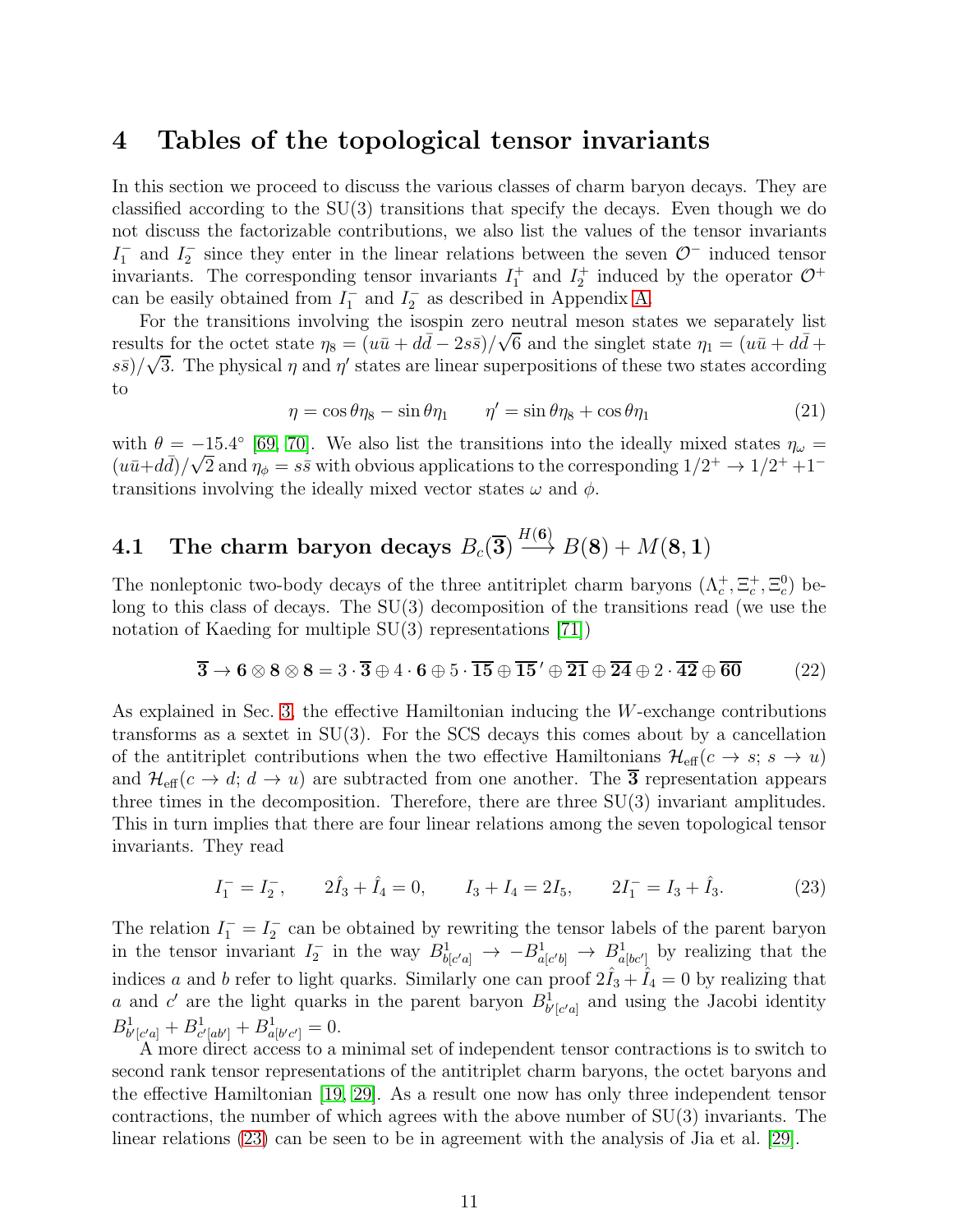<span id="page-12-0"></span>

|    |                                                    |               |                                | $I_1^-$          | $I_2^-$          | $I_3$            | $I_4$            | $\tilde{I}_3$    | $\hat{I}_4$      | $I_5$          |
|----|----------------------------------------------------|---------------|--------------------------------|------------------|------------------|------------------|------------------|------------------|------------------|----------------|
| CF | $12 \Lambda_c^+$                                   | $\rightarrow$ | $\Lambda^{0}\pi^{+}$           | $-2\,$           | $-2$             | $-2$             | $+4$             | $-2\,$           | $+4$             | $+1$           |
|    | $4\sqrt{3}\Lambda_c^+ \rightarrow \Sigma^0 \pi^+$  |               |                                | $\boldsymbol{0}$ | $\boldsymbol{0}$ | $+2$             | $\boldsymbol{0}$ | $-2$             | $+4$             | $+1$           |
|    | $4\sqrt{3}\,\Lambda_c^+ \rightarrow$               |               | $\Sigma^+\pi^0$                | $\theta$         | $\boldsymbol{0}$ | $-2$             | $\boldsymbol{0}$ | $+2$             | $-4$             | $-1$           |
|    | $4\sqrt{3}\,\Lambda_c^+ \rightarrow$               |               | $\Sigma^+\eta_\omega$          | $\theta$         | $\boldsymbol{0}$ | $-2$             | $\overline{0}$   | $-2$             | $+4$             | $-1$           |
|    | $2\sqrt{6}\Lambda_c^+ \rightarrow$                 |               | $\Sigma^+\eta_\phi$            | $\theta$         | $\boldsymbol{0}$ | $-2$             | $+2$             | $\overline{0}$   | $\theta$         | $\overline{0}$ |
|    | $12\Lambda_c^+ \rightarrow$                        |               | $\Sigma^+\eta_8$               | $\theta$         | $\boldsymbol{0}$ | $+2$             | $-4$             | $-2$             | $+4$             | $-1$           |
|    | $6\sqrt{2}\Lambda_c^+ \rightarrow$                 |               | $\Sigma^+\eta_1$               | $\boldsymbol{0}$ | $\boldsymbol{0}$ | $-4$             | $+2$             | $-2\,$           | $+4$             | $-1$           |
|    | $2\sqrt{6}\,\Lambda_c^+ \rightarrow$               |               | $p\bar{K}^0$                   | $+1$             | $+1$             | $+2$             | $-2$             | $\boldsymbol{0}$ | $\boldsymbol{0}$ | $\overline{0}$ |
|    | $2\sqrt{6} \Lambda_c^+ \rightarrow$                |               | $\Xi^0 K^+$                    | $\theta$         | $\theta$         | $\boldsymbol{0}$ | $-2$             | $\theta$         | $\overline{0}$   | $-1$           |
|    | $2\sqrt{6} \Xi_c^+ \rightarrow \Sigma^+ \bar{K}^0$ |               |                                | $+1$             | $+1$             | $\boldsymbol{0}$ | $\overline{0}$   | $+2$             | $-4$             | $\theta$       |
|    | $2\sqrt{6} \Xi_c^+ \rightarrow \Xi^0 \pi^+$        |               |                                | $-1$             | $-1$             | $\boldsymbol{0}$ | $\boldsymbol{0}$ | $-2$             | $+4$             | $\theta$       |
|    | $12\Xi_c^0$                                        | $\rightarrow$ | $\Lambda^{0}\bar{K}^{0}$       | $-1$             | $-1$             | $-4$             | $+2$             | $+2$             | $-4$             | $-1$           |
|    | $4\sqrt{3}\,\Xi_c^0$                               | $\rightarrow$ | $\Sigma^0 \bar{K}^0$           | $+1$             | $+1$             | $\boldsymbol{0}$ | $-2\,$           | $+2$             | $-4$             | $-1$           |
|    | $2\sqrt{6} \Xi_c^0$                                | $\rightarrow$ | $\Sigma^+ K^-$                 | $\theta$         | $\boldsymbol{0}$ | $\boldsymbol{0}$ | $\!+2$           | $\theta$         | $\theta$         | $+1$           |
|    | $4\sqrt{3}\,\Xi_c^0$                               | $\rightarrow$ | $\Xi^0\pi^0$                   | $\theta$         | $\boldsymbol{0}$ | $+2$             |                  | $-2$ $-2$        | $+4$             | $\theta$       |
|    | $4\sqrt{3}\,\Xi_c^0$                               | $\rightarrow$ | $\Xi^0 \eta_\omega$            | $\boldsymbol{0}$ | $\boldsymbol{0}$ | $+2$             | $-2$             | $+2$             | $-4$             | $\theta$       |
|    | $2\sqrt{6}\,\Xi_c^0$                               | $\rightarrow$ | $\Xi^0 \eta_\phi$              | $\theta$         | $\overline{0}$   |                  | $+2$ 0           | $\boldsymbol{0}$ | $\overline{0}$   | $+1$           |
|    | $12\Xi_c^0$                                        | $\rightarrow$ | $\Xi^0 \eta_8$                 | $\theta$         | $\boldsymbol{0}$ |                  | $-2$ $-2$        | $+2$             | $-4$             | $-2$           |
|    | $6\sqrt{2} \Xi_c^0$                                | $\rightarrow$ | $\Xi^0\eta_1$                  | $\boldsymbol{0}$ | $\overline{0}$   | $+4$             | $-2$             | $+2$             | $-4$             | $+1$           |
|    | $2\sqrt{6}\,\Xi_c^0$                               |               | $\rightarrow$ $\Xi^{-}\pi^{+}$ |                  |                  |                  |                  |                  |                  |                |

Table 3: Values of the seven topological tensor invariants for the antitriplet charm baryon decays  $B_c(\overline{3}) \to B(8) + M(8, 1)$  induced by the CF flavor transitions  $(c \to s; d \to u)$ . We have always factored out the products of the normalizing denominator factors appearing in the flavor space quark model wave functions. The product of the denominator factors appear a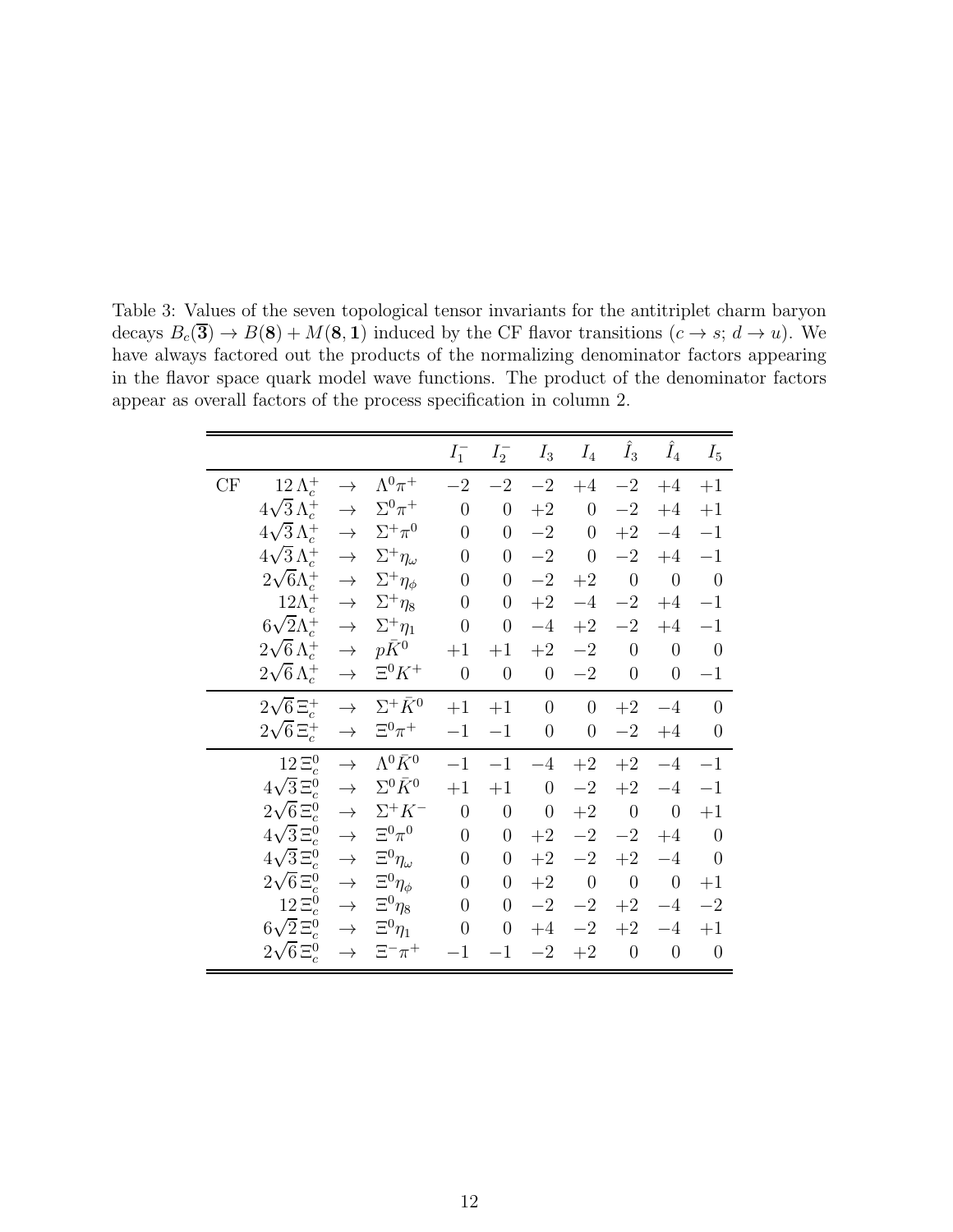<span id="page-13-0"></span>

|      |                                                                                                                                |               |                                                                                                                                                                                                                             | $I_1^-$          | $I_2^-$                           | $I_3$                             | $I_4$            | $I_3$            | $\hat{I}_4$      | $I_5$                    |
|------|--------------------------------------------------------------------------------------------------------------------------------|---------------|-----------------------------------------------------------------------------------------------------------------------------------------------------------------------------------------------------------------------------|------------------|-----------------------------------|-----------------------------------|------------------|------------------|------------------|--------------------------|
| SCSa | $12\,\Lambda_c^+$                                                                                                              | $\rightarrow$ | $\Lambda^0 K^+$                                                                                                                                                                                                             | $+2$             | $\!+2$                            | $\boldsymbol{0}$                  | $\boldsymbol{0}$ | $+2$             | $-4$             | $\boldsymbol{0}$         |
|      | $4\sqrt{3}\,\Lambda_c^+$                                                                                                       | $\rightarrow$ | $\Sigma^0 K^+$                                                                                                                                                                                                              | $\overline{0}$   | $\boldsymbol{0}$                  | $\boldsymbol{0}$                  | $\boldsymbol{0}$ | $\!+2$           | $-4$             | $\boldsymbol{0}$         |
|      | $2\sqrt{6} \Lambda_c^+$                                                                                                        | $\rightarrow$ | $\Sigma^+ K^0$                                                                                                                                                                                                              | $\overline{0}$   | $\boldsymbol{0}$                  | $\boldsymbol{0}$                  | $\boldsymbol{0}$ | $-2$             | $+4$             | $\boldsymbol{0}$         |
|      | $2\sqrt{6} \Lambda_c^+$                                                                                                        | $\rightarrow$ | $n\pi^+$                                                                                                                                                                                                                    | $\overline{0}$   | $\boldsymbol{0}$                  | $\boldsymbol{0}$                  | $\boldsymbol{0}$ | $\overline{0}$   | $\boldsymbol{0}$ | $\overline{0}$           |
|      | $4\sqrt{3} \Lambda_c^+$                                                                                                        | $\rightarrow$ | $p\pi^0$                                                                                                                                                                                                                    | $\boldsymbol{0}$ | $\boldsymbol{0}$                  | $\boldsymbol{0}$                  | $\boldsymbol{0}$ | $\boldsymbol{0}$ | $\boldsymbol{0}$ | $\boldsymbol{0}$         |
|      | $4\sqrt{3} \Lambda_c^+$                                                                                                        | $\rightarrow$ | $p\eta_\omega$                                                                                                                                                                                                              | $\boldsymbol{0}$ | $\boldsymbol{0}$                  | $\boldsymbol{0}$                  | $\overline{0}$   | $\boldsymbol{0}$ | $\boldsymbol{0}$ | $\boldsymbol{0}$         |
|      | $2\sqrt{6} \Lambda_c^+$                                                                                                        | $\rightarrow$ | $p\eta_{\phi}$                                                                                                                                                                                                              | $-1$             | $-1$                              | $\boldsymbol{0}$                  | $\overline{0}$   | $\boldsymbol{0}$ | $\boldsymbol{0}$ | $\boldsymbol{0}$         |
|      | $12\,\Lambda_c^+$                                                                                                              | $\rightarrow$ | $p\eta_8$                                                                                                                                                                                                                   | $\!+2$           | $\!+2$                            | $\boldsymbol{0}$                  | $\overline{0}$   | $\boldsymbol{0}$ | $\boldsymbol{0}$ | $\boldsymbol{0}$         |
|      | $6\sqrt{2} \Lambda_c^+$                                                                                                        | $\rightarrow$ | $p\eta_1$                                                                                                                                                                                                                   | $-1$             | $-1$                              | $\boldsymbol{0}$                  | $\boldsymbol{0}$ | $\boldsymbol{0}$ | $\boldsymbol{0}$ | $\boldsymbol{0}$         |
|      | $2\sqrt{6} \, \Xi_c^+$                                                                                                         | $\rightarrow$ | $\Xi^0 K^+$                                                                                                                                                                                                                 | $\!+\!1$         | $\hspace{0.02in}+1$               | $\boldsymbol{0}$                  | $-2\,$           | $\!+2$           | $-4$             | $-1$                     |
|      | $4\sqrt{3}\,\Xi_c^+$                                                                                                           | $\rightarrow$ | $\Sigma^+\pi^0$                                                                                                                                                                                                             | $\overline{0}$   | $\boldsymbol{0}$                  | $-2\,$                            | $\boldsymbol{0}$ | $\boldsymbol{0}$ | $\boldsymbol{0}$ | $-1$                     |
|      | $4\sqrt{3}\,\Xi_c^+$                                                                                                           | $\rightarrow$ | $\Sigma^+ \eta_{\omega}$                                                                                                                                                                                                    | $\boldsymbol{0}$ | $\boldsymbol{0}$                  | $-2$                              | $\boldsymbol{0}$ | $\boldsymbol{0}$ | $\boldsymbol{0}$ | $-1$                     |
|      | $2\sqrt{6}\,\Xi_c^+$                                                                                                           | $\rightarrow$ | $\Sigma^+ \eta_\phi$                                                                                                                                                                                                        | $-1\,$           | $-1$                              | $-2\,$                            | $\!+2$           | $-2$             | $+4$             | $\overline{\phantom{0}}$ |
|      | $12\Xi_c^+$                                                                                                                    | $\rightarrow$ | $\Sigma^+ \eta_8$                                                                                                                                                                                                           | $\!+2$           | $\!+2$                            | $\!+2$                            | $-4$             | $+4$             | $-8\,$           | $-1$                     |
|      | $6\sqrt{2} \Xi_c^+$                                                                                                            | $\rightarrow$ | $\Sigma^+ \eta_1$                                                                                                                                                                                                           | $-1$             | $-1$                              | $-4\,$                            | $+2$             | $-2$             | $+4$             | $-1$                     |
|      | $2\sqrt{6}\, \Xi_c^+$                                                                                                          | $\rightarrow$ | $p\bar K^0$                                                                                                                                                                                                                 | $\overline{0}$   | $\boldsymbol{0}$                  | $\!+2$                            | $-2\,$           | $\boldsymbol{0}$ | $\boldsymbol{0}$ | $\boldsymbol{0}$         |
|      | $12\,\Xi_c^+$                                                                                                                  | $\rightarrow$ | $\Lambda^0\pi^+$                                                                                                                                                                                                            | $\boldsymbol{0}$ | $\boldsymbol{0}$                  | $-2\,$                            | $+4$             | $\boldsymbol{0}$ | $\boldsymbol{0}$ | $+1$                     |
|      | $4\sqrt{3}\,\Xi_c^+$                                                                                                           | $\rightarrow$ | $\Sigma^0\pi^+$                                                                                                                                                                                                             | $\boldsymbol{0}$ | $\boldsymbol{0}$                  | $\!+2$                            | $\boldsymbol{0}$ | $\boldsymbol{0}$ | $\boldsymbol{0}$ | $+1$                     |
|      | $2\sqrt{6}\,\Xi_c^0$                                                                                                           | $\rightarrow$ | $\Xi^0 K^0$                                                                                                                                                                                                                 | $\boldsymbol{0}$ | $\theta$                          | $\boldsymbol{0}$                  | $\boldsymbol{0}$ | $\!+2$           | $-4$             | $-1$                     |
|      | $2\sqrt{6}\,\Xi_c^0$                                                                                                           | $\rightarrow$ | $\Xi^- K^+$                                                                                                                                                                                                                 | $+1$             | $+1$                              | $\boldsymbol{0}$                  | $-2$             | $\boldsymbol{0}$ | $\boldsymbol{0}$ | $\boldsymbol{0}$         |
|      | $2\sqrt{6}\,\Xi_c^0$                                                                                                           | $\rightarrow$ | $\Sigma^+\pi^-$                                                                                                                                                                                                             | $\overline{0}$   | $\boldsymbol{0}$                  | $\theta$                          | $\overline{0}$   | $\boldsymbol{0}$ | $\boldsymbol{0}$ | $-1$                     |
|      | $2\sqrt{6}\,\Xi_c^0$                                                                                                           | $\rightarrow$ | $\Sigma^-\pi^+$                                                                                                                                                                                                             | $\boldsymbol{0}$ | $\boldsymbol{0}$                  | $\!+2$                            | $\boldsymbol{0}$ | $\boldsymbol{0}$ | $\boldsymbol{0}$ | $\boldsymbol{0}$         |
|      | $4\sqrt{6}\,\Xi_c^0$                                                                                                           | $\rightarrow$ | $\Sigma^0\pi^0$                                                                                                                                                                                                             | $\overline{0}$   | $\boldsymbol{0}$                  | $-2$                              | $\overline{0}$   | $\boldsymbol{0}$ | $\boldsymbol{0}$ | $+1$                     |
|      | $4\sqrt{6} \Xi_c^0$                                                                                                            | $\rightarrow$ | $\Sigma^0 \eta_{\omega}$                                                                                                                                                                                                    | $\boldsymbol{0}$ | $\boldsymbol{0}$                  | $-2\,$                            | $\boldsymbol{0}$ | $\boldsymbol{0}$ | $\boldsymbol{0}$ | $-1$                     |
|      | $4\sqrt{3}\,\Xi_c^0$                                                                                                           | $\rightarrow$ | $\Sigma^0 \eta_\phi$                                                                                                                                                                                                        | $-1\,$           | $-1$                              | $-2\,$                            | $+2\,$           | $-2$             | $+4$             | $\overline{\phantom{0}}$ |
|      | $12\sqrt{2} \Xi_c^0$                                                                                                           | $\rightarrow$ | $\Sigma^0\eta_8$                                                                                                                                                                                                            | $\!+2$           | $\!+2$                            | $+2$                              | $-4\,$           | $+4$             | $-8\,$           | $-1$                     |
|      | $12\,\Xi_c^0$                                                                                                                  |               | $\rightarrow \quad \Sigma^0 \eta_1$                                                                                                                                                                                         | $-1$ $-1$        |                                   |                                   |                  | $-4$ $+2$ $-2$   | $+4$             | $-1$                     |
|      | $12\sqrt{2} \Xi_c^0$                                                                                                           |               |                                                                                                                                                                                                                             | $\boldsymbol{0}$ | $\overline{0}$                    | $-2$                              | $+4$             | $\boldsymbol{0}$ | $\overline{0}$   | $+1$                     |
|      | $12\sqrt{2} \Xi_c^0$                                                                                                           |               |                                                                                                                                                                                                                             | $\overline{0}$   | $\begin{array}{cc} 0 \end{array}$ | $-2$                              |                  | $+4$ 0           | $\overline{0}$   | $-1\,$                   |
|      |                                                                                                                                |               | $\begin{array}{ccc} \sqrt{2} \, \Xi_c^0 & \to & \Lambda^0 \pi^0 \ \sqrt{2} \, \Xi_c^0 & \to & \Lambda^0 \eta_\omega \ 12 \, \Xi_c^0 & \to & \Lambda^0 \eta_\phi \ \sqrt{6} \, \Xi_c^0 & \to & \Lambda^0 \eta_8 \end{array}$ |                  | $+1$ $+1$                         | $-2$                              | $-2$             | $-2$             | $+4$ 0           |                          |
|      | $12\sqrt{6} \Xi_c^0$                                                                                                           |               | $\Lambda^0\eta_8$                                                                                                                                                                                                           |                  | $-2$ $-2$ $+2$ $+8$ $+4$          |                                   |                  |                  | $-8$             | $-1\,$                   |
|      | $2\sqrt{3} \Xi_c^0 \rightarrow$<br>$2\sqrt{6} \Xi_c^0 \rightarrow$<br>$2\sqrt{6} \Xi_c^0 \rightarrow$<br>$12\sqrt{3}\,\Xi_c^0$ |               | $\Lambda^0\eta_1$                                                                                                                                                                                                           | $+1$             | $+1$                              | $-4$                              | $+2$             | $-2$             | $+4$             | $-1\,$                   |
|      |                                                                                                                                |               | $pK^-$                                                                                                                                                                                                                      | $\overline{0}$   | $\overline{0}$                    | $\begin{array}{cc} 0 \end{array}$ |                  | $-2$ 0           |                  | $0 \qquad 0$             |
|      |                                                                                                                                |               | $n\bar{K}^0$                                                                                                                                                                                                                | $\boldsymbol{0}$ | $\boldsymbol{0}$                  | $+2$ 0                            |                  | $\boldsymbol{0}$ | $\boldsymbol{0}$ | $\theta$                 |

Table 4: Values of the seven topological tensor invariants for the SCS antitriplet charm baryon decays  $B_c(\overline{\mathbf{3}}) \to B(\mathbf{8}) + M(\mathbf{8}, \mathbf{1})$  induced by the flavor transition  $(c \to s; s \to u)$ .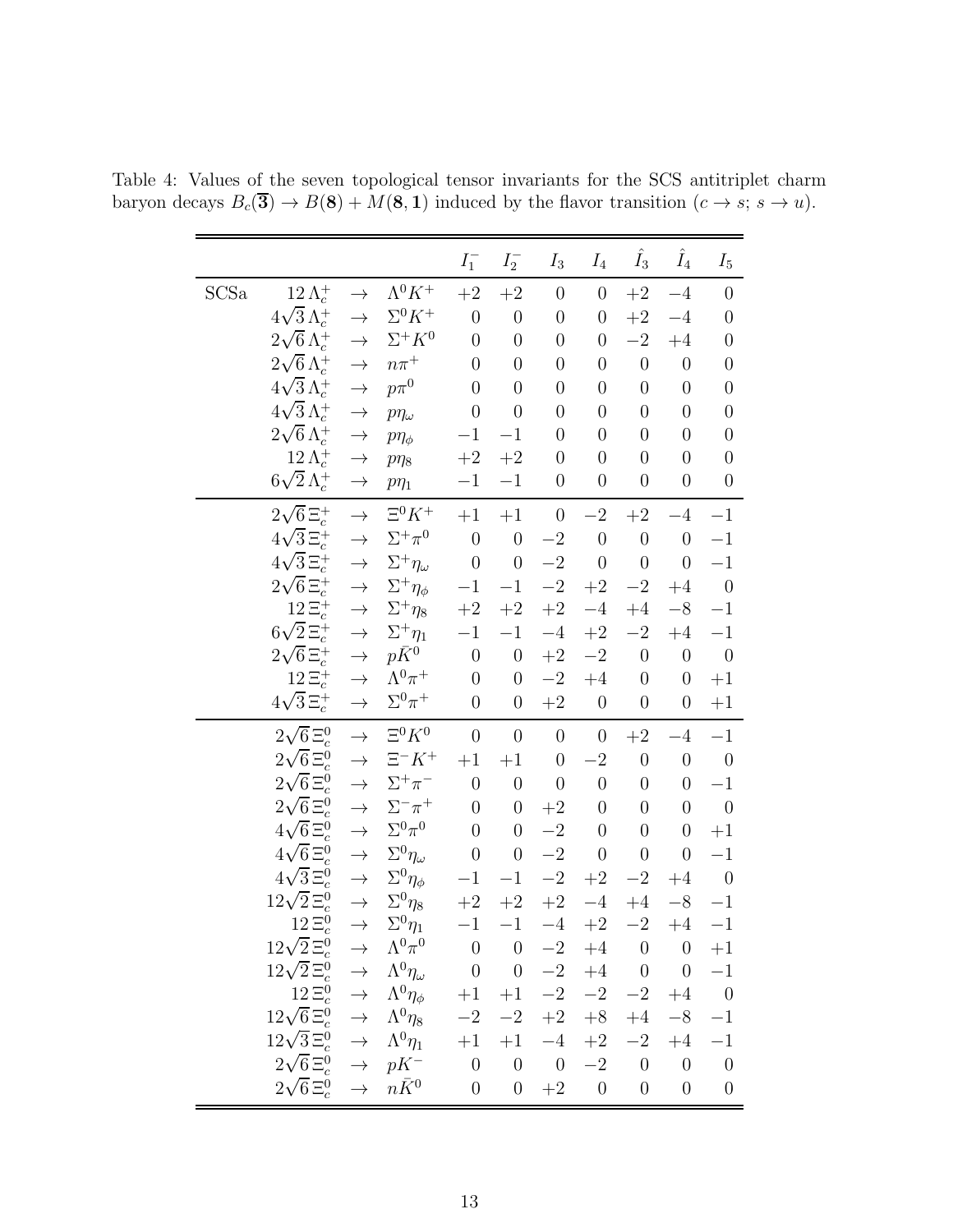<span id="page-14-0"></span>

|             |                          |                             |                                   | $I_1^-$             | $I_2^-$          | $I_3$                            | $I_4$                             | $\hat{I_3}$         | $\hat{I}_4$      | $I_5$            |
|-------------|--------------------------|-----------------------------|-----------------------------------|---------------------|------------------|----------------------------------|-----------------------------------|---------------------|------------------|------------------|
| <b>SCSb</b> | $12\,\Lambda_c^+$        | $\rightarrow$               | $\Lambda^0 K^+$                   | $\theta$            | $\overline{0}$   | $-2$                             | $-2\,$                            | $\boldsymbol{0}$    | $\boldsymbol{0}$ | $-2$             |
|             | $4\sqrt{3}\,\Lambda_c^+$ | $\rightarrow$               | $\Sigma^0 K^+$                    | $\theta$            | $\boldsymbol{0}$ | $+2$                             | $-2\,$                            | $\overline{0}$      | $\overline{0}$   | $\overline{0}$   |
|             | $2\sqrt{6} \Lambda_c^+$  | $\rightarrow$               | $\Sigma^+ K^0$                    | $\boldsymbol{0}$    | $\boldsymbol{0}$ | $-{\bf 2}$                       | $\!+2$                            | $\boldsymbol{0}$    | $\boldsymbol{0}$ | $\boldsymbol{0}$ |
|             | $2\sqrt{6}\,\Lambda_c^+$ | $\rightarrow$               | $n\pi^+$                          | $-1$                | $-1\,$           | $\boldsymbol{0}$                 | $\!+2$                            | $-2\,$              | $+4$             | $+1$             |
|             | $4\sqrt{3}\,\Lambda_c^+$ | $\rightarrow$               | $p\pi^0$                          | $+1$                | $+1$             | $\theta$                         | $-2\,$                            | $\!+2$              | $-4$             | $-1$             |
|             | $4\sqrt{3}\,\Lambda_c^+$ | $\rightarrow$               | $p\eta_\omega$                    | $-1$                | $-1$             | $-4$                             | $+2$                              | $-2$                | $+4$             | $-1$             |
|             | $2\sqrt{6} \Lambda_c^+$  | $\rightarrow$               | $p\eta_{\phi}$                    | $\boldsymbol{0}$    | $\boldsymbol{0}$ | $\boldsymbol{0}$                 | $\boldsymbol{0}$                  | $\boldsymbol{0}$    | $\boldsymbol{0}$ | $\boldsymbol{0}$ |
|             | $12\,\Lambda_c^+$        | $\rightarrow$               | $p\eta_8$                         | $-1$                | $-1$             | $-4$                             | $\!+2$                            | $-2\,$              | $\rm{+4}$        | $-1$             |
|             | $6\sqrt{2}\,\Lambda_c^+$ | $\rightarrow$               | $p\eta_1$                         | $-1$                | $-1$             | $-4$                             | $\!+2$                            | $-2$                | $+4$             | $-1$             |
|             | $2\sqrt{6}\,\Xi_c^+$     | $\rightarrow$               | $\Xi^0 K^+$                       | $\boldsymbol{0}$    | $\boldsymbol{0}$ | $\theta$                         | $\theta$                          | $\boldsymbol{0}$    | $\boldsymbol{0}$ | $\boldsymbol{0}$ |
|             | $4\sqrt{3}\,\Xi_c^+$     | $\rightarrow$               | $\Sigma^+\pi^0$                   | $\hspace{0.02in}+1$ | $+1$             | $\boldsymbol{0}$                 | $\boldsymbol{0}$                  | $\boldsymbol{0}$    | $\boldsymbol{0}$ | $\boldsymbol{0}$ |
|             | $4\sqrt{3}\,\Xi_c^+$     | $\rightarrow$               | $\Sigma^+ \eta_{\omega}$          | $-1$                | $-1$             | $\overline{0}$                   | $\boldsymbol{0}$                  | $\boldsymbol{0}$    | $\boldsymbol{0}$ | $\boldsymbol{0}$ |
|             | $2\sqrt{6}\,\Xi_c^+$     | $\rightarrow$               | $\Sigma^+ \eta_\phi$              | $\overline{0}$      | $\boldsymbol{0}$ | $\overline{0}$                   | $\boldsymbol{0}$                  | $\boldsymbol{0}$    | $\boldsymbol{0}$ | $\boldsymbol{0}$ |
|             | $12\Xi_c^+$              | $\rightarrow$               | $\Sigma^+ \eta_8$                 | $-1$                | $-1$             | $\overline{0}$                   | $\boldsymbol{0}$                  | $\boldsymbol{0}$    | $\boldsymbol{0}$ | $\boldsymbol{0}$ |
|             | $6\sqrt{2} \Xi_c^+$      |                             | $\Sigma^+ \eta_1$                 | $-1$                | $-1$             | $\overline{0}$                   | $\boldsymbol{0}$                  | $\boldsymbol{0}$    | $\boldsymbol{0}$ | $\boldsymbol{0}$ |
|             | $2\sqrt{6}\,\Xi_c^+$     | $\rightarrow$               | $p\bar K^0$                       | $\boldsymbol{0}$    | $\boldsymbol{0}$ | $\overline{0}$                   | $\boldsymbol{0}$                  | $\!+2$              | $-4$             | $\boldsymbol{0}$ |
|             | $12\Xi_c^+$              | $\rightarrow$               | $\Lambda^0\pi^+$                  | $-1$                | $-1$             | $\boldsymbol{0}$                 | $\boldsymbol{0}$                  | $-4$                | $+8$             | $\boldsymbol{0}$ |
|             | $4\sqrt{3} \Xi_c^+$      | $\rightarrow$               | $\Sigma^0\pi^+$                   | $-1$                | $-1$             | $\overline{0}$                   | $\theta$                          | $\boldsymbol{0}$    | $\boldsymbol{0}$ | $\boldsymbol{0}$ |
|             | $2\sqrt{6}\,\Xi_c^0$     | $\rightarrow$               | $\Xi^0 K^0$                       | $\theta$            | $\boldsymbol{0}$ | $\!+2$                           | $\theta$                          | $\boldsymbol{0}$    | $\boldsymbol{0}$ | $\boldsymbol{0}$ |
|             | $2\sqrt{6} \, \Xi_c^0$   |                             | $\Xi^- K^+$                       | $\theta$            | $\overline{0}$   | $-2$                             | $\boldsymbol{0}$                  | $\boldsymbol{0}$    | $\boldsymbol{0}$ | $\boldsymbol{0}$ |
|             | $2\sqrt{6} \Xi_c^0$      | $\rightarrow$               | $\Sigma^+\pi^-$                   | $\boldsymbol{0}$    | $\overline{0}$   | $\boldsymbol{0}$                 | $\!+2$                            | $\overline{0}$      | $\boldsymbol{0}$ | $\boldsymbol{0}$ |
|             | $2\sqrt{6}\,\Xi_c^0$     | $\rightarrow$               | $\Sigma^-\pi^+$                   | $-1$                | $-1$             | $\boldsymbol{0}$                 | $\!+2$                            | $\boldsymbol{0}$    | $\boldsymbol{0}$ | $\boldsymbol{0}$ |
|             | $4\sqrt{6}\,\Xi_c^0$     | $\rightarrow$               | $\Sigma^0\pi^0$                   | $+1$                | $+1$             | $\overline{0}$                   | $-4$                              | $\boldsymbol{0}$    | $\boldsymbol{0}$ | $\boldsymbol{0}$ |
|             | $4\sqrt{6} \Xi_c^0$      | $\rightarrow$               | $\Sigma^0 \eta_{\omega}$          | $-1$                | $-1$             | $\boldsymbol{0}$                 | $\boldsymbol{0}$                  | $\boldsymbol{0}$    | $\boldsymbol{0}$ | $\boldsymbol{0}$ |
|             | $4\sqrt{3}\,\Xi_c^0$     | $\rightarrow$               | $\Sigma^0 \eta_\phi$              | $\boldsymbol{0}$    | $\boldsymbol{0}$ | $\theta$                         | $\boldsymbol{0}$                  | $\boldsymbol{0}$    | $\overline{0}$   | $\boldsymbol{0}$ |
|             | $12\sqrt{2}\, \Xi_c^0$   | $\rightarrow$               | $\Sigma^0\eta_8$                  | $-1$                | $-1$             | $\boldsymbol{0}$                 | $\boldsymbol{0}$                  | $\boldsymbol{0}$    | $\boldsymbol{0}$ | $\boldsymbol{0}$ |
|             | $12\Xi_c^0$              |                             | $\rightarrow \ \ \Sigma^0 \eta_1$ |                     | $-1$ $-1$        | $\overline{0}$                   | $\overline{0}$                    | $\overline{0}$      | $\overline{0}$   | $\overline{0}$   |
|             | $12\sqrt{2} \Xi_c^0$     | $\rightarrow$               | $\Lambda^0\pi^0$                  | $-1$                | $-1$             | $\overline{0}$                   | $\begin{array}{cc} 0 \end{array}$ | $-4$                | $+8$             | $\theta$         |
|             | $12\sqrt{2}\,\Xi_c^0$    |                             | $\Lambda^0\eta_\omega$            |                     | $+1$ $+1$        |                                  | $+8$ $-4$                         |                     | $+4$ $-8$ 0      |                  |
|             | $12\,\Xi_c^0$            | $\rightarrow$ $\rightarrow$ | $\Lambda^0\eta_\phi$              | $\overline{0}$      | $\overline{0}$   | $\begin{array}{c} 0 \end{array}$ | $\overline{0}$                    | $0\qquad 0$         |                  | $+2$             |
|             | $12\sqrt{6} \Xi_c^0$     |                             | $\Lambda^0\eta_8$                 | $+1$                | $+1$             | $+8$ $-4$                        |                                   |                     | $+4$ $-8$        | $-4\,$           |
|             | $12\sqrt{3}\,\Xi_c^0$    | $\rightarrow$               | $\Lambda^0\eta_1$                 | $+1$                | $+1$             | $+8$                             | $-4$                              | $+4$                | $-8\,$           | $+2$             |
|             | $2\sqrt{6} \Xi_c^0$      | $\rightarrow$               | $pK^-$                            | $\overline{0}$      | $\overline{0}$   | $\overline{0}$                   |                                   | $0\qquad 0\qquad 0$ |                  | $+1$             |
|             | $2\sqrt{6}\,\Xi_c^0$     |                             | $\rightarrow$ $n\bar{K}^0$        | $\boldsymbol{0}$    | $\boldsymbol{0}$ | $\theta$                         | $\overline{0}$                    | $+2$                | $-4$             | $-1$             |

Table 5: Values of the seven topological tensor invariants for the SCS antitriplet charm baryon decays  $B_c(\overline{\mathbf{3}}) \to B(\mathbf{8}) + M(\mathbf{8}, \mathbf{1})$  induced by the flavor transition  $(c \to d; d \to u)$ .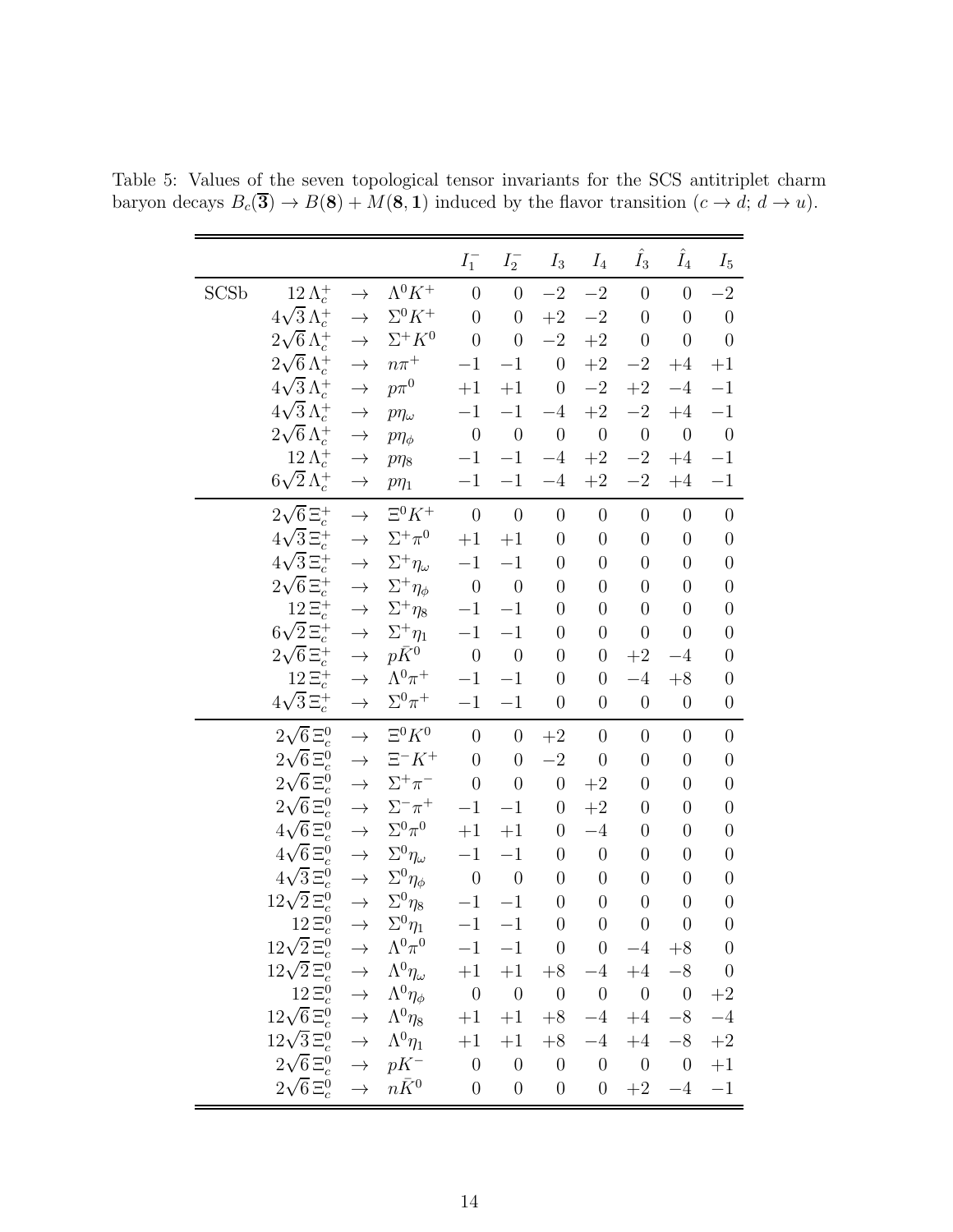<span id="page-15-0"></span>

|            |                                                           |               |                                     | $I_1^-$             | $I_2^-$                         | $I_3$                                     | $I_4$            | $\hat{I}_3$      | $\hat{I}_4$      | $I_5$            |
|------------|-----------------------------------------------------------|---------------|-------------------------------------|---------------------|---------------------------------|-------------------------------------------|------------------|------------------|------------------|------------------|
| <b>SCS</b> | $12\,\Lambda_c^+$                                         | $\rightarrow$ | $\Lambda^{0}K^{+}$                  | $+2$                | $+2$                            | $+2$                                      | $+2$             | $+2$             | $-4$             | $+2$             |
|            | $4\sqrt{3} \Lambda_c^+$                                   | $\rightarrow$ | $\Sigma^0 K^+$                      | $\boldsymbol{0}$    | $\overline{0}$                  | $-{\bf 2}$                                | $+2$             | $+2$             | $-4$             | $\theta$         |
|            | $2\sqrt{6} \Lambda_c^+$                                   | $\rightarrow$ | $\Sigma^+ K^0$                      | $\boldsymbol{0}$    | $\boldsymbol{0}$                | $+2$                                      | $-2\,$           | $-2\,$           | $+4$             | $\boldsymbol{0}$ |
|            | $2\sqrt{6} \Lambda_c^+$                                   | $\rightarrow$ | $n\pi^+$                            | $+1$                | $+1$                            | $\theta$                                  | $-2\,$           | $\!+2$           | $-4$             | $-1$             |
|            | $4\sqrt{3} \Lambda_c^+$                                   | $\rightarrow$ | $p\pi^0$                            | $-1$                | $-1$                            | $\boldsymbol{0}$                          | $\!+2$           | $-2\,$           | $+4$             | $+1$             |
|            | $4\sqrt{3} \Lambda_c^+$                                   | $\rightarrow$ | $p\eta_{\omega}$                    | $+1$                | $+1$                            | $+4$                                      | $-2$             | $+2$             | $-4$             | $+1$             |
|            | $2\sqrt{6}\,\Lambda_c^+$                                  | $\rightarrow$ | $p\eta_{\phi}$                      | $-1$                | $-1$                            | $\boldsymbol{0}$                          | $\boldsymbol{0}$ | $\boldsymbol{0}$ | $\theta$         | $\boldsymbol{0}$ |
|            | $12\,\Lambda_c^+$                                         | $\rightarrow$ | $p\eta_8$                           | $+3\,$              | $+3$                            | $+4$                                      | $-{\bf 2}$       | $+2$             | $-4$             | $+1$             |
|            | $6\sqrt{2} \Lambda_c^+$                                   | $\rightarrow$ | $p\eta_1$                           | $\boldsymbol{0}$    | $\theta$                        | $+4$                                      | $-2\,$           | $\!+2$           | $-4$             | $+1$             |
|            | $2\sqrt{6} \, \Xi_c^+$                                    | $\rightarrow$ | $\Xi^0 K^+$                         | $+1$                | $+1$                            | $\boldsymbol{0}$                          | $-2$             | $+2$             | $-4$             | $-1\,$           |
|            | $4\sqrt{3} \Xi_c^+$                                       | $\rightarrow$ | $\Sigma^+\pi^0$                     | $-1$                | $-1$                            | $-2$                                      | $\overline{0}$   | $\boldsymbol{0}$ | $\theta$         | $-1$             |
|            | $4\sqrt{3} \Xi_c^+$                                       | $\rightarrow$ | $\Sigma^+ \eta_{\omega}$            | $+1$                | $+1$                            | $-2\,$                                    | $\overline{0}$   | $\overline{0}$   | $\overline{0}$   | $-1\,$           |
|            | $2\sqrt{6}\,\Xi_c^+$                                      | $\rightarrow$ | $\Sigma^+ \eta_\phi$                | $-1$                | $-1$                            | $-2\,$                                    | $+2$             | $-2\,$           | $+4$             | $\boldsymbol{0}$ |
|            | $12\Xi_c^+$                                               | $\rightarrow$ | $\Sigma^+\eta_8$                    | $\rm +3$            | $+3$                            | $\!+2$                                    | $-4$             | $+4$             | $-8\,$           | $-1$             |
|            | $6\sqrt{2} \Xi_c^+$                                       | $\rightarrow$ | $\Sigma^+\eta_1$                    | $\theta$            | $\theta$                        | $-4$                                      | $+2$             | $-2\,$           | $+4$             | $-1$             |
|            | $2\sqrt{6} \, \Xi_c^+$                                    | $\rightarrow$ | $p\bar K^0$                         | $\boldsymbol{0}$    | $\theta$                        | $\!+2$                                    | $-2$             | $-2\,$           | $+4$             | $\overline{0}$   |
|            | $12\Xi_c^+$                                               | $\rightarrow$ | $\Lambda^0\pi^+$                    | $+1$                | $+1$                            | $-2$                                      | $+4$             | $+4$             | $-8$             | $+1$             |
|            | $4\sqrt{3} \Xi_c^+$                                       | $\rightarrow$ | $\Sigma^0\pi^+$                     | $+1$                | $+1$                            | $+2$                                      | $\theta$         | $\boldsymbol{0}$ | $\boldsymbol{0}$ | $+1$             |
|            | $2\sqrt{6}\,\Xi_c^0$                                      | $\rightarrow$ | $\Xi^0 K^0$                         | $\overline{0}$      | $\overline{0}$                  | $-{\bf 2}$                                | $\boldsymbol{0}$ | $+2$             | $-4$             | $-1$             |
|            | $2\sqrt{6}\,\Xi_c^0$                                      | $\rightarrow$ | $\Xi^- K^+$                         | $+1$                | $+1$                            | $\!+2$                                    | $-2\,$           | $\boldsymbol{0}$ | $\theta$         | $\boldsymbol{0}$ |
|            | $2\sqrt{6}\,\Xi_c^0$                                      | $\rightarrow$ | $\Sigma^+\pi^-$                     | $\boldsymbol{0}$    | $\theta$                        | $\boldsymbol{0}$                          | $-2$             | $\boldsymbol{0}$ | $\boldsymbol{0}$ | $-1$             |
|            | $2\sqrt{6}\,\Xi_c^0$                                      | $\rightarrow$ | $\Sigma^{-} \pi^{+}$                | $+1$                | $+1$                            | $\!+2$                                    | $-2\,$           | $\boldsymbol{0}$ | $\boldsymbol{0}$ | $\boldsymbol{0}$ |
|            | $4\sqrt{6}\,\Xi_c^0$                                      | $\rightarrow$ | $\Sigma^0\pi^0$                     | $-1$                | $-1$                            | $-{\bf 2}$                                | $+4$             | $\boldsymbol{0}$ | $\boldsymbol{0}$ | $+1$             |
|            | $4\sqrt{6}\,\Xi_c^0$                                      | $\rightarrow$ | $\Sigma^0 \eta_{\omega}$            | $\hspace{0.02cm}+1$ | $+1$                            | $-{\bf 2}$                                | $\boldsymbol{0}$ | $\boldsymbol{0}$ | $\boldsymbol{0}$ | $-1$             |
|            | $4\sqrt{3}\,\Xi_c^0$                                      | $\rightarrow$ | $\Sigma^0 \eta_\phi$                | $-1$                | $-1$                            | $-2$                                      | $+2$             | $-2$             | $+4$             | $\overline{0}$   |
|            | $12\sqrt{2} \Xi_c^0$                                      | $\rightarrow$ | $\Sigma^0\eta_8$                    | $\rm +3$            | $+3$                            | $\!+2$                                    | $-4\,$           | $+4$             | $-8\,$           | $-1$             |
|            | $12\,\Xi_c^0$                                             |               | $\rightarrow \quad \Sigma^0 \eta_1$ | $\overline{0}$      | $\begin{matrix}0\end{matrix}$   | $-4$                                      | $+2$             | $-2$             | $+4$             | $-1$             |
|            | $12\sqrt{2} \Xi_c^0 \rightarrow \Lambda^0 \pi^0 +1 +1 -2$ |               |                                     |                     |                                 |                                           | $+4$             |                  | $+4$ $-8$        | $+1$             |
|            | $12\sqrt{2} \Xi_c^0 \rightarrow$                          |               | $\Lambda^0\eta_\omega$              |                     |                                 | $-1$ $-1$ $-10$                           |                  | $+8$ $-4$        |                  | $+8$ $-1$        |
|            | $12\Xi_c^0 \rightarrow$                                   |               | $\Lambda^0\eta_\phi$                |                     |                                 | $+1$ $+1$ $-2$ $-2$ $-2$ $+4$ $-2$        |                  |                  |                  |                  |
|            | $12\sqrt{6} \Xi_c^0 \rightarrow$                          |               | $\Lambda^0\eta_8$                   |                     |                                 | $-3 \quad -3 \quad -6 \quad +12 \qquad 0$ |                  |                  | $\overline{0}$   | $+3$             |
|            | $12\sqrt{3}\,\Xi_c^0$                                     | $\rightarrow$ | $\Lambda^0\eta_1$                   | $\overline{0}$      | $\overline{0}$                  |                                           | $-12 + 6 -6$     |                  | $+12$            | $-3\,$           |
|            | $2\sqrt{6} \Xi_c^0 \rightarrow$                           |               | $pK^-$                              | $\overline{0}$      | $\overline{0}$                  | $\overline{0}$                            |                  | $-2$ 0           | $\overline{0}$   | $-1\,$           |
|            | $2\sqrt{6} \Xi_c^0 \rightarrow n\bar{K}^0$                |               |                                     | $\boldsymbol{0}$    | $\begin{matrix} 0 \end{matrix}$ | $+2$                                      |                  |                  | $0 -2 +4$        | $+1$             |

Table 6: Values of the seven topological tensor invariants for the SCS antitriplet charm baryon decays  $B_c(\overline{\mathbf{3}}) \to B(\mathbf{8}) + M(\mathbf{8}, \mathbf{1})$  induced by both flavor transitions (a) and (b).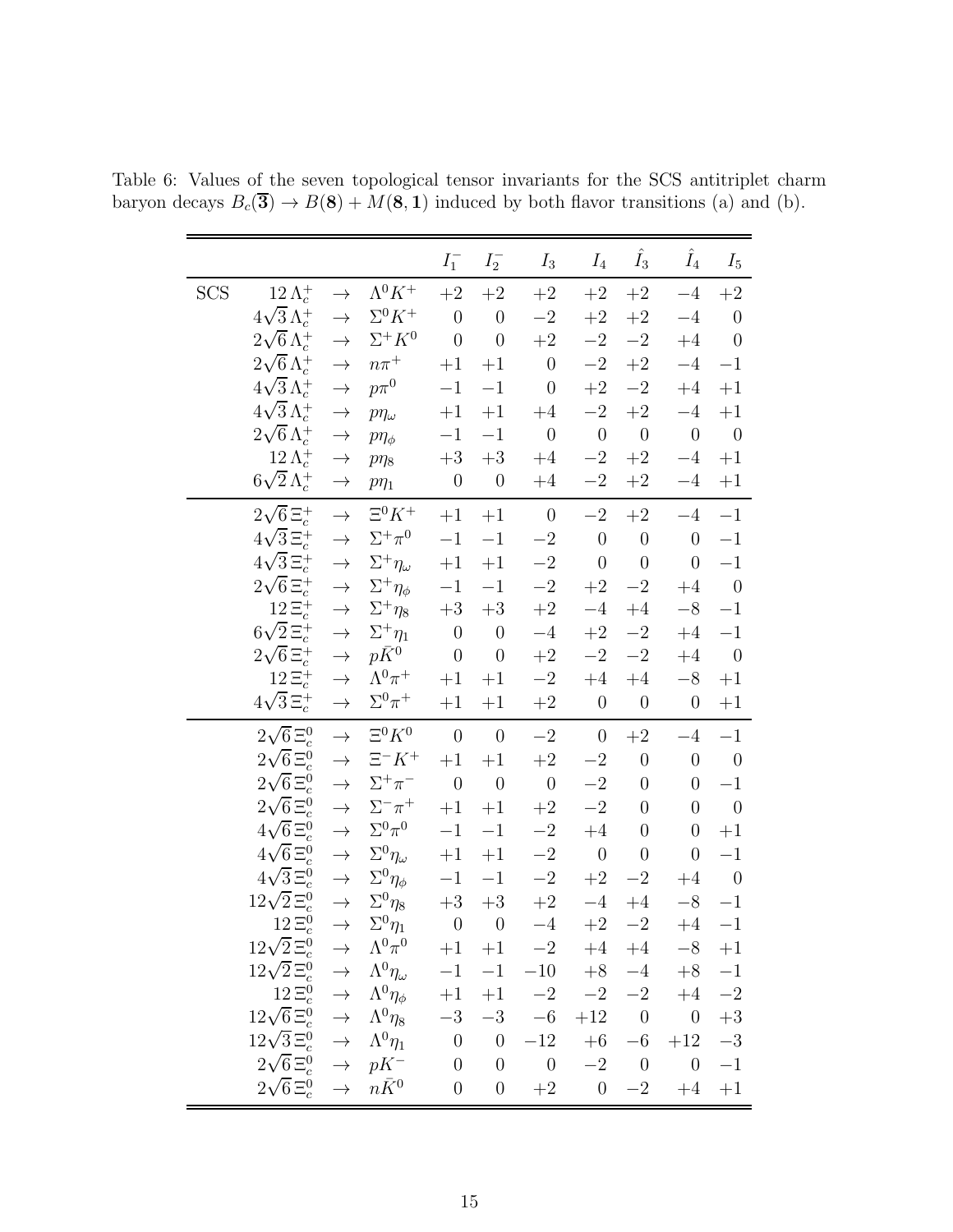<span id="page-16-0"></span>

|            |                         |               |                 | $I_1^-$          | $I_2^-$          | $I_3$            | $I_4$            | $\hat{I}_3$      | $\hat{I}_4$      | $I_5$          |
|------------|-------------------------|---------------|-----------------|------------------|------------------|------------------|------------------|------------------|------------------|----------------|
| <b>DCS</b> | $2\sqrt{6} \Lambda_c^+$ | $\rightarrow$ | $pK^0$          | $-1$             | $^{-1}$          | $\overline{0}$   | $\overline{0}$   | $-2\,$           | $+4$             | $\overline{0}$ |
|            | $2\sqrt{6} \Lambda_c^+$ | $\rightarrow$ | $nK^+$          | $+1$             | $+1$             | $\overline{0}$   | $\overline{0}$   | $+2$             | $-4$             | $\overline{0}$ |
|            | $12\,\Xi_c^+$           | $\rightarrow$ | $\Lambda^0 K^+$ | $+1$             | $+1$             | $-2$             | $-2$             | $+4$             | $-8\,$           | $-2$           |
|            | $4\sqrt{3} \Xi_c^+$     | $\rightarrow$ | $\Sigma^0 K^+$  | $+1$             | $+1$             | $\!+2$           | $-2$             | $\overline{0}$   | $\overline{0}$   | $\overline{0}$ |
|            | $2\sqrt{6} \Xi_c^+$     | $\rightarrow$ | $\Sigma^+ K^0$  | $-1$             | $-1$             | $-2$             | $+2$             | $\boldsymbol{0}$ | $\overline{0}$   | $\overline{0}$ |
|            | $4\sqrt{3} \Xi_c^+$     | $\rightarrow$ | $p\pi^0$        | $\boldsymbol{0}$ | $\theta$         | $\overline{0}$   | $-2\,$           | $\boldsymbol{0}$ | $\boldsymbol{0}$ | $-1$           |
|            | $2\sqrt{6} \Xi_c^+$     | $\rightarrow$ | $n\pi^+$        | $\overline{0}$   | $\overline{0}$   | $\overline{0}$   | $\!+2$           | $\overline{0}$   | $\overline{0}$   | $+1$           |
|            | $4\sqrt{3} \Xi_c^+$     | $\rightarrow$ | $p\eta_\omega$  | $\overline{0}$   | $\overline{0}$   | $-4$             | $+2$             | $\boldsymbol{0}$ | $\overline{0}$   | $-1$           |
|            | $2\sqrt{6} \Xi_c^+$     | $\rightarrow$ | $p\eta_{\phi}$  | $\overline{0}$   | $\overline{0}$   | $\theta$         | $\boldsymbol{0}$ | $-2$             | $+4$             | $\overline{0}$ |
|            | $12E_c^+$               | $\rightarrow$ | $p\eta_8$       | $\boldsymbol{0}$ | $\overline{0}$   | $-4$             | $+2$             | $+4$             | $-8$             | $-1$           |
|            | $6\sqrt{2} \Xi_c^+$     | $\rightarrow$ | $p\eta_1$       | $\overline{0}$   | $\overline{0}$   | $-4$             | $+2$             | $-2$             | $+4$             | $-1$           |
|            | $12\Xi_c^0$             | $\rightarrow$ | $\Lambda^0 K^0$ | $+1$             | $+1$             | $-2\,$           | $-2\,$           | $+4$             | $-8\,$           | $-{\bf 2}$     |
|            | $4\sqrt{3} \Xi_c^0$     | $\rightarrow$ | $\Sigma^0 K^0$  | $-1$             | $-1$             | $-2$             | $+2$             | $\boldsymbol{0}$ | $\boldsymbol{0}$ | $\theta$       |
|            | $2\sqrt{6} \Xi_c^0$     | $\rightarrow$ | $\Sigma^- K^+$  | $+1$             | $+1$             | $\!+2$           | $-2$             | $\boldsymbol{0}$ | $\overline{0}$   | $\overline{0}$ |
|            | $2\sqrt{6} \Xi_c^0$     | $\rightarrow$ | $p\pi^-$        | $\boldsymbol{0}$ | $\overline{0}$   | $\overline{0}$   | $-2$             | $\overline{0}$   | $\overline{0}$   | $-1$           |
|            | $4\sqrt{3}\,\Xi_c^0$    | $\rightarrow$ | $n\pi^0$        | $\overline{0}$   | $\boldsymbol{0}$ | $\boldsymbol{0}$ | $+2$             | $\boldsymbol{0}$ | $\overline{0}$   | $+1$           |
|            | $4\sqrt{3}\,\Xi_c^0$    | $\rightarrow$ | $n\eta_\omega$  | $\overline{0}$   | $\overline{0}$   | $-4$             | $+2$             | $\boldsymbol{0}$ | $\overline{0}$   | $-1$           |
|            | $2\sqrt{6} \Xi_c^0$     | $\rightarrow$ | $n\eta_{\phi}$  | $\overline{0}$   | $\overline{0}$   | $\theta$         | $\boldsymbol{0}$ | $-2$             | $+4$             | $\theta$       |
|            | $12\Xi_c^0$             | $\rightarrow$ | $n\eta_8$       | $\overline{0}$   | $\overline{0}$   | $-4$             | $\!+2$           | $\rm{+4}$        | $-8$             | $^{-1}$        |
|            | $6\sqrt{2} \Xi_c^0$     | $\rightarrow$ | $n\eta_1$       | $\boldsymbol{0}$ | $\boldsymbol{0}$ | $-4$             | $+2$             | $-2$             | $+4$             | $^{-1}$        |

Table 7: Values of the seven topological tensor invariants for the DCS antitriplet charm baryon decays  $B_c(\overline{\mathbf{3}}) \to B(\mathbf{8}) + M(\mathbf{8}, \mathbf{1})$  induced by the flavor transition  $(c \to d; s \to u)$ .

Eqs. [\(23\)](#page-11-1) are very useful when checking the results for the topological tensor invariants  $I_i(fki)$  that will be listed later on. Note in particular that the linear relations [\(23\)](#page-11-1) do not separately hold for the contributions of the two transitions (a)  $c \rightarrow s$ ;  $s \rightarrow u$  and (b)  $c \rightarrow d$ ;  $d \rightarrow u$ . They can be seen to hold true only for the sum of the two contributions. Note that the last equation does not hold for all decay processes listed in Tables [3](#page-12-0) to [7,](#page-16-0) in particular not for decays into  $\eta_1$  and, related to that, into  $\eta_\omega$  and  $\eta_\phi$ , as those are members of (a mixture of  $M(8)$  and)  $M(1)$ .

Therefore, we also need to discuss the transition  $B_c(\overline{3}) \stackrel{H(6)}{\longrightarrow} B(8) + M(1)$  involving the singlet meson state  $M(1)$ . In this case the SU(3) decomposition reads

<span id="page-16-1"></span>
$$
\overline{3} \to 6 \otimes 8 \otimes 1 = \overline{3} \oplus 6 \oplus \overline{15} \oplus \overline{24}.
$$
 (24)

Thus there is only one SU(3) invariant amplitude describing the transition  $B_c(\overline{3}) \stackrel{H(6)}{\longrightarrow}$ −→  $B(8) + M(1)$  which means that all transitions involving a singlet meson state  $M(1)$  are proportional to one another which is manifest in the decays into  $\eta_1$ . In the corresponding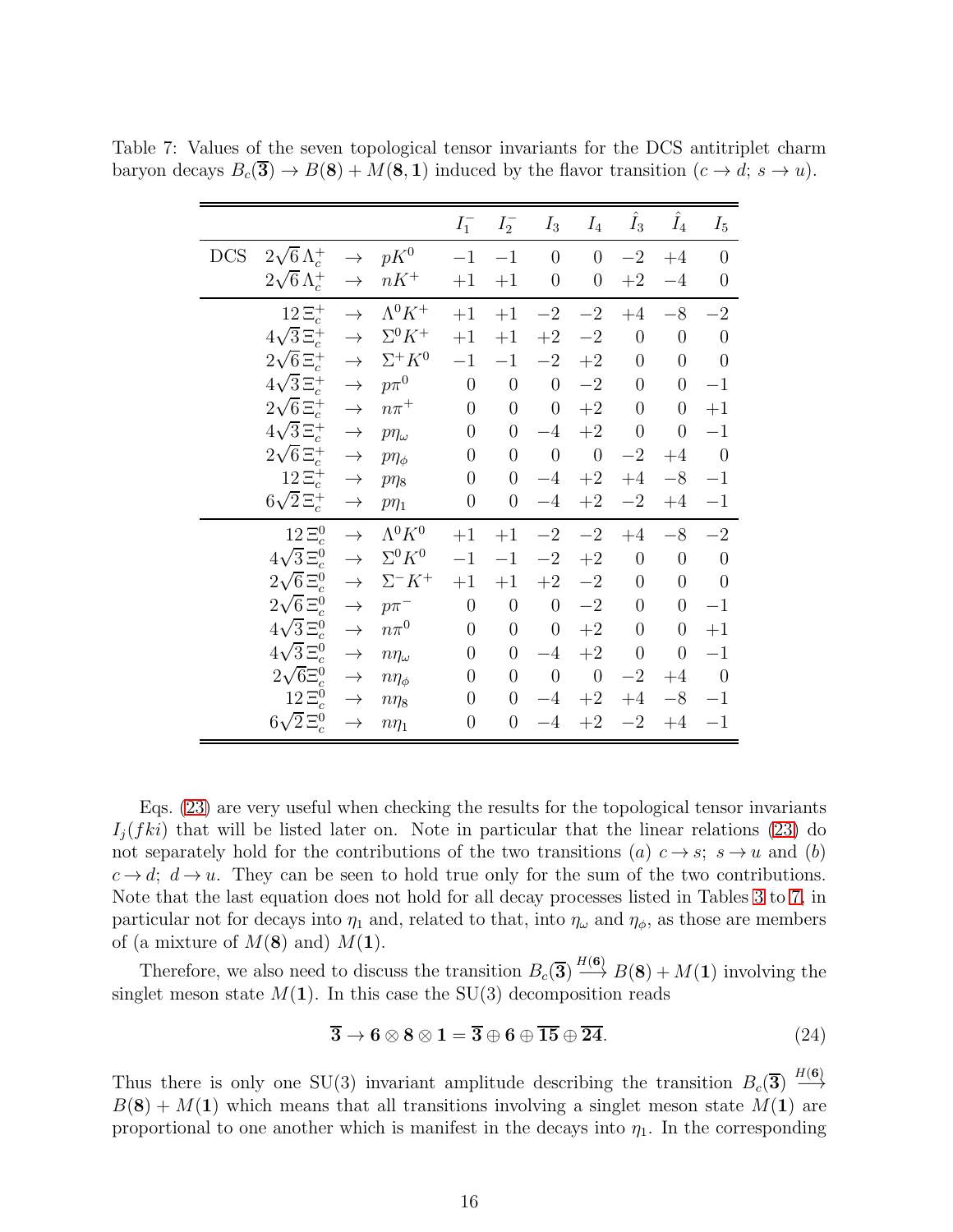rows of Tables [3](#page-12-0) to [7](#page-16-0) one has

$$
I_1^- = I_2^- = 0, \qquad I_3 = -2I_4 = 2\hat{I}_3 = -\hat{I}_4 = 4I_5. \tag{25}
$$

The vanishing of the tree diagram invariants can be argued again directly, as the single quark line transition  $1 \rightarrow 6 \otimes 1 \otimes 3 = 8 \oplus 10$  into singlet meson states vanishes in SU(3).

We list the values of the seven topological tensor invariants separately for the Cabibbo favored (CF) (Table [3\)](#page-12-0), singly Cabibbo suppressed (SCS) (Tables [4,](#page-13-0) [5](#page-14-0) and [6\)](#page-15-0), and doubly Cabibbo suppressed (DCS) (Table [7\)](#page-16-0) antitriplet charm baryon decays. The SCS decays are induced by the two SCS transitions (a)  $c \to s$ ;  $s \to u$  and (b)  $c \to d$ ;  $d \to u$  which are listed separately in Tables [4](#page-13-0) and [5.](#page-14-0) As explained in Sec. [2,](#page-4-0) in the SU(3) limit dealt with in this paper one has to subtract the two contributions  $(a)$  and  $(b)$ . The result of this subtraction is shown in Table [6.](#page-15-0)

As discussed in Sec. [3,](#page-5-0) Kohara has introduced four reduced matrix elements  $d_1, d_2, d_3, d_4$ for the topology class IIa where only two are needed [\[31\]](#page-60-15). Using the results of e.g. Table [3](#page-12-0) for the decays involving octet mesons one finds that the four topological reduced matrix elements of Kohara are related to our topological reduced matrix elements by  $d_1 = 2\mathcal{T}_3$ ,  $d_2 = -2(\mathcal{T}_3-\mathcal{T}_4), d_3 = 2\mathcal{T}_4$ , and  $d_4 = 2\mathcal{T}_3-\mathcal{T}_4$ . This shows again that the set  $d_1, d_2, d_3, d_4$ is redundant since one has  $d_1 = d_3 + d_4$  and  $d_2 = -d_4$ . We do not agree with Ref. [\[31\]](#page-60-15) on the contributions of the  $d_i$  to the decays involving the SU(3) singlet meson  $\eta_1$ .

#### $\mathbf{4.2} \quad$  The charm baryon decays  $B_c(\mathbf{6})$  $H(\mathbf{6})$  $\longrightarrow B(8) + M(8, 1)$

The nonleptonic two-body decays of the charm baryon  $\Omega_c^0$  belong to this class of decays. The SU(3) decomposition of the direct product  $6 \otimes 8 \otimes 8$  has been written down before in Eq.  $(22)$ . One notes that the 6 representation appears four times in the decomposition. The transition  $6 \rightarrow 6 \otimes 8 \otimes 8$  is thus described by four SU(3) invariants. This implies that there are  $7 - 4 = 3$  linear relations among the 7 tensor invariants. These are

$$
I_1^- + I_2^- = 0, \qquad \hat{I}_4 = 0, \qquad 2I_1^- = I_3 + \hat{I}_3. \tag{26}
$$

The first relation  $I_1^- + I_2^- = 0$  follows from the Jacobi identity rewriting  $I_2^-$  as

<span id="page-17-0"></span>
$$
I_2^{-}(\ell, \ell') = B_{\ell}^{a[bc]} B_{b[c'a]}^{\ell'} M_{d'}^d H_{[cd]}^{[c'd']} = B_{\ell}^{a[bc]} (-B_{c'[ab]}^{\ell'} - B_{a[bc']}^{\ell'}) M_{d'}^d H_{[cd]}^{[c'd']}
$$
(27)

and noting that the first term on the r.h.s. of Eq.  $(27)$  vanishes due to the fact that  $c'$  must be the charm quark, and that the light quarks  $a, b$  are symmetric in the 6 representation. With the same reasoning one can show that  $\hat{I}_4 = 0$ . The relation  $2I_1^- = I_3 + \hat{I}_3$  cannot be obtained by tensor label manipulations but can be derived from the values of the three respective tensor invariants in Table [8.](#page-18-0) In the case of the SCS transitions the suffixes a and b identify the origin of the respective flavor transitions  $(a)$  and  $(b)$  including the relative sign. Note that we always keep the  $(a)$ - and  $(b)$ -type contributions in the SCS contribution apart for two reasons: in order to incorporate some  $SU(3)$  breaking effects in this way, and for comparison with parts of the literature in which the two contributions have been kept apart. Note that the tensor relation  $2I_1^- = I_3 + \hat{I}_3$  does not hold separately for the transitions  $(a)$  and  $(b)$  but only for their sum, and it does not hold if the singlet meson state is involved.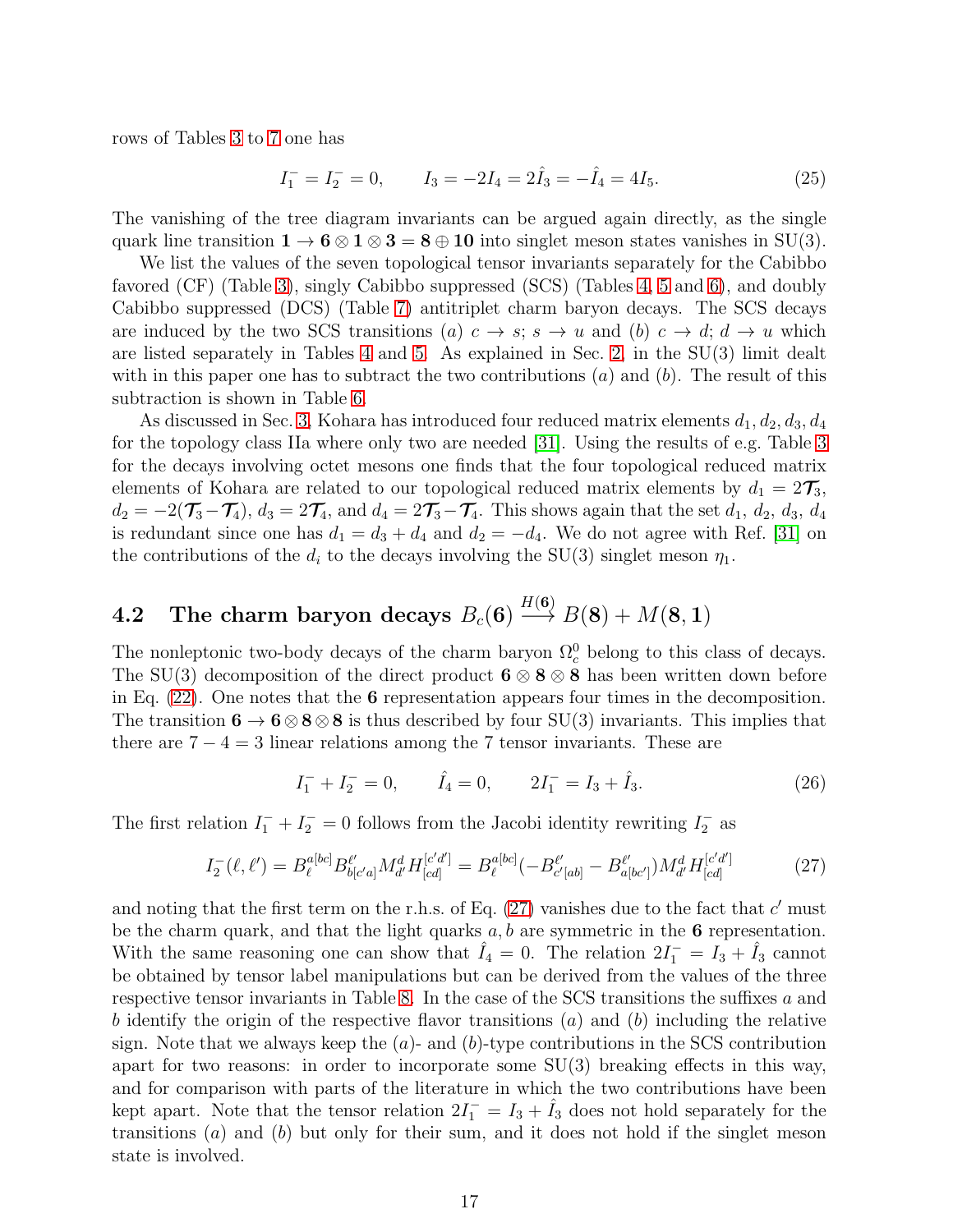<span id="page-18-0"></span>Table 8: Values of the seven topological tensor invariants for the nonleptonic CF, SCS and DCS decays of the sextet charm baryon state  $\Omega_c^0$  belonging to the class of decays  $B_c(\mathbf{6}) \to$  $B(8) + M(8, 1)$ . The SCS decays are induced by the flavor transition (a)  $(c \rightarrow s; s \rightarrow u)$ and (b)  $(c \rightarrow d; d \rightarrow u)$ . The subscripts a and b of the tensor invariants identify the origin of the respective flavor transitions where the relative sign of the two transitions has been accounted for.

|            |                       |               |                        | $I_1^-$        | $I_2^-$        | $I_3$            | $I_4$                 | $\hat{I}_3$      | $\hat{I}_4$      | $I_5$                       |
|------------|-----------------------|---------------|------------------------|----------------|----------------|------------------|-----------------------|------------------|------------------|-----------------------------|
| CF         | $2\Omega_c^0$         | $\rightarrow$ | $\Xi^0 \bar{K}^0$      | $-1$           | $+1$           | $\boldsymbol{0}$ | $\boldsymbol{0}$      | $-2$             | $\overline{0}$   | $\theta$                    |
| <b>SCS</b> | $2\sqrt{2}\Omega_c^0$ | $\rightarrow$ | $\Xi^0\pi^0$           | $+1b$          | $-1b$          | $+2_a$           | $-2_a$                | $\overline{0}$   | $\overline{0}$   | $\overline{0}$              |
|            | $2\sqrt{2}\Omega_c^0$ | $\rightarrow$ | $\Xi^0\eta_\omega$     | $-{\bf 1}_b$   | $+1_b\,$       | $+2_a$           | $-2_a$                | $\overline{0}$   | $\overline{0}$   | $\theta$                    |
|            | $2\Omega_c^0$         | $\rightarrow$ | $\Xi^0 \eta_\phi$      | $+1_a$         | $-1_a$         | $+2_a$           | $\overline{0}$        | $+2_a$           | $\overline{0}$   | $+1_a$                      |
|            | $2\sqrt{6}\Omega_c^0$ | $\rightarrow$ | $\Xi^0\eta_8$          | $-2_a - 1_b$   | $+2_a + 1_b$   | $-2_a$           | $-2_{\scriptstyle a}$ | $-4_a$           | $\overline{0}$   | $-2_a$                      |
|            | $2\sqrt{3}\Omega_c^0$ | $\rightarrow$ | $\Xi^0 \eta_1$         | $+1_a - 1_b$   | $-1_a + 1_b$   | $+4_a$           | $-2_a$                | $+2_a$           | $\theta$         | $+1_a$                      |
|            | $2\sqrt{6}\Omega_c^0$ | $\rightarrow$ | $\Lambda^0\bar K^0$    | $\theta$       | $\theta$       | $-4_a$           | $+2_a$                | $+4b$            | $\theta$         | $-1_a$                      |
|            | $2\sqrt{2}\Omega_c^0$ | $\rightarrow$ | $\Sigma^0 \bar K^0$    | $\overline{0}$ | $\theta$       | $\boldsymbol{0}$ | $-2_a$                | $\boldsymbol{0}$ | $\overline{0}$   | $-1_{\scriptscriptstyle a}$ |
|            | $2\Omega_c^0$         | $\rightarrow$ | $\Sigma^+ K^-$         | $\overline{0}$ | $\overline{0}$ | $\overline{0}$   | $+2_a$                | $\boldsymbol{0}$ | $\overline{0}$   | $+1_a$                      |
|            | $2\Omega_c^0$         | $\rightarrow$ | $\Xi^-\pi^+$           | $-1b$          | $+1b$          | $-2_a$           | $+2_a$                | $\overline{0}$   | $\boldsymbol{0}$ | $\boldsymbol{0}$            |
| <b>DCS</b> | $2\Omega_c^0$         | $\rightarrow$ | $pK^-$                 | $\overline{0}$ | $\overline{0}$ | $\overline{0}$   | $\overline{0}$        | $\overline{0}$   | $\overline{0}$   | $+1$                        |
|            | $2\Omega_c^0$         | $\rightarrow$ | $n\bar{K}^0$           | $\overline{0}$ | $\overline{0}$ | $\overline{0}$   | $\overline{0}$        | $\overline{0}$   | $\overline{0}$   | $-1$                        |
|            | $4\sqrt{3}\Omega_c^0$ | $\rightarrow$ | $\Lambda^0\pi^0$       | $\overline{0}$ | $\overline{0}$ | $\overline{0}$   | $\overline{0}$        | $\overline{0}$   | $\overline{0}$   | $\overline{0}$              |
|            | $4\sqrt{3}\Omega_c^0$ | $\rightarrow$ | $\Lambda^0\eta_\omega$ | $\overline{0}$ | $\overline{0}$ | $+8$             | $-4$                  | $\overline{0}$   | $\overline{0}$   | $\overline{0}$              |
|            | $2\sqrt{6}\Omega_c^0$ | $\rightarrow$ | $\Lambda^0 \eta_\phi$  | $\overline{0}$ | $\overline{0}$ | $\overline{0}$   | $\overline{0}$        | $+4$             | $\overline{0}$   | $+2$                        |
|            | $12\Omega_c^0$        | $\rightarrow$ | $\Lambda^0\eta_8$      | $\overline{0}$ | $\overline{0}$ | $+8$             | $-4$                  | $-8$             | $\Omega$         | $-4$                        |
|            | $6\sqrt{2}\Omega_c^0$ | $\rightarrow$ | $\Lambda^0\eta_1$      | $\overline{0}$ | $\overline{0}$ | $+8$             | $-4$                  | $+4$             | $\overline{0}$   | $+2$                        |
|            | $4\Omega_c^0$         | $\rightarrow$ | $\Sigma^0\pi^0$        | $\overline{0}$ | $\overline{0}$ | $\overline{0}$   | $-4$                  | $\overline{0}$   | $\overline{0}$   | $\overline{0}$              |
|            | $4\Omega_c^0$         | $\rightarrow$ | $\Sigma^0\eta_\omega$  | $\overline{0}$ | $\overline{0}$ | $\overline{0}$   | $\theta$              | $\overline{0}$   | $\overline{0}$   | $\overline{0}$              |
|            | $2\sqrt{2}\Omega_c^0$ | $\rightarrow$ | $\Sigma^0 \eta_\phi$   | $\overline{0}$ | $\overline{0}$ | $\overline{0}$   | $\overline{0}$        | $\overline{0}$   | $\overline{0}$   | $\overline{0}$              |
|            | $4\sqrt{3}\Omega_c^0$ | $\rightarrow$ | $\Sigma^0\eta_8$       | $\overline{0}$ | $\overline{0}$ | $\overline{0}$   | $\overline{0}$        | $\overline{0}$   | $\overline{0}$   | $\overline{0}$              |
|            | $2\sqrt{6}\Omega_c^0$ | $\rightarrow$ | $\Sigma^0\eta_1$       | $\overline{0}$ | $\overline{0}$ | $\overline{0}$   | $\overline{0}$        | $\overline{0}$   | $\overline{0}$   | $\overline{0}$              |
|            | $2\Omega_c^0$         | $\rightarrow$ | $\Sigma^+\pi^-$        | $\overline{0}$ | $\overline{0}$ | $\overline{0}$   | $+2$                  | $\overline{0}$   | $\overline{0}$   | $\overline{0}$              |
|            | $2\Omega_c^0$         | $\rightarrow$ | $\Sigma^-\pi^+$        | $\overline{0}$ | $\overline{0}$ | $\boldsymbol{0}$ | $+2$                  | $\overline{0}$   | $\overline{0}$   | $\overline{0}$              |
|            | $2\Omega_c^0$         | $\rightarrow$ | $\Xi^- K^+$            | $-1$           | $+1$           | $-2$             | $\boldsymbol{0}$      | $\overline{0}$   | $\overline{0}$   | $\overline{0}$              |
|            | $2\Omega_c^0$         | $\rightarrow$ | $\Xi^0 K^0$            | $+1$           | $-1$           | $\!+2$           | $\overline{0}$        | $\overline{0}$   | $\overline{0}$   | $\overline{0}$              |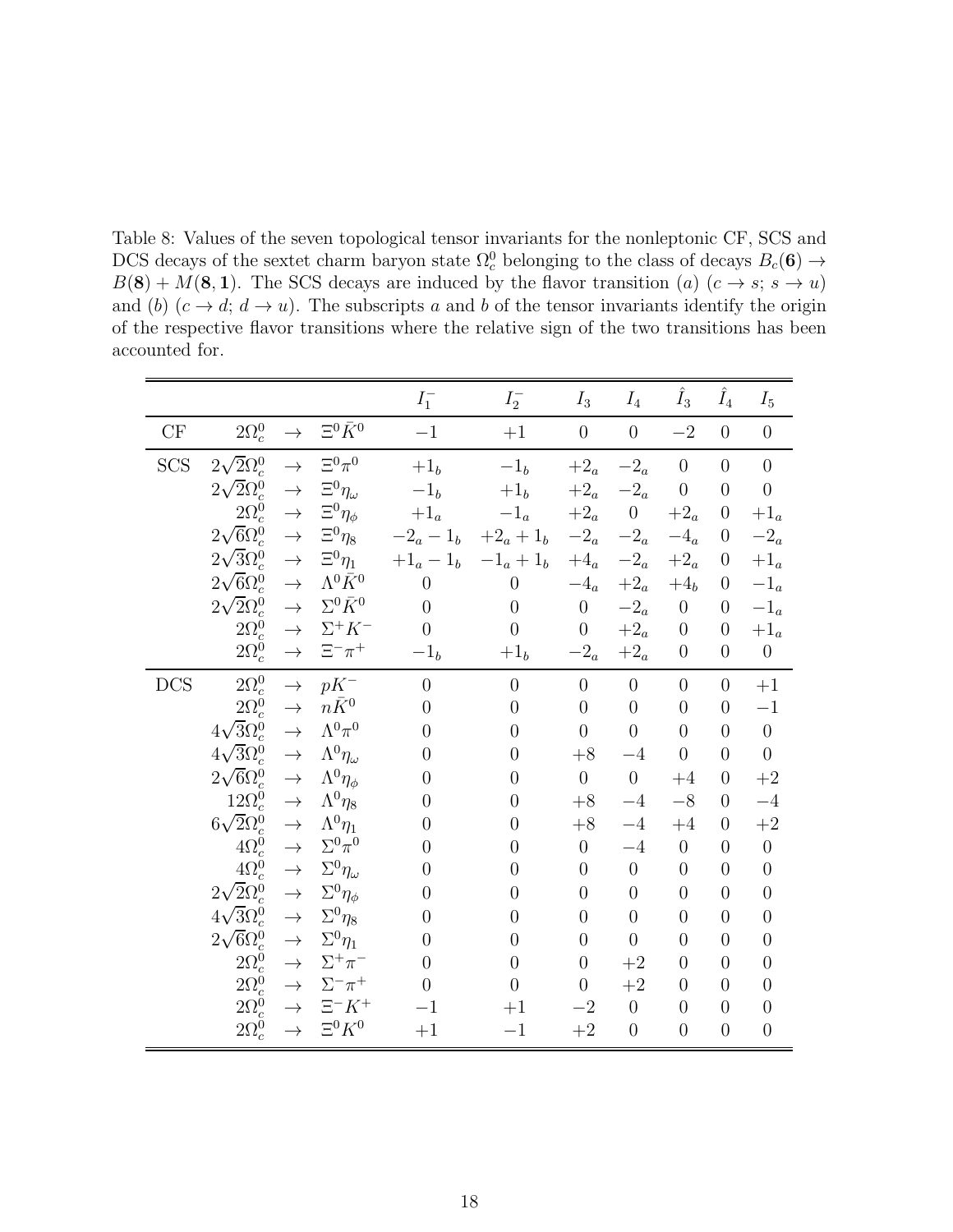<span id="page-19-0"></span>Table 9: Values of the seven tensor invariants for the  $\Delta C = 0$  SCS decays of the single charm baryons  $\Xi_c^+$ ,  $\Xi_c^0$ , and  $\Omega_c^0$  into antitriplet charm baryons induced by the flavor transitions  $(a')$   $s \to u$ ;  $u \to d$  and  $(b')$   $c \to d$ ;  $s \to c$ . The subscripts a' and b' of the tensor invariants identify the origin of the respective flavor transitions where the relative sign of the two transitions has been accounted for.

|                                                                                                                                                                                                                                                              |  |  |  | $I_1^-\qquad I_2^-\qquad I_3\qquad I_4\qquad \hat{I}_3\qquad \hat{I}_4\qquad I_5$                                     |  |
|--------------------------------------------------------------------------------------------------------------------------------------------------------------------------------------------------------------------------------------------------------------|--|--|--|-----------------------------------------------------------------------------------------------------------------------|--|
| $\begin{array}{cccccccc} 12\sqrt{2}\Xi_c^+ & \to & \Lambda_c^+\pi^0 & -5_{a'} & +4_{a'} & -2_{b'} & 4_{b'} & -8_{a'} & 4_{a'} & 1_{b'} \\ 12\Xi_c^0 & \to & \Lambda_c^+\pi^- & -5_{a'} & +4_{a'} & -2_{b'} & 4_{b'} & -8_{a'} & 4_{a'} & 1_{b'} \end{array}$ |  |  |  |                                                                                                                       |  |
| $2\sqrt{6} \Omega_c^0 \rightarrow \Xi_c^+ \pi^ 1_{a'}$ $-2_{a'}$ $+2_{b'}$ $-4_{b'}$ 0 0 0<br>$4\sqrt{3}\,\Omega_c^0 \rightarrow \Xi_c^0 \pi^0$                                                                                                              |  |  |  | $- {\bf 1}_{a'} \quad + {\bf 2}_{a'} \quad - {\bf 2}_{b'} \quad + {\bf 4}_{b'} \qquad \quad 0 \quad \quad 0 \qquad 0$ |  |

The transitions involving the singlet meson state  $\eta_1$  are again described by a single SU(3) invariant, as can be read off from the decomposition [\(24\)](#page-16-1). For these transitions on finds  $I_1^- = I_2^- = \hat{I}_4 = 0$  and  $I_3 = -2I_4 = 2\hat{I}_3 = 4I_5$ .

#### 4.3 The  $\Delta C = 0$  singly Cabibbo suppressed charm baryon decays  $B_c(\bf{3})$  $H(8)$  $\longrightarrow B_c(3) + M(8)$  and  $B_c(6)$  $H(8)$  $\longrightarrow B_c(3)+M(8)$

The  $\Delta C = 0$  charm baryon decays are induced by the SCS quark flavor transitions  $(a')$  $s \to u$ ;  $u \to d$  and  $(b')$   $c \to d$ ;  $s \to c$ . The kinematical constraints of the  $\Delta C = 0$  decays only allow for the pionic modes. Therefore, there is no need to discuss the decays into the  $\eta$  and  $\eta'$  states or the K-meson states. As concerns the application of the current algebra approach to charm baryon decays, the  $\Delta C = 0$  charm baryon decays are the favorites of all charm baryon decays since the emitted pion has very little energy, i.e. the pion satisfies the requirement of the soft pion theorem. The  $\Delta C = 0$  charm baryon decays have been discussed before in Refs. [\[72,](#page-63-6) [73,](#page-63-7) [74,](#page-63-8) [75,](#page-63-9) [76\]](#page-63-10).

There are two isospin decays in each the two classes  $B_c(\overline{3}) \stackrel{H(8)}{\longrightarrow} B_c(\overline{3}) + M(8)$  and  $B_c(6) \stackrel{H(8)}{\longrightarrow} B_c(\overline{3}) + M(8)$ . The four kinematically accessible decays are listed in Table [9](#page-19-0) together with the values of the topological tensor invariants. As mentioned in the Introduction, the decay  $\Xi_c^0 \to \Lambda_c^+ \pi^-$  has recently been observed [\[17\]](#page-60-1).

For the  $\Xi_c^{+,0}$  and  $\Omega^0$  decays the SU(3) decomposition reads

<span id="page-19-1"></span>
$$
\overline{\mathbf{3}} \to \mathbf{8} \otimes \overline{\mathbf{3}} \otimes \mathbf{8} = 3 \cdot \overline{\mathbf{3}} \oplus 3 \cdot \mathbf{6} \oplus 4 \cdot \overline{\mathbf{15}} \oplus \overline{\mathbf{15}}' \oplus 2 \cdot \overline{\mathbf{24}} \oplus \overline{\mathbf{42}} \tag{28}
$$

$$
\mathbf{6} \rightarrow \mathbf{8} \otimes \mathbf{\overline{3}} \otimes \mathbf{8} = 3 \cdot \mathbf{\overline{6}} \oplus 3 \cdot \mathbf{6} \oplus 4 \cdot \mathbf{\overline{15}} \oplus \mathbf{\overline{15}}' \oplus 2 \cdot \mathbf{\overline{24}} \oplus \mathbf{\overline{42}} \tag{29}
$$

One concludes that one should have four linear relations each among the seven tensor invariants. With the help of tensor manipulations alone one finds the relations  $2I_3 = -I_4$ for both transitions  $\overline{3} \stackrel{H(8)}{\longrightarrow} \overline{3} + 8$  and  $6 \stackrel{H(8)}{\longrightarrow} \overline{3} + 8$ . The data base in Table [9](#page-19-0) is not large enough to identify the remaining tensor identities. From a group theoretical point of view one could, of course, enlarge the data base by including also off-shell decays. We have not pursued this possible avenue.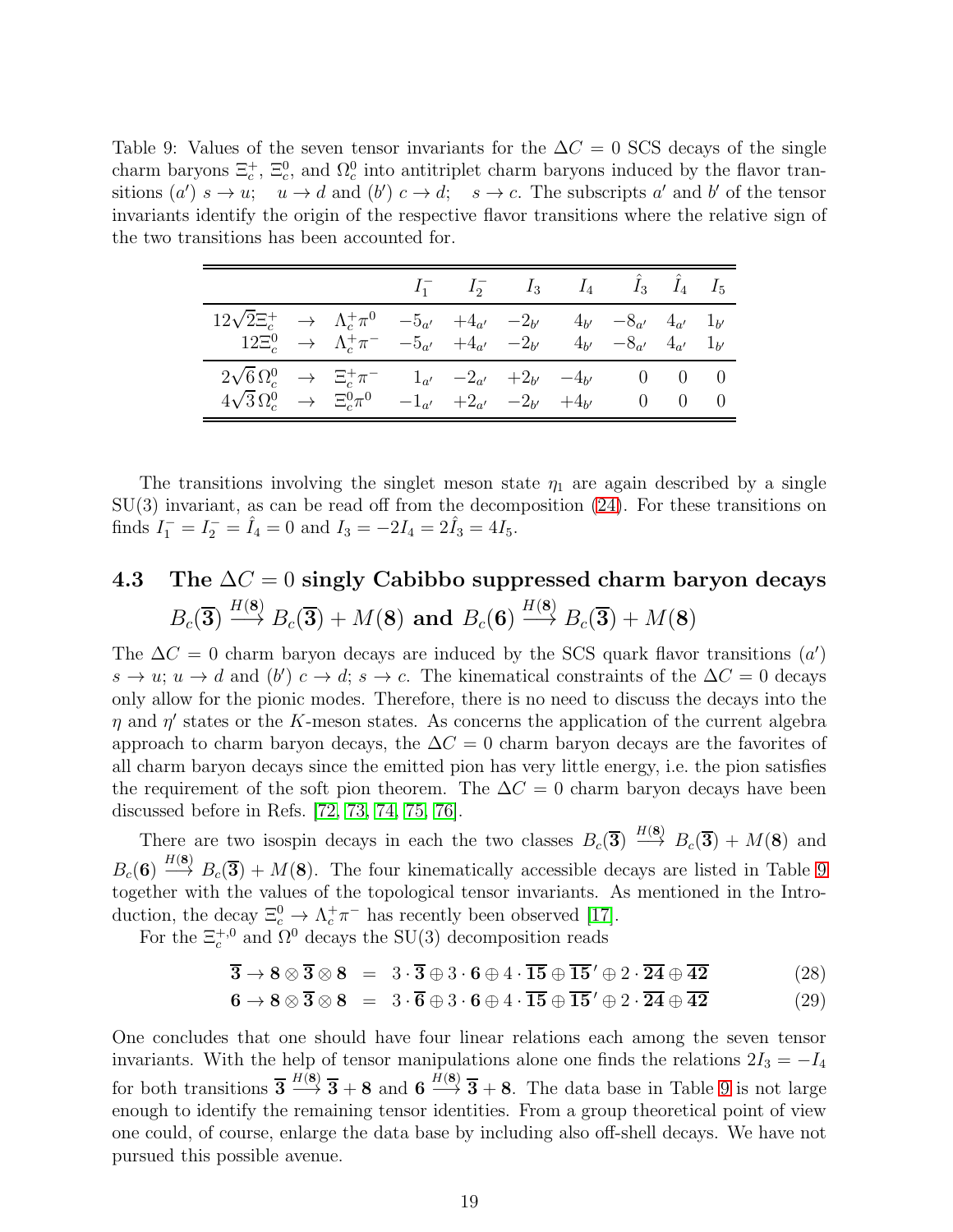While there are three  $SU(3)$  reduced matrix elements each for the two classes of decays there is only one isospin SU(2) reduced matrix element for each of the two classes of decays. This becomes evident when doing the same exercise as in Eq. [\(28\)](#page-19-1) but now for isospin  $SU(2)$ . One finds

$$
2 \to 2 \otimes 1 \otimes 3 = 2 \oplus 4 \quad \text{(in spin notation } \frac{1}{2} \to \frac{1}{2} \otimes 0 \otimes 1 = \frac{1}{2} \oplus \frac{3}{2}),
$$
  

$$
1 \to 2 \otimes 2 \otimes 3 = 1 \oplus 2 \cdot 3 \oplus 5 \quad (0 \to \frac{1}{2} \otimes \frac{1}{2} \otimes 1 = 0 \oplus 2 \cdot 1 \oplus 2).
$$
 (30)

This leads to the  $\Delta I = 1/2$  isospin relations

$$
\sqrt{2} M (\Xi_c^+ \to \Lambda_c^+ \pi^0) = M (\Xi_c^0 \to \Lambda_c^+ \pi^-)
$$
\n(31)

$$
\sqrt{2} M(\Omega_c^0 \to \Xi_c^0 \pi^0) = -M(\Omega_c^0 \to \Xi_c^+ \pi^-)
$$
\n(32)

in agreement with the entries in Table [9.](#page-19-0)

#### $\textbf{4.4} \quad \textbf{The double charm baryon decays} \ B_{cc}(\textbf{3})$  $H(\mathbf{6})$  $\stackrel{\cdots}{\longrightarrow}B_c(\overline{\bf 3})+M({\bf 8},\,{\bf 1})$

The nonleptonic two-body decays of the triplet of double charm states  $\Xi_{cc}^{++}$ ,  $\Xi_{cc}^{+}$  and  $\Omega_{cc}^{+}$ into the antitriplet single charm baryons belong to this class of decays. Of the many possible two body decays only the decay  $\Xi_{cc}^{++} \to \Xi_c^+ \pi^+$  has been identified to date [\[18\]](#page-60-2).

The 3 representation occurs twice in the decomposition

$$
3 \rightarrow 6 \otimes \overline{3} \otimes 8 = 2 \cdot 3 \oplus 2 \cdot \overline{6} \oplus 3 \cdot 15 \oplus 15' \oplus 24 \oplus 42 \tag{33}
$$

There are thus  $7 - 2 = 5$  relations for the tensor invariants which read

$$
I_1^- + 2I_2^- = 0
$$
,  $I_3 + 2I_4 = 0$ ,  $\hat{I}_3 + \hat{I}_4 = 0$ ,  $I_5 = 0$ ,  $2I_1^- = I_3 + \hat{I}_3$  (34)

As before, the last relation does not hold for the decay involving the octet singlet state. For the transitions involving the singlet meson state one finds

$$
3 \to 6 \otimes \overline{3} \otimes 1 = 3 \oplus 15 \tag{35}
$$

which implies that all transitions involving the singlet meson are proportional to each other with  $I_1^- = I_2^- = I_5 = 0$  and  $I_3 = -2I_4 = 2I_3 = -2I_4$ . In Table [10](#page-21-0) we list the values of the tensor invariants for all the decays of this class.

#### $\rm 4.5$  The double charm baryon decays  $B_{cc}(\mathbf{3})$  $H(\mathbf{6})$  $\stackrel{\cdots}{\longrightarrow} B_c(\mathbf{6}) + M(\mathbf{8}, \mathbf{1})$

The nonleptonic two-body decays of the double charm states  $\Xi_{cc}^{++}$ ,  $\Xi_{cc}^+$  and  $\Omega_{cc}^+$  into the sextet single charm baryons belong to this class of decays. Of the many possible decay modes none has been identified to date.

The 3 representation occurs twice in the decomposition

$$
3 \rightarrow 6 \otimes 6 \otimes 8 = 2 \cdot 3 \oplus 2 \cdot \overline{6} \oplus 4 \cdot 15 \oplus 2 \cdot 15' \oplus 2 \cdot 24 \oplus 2 \cdot 42 \oplus 48
$$
 (36)

Therefore, there are  $7 - 2 = 5$  relations among the seven tensor invariants which can be derived by either tracking the charm quark flavor flow in the respective topological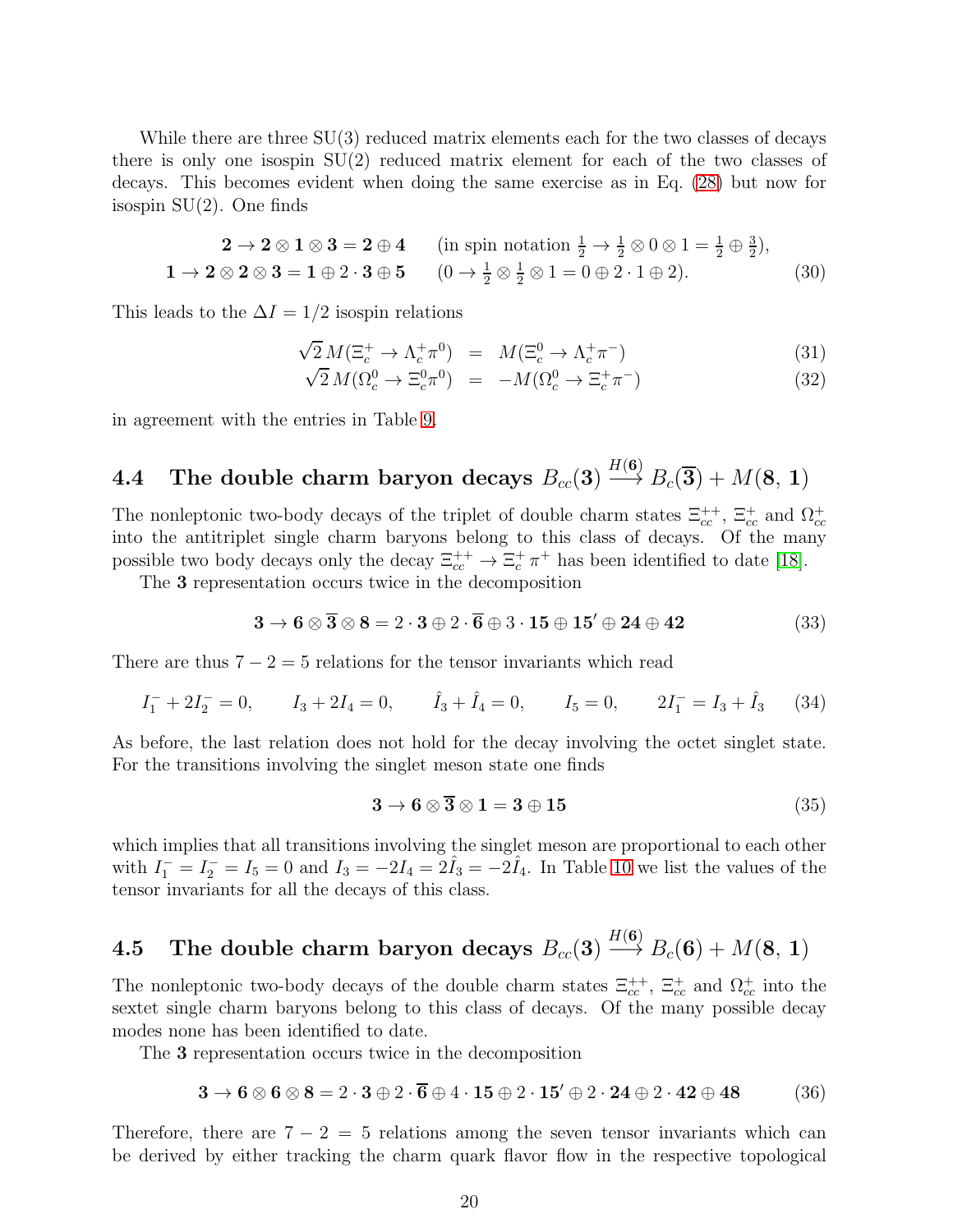<span id="page-21-0"></span>Table 10: Values of the seven topological tensor invariants for the CF, SCS and DCS decays of the triplet double charm baryon states  $\Xi_{cc}^{++}$ ,  $\Xi_{cc}^+$  and  $\Omega_{cc}^+$  into the antitriplet single charm baryon states  $\Lambda_c^+$ ,  $\Xi_c^+$  and  $\Xi_c^0$  belonging to the class of decays  $B_{cc}(\mathbf{3}) \to B_c(\overline{\mathbf{3}}) + M(\mathbf{8}, \mathbf{1})$ . The notation of the subscripts  $a$  and  $b$  is explained in Table [8.](#page-18-0)

|            |                                                                         |               |                          | $I_1^-$             | $I_2^-$                     | $I_3$                 | $\mathcal{I}_4$  | $\hat{I}_3$           | $\hat{I}_4$           | $I_5$            |
|------------|-------------------------------------------------------------------------|---------------|--------------------------|---------------------|-----------------------------|-----------------------|------------------|-----------------------|-----------------------|------------------|
| CF         | $2\sqrt{6} \, \Xi_{cc}^{++}$                                            | $\rightarrow$ | $\Xi_c^+\pi^+$           | $-2\,$              | $+1$                        | $\boldsymbol{0}$      | $\boldsymbol{0}$ | $-4$                  | $+4$                  | $\theta$         |
|            | $2\sqrt{6}\,\Xi_{cc}^{+}$                                               | $\rightarrow$ | $\Xi_c^0 \pi^+$          | $-2$                | $+1$                        | $-4$                  | $+2$             | $\boldsymbol{0}$      | $\boldsymbol{0}$      | $\overline{0}$   |
|            | $4\sqrt{3}\,\Xi_{cc}^{+}$                                               | $\rightarrow$ | $\Xi_c^+\pi^0$           | $\overline{0}$      | $\theta$                    | $+4$                  | $-2$             | $-4$                  | $+4$                  | $\overline{0}$   |
|            | $4\sqrt{3} \Xi_{cc}^{+}$                                                | $\rightarrow$ | $\Xi_c^+\eta_\omega$     | $\overline{0}$      | $\overline{0}$              | $+4$                  | $-2$             | $+4$                  | $-4$                  | $\overline{0}$   |
|            | $2\sqrt{6}\,\Xi_{cc}^{+}$                                               | $\rightarrow$ | $\Xi_c^+\eta_\phi$       | $\overline{0}$      | $\overline{0}$              | $+4$                  | $-2\,$           | $\overline{0}$        | $\overline{0}$        | $\overline{0}$   |
|            | $12\,\Xi_{cc}^{+}$                                                      | $\rightarrow$ | $\Xi_c^+\eta_8$          | $\overline{0}$      | $\overline{0}$              | $-4$                  | $\!+2$           | $+4$                  | $-4$                  | $\overline{0}$   |
|            | $6\sqrt{2}\,\Xi_{cc}^{+}$                                               | $\rightarrow$ | $\Xi_c^+\eta_1$          | $\overline{0}$      | $\overline{0}$              | $+8$                  | $-4$             | $+4$                  | $-4$                  | $\overline{0}$   |
|            | $2\sqrt{6}\,\Xi_{cc}^{+}$                                               | $\rightarrow$ | $\Lambda_c^+ \bar K^0$   | $-{\bf 2}$          | $+1$                        | $-4$                  | $\!+2$           | $\boldsymbol{0}$      | $\boldsymbol{0}$      | $\boldsymbol{0}$ |
|            | $2\sqrt{6}\,\Omega_{cc}^{+}$                                            | $\rightarrow$ | $\Xi_c^+\bar K^0$        | $-2\,$              | $+1$                        | $\boldsymbol{0}$      | $\overline{0}$   | $-4$                  | $+4$                  | $\theta$         |
| <b>SCS</b> | $2\sqrt{6} \, \Xi_{cc}^{++}$                                            | $\rightarrow$ | $\Xi_c^+ K^+$            | $+2_a$              | $-1_a$                      | $\boldsymbol{0}$      | $\boldsymbol{0}$ | $+4_a$                | $-4_a$                | $\overline{0}$   |
|            | $2\sqrt{6} \, \Xi_{cc}^{++}$                                            | $\rightarrow$ | $\Lambda_c^+\pi^+$       | $+2b$               | $-1b$                       | $\boldsymbol{0}$      | $\boldsymbol{0}$ | $+4_b$                | $-4_b$                | $\overline{0}$   |
|            | $2\sqrt{6}\,\Xi_{cc}^{+}$                                               | $\rightarrow$ | $\Xi_c^0 K^+$            | $+2_a$              | $-1_{\it a}$                | $+4b$                 | $-2b$            | $\boldsymbol{0}$      | $\boldsymbol{0}$      | $\overline{0}$   |
|            | $4\sqrt{3} \Xi_{cc}^+$                                                  | $\rightarrow$ | $\Lambda_c^+\pi^0$       | $+2b$               | $-1b$                       | $\theta$              | $\boldsymbol{0}$ | $+4b$                 | $-4b$                 | $\overline{0}$   |
|            | $4\sqrt{3} \, \Xi_{cc}^{+}$                                             | $\rightarrow$ | $\Lambda_c^+\eta_\omega$ | $-2b$               | $+1_b$                      | $-8b$                 | $+4_b$           | $-4b$                 | $+4b$                 | $\overline{0}$   |
|            | $2\sqrt{6}\,\Xi_{cc}^{+}$                                               | $\rightarrow$ | $\Lambda_c^+\eta_\phi$   | $+2_{a}$            | $-1_{\scriptscriptstyle a}$ | $\boldsymbol{0}$      | $\boldsymbol{0}$ | $\boldsymbol{0}$      | $\overline{0}$        | $\overline{0}$   |
|            | $12\, \Xi_{cc}^{+}$                                                     | $\rightarrow$ | $\Lambda_c^+\eta_8$      | $-4_a-2_b\,$        | $+2_{a}+1_{b}$              | $-8b$                 | $+4b$            | $-4b$                 | $+4b$                 | $\boldsymbol{0}$ |
|            | $6\sqrt{2} \, \Xi_{cc}^{+}$                                             | $\rightarrow$ | $\Lambda_c^+\eta_1$      | $+2_{a}-2_{b}\,$    | $-1_a + 1_b$                | $-{\bf 8}_b$          | $+4_b$           | $-4_{\mathfrak{b}}$   | $+4b$                 | $\overline{0}$   |
|            | $4\sqrt{3}\,\Omega_{cc}^+$                                              | $\rightarrow$ | $\Xi_c^+\pi^0$           | $+2_b\,$            | $-1b$                       | $+4_{\scriptstyle a}$ | $-2_a$           | $\boldsymbol{0}$      | $\boldsymbol{0}$      | $\overline{0}$   |
|            | $4\sqrt{3}\,\Omega_{cc}^+$                                              | $\rightarrow$ | $\Xi_c^+\eta_\omega$     | $-2b$               | $+1b$                       | $+4_{\scriptstyle a}$ | $-2_a$           | $\boldsymbol{0}$      | $\theta$              | $\boldsymbol{0}$ |
|            | $2\sqrt{6} \Omega_{cc}^{+}$                                             | $\rightarrow$ | $\Xi_c^+\eta_\phi$       | $+2_{a}$            | $-1_{\scriptscriptstyle a}$ | $+4_a$                | $-2_a$           | $+4_{\scriptstyle a}$ | $-4_{\scriptstyle a}$ | $\boldsymbol{0}$ |
|            | $12\,\Omega_{cc}^+$                                                     | $\rightarrow$ | $\Xi_c^+\eta_8$          | $-4_a - 2_b$        | $+2_a + 1_b$                | $-4_{\scriptstyle a}$ | $+2_{a}$         | $-8_a$                | $+8_a$                | $\boldsymbol{0}$ |
|            | $6\sqrt{2}\,\Omega_{cc}^{+}$                                            | $\rightarrow$ | $\Xi_c^+\eta_1$          | $+2_a - 2_b$        | $-1_a + 1_b$                | $+8_{a}$              | $-4_a$           | $+4_a$                | $-4_a$                | $\boldsymbol{0}$ |
|            | $2\sqrt{6}\,\Omega_{cc}^+$                                              | $\rightarrow$ | $\Xi_c^0\pi^+$           | $-2_{\mathfrak{b}}$ | $+1b$                       | $-4_{\scriptstyle a}$ | $+2_a$           | $\boldsymbol{0}$      | $\boldsymbol{0}$      | $\boldsymbol{0}$ |
|            | $2\sqrt{6}\,\Omega_{cc}^{+}$                                            | $\rightarrow$ | $\Lambda_c^+ \bar K^0$   | $\theta$            | $\overline{0}$              | $-4_a$                | $+2_{a}$         | $+4b$                 | $-4_{\mathfrak{b}}$   | $\boldsymbol{0}$ |
| <b>DCS</b> | $2\sqrt{6} \, \Xi_{cc}^{++}$                                            | $\rightarrow$ | $\Lambda_c^+ K^+$        | $\!+2$              | $-1$                        | $\theta$              | $\theta$         | $+4$                  | $-4$                  | $\theta$         |
|            | $2\sqrt{6}\,\Xi_{cc}^{+}$                                               | $\rightarrow$ | $\Lambda_c^+ K^0$        | $\!+2$              | $-1$                        | $\boldsymbol{0}$      | $\boldsymbol{0}$ | $+4$                  | $-4$                  | $\boldsymbol{0}$ |
|            | $2\sqrt{6}\,\Omega_{cc}^{+}$                                            | $\rightarrow$ | $\Xi_c^0 K^+$            | $-{\bf 2}$          | $+1$                        | $-4$                  | $\!+2$           | $\boldsymbol{0}$      | $\boldsymbol{0}$      | $\theta$         |
|            | $2\sqrt{6}\Omega_{cc}^+ \rightarrow \Xi_c^+ K^0$                        |               |                          | $+2$                | $-1$                        | $+4$                  | $-2$             | $\overline{0}$        | $\boldsymbol{0}$      | $\boldsymbol{0}$ |
|            | $4\sqrt{3} \Omega_{cc}^+ \rightarrow \Lambda_c^+ \pi^0$                 |               |                          | $\boldsymbol{0}$    | $\boldsymbol{0}$            | $\boldsymbol{0}$      | $\overline{0}$   | $\boldsymbol{0}$      | $\boldsymbol{0}$      | $\theta$         |
|            | $4\sqrt{3} \Omega_{cc}^+ \rightarrow \Lambda_c^+ \eta_{\omega}$         |               |                          | $\theta$            | $\theta$                    | $+8$                  | $-4$             | $\theta$              | $\theta$              | $\overline{0}$   |
|            | $2\sqrt{6} \Omega_{cc}^+ \rightarrow \Lambda_c^+ \eta_\phi$             |               |                          | $\theta$            | $\boldsymbol{0}$            | $\overline{0}$        | $\overline{0}$   | $+4$                  | $-4$                  | $\theta$         |
|            | $12 \Omega_{cc}^+ \rightarrow \Lambda_c^+ \eta_8$                       |               |                          | $\theta$            | $\overline{0}$              | $+8$                  | $-4$             | $-8$                  | $+8\,$                | $\theta$         |
|            | $6\sqrt{2} \, \Omega_{cc}^+ \quad \rightarrow \quad \Lambda_c^+ \eta_1$ |               |                          | $\boldsymbol{0}$    | $\boldsymbol{0}$            | $+8$                  | $-4$             | $+4$                  | $-4$                  | $\theta$         |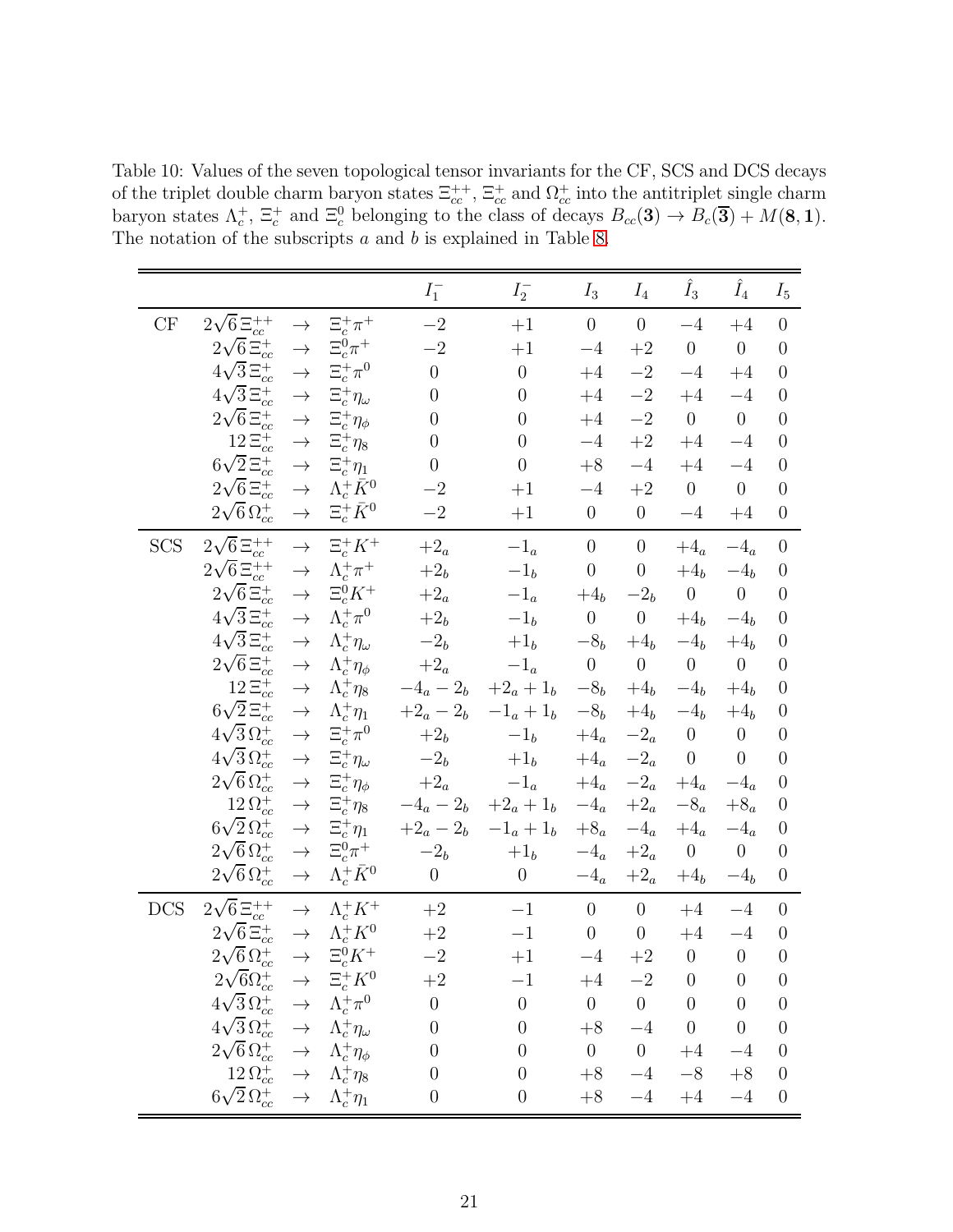<span id="page-22-0"></span>Table 11: Values of the seven tensor invariants for the CF, SCS and DCS decays of the triplet double charm baryon states  $\Xi_{cc}^{++}$ ,  $\Xi_{cc}^+$ , and  $\Omega_{cc}^+$  into sextet single baryon states,  $B_{cc}(3) \rightarrow B_c(6) + M(8)$ . The subscripts a and b for the SCS decays has been explained in Table [8.](#page-18-0) Decays into  $\eta_1$  states are not listed since they vanish identically.

|            |                                                                                                                                                                                                                                     |                                |                                                                       | $I_1^-$                            | $I_2^-$                        | $I_3$                                | $I_4$                            | $\hat{I}_3$                      | $\hat{I}_4$                          | $I_5$                                |
|------------|-------------------------------------------------------------------------------------------------------------------------------------------------------------------------------------------------------------------------------------|--------------------------------|-----------------------------------------------------------------------|------------------------------------|--------------------------------|--------------------------------------|----------------------------------|----------------------------------|--------------------------------------|--------------------------------------|
| CF         | $2\sqrt{2} \Xi_{cc}^{++}$                                                                                                                                                                                                           | $\rightarrow$                  | $\Xi_c^{\prime +}\pi^+$                                               | $\overline{0}$                     | $^{-1}$                        | $\boldsymbol{0}$                     | $\overline{0}$                   | $\overline{0}$                   | $\overline{0}$                       | $\boldsymbol{0}$                     |
|            | $2\Xi_{cc}^{++}$                                                                                                                                                                                                                    | $\rightarrow$                  | $\Sigma_c^{++}\bar{K}^0$                                              | $\overline{0}$                     | $+1$                           | $\boldsymbol{0}$                     | $\boldsymbol{0}$                 | $\overline{0}$                   | $\overline{0}$                       | $\boldsymbol{0}$                     |
|            | $2\sqrt{2}\,\Xi_{cc}^{+}$                                                                                                                                                                                                           | $\rightarrow$                  | $\Xi_c^{\prime\,0}\pi^+$                                              | $\overline{0}$                     | $-1$                           | $\boldsymbol{0}$                     | $+2$                             | $\overline{0}$                   | $\overline{0}$                       | $\boldsymbol{0}$                     |
|            | $4\Xi_{cc}^{+}$                                                                                                                                                                                                                     | $\rightarrow$                  | $\Xi_c^{\prime +}\pi^0$ $\Xi_c^{\prime +}\eta_\omega$                 | $\overline{0}$                     | $\overline{0}$                 | $\boldsymbol{0}$                     | $-2$                             | $\overline{0}$                   | $\overline{0}$                       | $\boldsymbol{0}$                     |
|            | $4\Xi_{cc}^{+}$                                                                                                                                                                                                                     | $\rightarrow$                  |                                                                       | $\overline{0}$                     | $\boldsymbol{0}$               | $\boldsymbol{0}$                     | $-2$                             | $\overline{0}$                   | $\overline{0}$                       | $\overline{0}$                       |
|            | $2\sqrt{2} \, \Xi_{cc}^{+}$                                                                                                                                                                                                         | $\rightarrow$                  | $\Xi_c^{\prime +} \eta_\phi$                                          | $\overline{0}$                     | $\overline{0}$                 | $\boldsymbol{0}$                     | $+2$                             | $\overline{0}$                   | $\overline{0}$                       | $\overline{0}$                       |
|            | $4\sqrt{3} \, \Xi_{cc}^{+}$                                                                                                                                                                                                         | $\rightarrow$                  | $\Xi_c^{\prime +} \eta_8$                                             | $\overline{0}$                     | $\overline{0}$                 | $\overline{0}$                       | $-6$                             | $\overline{0}$                   | $\overline{0}$                       | $\boldsymbol{0}$                     |
|            | $2\, \Xi_{cc}^{+}$                                                                                                                                                                                                                  | $\rightarrow$                  | $\Sigma_c^{++} K^-$                                                   | $\boldsymbol{0}$                   | $\boldsymbol{0}$               | $\boldsymbol{0}$                     | $+2$                             | $\overline{0}$                   | $\overline{0}$                       | $\boldsymbol{0}$                     |
|            | $2\sqrt{2} \, \Xi_{cc}^{+}$                                                                                                                                                                                                         | $\rightarrow$                  | $\Sigma_c^+ \bar K^0$                                                 | $\overline{0}$                     | $+1$                           | $\overline{0}$                       | $-2$                             | $\overline{0}$                   | $\overline{0}$                       | $\boldsymbol{0}$                     |
|            | $2\, \Xi_{cc}^{+}$                                                                                                                                                                                                                  | $\rightarrow$                  | $\Omega_c^0 K^+$                                                      | $\overline{0}$                     | $\boldsymbol{0}$               | $\overline{0}$                       | $-2$                             | $\overline{0}$                   | $\overline{0}$                       | $\overline{0}$                       |
|            | $2\sqrt{2}\,\Omega_{cc}^{+}$                                                                                                                                                                                                        | $\rightarrow$<br>$\rightarrow$ | $\Xi_{\underline{c}}^{\prime+}\bar{K}^0$                              | $\overline{0}$                     | $+1$                           | $\boldsymbol{0}$                     | $\boldsymbol{0}$                 | $\overline{0}$                   | $\overline{0}$                       | $\boldsymbol{0}$                     |
|            | $2\,\Omega_{cc}^+$                                                                                                                                                                                                                  |                                | $\Omega_c^0\pi^+$                                                     | $\overline{0}$                     | $-1$                           | $\boldsymbol{0}$                     | $\boldsymbol{0}$                 | $\overline{0}$                   | $\overline{0}$                       | $\boldsymbol{0}$                     |
| <b>SCS</b> | $2\sqrt{2} \, \Xi_{cc}^{++}$                                                                                                                                                                                                        | $\rightarrow$                  | $\Xi_c^{\prime+} K^+$                                                 | $\overline{0}$                     | $+1_a$                         | $\boldsymbol{0}$                     | $\overline{0}$                   | $\boldsymbol{0}$                 | $\overline{0}$                       | $\boldsymbol{0}$                     |
|            | $2\sqrt{2} \, \Xi_{cc}^{++}$                                                                                                                                                                                                        | $\rightarrow$                  | $\Sigma_c^+\pi^+$                                                     | $\overline{0}$                     | $+1_b$                         | $\boldsymbol{0}$                     | $\overline{0}$                   | $\overline{0}$                   | $\overline{0}$                       | $\boldsymbol{0}$                     |
|            | $2\sqrt{2} \, \Xi_{cc}^{++}$                                                                                                                                                                                                        | $\rightarrow$                  | $\Sigma_c^{++} \pi^0$                                                 | $\overline{0}$                     | $-1_{b}$                       | $\boldsymbol{0}$                     | $\overline{0}$                   | $\overline{0}$                   | $\overline{0}$                       | $\boldsymbol{0}$                     |
|            | $2\sqrt{2} \Xi_{cc}^{++}$                                                                                                                                                                                                           | $\rightarrow$                  | $\Sigma_c^{++} \eta_{\omega}$                                         | $\overline{0}$                     | $+1_{\mathfrak{b}}$            | $\boldsymbol{0}$                     | $\boldsymbol{0}$                 | $\overline{0}$                   | $\overline{0}$                       | $\overline{0}$                       |
|            | $2\Xi_{cc}^{++}$                                                                                                                                                                                                                    | $\rightarrow$                  | $\Sigma_c^{++} \eta_\phi$                                             | $\overline{0}$                     | $-1_{\scriptscriptstyle a}$    | $\boldsymbol{0}$                     | $\boldsymbol{0}$                 | $\overline{0}$                   | $\overline{0}$                       | $\boldsymbol{0}$                     |
|            | $2\sqrt{6} \, \Xi_{cc}^{++}$                                                                                                                                                                                                        | $\rightarrow$                  | $\Sigma_c^{++} \eta_8$                                                | $\boldsymbol{0}$                   | $+2_a + 1_b$                   | $\boldsymbol{0}$                     | $\boldsymbol{0}$                 | $\overline{0}$                   | $\overline{0}$                       | $\boldsymbol{0}$                     |
|            | $2\sqrt{2}\,\Xi_{cc}^{+}$                                                                                                                                                                                                           | $\rightarrow$                  | $\Xi_c^{\prime 0} K^+$                                                | $\overline{0}$                     | $+1_a$                         | $\boldsymbol{0}$                     | $+2b$                            | $\overline{0}$                   | $\overline{0}$                       | $\boldsymbol{0}$                     |
|            | $2\Xi_{cc}^{+}$                                                                                                                                                                                                                     | $\rightarrow$                  | $\Sigma_c^0\pi^+$                                                     | $\overline{0}$                     | $+ \mathbf{1}_b$               | $\boldsymbol{0}$                     | $-2b$                            | $\overline{0}$                   | $\overline{0}$                       | $\boldsymbol{0}$                     |
|            | $4\,\Xi_{cc}^+$                                                                                                                                                                                                                     | $\rightarrow$                  | $\Sigma_c^+\pi^0$                                                     | $\overline{0}$                     | $-1b$                          | $\boldsymbol{0}$                     | $+4b$                            | $\overline{0}$                   | $\overline{0}$                       | $\boldsymbol{0}$                     |
|            | $4\Xi_{cc}^{+}$                                                                                                                                                                                                                     | $\rightarrow$                  | $\Sigma_c^+ \eta_{\omega}$                                            | $\overline{0}$                     | $+1b$                          | $\boldsymbol{0}$                     | $\boldsymbol{0}$                 | $\overline{0}$                   | $\overline{0}$                       | $\boldsymbol{0}$                     |
|            | $2\sqrt{2}\,\Xi_{cc}^{+}$                                                                                                                                                                                                           | $\rightarrow$                  | $\Sigma_c^+\eta_\phi$                                                 | $\boldsymbol{0}$                   | $-1_a$                         | $\boldsymbol{0}$                     | $\boldsymbol{0}$                 | $\overline{0}$                   | $\overline{0}$                       | $\boldsymbol{0}$                     |
|            | $4\sqrt{3}\,\Xi_{cc}^{+}$                                                                                                                                                                                                           | $\rightarrow$                  | $\Sigma_c^+\eta_8$                                                    | $\boldsymbol{0}$<br>$\overline{0}$ | $+2_a + 1_b$<br>$\overline{0}$ | $\boldsymbol{0}$<br>$\boldsymbol{0}$ | $\boldsymbol{0}$<br>$-2_a$       | $\overline{0}$<br>$\overline{0}$ | $\overline{0}$<br>$\overline{0}$     | $\overline{0}$<br>$\boldsymbol{0}$   |
|            | $2\sqrt{2}\,\Omega_{cc}^{+}$                                                                                                                                                                                                        | $\rightarrow$                  | $\Sigma_c^+ \bar K^0$<br>$\Xi_c^{\prime\,0}\pi^+$                     | $\overline{0}$                     |                                |                                      | $+2_a$                           | $\overline{0}$                   |                                      |                                      |
|            | $2\sqrt{2}\,\Omega_{cc}^+$<br>$2\,\Omega_{cc}^+$                                                                                                                                                                                    | $\rightarrow$<br>$\rightarrow$ | $\Omega_c^0 K^+$                                                      | $\boldsymbol{0}$                   | $+1_{\mathfrak{b}}$<br>$+1_a$  | $\boldsymbol{0}$<br>$\boldsymbol{0}$ | $-2_a$                           | $\overline{0}$                   | $\boldsymbol{0}$<br>$\boldsymbol{0}$ | $\boldsymbol{0}$<br>$\boldsymbol{0}$ |
|            |                                                                                                                                                                                                                                     |                                |                                                                       |                                    |                                |                                      |                                  |                                  |                                      |                                      |
| DCS        | $2\sqrt{2} \, \Xi_{cc}^{++}$                                                                                                                                                                                                        | $\rightarrow$                  | $\Sigma_c^+ K^+$                                                      | $\theta$                           | $+1$                           | $\boldsymbol{0}$                     | $\boldsymbol{0}$                 | $\boldsymbol{0}$                 | $\boldsymbol{0}$                     | $\overline{0}$                       |
|            |                                                                                                                                                                                                                                     |                                | $\Sigma_c^{++} K^0$                                                   | $\boldsymbol{0}$                   | $-1$                           | $\boldsymbol{0}$                     | $\boldsymbol{0}$                 | $\overline{0}$                   | $\overline{0}$                       | $\boldsymbol{0}$                     |
|            |                                                                                                                                                                                                                                     |                                |                                                                       | $\boldsymbol{0}$                   | $+1$                           | $\boldsymbol{0}$                     | $\boldsymbol{0}$                 | $\overline{0}$                   | $\overline{0}$                       | $\boldsymbol{0}$                     |
|            |                                                                                                                                                                                                                                     |                                |                                                                       | $\overline{0}$                     | $-1$                           | $\boldsymbol{0}$                     | $\boldsymbol{0}$                 | $\overline{0}$                   | $\overline{0}$                       | $\theta$                             |
|            | $2\Xi_{cc}^{++} \rightarrow \Sigma_{c}^{++} K^0 \ 2\Xi_{cc}^{+-} \rightarrow \Sigma_{c}^{0} K^+ \ 2\sqrt{2}\Xi_{cc}^{+} \rightarrow \Sigma_{c}^{0} K^0 \ 2\sqrt{2}\Omega_{cc}^{+} \rightarrow \Xi_{c}^{\prime0} K^+ \ \Xi_{cc}^{-}$ |                                |                                                                       | $\boldsymbol{0}$                   | $+1$                           | $\boldsymbol{0}$                     | $-2$                             | $\boldsymbol{0}$                 | $\overline{0}$                       | $\boldsymbol{0}$                     |
|            | $2\sqrt{2} \, \Omega_{cc}^+ \rightarrow$                                                                                                                                                                                            |                                | $\Xi_c^{\prime+} K^0$                                                 | $\boldsymbol{0}$                   | $-1$                           | $\boldsymbol{0}$                     | $\!+2$                           | $\overline{0}$                   | $\overline{0}$                       | $\boldsymbol{0}$                     |
|            |                                                                                                                                                                                                                                     |                                | $4 \, \Omega_{cc}^{+} \quad \rightarrow \quad \Sigma_{c}^{+} \pi^{0}$ | $\overline{0}$                     | $\overline{0}$                 | $\boldsymbol{0}$                     | $-4$                             | $\overline{0}$                   | $\overline{0}$                       | $\boldsymbol{0}$                     |
|            |                                                                                                                                                                                                                                     |                                | $4\Omega_{cc}^+ \rightarrow \Sigma_c^+ \eta_\omega$                   | $\overline{0}$                     | $\boldsymbol{0}$               | $\boldsymbol{0}$                     | $\overline{0}$<br>$\overline{0}$ | $\overline{0}$                   | $\overline{0}$                       | $\boldsymbol{0}$                     |
|            | $2\sqrt{2} \Omega_{cc}^+$ $\rightarrow$                                                                                                                                                                                             |                                | $\Sigma_c^+\eta_\phi$                                                 | $\boldsymbol{0}$                   | $\boldsymbol{0}$               | $\boldsymbol{0}$                     |                                  | $\overline{0}$                   | $\overline{0}$                       | $\boldsymbol{0}$                     |
|            | $4\sqrt{3}\,\Omega_{cc}^{+} \  \  \rightarrow$                                                                                                                                                                                      |                                | $\Sigma_c^+ \eta_8$                                                   | $\boldsymbol{0}$                   | $\boldsymbol{0}$               | $\boldsymbol{0}$                     | $\boldsymbol{0}$                 | $\boldsymbol{0}$                 | $\boldsymbol{0}$                     | $\boldsymbol{0}$                     |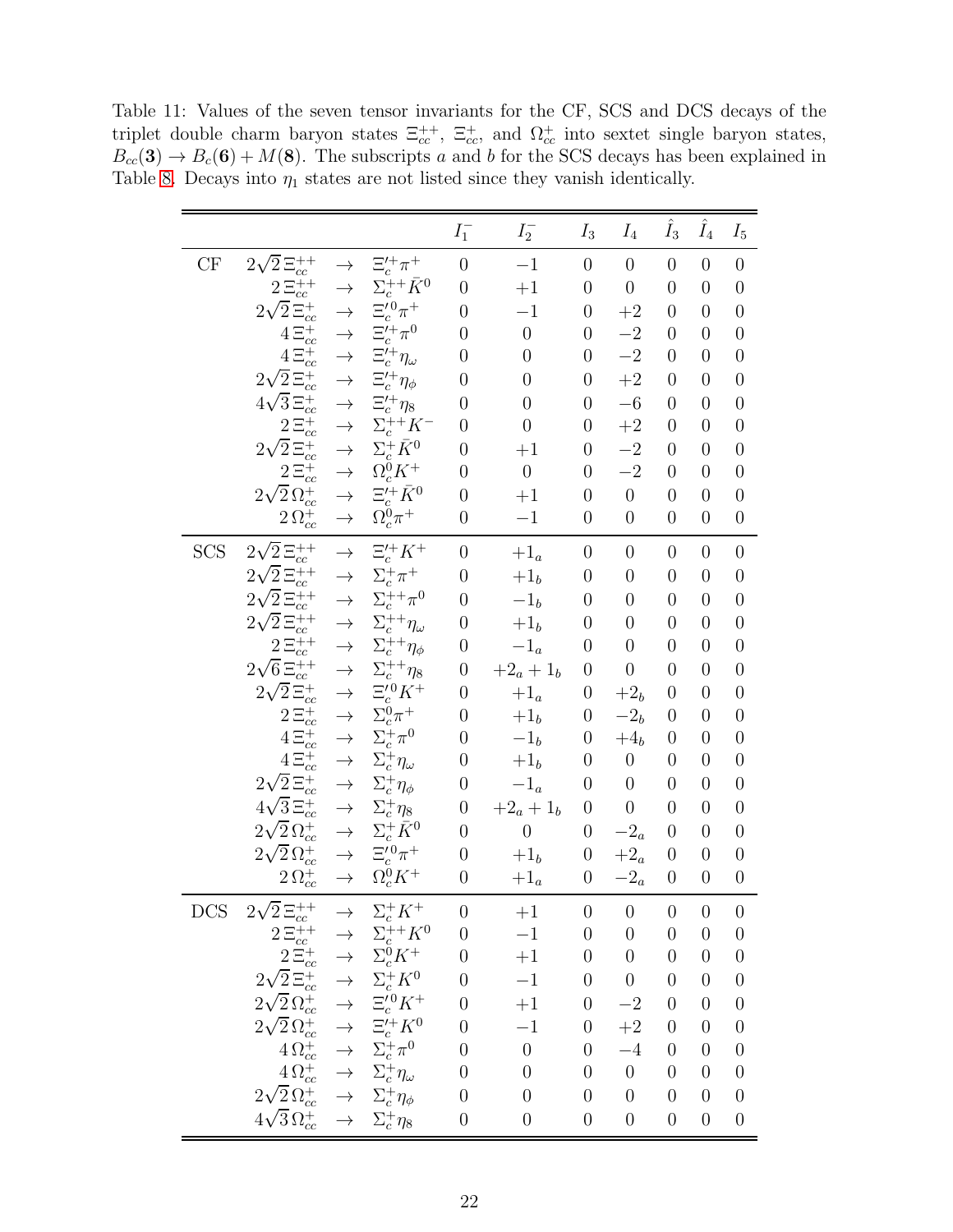diagrams or by taking into account that the single charm baryons  $B_c(6)$  are symmetric in the light quark indices. The relations read

$$
I_1^- = I_3 = \hat{I}_3 = \hat{I}_4 = I_5 = 0,
$$
\n(37)

i.e. the only nonvanishing tensor invariants are  $I_2^-$  and  $I_4$ . In particular, the tensor invariants  $\hat{I}_3$  and  $\hat{I}_4$  are zero because of the KPW theorem. The KPW theorem holds only in the SU(3) limit. Violations of the KPW theorem due to the SU(3) constituent mass breaking effect  $m_s \neq m_u$  were calculated in Ref. [\[77\]](#page-63-11) for the decays  $\Xi_{cc}^{++} \to \Xi_c^{\prime +} \pi^+$  and  $\Omega_{cc}^+ \to \Xi_c^{\prime +} \bar{K}^0$ and turned out to be of the order of  $(1 - 4)$ %. The authors of Ref. [\[59\]](#page-62-10) obtained a mass breaking effect of the KPW theorem of the order of 2% in their bag model calculation of the same decays.

The singlet meson state 1 does not contribute to this class of decays as can be seen from the decomposition

$$
3 \to 6 \otimes 6 \otimes 1 = \overline{6} \oplus 15 \oplus 15'.
$$
 (38)

In Table [11](#page-22-0) we list the values of the seven topological flavor invariants.

#### $\mathbf{4.6}\quad$  The double charm baryon decays  $B_{cc}(\mathbf{3})$  $H(\mathbf{6})$  $\longrightarrow B(8) + M(\overline{3})$

None of this class of decays into a light baryon and a charm meson in the final state has been observed. The final states in these decays have a very distinct signature which could lead to their discovery in the not too distant future. To our knowledge the only theoretical paper dealing with these decays is Ref. [\[78\]](#page-63-12). As a seed for the  $B_{cc}(3) \rightarrow B(8) + M(\overline{3})$  decay, Li et al. first consider the short distance decay of a double charm baryon state into a single charm baryon and a  $C = 0$  meson [\[78\]](#page-63-12). The charm quantum number is then transferred from the baryon to the meson by long distance final state interactions. The authors of Ref. [\[78\]](#page-63-12) estimate that the CF decays of this class of decays could be of the order of 1% with the SCS and DCS decays suppressed by the respective CKM suppression factors.

For the SU(3) decomposition one obtains

$$
3 \rightarrow 6 \otimes 8 \otimes \overline{3} = 2 \cdot 3 \oplus 2 \cdot \overline{6} \oplus 3 \cdot 15 \oplus 15' \oplus 24 \oplus 42 \tag{39}
$$

The decomposition shows that there are two independent SU(3) invariants. Therefore, one expects  $7 - 2 = 5$  relations among the seven topological tensor invariants. By visual inspection of the five topologies one finds that  $I_1^- = I_2^- = I_3 = I_4 = 0$ . The topological invariant  $\hat{I}_3(\ell, \ell') = B_{\ell}^{a[bc]} B_{a|}^{\ell'}$  $\frac{\ell'}{a[b'c']}M_{d}^{c'}H_{[db]}^{[c'b']}$  $\begin{bmatrix} e^{i\theta} \\ i \end{bmatrix}$  vanishes since b' and c' are heavy charm quark labels which are necessarily symmetric such that the initial state tensor  $B^{\ell'}_{a[b'c']}$  vanishes. Altogether one has

$$
I_1^- = I_2^- = I_3 = I_4 = \hat{I}_3 = 0.
$$
\n(40)

The only nonvanishing topological tensor invariants are  $I_4$  and  $I_5$ . In Table [12](#page-24-0) we list the values of the nonzero tensor invariants  $\hat{I}_4$  and  $I_5$  for the altogether 22 CF, SCS and DCS double charm decays  $B_{cc} \to B D^{+/0}, B D_s^+$ . Note that the decay  $\Omega_{cc}^+ \to \Sigma^0 D_s^+$  is forbidden in the SU(3) limit because of the KPW theorem.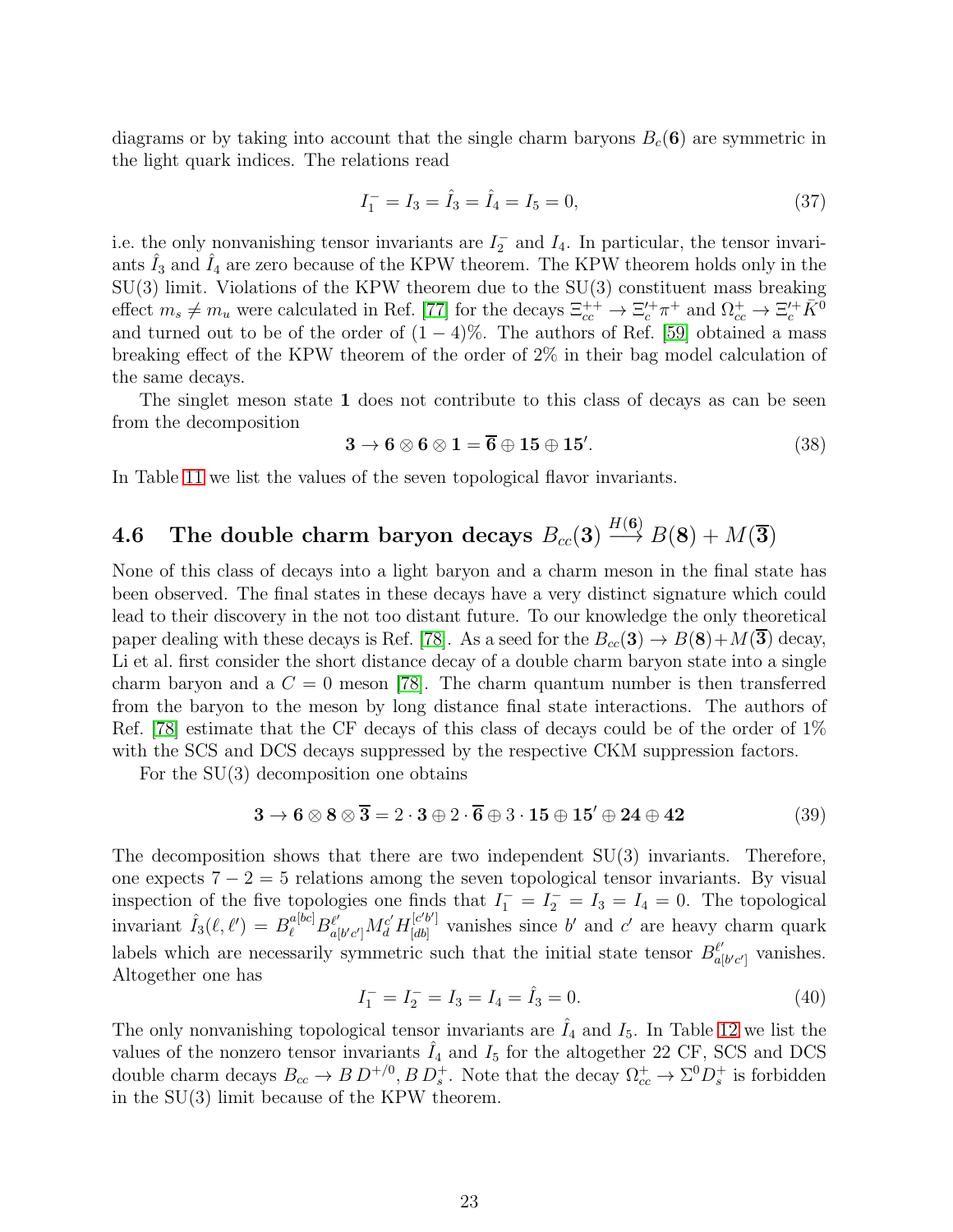<span id="page-24-0"></span>

|            |                                     |               |                        | ${\cal I}_1^-$ | $I_2^-$        | $I_3$            | ${\cal I}_4$   | $\hat{I}_3$      | $\hat{I}_4$      | $I_5$                       |
|------------|-------------------------------------|---------------|------------------------|----------------|----------------|------------------|----------------|------------------|------------------|-----------------------------|
| CF         | $2\Xi_{cc}^{++}$                    | $\rightarrow$ | $\Sigma^+ D^+$         | $\overline{0}$ | $\overline{0}$ | $\overline{0}$   | $\overline{0}$ | $\overline{0}$   | $-2$             | $\overline{0}$              |
|            | $2\Xi_{cc}^{+}$                     | $\rightarrow$ | $\Sigma^+ D^0$         | $\overline{0}$ | $\overline{0}$ | $\overline{0}$   | $\overline{0}$ | $\overline{0}$   | $\boldsymbol{0}$ | $+1$                        |
|            | $2\sqrt{2} \Xi_{cc}^{+}$            | $\rightarrow$ | $\Sigma^0 D^+$         | $\overline{0}$ | $\overline{0}$ | $\overline{0}$   | $\overline{0}$ | $\overline{0}$   | $-2$             | $^{-1}$                     |
|            | $2\sqrt{6}\Xi_{cc}^{+}$             | $\rightarrow$ | $\Lambda^0 D^+$        | $\overline{0}$ | $\overline{0}$ | $\overline{0}$   | $\overline{0}$ | $\overline{0}$   | $-2$             | $+1$                        |
|            | $2\Xi_{cc}^{+}$                     | $\rightarrow$ | $\Xi^0 D^+_s$          | $\overline{0}$ | $\overline{0}$ | $\overline{0}$   | $\overline{0}$ | $\overline{0}$   | $\boldsymbol{0}$ | $+1$                        |
|            | $2\Omega_{cc}^{+}$                  | $\rightarrow$ | $\Xi^0 D^+$            | $\overline{0}$ | $\overline{0}$ | $\overline{0}$   | $\overline{0}$ | $\overline{0}$   | $-2$             | $\overline{0}$              |
| <b>SCS</b> | $2\Xi_{cc}^{++}$                    | $\rightarrow$ | $pD^+$                 | $\overline{0}$ | $\overline{0}$ | $\overline{0}$   | $\overline{0}$ | $\overline{0}$   | $+2b$            | $\boldsymbol{0}$            |
|            | $2\Xi_{cc}^{+}$                     | $\rightarrow$ | $pD^0$                 | $\overline{0}$ | $\overline{0}$ | $\overline{0}$   | $\overline{0}$ | $\overline{0}$   | $\boldsymbol{0}$ | $-1b$                       |
|            | $2\Xi_{cc}^{+}$                     | $\rightarrow$ | $nD^+$                 | $\overline{0}$ | $\overline{0}$ | $\overline{0}$   | $\overline{0}$ | $\overline{0}$   | $+2b$            | $+1b$                       |
|            | $2\Xi_{cc}^{++}$                    | $\rightarrow$ | $\Sigma^+ D^+_s$       | $\overline{0}$ | $\overline{0}$ | $\overline{0}$   | $\overline{0}$ | $\boldsymbol{0}$ | $+2_{a}$         | $\boldsymbol{0}$            |
|            | $\sqrt{2} \widetilde{\Xi}_{cc}^{+}$ | $\rightarrow$ | $\Sigma^0 D^+_s$       | $\overline{0}$ | $\overline{0}$ | $\overline{0}$   | $\overline{0}$ | $\overline{0}$   | $+2_{a}$         | $\boldsymbol{0}$            |
|            | $2\sqrt{6} \Xi_{cc}^{+}$            | $\rightarrow$ | $\Lambda^0 D_s^+$      | $\overline{0}$ | $\overline{0}$ | $\overline{0}$   | $\overline{0}$ | $\overline{0}$   | $+2_a$           | $-2b$                       |
|            | $2\Omega_{cc}^{+}$                  | $\rightarrow$ | $\Sigma^+ D^0$         | $\overline{0}$ | $\overline{0}$ | $\overline{0}$   | $\overline{0}$ | $\overline{0}$   | $\boldsymbol{0}$ | $+2_a$                      |
|            | $2\sqrt{2}\Omega_{cc}^{+}$          | $\rightarrow$ | $\Sigma^0 D^+$         | $\overline{0}$ | $\overline{0}$ | $\overline{0}$   | $\overline{0}$ | $\boldsymbol{0}$ | $\boldsymbol{0}$ | $-1_{\scriptscriptstyle a}$ |
|            | $2\sqrt{6}\Omega_{cc}^{+}$          | $\rightarrow$ | $\Lambda^0 D^+$        | $\overline{0}$ | $\overline{0}$ | $\overline{0}$   | $\overline{0}$ | $\overline{0}$   | $+4b$            | $-1_{\scriptscriptstyle a}$ |
|            | $2 \Omega_{cc}^{+}$                 | $\rightarrow$ | $\Xi^0 D^+_s$          | $\overline{0}$ | $\overline{0}$ | $\boldsymbol{0}$ | $\overline{0}$ | $\boldsymbol{0}$ | $+2_a$           | $+1_a$                      |
| <b>DCS</b> | $2\Xi_{cc}^{++}$                    | $\rightarrow$ | $pD_s^+$               | $\overline{0}$ | $\overline{0}$ | $\overline{0}$   | $\overline{0}$ | $\overline{0}$   | $+2$             | $\theta$                    |
|            | $2\bar{\Xi}_{cc}^{+}$               | $\rightarrow$ | $nD_s^+$               | $\overline{0}$ | $\overline{0}$ | $\overline{0}$   | $\overline{0}$ | $\overline{0}$   | $+2$             | $\boldsymbol{0}$            |
|            | $2\Omega_{cc}^{+}$                  | $\rightarrow$ | $pD^0$                 | $\overline{0}$ | $\overline{0}$ | $\overline{0}$   | $\overline{0}$ | $\boldsymbol{0}$ | $\boldsymbol{0}$ | $+1$                        |
|            | $2\Omega_{cc}^{+}$                  | $\rightarrow$ | $nD^+$                 | $\theta$       | $\overline{0}$ | $\overline{0}$   | $\overline{0}$ | $\overline{0}$   | $\boldsymbol{0}$ | $+1$                        |
|            | $2\sqrt{2}\Omega_{cc}^{+}$          | $\rightarrow$ | $\Sigma^0 D^+_s$       | $\overline{0}$ | $\overline{0}$ | $\overline{0}$   | $\overline{0}$ | $\overline{0}$   | $\overline{0}$   | $\boldsymbol{0}$            |
|            | $2\sqrt{6}\Omega_{cc}^{+}$          | $\rightarrow$ | $\Lambda^{0}D_{s}^{+}$ | $\overline{0}$ | $\overline{0}$ | $\overline{0}$   | $\overline{0}$ | $\overline{0}$   | $+4$             | $\!+2$                      |

Table 12: Values of the seven topological tensor invariants for the nonleptonic CF, SCS and DCS decays  $B_{cc}(3) \to B(8) + M(\overline{3})$  of the triplet double charm baryon states  $\Xi_{cc}^{++}$ ,  $\Xi_{cc}^{+-}$  and  $\Omega_{cc}^+$  into the light baryon octet and the charm mesons  $D^+$ ,  $D^0$  and  $D_s^+$ . The notation for the SCS decays is explained in the caption of Table [8.](#page-18-0)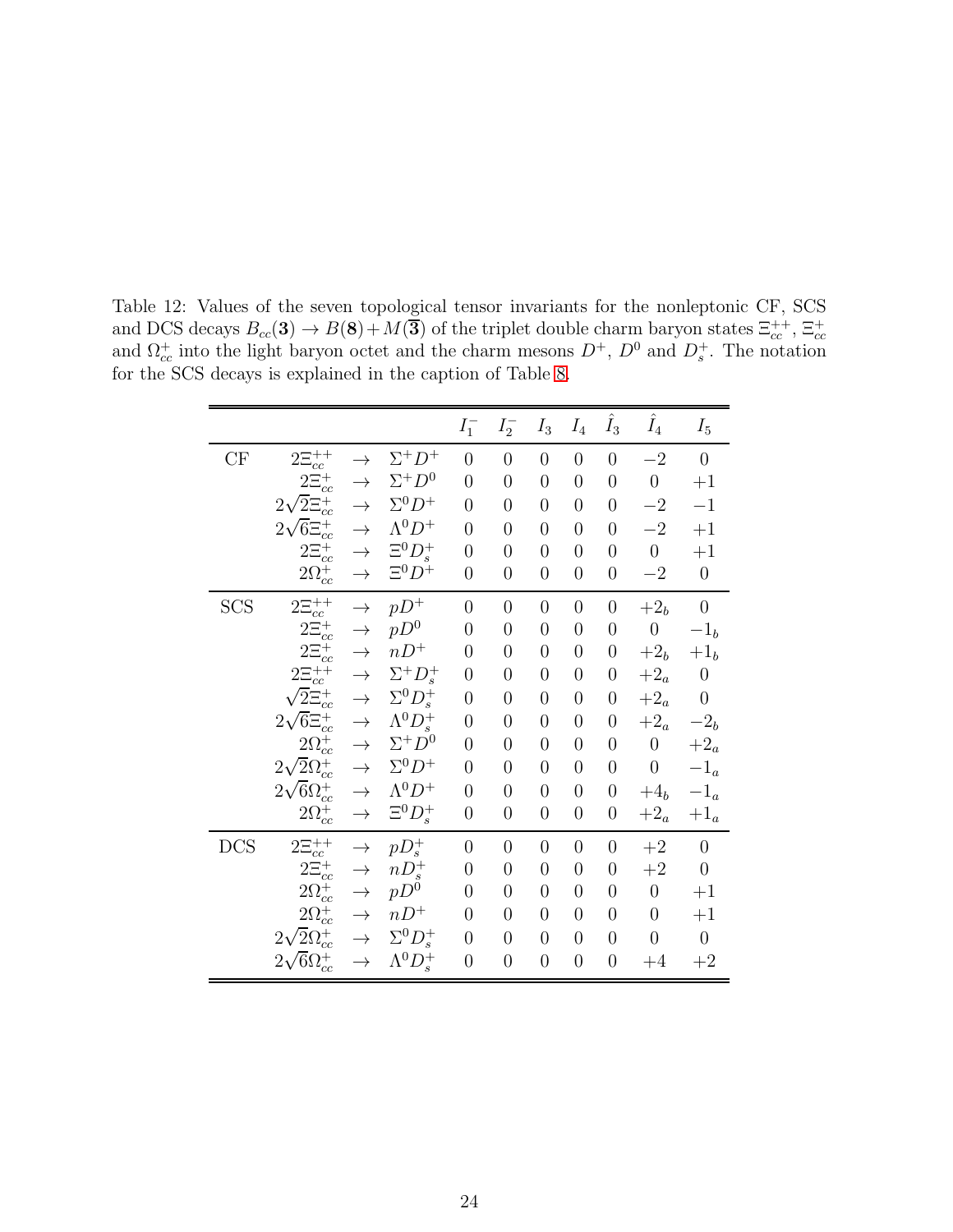<span id="page-25-0"></span>

|                                                                         |                     |  |                               |  | $I_1^ I_2^ I_3$ $I_4$ $\hat{I}_3$ $\hat{I}_4$ $I_3 - \hat{I}_3$ $I_4 - \hat{I}_4$ $I_5$ |               |      |
|-------------------------------------------------------------------------|---------------------|--|-------------------------------|--|-----------------------------------------------------------------------------------------|---------------|------|
| $2\sqrt{6} \,\Lambda^0 \rightarrow p\pi^-$                              |                     |  |                               |  | $+1$ $+1$ 0 $-2$ $+2$ $-4$ $-2$                                                         | $+2$ $-1$     |      |
| $4\sqrt{3} \,\Lambda^0 \rightarrow n\pi^0$                              |                     |  | $-1$ $-1$ 0 $+2$ $-2$ $+4$    |  | $+2$                                                                                    | $-2$          | $+1$ |
| $2\sqrt{2} \Sigma^+$ $\rightarrow$ $p\pi^0$                             |                     |  | $-1$ $+1$ 0 $-2$ $-2$ 0       |  | $+2$                                                                                    | $-2$          | $-1$ |
| $2\Sigma^+$ $\rightarrow$ $n\pi^+$                                      |                     |  | $0 \t 0 \t 0 \t +2 \t 0 \t 0$ |  | $\theta$                                                                                | $+2$          | $+1$ |
| $2\Sigma^-$<br>$\rightarrow$ $n\pi^-$                                   |                     |  | $-1$ $+1$ 0 0 $-2$ 0          |  | $+2$                                                                                    | $0 \qquad 0$  |      |
| $2\sqrt{6}$ $\Xi^ \rightarrow$ $\Lambda^0$ $\pi^ -2$ $+1$ 0 0 $-4$ $+4$ |                     |  |                               |  | $+4$                                                                                    | $-4$ 0        |      |
| $4\sqrt{3} \Xi^0 \rightarrow \Lambda^0 \pi^0$                           | $-2$ +1 0 0 $-4$ +4 |  |                               |  | $+4$                                                                                    | $-4 \qquad 0$ |      |

Table 13: Values of the seven SU(3) tensor invariants for the nonleptonic hyperon decays induced by the transitions  $(s \to u; u \to d)$ .

# **4.7** The hyperon decays  $B(8) \xrightarrow{H(8)} B(8) + M(8)$

In complete the picture obtained so far, we also consider the decays of hyperons into light baryons. The decomposition

$$
8 \rightarrow 8 \otimes 8 \otimes 8 = 2 \cdot 1 \oplus 8 \cdot 8 \oplus 4 \cdot 10 \oplus 4 \cdot \overline{10} \oplus 6 \cdot 27 \oplus 2 \cdot 35 \oplus 2 \cdot \overline{35} \oplus 64 \qquad (41)
$$

suggests that there are eight SU(3) invariant couplings which outnumber the seven invariant tensor couplings by one. However, one with the help of a Fierz-type identity one can show that the eight SU(3) couplings are not independent.

To proof this, consider the usual second rank tensor baryon representation

$$
B = \begin{pmatrix} -\frac{\Lambda^0}{\sqrt{6}} + \frac{\Sigma^0}{\sqrt{2}} & -\Sigma^+ & p \\ \Sigma^- & -\frac{\Lambda^0}{\sqrt{6}} - \frac{\Sigma^0}{\sqrt{2}} & n \\ \Xi^- & -\Xi^0 & \frac{2\Lambda^0}{\sqrt{6}} \end{pmatrix},
$$
(42)

together with the representations for mesons and the weak transition tensor

$$
\bar{M} = \begin{pmatrix} \frac{\eta_8}{\sqrt{6}} + \frac{\pi^0}{\sqrt{2}} & \pi^- & K^- \\ -\pi^+ & \frac{\eta_8}{\sqrt{6}} - \frac{\pi^0}{\sqrt{2}} & -\bar{K}^0 \\ K^+ & K^0 & -\frac{2\eta_8}{\sqrt{6}} \end{pmatrix}, \qquad S = \begin{pmatrix} 0 & 0 & 0 \\ 0 & 0 & 1 \\ 0 & 0 & 0 \end{pmatrix}.
$$
 (43)

In SU(3) a Levi-Civita tensor with four indices in three flavor dimensions vanishes. Therefore, one can write down a Fierz-type identity which reads

$$
\epsilon_{abcd}\epsilon^{efgh} = \begin{vmatrix}\n\delta^e_a & \delta^f_a & \delta^g_a & \delta^h_a \\
\delta^e_b & \delta^f_b & \delta^g_b & \delta^h_b \\
\delta^e_c & \delta^f_c & \delta^g_c & \delta^h_c \\
\delta^e_d & \delta^f_d & \delta^g_d & \delta^h_d\n\end{vmatrix} = 0.
$$
\n(44)

When one contracts the Fierz-type identity with  $B_e^a \bar{B}_f^b \bar{M}_g^c S_h^d$  one obtains the relation

$$
0 = \text{tr}(B\overline{B}\overline{M}S) + \text{tr}(B\overline{B}S\overline{M}) + \text{tr}(B\overline{M}S\overline{B}) + \text{tr}(B\overline{M}\overline{B}S) + \text{tr}(BS\overline{M}\overline{B}) + + \text{tr}(BS\overline{B}\overline{M}) - \text{tr}(B\overline{B})\text{tr}(\overline{M}S) - \text{tr}(B\overline{M})\text{tr}(\overline{B}S) - \text{tr}(BS)\text{tr}(\overline{B}\overline{M}). \tag{45}
$$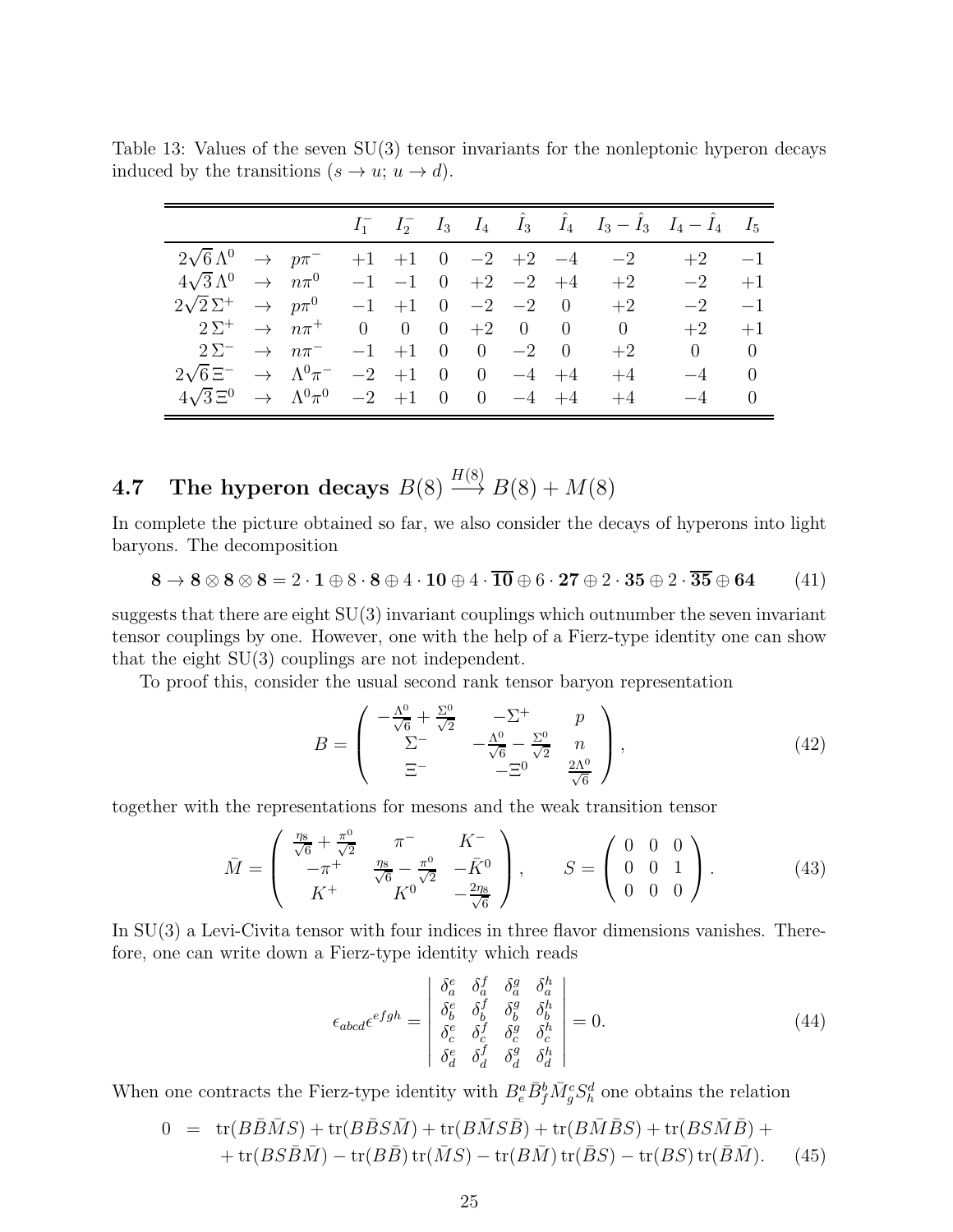We conjecture that the use of this Fierz-type identity would provide for the missing linear relations between tensor invariants of differing topologies. In Table [13](#page-25-0) one can identify the  $\Delta I = 1/2$  (or octet) rules [\[79,](#page-63-13) [80\]](#page-63-14)

$$
\mathcal{A}(\Lambda^0 \to p\pi^-) = -\sqrt{2}\mathcal{A}(\Lambda^0 \to n\pi^0) \tag{46}
$$

$$
\sqrt{2}\mathcal{A}(\Sigma^+ \to p\pi^0) = -\mathcal{A}(\Sigma^+ \to n\pi^+) + \mathcal{A}(\Sigma^- \to n\pi^-) \tag{47}
$$

$$
\mathcal{A}(\Xi^- \to \Lambda^0 \pi^-) = \sqrt{2} \mathcal{A}(\Xi^0 \to \Lambda^0 \pi^0). \tag{48}
$$

However, for some reason the Lee–Sugawara relation [\[81,](#page-63-15) [82\]](#page-63-16) is not satisfied,

$$
2A(\Xi^{-} \to \Lambda^{0}\pi^{-}) + A(\Lambda^{0} \to p\pi^{-}) \neq \sqrt{3}A(\Sigma^{+} \to p\pi^{0})
$$
\n(49)

<span id="page-26-0"></span>Topological tensor invariants for this class of processes have been considered in Ref. [\[83\]](#page-64-0).

## 5 The current algebra description of nonleptonic charm baryon decays

In the second part of this general survey we add elements of the current algebra approach to the information contained in the tables. The current algebra approach was originally developed for the description of nonleptonic hyperon decays (see Refs. [\[84,](#page-64-1) [85,](#page-64-2) [86,](#page-64-3) [87\]](#page-64-4) and references therein) and later applied to nonleptonic decays of charmed baryons [\[88,](#page-64-5) [89\]](#page-64-6). As will be described in the following it turns out that the flavor invariants of the Wexchange contributions to the current algebra amplitudes can be expressed in terms of the topological flavor invariants  $I_i$   $(i = 3, 4, 5)$  and  $I_i$   $(i = 3, 4)$  introduced in Sec. [3.](#page-5-0) We briefly recapitulate the standard current algebra plus soft pion approach to nonleptonic two-body charm baryon decays  $B(1/2^+) \to B(1/2^+) + M(0^-)$  where we will stay quite close to the presentation and notation of Refs. [\[54,](#page-62-5) [59,](#page-62-10) [60,](#page-62-11) [61,](#page-62-12) [62\]](#page-62-13).

We define S- and P-wave amplitudes  $A_{fki}$  and  $B_{fki}$ , resp., by writing

<span id="page-26-1"></span>
$$
\langle B_f M_k | \mathcal{H}_{\text{eff}} | B_i \rangle = \bar{u}_f (A_{fki} - B_{fki} \gamma_5) u_i. \tag{50}
$$

We follow the convention of Ref. [\[54,](#page-62-5) [59,](#page-62-10) [60,](#page-62-11) [61,](#page-62-12) [62\]](#page-62-13) in that  $A_{fki}$  and  $B_{fki}$  are defined with a relative minus sign in Eq. [\(50\)](#page-26-1). Note that the choice of this sign will affect the sign of the calculated asymmetry parameter of the nonleptonic two-body decays.

Again in the notation of Ref.  $[54, 59, 60, 61, 62]$  $[54, 59, 60, 61, 62]$  $[54, 59, 60, 61, 62]$  $[54, 59, 60, 61, 62]$  $[54, 59, 60, 61, 62]$  the p.v. and p.c. amplitudes A and B are given by

$$
A_{fki} = A_{fki}^{\text{fac}} + A_{fki}^{\text{pole}} + A_{fki}^{\text{com}}, \qquad B_{fki} = B_{fki}^{\text{fac}} + B_{fki}^{\text{pole}} + B_{fki}^{\text{com}}.
$$
 (51)

The factorizing contributions  $A_{fki}^{\text{fac}}$  and  $B_{fki}^{\text{fac}}$  related to the topological invariants  $I_1^-$  and  $I_2^-$  are complemented by the nonfactorizing contributions, consisting of a pole and a commutator part.

## 5.1 The parity violating S-wave amplitude  $A_{fki}^{\text{com}}$

For the commutator contribution one obtains

<span id="page-26-2"></span>
$$
A_{fki}^{\text{com}} = \frac{\sqrt{2}}{f_k} \langle B_f | [M_k, \mathcal{H}_{\text{eff}}^{\text{pc}}] | B_i \rangle, \tag{52}
$$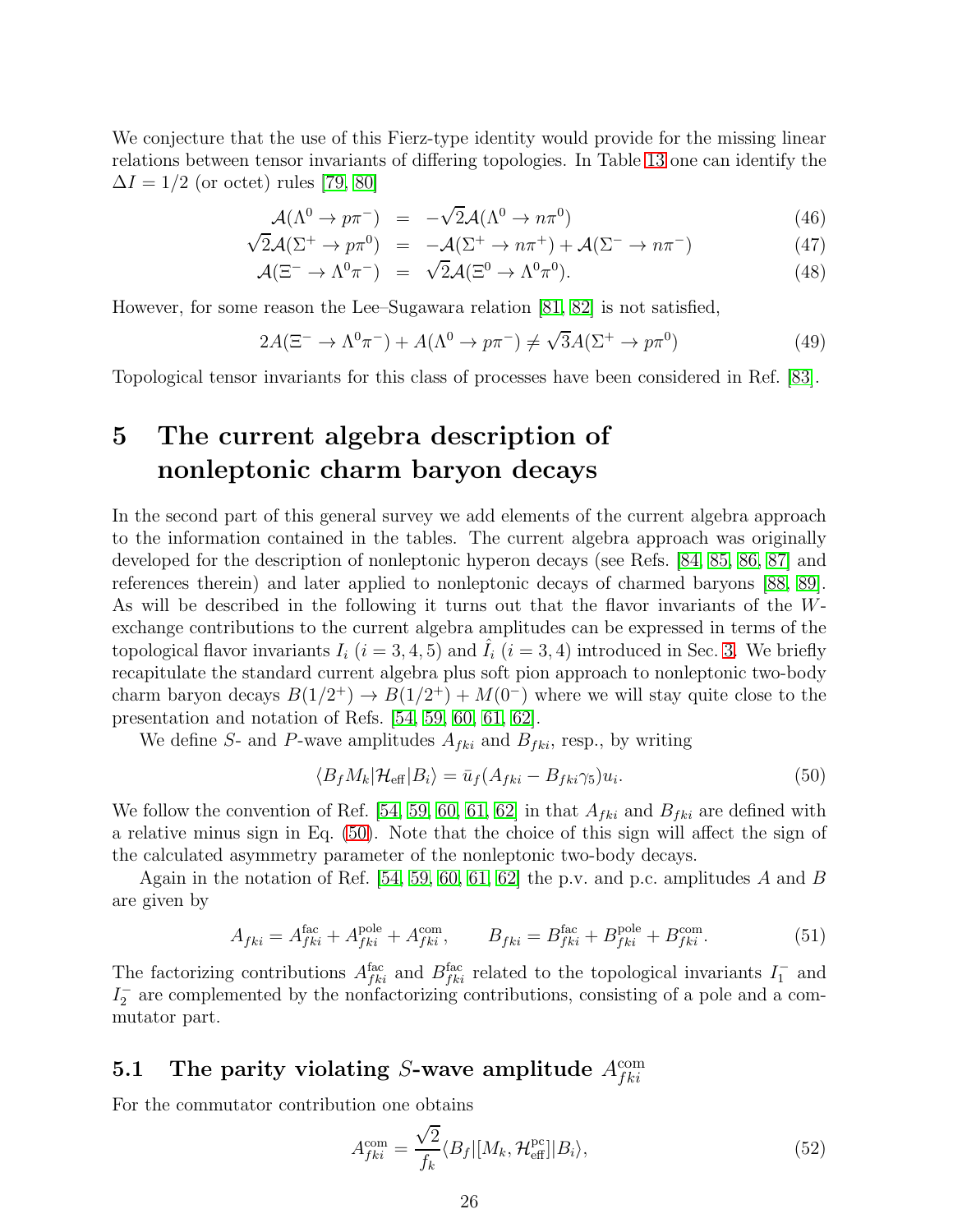

<span id="page-27-0"></span>Figure 3: s-channel contribution (left) and u-channel contribution (right)

where  $\mathcal{H}_{\text{eff}}^{\text{pc}}$  is the p.c. part of the effective Hamiltonian,  $M_k$  is the SU(3) vector charge associated with the pseudoscalar meson  $k$ , and where the  $f_k$  are the pseudoscalar coupling constants, with e.g.  $f_{\pi} = 0.95 m_{\pi}$ . One then introduces a sum over intermediate baryon states  $\sum_{\ell} |B_{\ell}\rangle\langle B_{\ell}|$  and  $\sum_{\ell'} |B_{\ell'}\rangle\langle B_{\ell'}|$  to rewrite Eq. [\(52\)](#page-26-2) as

<span id="page-27-1"></span>
$$
A_{fki}^{\text{com}} = \frac{\sqrt{2}}{f_k} \Big( \sum_{\ell} \langle B_f | M_k | B_\ell \rangle \langle B_\ell | \mathcal{H}_{\text{eff}}^{\text{pc}} | B_i \rangle - \sum_{\ell'} \langle B_f | \mathcal{H}_{\text{eff}}^{\text{pc}} | B_{\ell'} \rangle \langle B_{\ell'} | M_k | B_i \rangle \Big) =
$$
  
=  $A_{fki}^{\text{com}}(s) - A_{fki}^{\text{com}}(u)$  (53)

Since  $M_k$  is a conserved vector charge operator, the sum over intermediate states extends only over the twenty  $J^p = 1/2^+$  ground state baryons of the SU(4) **20'** representation.

The notation "s" and "u" stands for the s- and u-channel contributions in the current algebra approach where the s-channel contribution refers to the process where one has a weak transition at the first stage followed by meson emission and vice-versa for the  $u$ channel contribution, as depicted in Fig. [3.](#page-27-0) One can associate the topological diagrams with the s-channel and u-channel contributions by cutting the diagrams IIa, IIb and III in Fig. [1](#page-2-0) at the appropriate places. Diagrams IIa and IIb are clearly associated with the sand  $u$ -channel contributions, respectively, whereas diagram III can be seen to be associated with both  $s$ - and  $u$ -channel contributions depending on where diagram III is cut. As it turns out, diagram III contributes in equal amounts to the s- and u-channel parts for both S- and P-wave transitions. Altogether the s-channel contribution correspond to the contribution of diagram IIa and one half of diagram III, while the u-channel contribution corresponds to diagram IIb and one half of diagram III.

Our aim is to proof that the commutator contributions  $A_{fki}^{\text{com}}(s)$  and  $A_{fki}^{\text{com}}(u)$  can be rewritten in terms of a linear superposition of the topological tensor invariants  $I_3$ ,  $I_4$ ,  $\hat{I}_3$ ,  $\hat{I}_4$  and  $I_5$  introduced in Sec. [3.](#page-5-0) This is achieved by making use of the completeness relation [\(12\)](#page-6-0). The same can be done for the pole term contributions  $A_{kfi}^{\text{pole}}(s)$  and  $A_{fki}^{\text{pole}}(u)$ in the absence of hyperfine mass splittings for the flavor degenerate members of the 20′ representation, as will be written down later.

In Appendix [C](#page-49-1) we demonstrate that the f-type baryon matrix element  $\langle B_f | M_k | B_\ell \rangle$  of the conserved vector charge can be expressed in terms of two basic  $SU(3)$  contractions  $I_1$ and  $I_2$ . One has

$$
\langle B_f | M_k | B_\ell \rangle := (I^f)_{f k \ell} = 4(\tilde{I}_1)_{f k \ell} + 2(\tilde{I}_2)_{f k \ell} \tag{54}
$$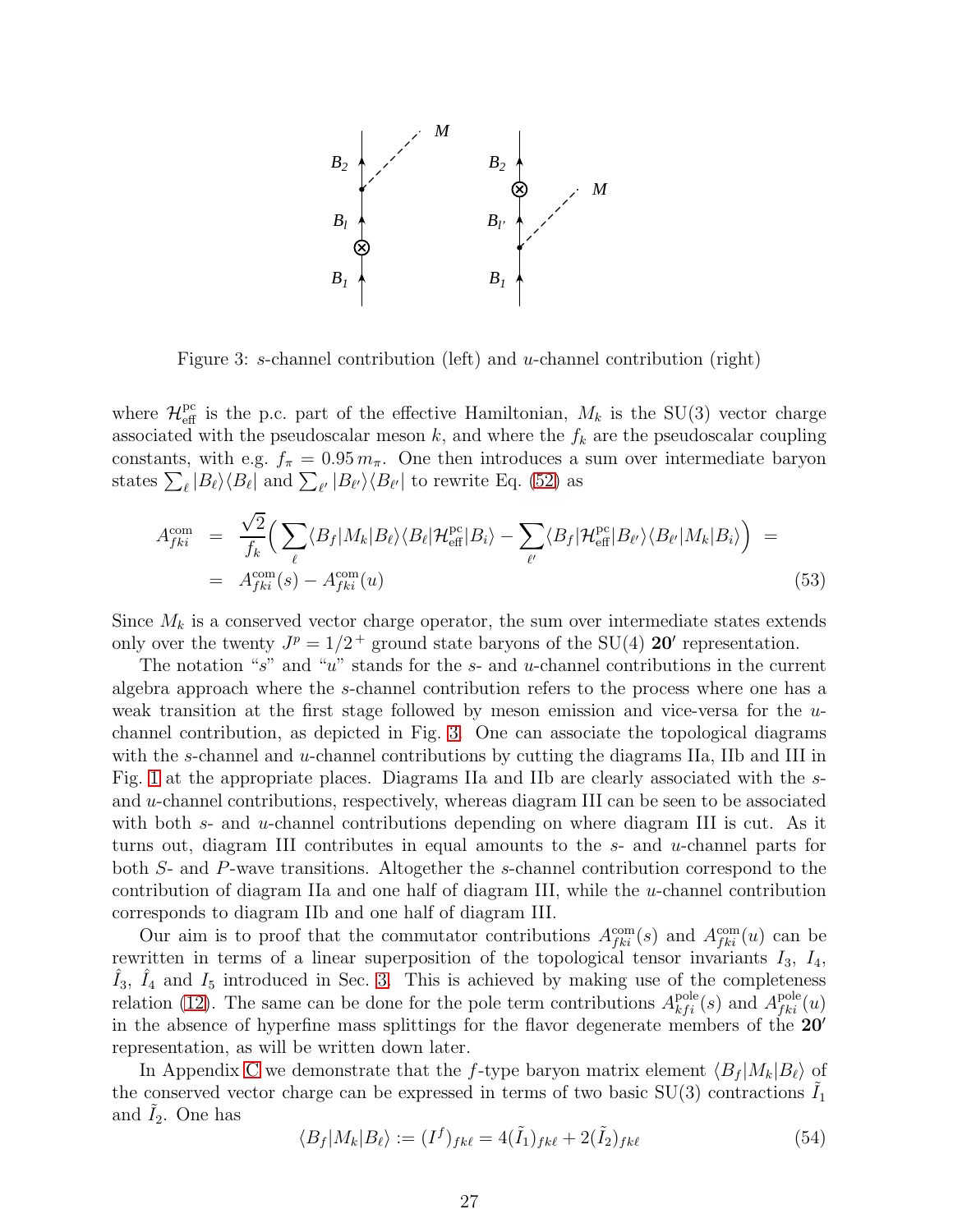and similarly for  $\langle B_{\ell'}|M_k|B_i\rangle$ . The two basic tensor contractions  $\tilde{I}_1$  and  $\tilde{I}_2$  are given by

<span id="page-28-1"></span>
$$
(\tilde{I}_1)_{fk\ell} = B_f^{a[bc]} B_{a[bc']}^{\ell}(M_k)_{c}^{c'} \quad (\tilde{I}_2)_{fk\ell} = B_f^{a[bc]} B_{b[c'a]}^{\ell}(M_k)_{c}^{c'}.
$$
\n
$$
(55)
$$

The matrix element  $\langle B_\ell | H_{\text{eff}}^{\text{pc}} | B_i \rangle$  of the effective Hamiltonian (called  $a_{\ell i}$  in Ref. [\[60\]](#page-62-11)) splits into a dynamical piece and a symmetry factor. In the bag model calculation the factors  $a_{\ell i}$  can be expressed in terms of a single tensor contraction. In the normalization of Ref. [\[60\]](#page-62-11) one writes

$$
\langle B_{\ell} | \mathcal{H}_{\text{eff}}^{\text{pc}} | B_{\ell'} \rangle := a_{\ell \ell'} = 6 \bar{X}_2 (4\pi) (I^{\text{pc}})_{\ell \ell'} \tag{56}
$$

with

$$
(I^{pc})_{\ell\ell'} = B_{\ell}^{a[bc]} B_{a[b'c']}^{\ell'} H_{[bc]}^{[b'c']}. \tag{57}
$$

In addition, one has

$$
A_{fki}^{\text{com}}(s) - A_{fki}^{\text{com}}(u) = \frac{1}{f_k} 6\bar{X}_2(4\pi) \left( \hat{A}_{fki}^{\text{com}}(s) - \hat{A}_{fki}^{\text{com}}(u) \right)
$$
(58)

with

$$
\hat{A}_{fki}^{\text{com}}(s) - \hat{A}_{fki}^{\text{com}}(u) = \sum_{\ell} (I^f)_{fk\ell} (I^{\text{pc}})_{\ell i} - \sum_{\ell'} (I^{\text{pc}})_{f\ell'} (I^f)_{\ell'ki}.
$$
\n(59)

In Ref.  $[60]$  the values of the bag integrals as e.g.  $X_2$  are given as dimensionless numbers. This is puzzling at first sight since the amplitude  $A_{fki}^{\text{com}}$  is dimensionless. This conundrum is resolved after a literature search. As stated some time ago in Ref. [\[43\]](#page-61-10), the values of the bag integrals are given in units of  $c_{-} G_{F}$  GeV<sup>3</sup> which should be augmented by the CKM factor  $C_{CKM}$ .

The relation to the topological tensor invariants is obtained by using the completeness relation [\(12\)](#page-6-0) in order to perform the sum over the intermediate baryon states in Eq. [\(53\)](#page-27-1). We begin with the s-channel contribution  $A_{fki}^{\text{com}}(s)$  for which we go through the derivation step by step. As discussed in Appendix [C,](#page-49-1) the flavor invariant contribution  $I^f$  can be expressed as a linear superposition of the two building blocks  $\tilde{I}_1$  and  $\tilde{I}_2$  in the form  $I^f$  $4\tilde{I}_1+2\tilde{I}_2$ . Let us write out the contributions of the two building blocks  $\tilde{I}_1$  and  $\tilde{I}_2$  to the sum over intermediate states in  $A_{fki}^{\text{com}}(s)$ . The result of taking the sum over the intermediate states via the completeness relation [\(12\)](#page-6-0) can be expressed in terms of the topological tensor invariants  $I_3$ ,  $I_4$  and  $I_5$ . One has

<span id="page-28-0"></span>
$$
\sum_{\ell} (\tilde{I}_1)_{fk\ell} I_{\ell i}^{\text{pc}} = B_f^{a[bc]} (M_k)_{c}^{c'} \Big( \sum_{\ell} B_{a[bc']}^{\ell} B_{\ell}^{r[st]} \Big) B_{r[a'b']}^{i} H_{[st]}^{[a'b']} = \frac{2}{3} I_3 - \frac{1}{3} I_4 + \frac{2}{3} I_5,
$$
\n
$$
\sum_{\ell} (\tilde{I}_2)_{fk\ell} I_{\ell i}^{\text{pc}} = B_f^{a[bc]} (M_k)_{c}^{c'} \Big( \sum_{\ell} B_{b[c'a]}^{\ell} B_{\ell}^{r[st]} \Big) B_{r[a'b']}^{i} H_{[st]}^{[a'b']} = -\frac{1}{3} I_3 + \frac{2}{3} I_4 + \frac{2}{3} I_5. \tag{60}
$$

The contribution of  $I_4$  cancels in the sum  $I^f = 4\tilde{I}_1 + 2\tilde{I}_2$  of the two contributions [\(60\)](#page-28-0), and one arrives at

$$
\hat{A}_{fki}^{\text{com}}(s) = 4 \sum_{\ell} (\tilde{I}_1)_{fk\ell} I_{\ell i}^{\text{pc}} + 2 \sum_{\ell} (\tilde{I}_2)_{fk\ell} I_{\ell i}^{\text{pc}} = 2I_3 + 4I_5. \tag{61}
$$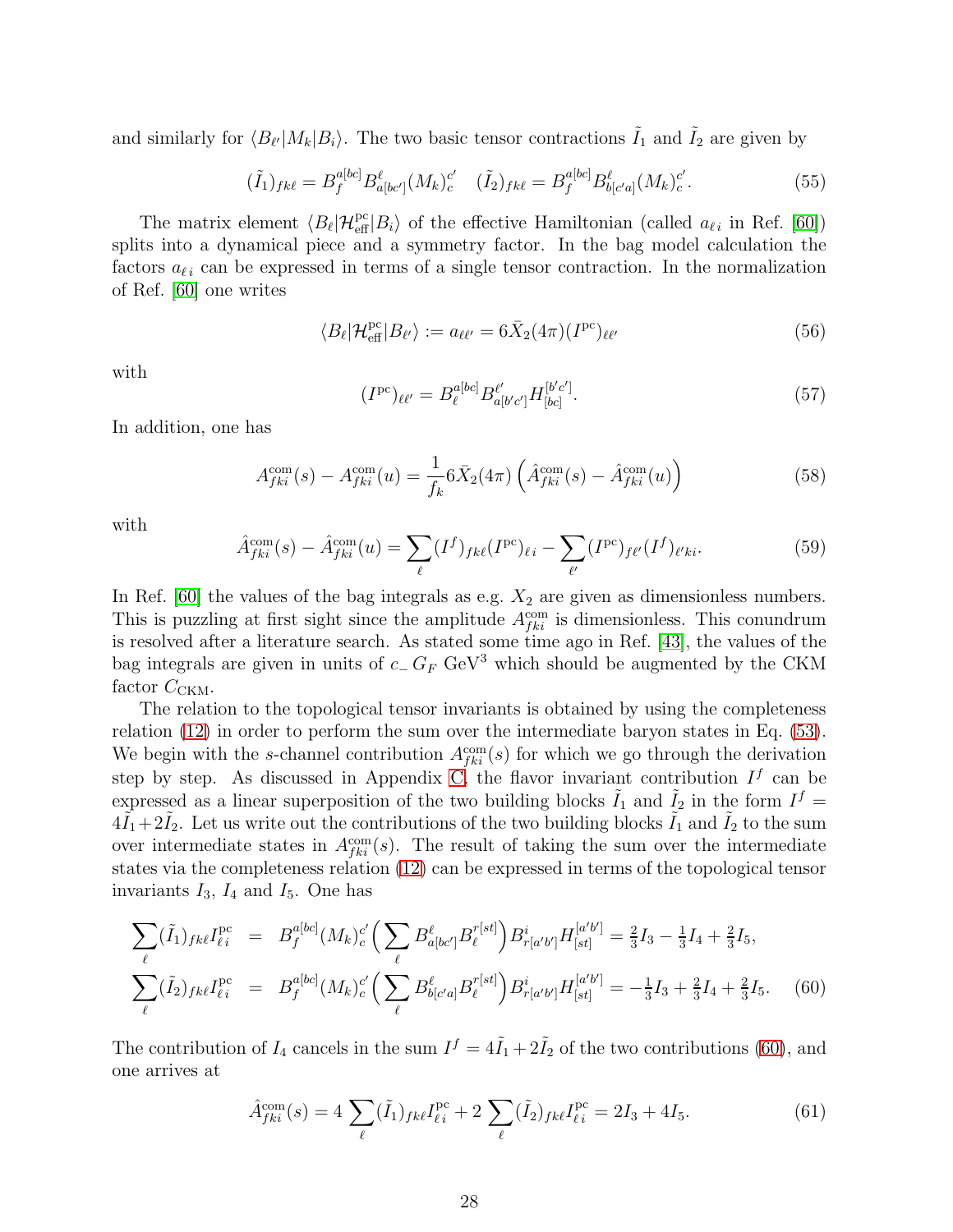Doing the same exercise for the *u*-channel contribution  $A_{fki}^{\text{com}}(u)$  in Eq. [\(53\)](#page-27-1) one obtains

$$
\sum_{\ell'} (I^{pc})_{f\ell'} (\tilde{I}_1)_{\ell' k i} = B_f^{a[bc]} H_{bc}^{b'c'} \Big( \sum_{\ell'} B_{a[b'c']}^{\ell} B_{\ell}^{r[st]} \Big) B_{r[sa']}^{i} (M_k)_{t}^{a'} = \frac{2}{3} \hat{I}_3 - \frac{1}{3} \hat{I}_4 + \frac{2}{3} I_5, \n\sum_{\ell'} (I^{pc})_{f\ell'} (\tilde{I}_2)_{\ell' i k} = B_f^{a[bc]} H_{[st]}^{[a'b']} \Big( \sum_{\ell} B_{b[c'a]}^{\ell} B_{\ell}^{r[st]} \Big) B_{s[a'r]}^{i} (M_k)_{t}^{a'} = -\frac{1}{3} \hat{I}_3 + \frac{2}{3} \hat{I}_4 + \frac{2}{3} I_5, \n(62)
$$

leading to

$$
\hat{A}_{fki}^{\text{com}}(u) = 4 \sum_{\ell'} (I^{\text{pc}})_{f\ell'}(\tilde{I}_1)_{\ell'ki} + 2 \sum_{\ell'} (I^{\text{pc}})_{f\ell'}(\tilde{I}_2)_{\ell'ki} = 2\hat{I}_3 + 4I_5. \tag{63}
$$

Calculating the difference of the s- and u-channel contributions  $\hat{A}^{\text{com}}_{fki}(s)$  and  $\hat{A}^{\text{com}}_{fki}(u)$  according to Eq. [\(53\)](#page-27-1), one obtains the remarkable result that the contribution of the topological tensor invariant  $I_5$  cancels out. The final result is

$$
\hat{A}_{fki}^{\text{com}} = \hat{A}_{fki}^{\text{com}}(s) - \hat{A}_{fki}^{\text{com}}(u) = 2(I_3 - \hat{I}_3). \tag{64}
$$

We mention that the result  $A_{fki}^{\text{com}} \sim I_3 - \hat{I}_3$  was already been derived in the early paper [\[30\]](#page-60-14).

The p.v. pole contributions not dealt with in detail in this paper read

$$
A_{fki}^{\text{pole}} = -\sum_{\ell} \frac{g_{fk\ell} b_{\ell i}}{m_i - m_{\ell}} - \sum_{\ell'} \frac{b_{f\ell'} g_{\ell'ki}}{m_f - m_{\ell'}} = A_{fki}^{\text{pole}}(s) + A_{fki}^{\text{pole}}(u),\tag{65}
$$

where  $b_{\ell\ell'} = \langle B_{\ell} | \mathcal{H}_{\text{eff}}^{\text{pv}} | B_{\ell'} \rangle$  are the p.v. matrix elements which are much smaller than the p.c. matrix elements  $a_{\ell\ell'}$  [\[90,](#page-64-7) [91\]](#page-64-8). For the same reason, one also skips

$$
B_{fki}^{\text{com}} = \frac{\sqrt{2}}{f_k} \Big( \sum_{\ell} \langle B_f | M_k | B_\ell \rangle \langle B_\ell | \mathcal{H}_{\text{eff}}^{\text{pv}} | B_i \rangle - \sum_{\ell'} \langle B_f | \mathcal{H}_{\text{eff}}^{\text{pv}} | B_{\ell'} \rangle \langle B_{\ell'} | M_k | B_i \rangle \Big) \tag{66}
$$

#### 5.2 The parity conserving P-wave amplitude  $B_{fki}^{pole}$  $fki$

Using again the notation of Refs.  $[54, 59, 60, 61, 62]$  $[54, 59, 60, 61, 62]$  $[54, 59, 60, 61, 62]$  $[54, 59, 60, 61, 62]$  $[54, 59, 60, 61, 62]$ , the pole contribution to the p.c. P-wave amplitude  $B$  is given by

<span id="page-29-0"></span>
$$
B_{fki}^{\text{pole}} = \sum_{\ell} \frac{g_{fk\ell} a_{\ell i}}{m_i - m_{\ell}} + \sum_{\ell'} \frac{a_{f\ell'} g_{\ell'ki}}{m_f - m_{\ell'}} = B_{fki}^{\text{pole}}(s) + B_{fki}^{\text{pole}}(u). \tag{67}
$$

Again, the first and second terms in Eq.  $(67)$  represent the s- and u-channel pole contributions, respectively. The sum over the intermediate state labels  $\ell$  and  $\ell'$  extends over all  $20 J<sup>P</sup> = 1/2<sup>+</sup>$  ground state baryons that have the correct quantum numbers to contribute to the s- and u-channel pole contributions  $(67)$ . In the present application one has zero, one or maximally two contributions in the sum over intermediate ground state baryons. The latter case occurs when pairs of flavor degenerate states contribute to the sum as e.g. the states  $(\Lambda^0, \Sigma^0)$  in the  $C = 0$  sector or  $(\Lambda_c^+, \Sigma_c^+), (\Xi_c^0, \Xi_c^{'0})$  and  $(\Xi_c^+, \Xi_c^{'+})$  in the  $C = 1$  sector. The members of the ground state  $J<sup>P</sup> = 3/2<sup>+</sup>$  20-plet do not contribute to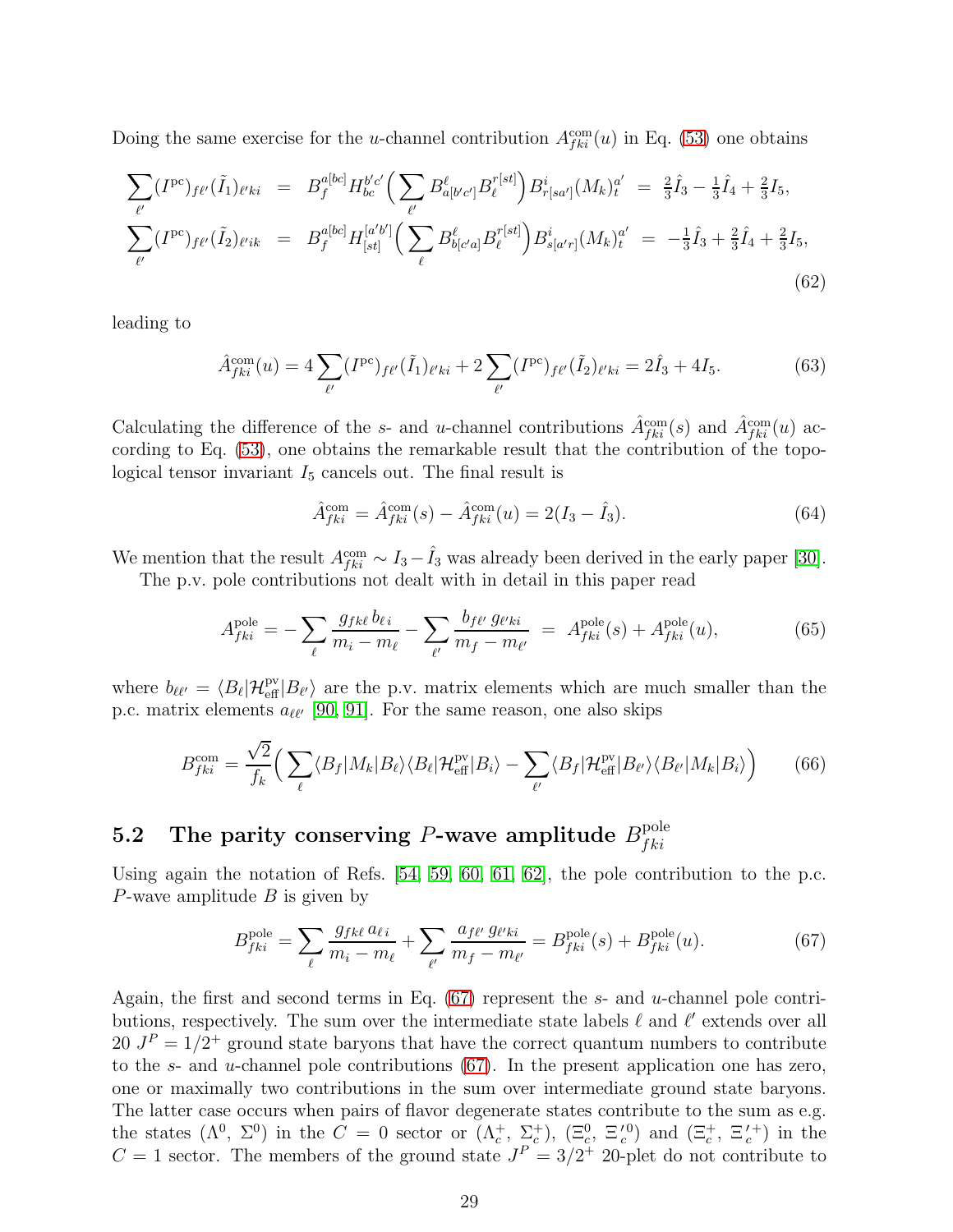the sum over intermediate states since the weak transitions  $a_{\ell i}$  and  $a_{f\ell'}$  with  $\ell, \ell'$  from the  $J<sup>P</sup> = 3/2$ <sup>+</sup> 20-plet vanish in the SU(3) limit because of the KPW theorem.

The s- and u-channel pole contributions involve the strong coupling coefficients denoted by  $g_{f k\ell}$  and the weak parity conserving transition matrix element  $a_{\ell i}$  which also appeared in  $A_{fki}^{\text{com}}$ . One then uses the generalized Goldberger–Treiman relation

$$
g_{fk\ell} = \frac{\sqrt{2}}{f_k}(m_f + m_\ell)g_{fk\ell}^A \tag{68}
$$

to express the strong coupling coefficients  $g_{fk\ell}$  by the appropriate axial vector elements  $g_{fk\ell}^{A}$ . One has

$$
B_{fki}^{\text{pole}}(s) + B_{fki}^{\text{pole}}(u) = \frac{\sqrt{2}}{f_k} \left( \sum_{\ell} g_{fkl}^A \frac{m_f + m_\ell}{m_i - m_\ell} a_{\ell i} + \sum_{\ell'} a_{f\ell'} \frac{m_i + m_{\ell'}}{m_f - m_{\ell'}} g_{\ell'ki}^A \right). \tag{69}
$$

As in the p.v. case we factor out the parameters depending on the dynamic model to remain with a purely flavor dependent contribution  $B$ . In the bag model calculation of Ref. [\[54,](#page-62-5) [59,](#page-62-10) [60,](#page-62-11) [61,](#page-62-12) [62\]](#page-62-13) this is achieved by writing

$$
B_{fki}^{\text{pole}}(s) + B_{fki}^{\text{pole}}(u) = \frac{1}{f_k} 6\bar{X}_2(4\pi) \frac{2}{3} \bar{Z}(4\pi) \left( \hat{B}_{fki}^{\text{pole}}(s) + \hat{B}_{fki}^{\text{pole}}(u) \right)
$$
(70)

where

$$
\hat{B}_{fki}^{\text{pole}}(s) + \hat{B}_{fki}^{\text{pole}}(u) = \sum_{\ell} I_{fk\ell}^{\text{CQM}} I_{\ell i}^{\text{pc}} R_{fi}(B_{\ell}) + \sum_{\ell} I_{f\ell'}^{\text{pc}} I_{\ell'ki}^{\text{CQM}} R_{if}(B_{\ell'}) \tag{71}
$$

with the compact notation for the two mass ratio expressions

$$
R_{fi}(B_{\ell}) = \frac{m_f + m_{\ell}}{m_i - m_{\ell}} = R_s(B_{\ell}), \qquad R_{if}(B_{\ell'}) = \frac{m_i + m_{\ell'}}{m_f - m_{\ell'}} = R_u(B_{\ell'}), \tag{72}
$$

the second ones used as pseudonyms. The flavor invariant  $I_{fki}^{\text{CQM}}$  denotes the flavor structure of the matrix element  $\langle B_{\ell'}M_k|B_i\rangle$  in the constituent quark model. In the bag model the flavor structure of the strong coupling is given by a  $d/f$  ratio of  $d/f = 3/2$  (cf. Appendix [C\)](#page-49-1). In terms of the two building blocks  $\tilde{I}_1$  and  $\tilde{I}_2$  introduced in Eq. [\(55\)](#page-28-1) the strong matrix element is given by

$$
I_{fki}^{\text{CQM}} = (4\tilde{I}_1 + 5\tilde{I}_2)_{fki} = B_f^{a[bc]} \Big( 4B_{a[bc']}^i + 5B_{b[c'a]}^i \Big) (M_k)_c^{c'} \tag{73}
$$

Different from the p.v. S-wave case the sum over intermediate states cannot be taken because of the mass ratio factors which differ for the contributions of the hyperfine doublet partners. However, if one neglects the hyperfine mass splitting, the sum over intermediate states can be performed as in the p.v. S-wave case. To proceed, we define average values of the masses of the set of hyperfine doublet partners  ${B_\ell}$  denoted by  $\bar{m}_\ell$  and correspondingly average values for the mass ratio factors by writing

$$
\bar{R}_{fi} = \frac{m_f + \bar{m}_{\ell}}{m_i - \bar{m}_{\ell}} = \bar{R}_s(\{B_{\ell}\}), \qquad \bar{R}_{if} = \frac{m_i + \bar{m}_{\ell'}}{m_f - \bar{m}_{\ell'}} = \bar{R}_u(\{B_{\ell'}\}). \tag{74}
$$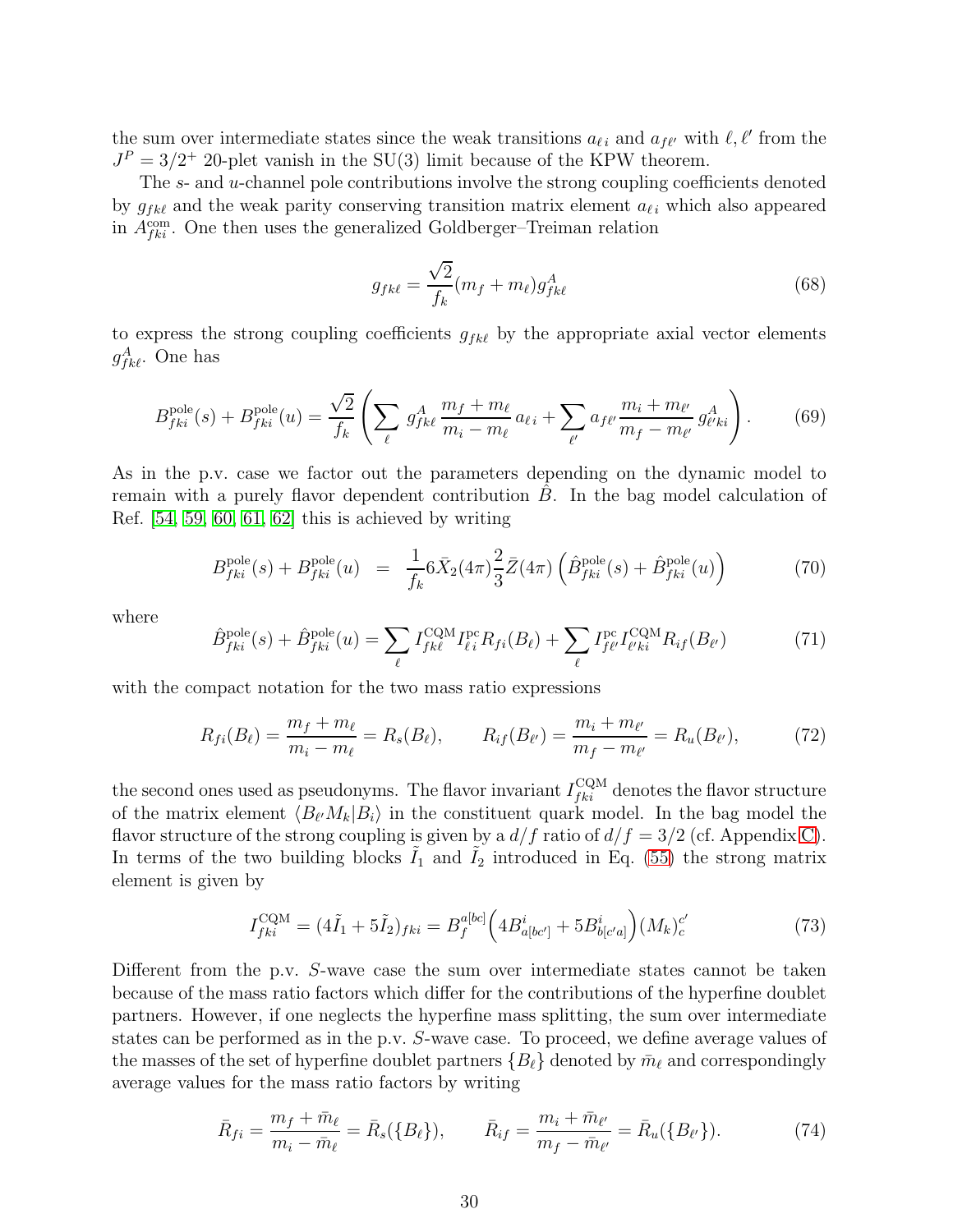The average mass ratio factors  $\bar{R}_{fi}$  and  $\bar{R}_{if}$  can then be factored out from the sum over intermediate states and one obtains

<span id="page-31-1"></span>
$$
\hat{B}_{fki}^{\text{pole}}(s) + \hat{B}_{fki}^{\text{pole}}(u) = \bar{R}_{fi} \sum_{\ell} I_{fk\ell}^{\text{CQM}} I_{\ell i}^{\text{pc}} + \bar{R}_{if} \sum_{\ell'} I_{f\ell'}^{\text{pc}} I_{\ell'ki}^{\text{CQM}}.
$$
\n(75)

The sum over the intermediate states can now be performed, using again the completeness relation [\(12\)](#page-6-0). The task is simplified by the fact that the strong transition  $I^{\text{CQM}} = 4\tilde{I}_1 + 5\tilde{I}_2$ is a linear superposition of the same two building blocks  $\tilde{I}_1$  and  $\tilde{I}_2$  that were used in the evaluation of the corresponding sums in the amplitude A. The result of calculating the sum [\(75\)](#page-31-1) is then given by

<span id="page-31-2"></span>
$$
\sum_{\ell} I_{f k \ell}^{\text{CQM}} I_{\ell i}^{\text{pc}} = I_3 + 2I_4 + 6I_5,
$$
\n
$$
\sum_{\ell'} I_{f \ell'}^{\text{pc}} I_{\ell' k i}^{\text{CQM}} = \hat{I}_3 + 2\hat{I}_4 + 6I_5.
$$
\n(76)

The flavor content of the pole model contributions is thus given by

$$
\hat{B}^{\text{pole}}_{fki}(s) + \hat{B}^{\text{pole}}_{fki}(u) = (I_3 + 2I_4 + 6I_5)\bar{R}_{fi} + (\hat{I}_3 + 2\hat{I}_4 + 6I_5)\bar{R}_{if}.
$$
\n(77)

We have found again the quite remarkable fact that, in the absence of hyperfine mass splittings for the flavor degenerate members of the 20' representation, the pole model representation of the p.c.  $P$ -wave amplitude  $B$  depends only on the initial and final states of the nonleptonic decays and not on the detailed structure of the intermediate states.

Eqs. [\(76\)](#page-31-2) can be generalized to the case where the strong  $d/f$  ratio takes on general values (see Appendix [C\)](#page-49-1). One obtains

$$
\sum_{\ell} I_{f k \ell}^{\text{gen}} I_{\ell i}^{\text{pc}}(s) = \frac{5}{3} d(I_3 + 2I_4 + 6I_5) - (\frac{5}{3}d - f)(2I_3 + 4I_5),
$$
\n
$$
\sum_{\ell'} I_{f \ell'}^{\text{pc}} I_{\ell' k i}^{\text{gen}}(u) = \frac{2}{3} d(\hat{I}_3 + 2\hat{I}_4 + 6I_5) - (\frac{2}{3}d - f)(2\hat{I}_3 + 4I_5). \tag{78}
$$

One can check that one recovers Eqs. [\(76\)](#page-31-2) for  $d/f = 3/2$ , i.e. for  $d = 3/5$  and  $f = 2/5$ .

### <span id="page-31-0"></span>6 Some more sample decays

Initiated by a thorough analysis of the methods applied in Refs. [\[59,](#page-62-10) [60,](#page-62-11) [61,](#page-62-12) [62\]](#page-62-13) with details found in Appendix [D,](#page-55-0) in this section we present explicit results for some sample decays on the connection of the current algebra results with the topological tensor invariants. We emphasize again that this connection holds true in the SU(3) limit. The relation between the two approaches derived in Sec. [5](#page-26-0) is explicitly verified in these examples. We include at least one decay of each of the classes of decays discussed in Sec. [4.](#page-11-0) For each decay we include in the header the values of the seven tensor invariants in the same sequence  $(I_1^-, I_2^-, I_3, I_4, \hat{I}_3, \hat{I}_4, I_5)$  as in the tables. For a better perception we have underlined the nonvanishing contributions of the topological tensor invariants.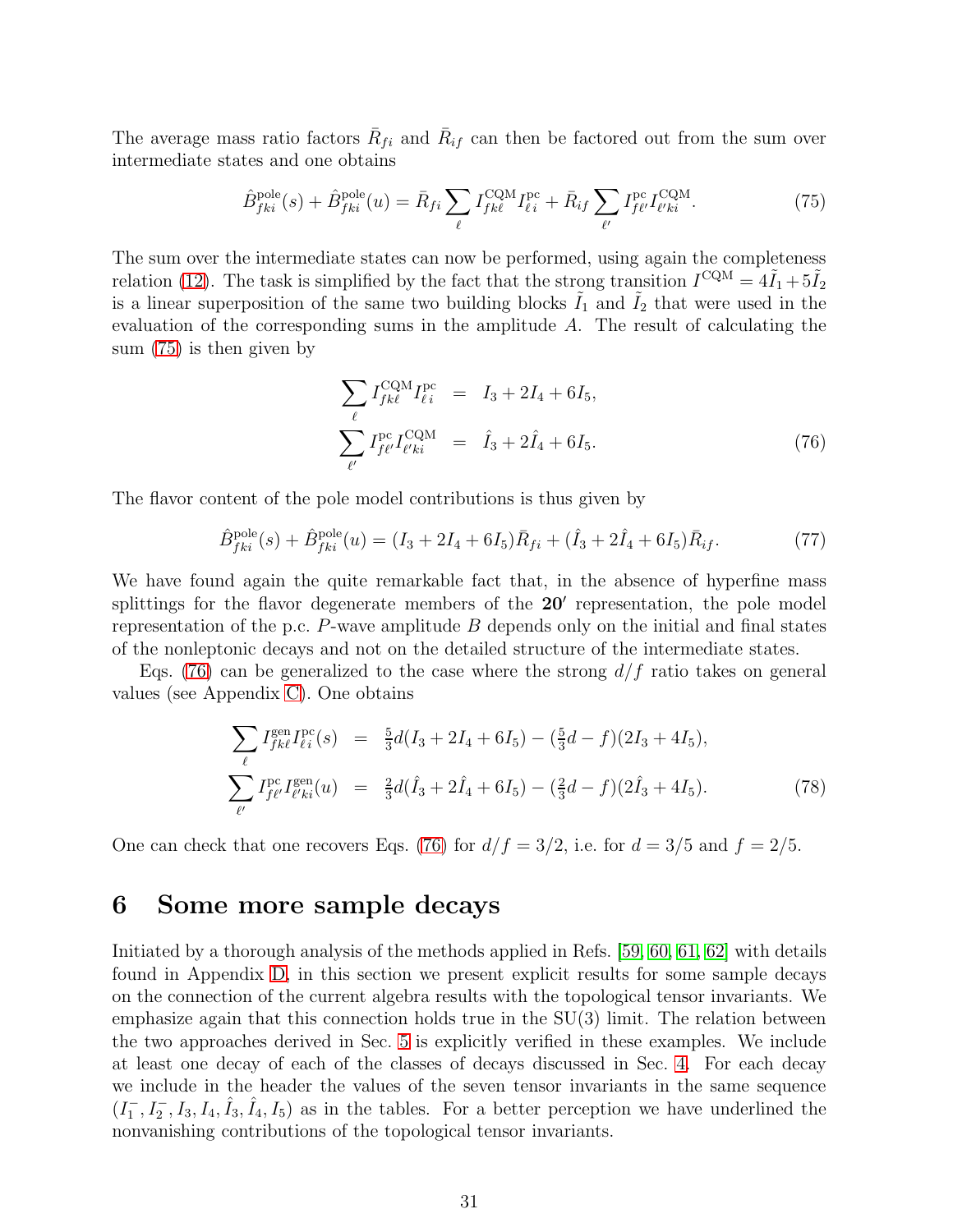# **6.1** The CF decay  $\Lambda_c^+ \to \Lambda^0 \pi^+$   $12(I_i) = (-2, -2, -2, 4, -2, 4, 1)$

In this case, all seven tensor invariants are non-zero. Together with the SCS decay  $\Lambda_c^+ \to$  $\Lambda^0 K^+$ , this decay is the only one in which  $I_3 = \hat{I}_3 \neq 0$ . Since one has  $I_3 - \hat{I}_3 = 0$ , one concludes that in these decays the W-exchange contribution to the p.v. amplitude  $A$  is zero. Nevertheless, there are also tree diagram contributions which will contribute to the amplitude A. Expressed in terms of the topological tensor invariants, the W-exchange contributions to the reduced amplitudes  $A$  and  $B$  are given by

<span id="page-32-0"></span>
$$
\hat{A}^{\text{com}} = (\underline{2I_3} + \underline{4I_5}) - (\underline{2I_3} + \underline{4I_5}) = 0 - 0,
$$
\n
$$
\hat{B}^{\text{pole}} = (\underline{I_3} + \underline{2I_4} + \underline{6I_5}) R_s(\Sigma^+) + (\underline{\hat{I}_3} + \underline{2I_4} + \underline{6I_5}) R_u(\Sigma_c^0) =
$$
\n
$$
= 1 \cdot R_s(\Sigma^0) + 1 \cdot R_u(\Sigma_c^0).
$$
\n(79)

The same result is obtained by explicit summation over the intermediate states. The intermediate states are  $\Sigma^+$  in the s-channel and  $\Sigma_c^0$  in the u-channel. The intermediate states do not contribute to the p.v. amplitude A since  $F_{\pi^+}$  is a conserved charge operator which implies  $I_{\Lambda^{0}\pi^{+}\Sigma^{+}}^{f} = 0$  and  $I_{\Sigma}^{f}$  $\Sigma_{c}^{\text{U}} \tau + \Lambda_c^+ = 0$ . The contribution of the intermediate states to the p.c. amplitude  $B$  is given in terms of the flavor factors multiplying the relavent mass ratio factors  $R_s(\Sigma^0)$  and  $R_u(\Sigma_c^0)$ . One has

$$
\hat{B}_s^{\text{pole}}(\Sigma^0) : I_{\Lambda^0 \pi^+ \Sigma^+}^{\text{CQM}} I_{\Sigma^+ \Lambda_c^+}^{\text{pc}} = 1,
$$
\n
$$
\hat{B}^{\text{pole}}(u; \Sigma_c^0) : I_{\Lambda^0 \Sigma_c^0}^{\text{PC}} I_{\Sigma_c^0 \pi^+ \Lambda_c^+}^{\text{CQM}} = 1,
$$
\n(80)

where  $I^{\text{pc}}_{\nabla^+}$  $\Sigma_{\pm}^{\text{pc}} = -4/2\sqrt{6}, I_{\Lambda^0}^{\text{pc}}$  $I_{\Lambda^0 \Sigma^0_c}^{\text{pc}} = 4/2\sqrt{6}, I_{\Lambda^0 \pi^+ \Sigma^+}^{\text{CQM}} = -6/2\sqrt{6}, \text{ and } I_{\Sigma^0_c \pi^+}^{\text{CQM}}$  ${}_{\Sigma_c^0 \pi^+ \Lambda_c^+}^{\text{CQM}} = 6/2\sqrt{6}$  (see Tables [16](#page-51-0) and [18](#page-66-0) in Appendix [C\)](#page-49-1). The mass ratios read

$$
R_s(\Sigma^0) = \frac{m_{\Lambda^0} + m_{\Sigma^0}}{m_{\Lambda_c^0} - m_{\Sigma^0}} = 2.11 \qquad R_u(\Sigma_c^0) = \frac{m_{\Lambda_c^0} + m_{\Sigma_c^0}}{m_{\Lambda^0} - m_{\Sigma_c^0}} = -3.54,\tag{81}
$$

Our results are in agreement with the results in Ref. [\[60\]](#page-62-11) up to an overall sign difference. Note that there is a contribution to  $\hat{B}^{\text{pole}}$  in Eq. [\(79\)](#page-32-0) from the topology III given by the term proportional to  $I_5$ . We conclude that this term was in fact included in the analysis of Ref. [\[60\]](#page-62-11) despite the claim of the authors that the contributions from the type III diagram were omitted.

# **6.2** The CF decay  $\Lambda_c^+ \to \Sigma^0 \pi^+$   $4\sqrt{3}(I_i) = (0, 2, 2, 0, -2, 4, 1)$

The second decay we discuss is the CF decay  $\Lambda_c^+ \to \Sigma^0 \pi^+$ . Again, this decay proceeds only by W-exchange. The asymmetry parameter has been measured and is given by  $\alpha(\Lambda_c \rightarrow$  $\Sigma^0 \pi^+$ ) = -0.73±0.17±0.07. This implies that the S-wave amplitude must be nonvanishing. And in fact, a glance at Table [3](#page-12-0) shows that one has a s-channel contribution while the u-channel contribution vanishes since  $2\tilde{I}_3 + 4I_5 = 0$ . Let us check this in more detail. The W-exchange contributions to the reduced amplitudes  $\hat{A}$  and  $\hat{B}$  are given by

$$
\hat{A}^{\text{com}} = (\underline{2I_3} + \underline{4I_5}) - (\underline{2I_3} + \underline{4I_5}) = 2/\sqrt{3} - 0(u), \n\hat{B}^{\text{pole}} = (\underline{I_3} + 2I_4 + \underline{6I_5}) R_s(\Sigma^+) + (\underline{\hat{I}_3} + \underline{2I_4} + \underline{6I_5}) R_u(\Sigma_c^0) = \n= 2/\sqrt{3} R_s(\Sigma^+) + 3/\sqrt{3} R_u(\Sigma_c^0)
$$
\n(82)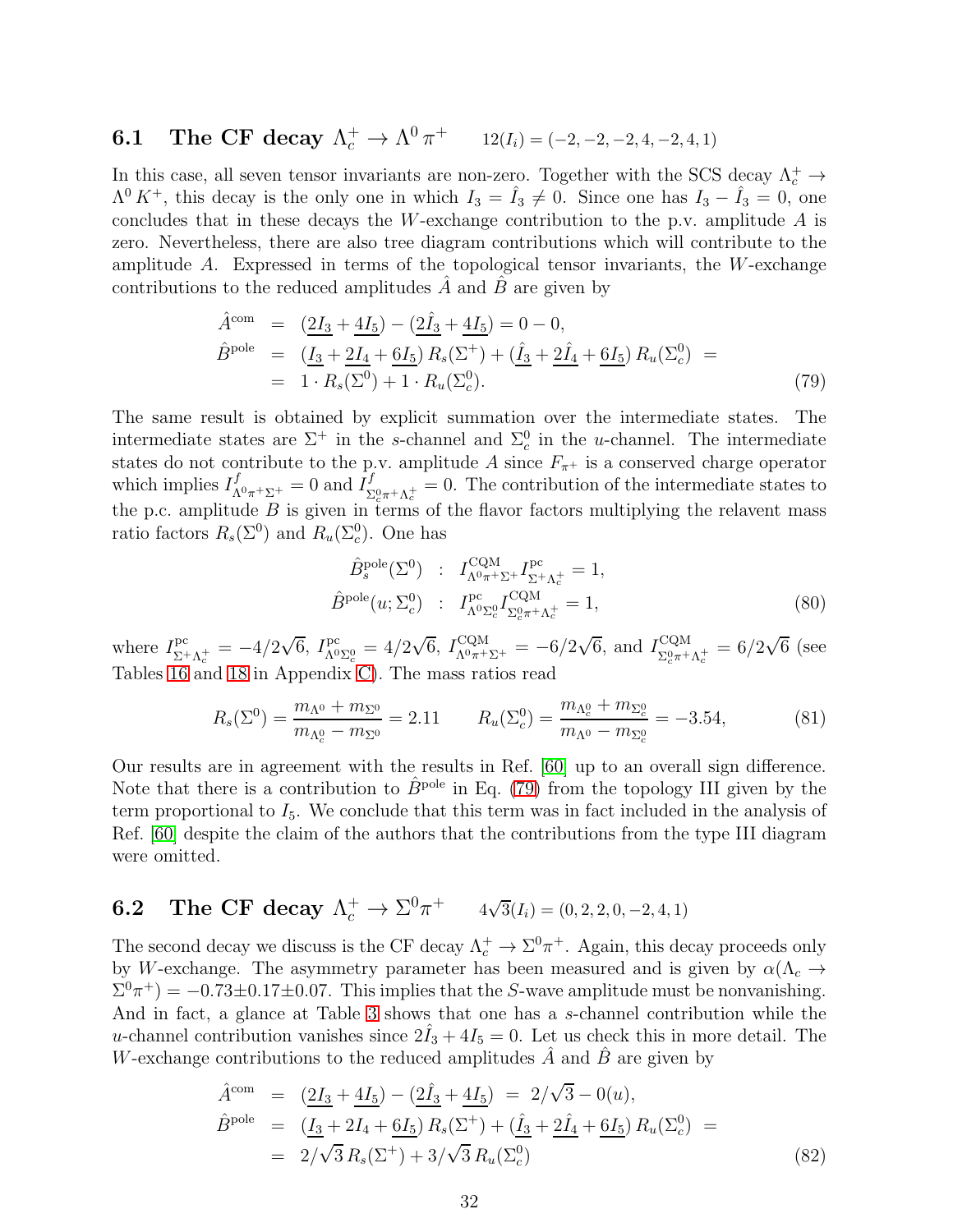A direct summation over the intermediate state results in

$$
\hat{A}^{\text{com}}(s; \Sigma^{+}) : I_{\Sigma^{0}\pi^{+}\Sigma^{+}}^{f} I_{\Sigma^{+}\Lambda_{c}^{+}}^{\text{pc}} = 2/\sqrt{3}, \n\hat{A}^{\text{com}}(u; \Sigma_{c}^{0}) : I_{\Sigma^{0}\Sigma_{c}^{0}}^{\text{pc}} I_{\Sigma^{0}\pi^{+}\Lambda_{c}^{+}}^{f} = 0, \n\hat{B}^{\text{pole}}(s; \Sigma^{+}) : I_{\Sigma^{0}\pi^{+}\Sigma^{+}}^{\text{CQM}} I_{\Sigma^{+}\Lambda_{c}^{+}}^{\text{pc}} = 2/\sqrt{3}, \n\hat{B}^{\text{pole}}(u; \Sigma_{c}^{0}) : I_{\Sigma^{0}\Sigma_{c}^{0}}^{\text{pc}} I_{\Sigma_{c}^{0}\pi^{+}\Lambda_{c}^{+}}^{\text{CQM}} = 3/\sqrt{3}
$$
\n(83)

where we have used  $I_{\Sigma^0 \pi^+ \Sigma^+}^f = -4/2\sqrt{2}$ ,  $I_{\Sigma^+}^{\text{pc}}$  $E_{\Sigma^+\Lambda_c^+}^{\rm pc} = -4/2\sqrt{6}, I_{\Sigma}^f$  $\Gamma^f_{\Sigma_c^0 \pi^+ \Lambda_c^+} = 0, \; I^{\rm CQM}_{\Sigma^0 \pi^+ \Sigma^+} = 0$  $-4/2\sqrt{2}$  and  $I_{\Sigma_c^0\pi^+}^{\text{CQM}}$  $\frac{CQM}{\Sigma_c^0 \pi^+ \Lambda_c^+} = 6/2\sqrt{6}$  from Tables [16](#page-51-0) and [18](#page-66-0) in Appendix [C.](#page-49-1)

# **6.3** The SCS decay  $\Xi_c^0 \to pK^ 2\sqrt{6}(I_i) = (0, 0, 0, -2_a, 0, 0, -1_b)$

This decay is interesting from the point of view that there are altogether four states that contribute as intermediate states. These are  $(\Lambda^0, \Sigma^0)$  in the s-channel and  $(\Lambda_c^+, \Sigma_c^+)$  in the u-channel. The structure of the tensor invariants can be seen to be identical for this decay and the decay  $\Lambda_c^+ \to \Xi^0 K^+$  treated in the previous section. We anticipate that the treatment in terms of tensor invariants will be a much simpler undertaking than the explicit summation of the four contributing intermediate states. In our analysis we shall retain the identification of the weak transitions in terms of the  $(a)$  and  $(b)$  type contributions.

The reduced commutator term  $\hat{A}^{\text{com}}$  and pole term  $\hat{B}^{\text{pole}}$  are given by

$$
\hat{A}^{\text{com}} = (2I_3 + 4I_5) - (2\hat{I}_3 + 4I_5) = (-4_b/2\sqrt{6}) - (-4_b/2\sqrt{6}) = 0,\n\hat{B}^{\text{pole}} = (I_3 + 2I_4 + 6I_5)\bar{R}_s(\Lambda^0, \Sigma^0) + (\hat{I}_3 + 2\hat{I}_4 + 6I_5)R_u(\Sigma_c^0) =\n= -(4_a + 6_b)/2\sqrt{6}\bar{R}_s(\Lambda^0, \Sigma^0) - 6_b/2\sqrt{6}R_u(\Sigma_c^0).
$$
\n(84)

When taking the intermediate state route, one has to take into account that  $I^f_{\mathbf{x}}$  $\sum_{c}^{J} K^{-} \Xi_{c}^{0} = 0$ and  $I_{\Lambda^+ K}^{\text{CQM}}$  $\chi^{\text{CQM}}_{\alpha K^+ K^- \Xi_c^0} = 0$  (see Appendix [C\)](#page-49-1). For the relevant products of flavor factors one obtains

$$
\hat{A}^{\text{com}}(s; \Lambda^{0}, \Sigma^{0}) : I_{pK-\Lambda^{0}}^{f} I_{\Lambda^{0}}^{\text{pc}} = \frac{1}{2} \left( - (2_{a} + 4_{b}) + 2_{a} \right) / 2\sqrt{6},
$$
\n
$$
\hat{A}^{\text{com}}(u; \Lambda_{c}^{+}) : I_{p\Lambda_{c}^{+}}^{\text{pc}} I_{\Lambda_{c}^{+}}^{f} K_{\Lambda_{c}^{+} K^{-} \Xi_{c}^{0}} = (-4_{b}) / 2\sqrt{6},
$$
\n
$$
\hat{B}^{\text{pole}}(s; \Lambda^{0}, \Sigma^{0}) : I_{pK-\Lambda^{0}}^{\text{CQM}} I_{\Lambda^{0}\Xi_{c}^{0}}^{\text{pc}} + I_{pK-\Sigma^{0}}^{\text{CQM}} I_{\Sigma^{0}\Xi_{c}^{0}}^{\text{pc}} = \left( - (3_{a} + 6_{b}) - 1_{a} \right) / 2\sqrt{6},
$$
\n
$$
\hat{B}^{\text{pole}}(u; \Sigma_{c}^{+}) : I_{p\Sigma_{c}^{+}}^{\text{pc}} I_{\Sigma_{c}^{+} K^{-} \Xi_{c}^{0}}^{\text{CQM}} = -6_{b} / 2\sqrt{6}.
$$
\n(85)

Keeping in mind that the two S-wave contributions have to be subtracted while the two Pwave contributions have to be added, one finds agreement of the two calculational routes. The net result is that the commutator contribution to the decay  $\Xi_c^0 \to pK^-$  vanishes.

# **6.4** The CF decay  $\Omega_c^0 \to \Xi^0 \bar{K}^0$   $2(I_i) = (-1, -1, 0, 0, -2, 0, 0)$

The only W-exchange contribution to this decay is from the tensor invariant  $I_3 = -1$  (see Table [8\)](#page-18-0). Therefore, the decay proceeds only via the  $u$ -channel, which becomes obvious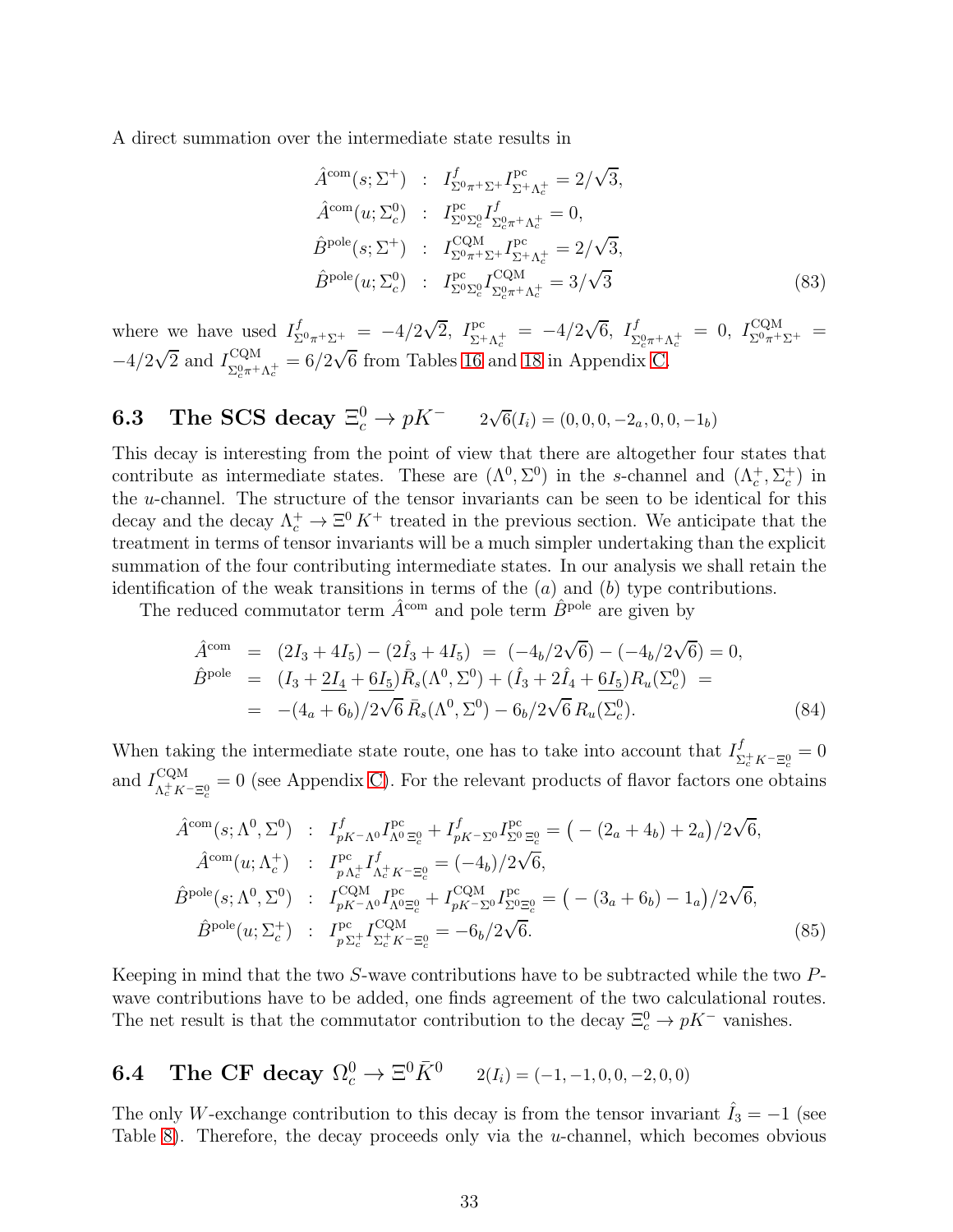from

$$
\hat{A}^{\text{com}} = (2I_3 + 4I_5) - (\underline{2}\hat{I}_3 + 4I_5) = 0(s) - (-2), \n\hat{B}^{\text{pole}} = 0(s) + (\hat{I}_3 + 2\hat{I}_4 + 6I_5) R_u(\Xi_c^0, \Xi_c^{'0}) = 0(s) - \bar{R}_u(\Xi_c^0, \Xi_c^{'0}).
$$
\n(86)

where  $0(s)$  stands for the absence of an s-channel contribution. The interest in this decay is caused by the fact that both intermediate states  $\Xi_c^0$  and  $\Xi_c^{'0}$  contribute to the P-wave amplitude  $B^{pole}(u)$ . In terms of the flavor invariants  $I^f$ ,  $I^{pc}$  and  $I^{CQM}$  one obtains

$$
\hat{A}^{\text{com}}(u; \Xi_c^{'0}) : I^{\text{pc}}_{\Xi^0 \Xi_c^{'0}} I_{\Xi_c^{'0} \bar{K}^0 \Omega_c^0} = -2,
$$
\n
$$
\hat{B}^{\text{pole}}(u; \Xi_c^0, \Xi_c^{'0}) : I^{\text{pc}}_{\Xi^0 \Xi_c^0} I_{\Xi_c^0 \bar{K}^0 \Omega_c^0}^{\text{CQM}} + I^{\text{pc}}_{\Xi_c^{'0} \bar{K}^0 \Omega_c^0} = -1.
$$
\n(87)

The results are in agreement with Ref. [\[62\]](#page-62-13). There is no need to differentiate between the current algebra approach and the modified current algebra result in this case since  $I_5 = 0$ .

In the limit of vanishing hyperfine splitting  $m_{\Xi_c^0} = m_{\Xi_c^0}$  one can sum the two P-wave u-channel contributions to obtain

<span id="page-34-0"></span>
$$
\hat{B}^{\text{pole}} = 2(\hat{\underline{I}}_3 + 2\hat{I}_4 + 6I_5) \frac{m_{\Xi_0} - \bar{m}_{\Xi_0^0}}{m_{\Omega_c^0} - \bar{m}_{\Xi_c^0}} = -2 \frac{m_{\Xi_0} - \bar{m}_{\Xi_c^0}}{m_{\Omega_c^0} - \bar{m}_{\Xi_c^0}},
$$
\n(88)

where  $\bar{m}_{\Xi_c^0}$  denotes a suitable mass average of the two flavor degenerate states  $\Xi_c^0$  and  $\Xi_c^{\prime 0}$ . The decay was analyzed in Ref. [\[50\]](#page-62-1), again in the context of the current algebra approach. In the first version of Ref. [\[50\]](#page-62-1) there was the claim that the contributions of the intermediate states  $\Xi_c^0$  and  $\Xi_c^{'0}$  cancel each other for  $m_{\Xi_c^0} = m_{\Xi_c^{'0}}$ . This statement was corrected later on in an Erratum to Ref. [\[50\]](#page-62-1) with a result in agreement with Eq. [\(88\)](#page-34-0). That the two contributions do not, in fact, cancel can be easily checked by a mere visual inspection of the tensor invariants in Table [8.](#page-18-0) We have provided this example to illustrate the power of the current algebra approach when expressed in terms of topological tensor invariants because the compactness of the tensor invariant expressions allows one to easily trace mistakes in a current algebra result.

**6.5** The SCS decay 
$$
\Omega_c^0 \to \Sigma^0 \bar{K}^0
$$
  $2\sqrt{2}(I_i) = (0,0,0,-2_a,0,0,-1_a)$ 

The decay proceeds only through  $W$  exchange and via the  $(a)$ -type weak interaction. The interest in this decay is based on the fact that up to normalization factors the topological invariant structure is identical to the one of the previous decay  $\Lambda_c^+ \to \Xi^0 K^+$ . The same statement holds true for the decays

$$
\begin{aligned}\n\text{CF} &\;: \Lambda_c^+ \to \Xi^0 K^+; &\quad \Xi_c^0 \to \Sigma^+ K^- \\
\text{SCS} &\;: \Omega_c^0 \to \Sigma^+ K^-, \Sigma^0 \bar{K}^0; &\quad \Xi_c^0 \to \Sigma^+ \pi^-, pK^- \\
\text{DCS} &\;: \Xi_c^+ \to p \pi^0, n \pi^+; &\quad \Xi_c^0 \to p \pi^-, n \pi^0\n\end{aligned}\n\tag{89}
$$

One obtains

$$
\hat{A}^{\text{com}} = (2I_3 + 4I_5) - (2\hat{I}_3 + 4I_5) = (-4_b/2\sqrt{2}) - (-4_b/2\sqrt{2}) = 0,\n\hat{B}^{\text{pole}} = (I_3 + 2I_4 + 6I_5)\bar{R}_s(\Xi^0) + (\hat{I}_3 + 2\hat{I}_4 + 6I_5)\bar{R}_u(\Xi_c^0, \Xi_c^{'0}) =\n= -(10_a)/2\sqrt{2}\bar{R}_s(\Xi^0) - 6_a/2\sqrt{2}\bar{R}_u(\Xi_c^0, \Xi_c^{'0})
$$
\n(90)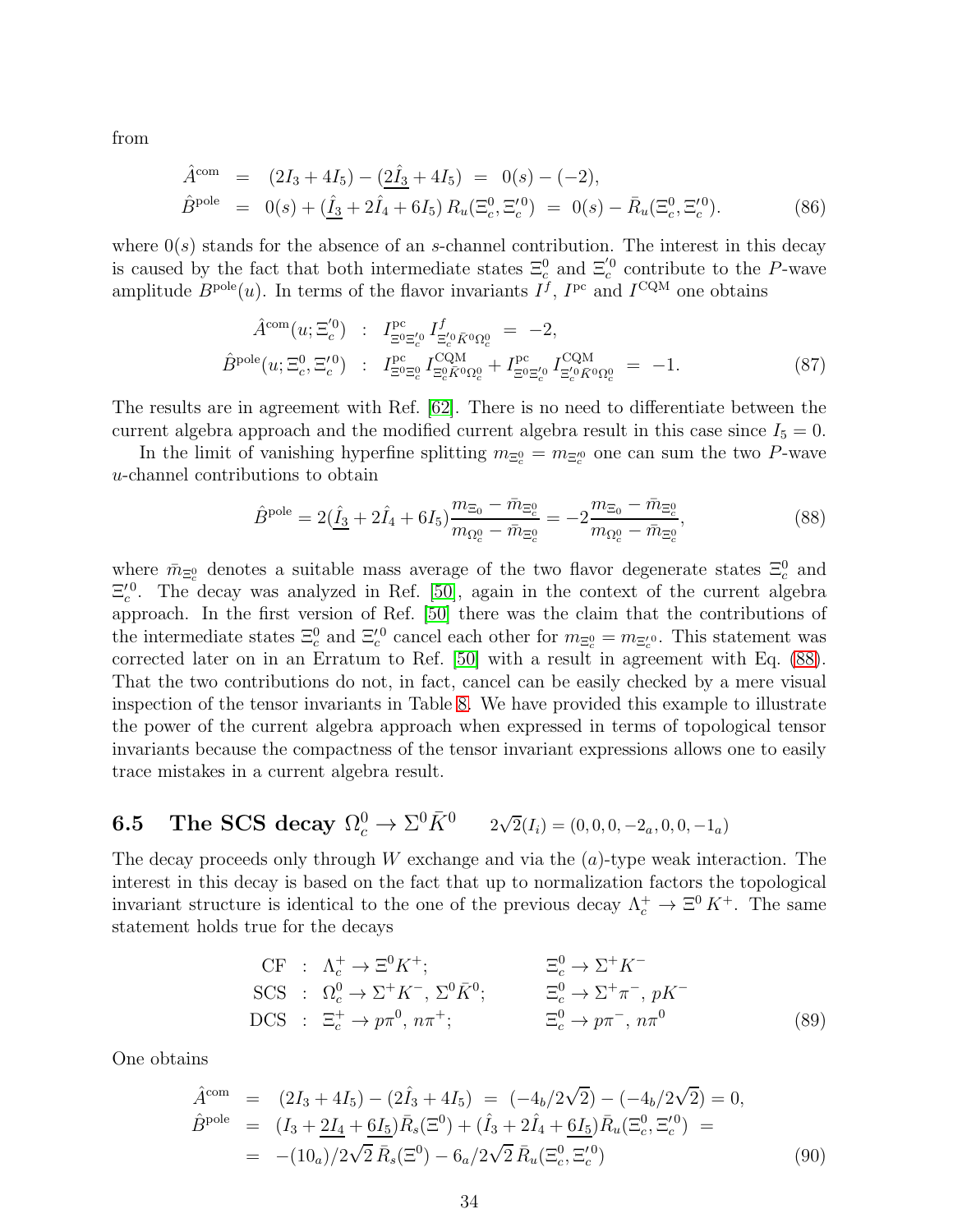or

$$
\hat{A}^{\text{com}}(s; \Xi^0) : I^f_{\Sigma^0 \bar{K}^0 \Xi^0} I^H_{\Xi^0 \Omega^0_c} = -4_a/2\sqrt{2}
$$
\n
$$
\hat{A}^{\text{com}}(u; \Xi^0_c) : I^H_{\Sigma^0 \Xi^0_c} I^f_{\Xi^0 \bar{K}^0 \Omega^0_c} = -4_a/2\sqrt{2}
$$
\n
$$
\hat{B}^{\text{pole}}(s; \Xi^0) : I^{\text{CQM}}_{\Sigma^0 \bar{K}^0 \Xi^0} I^H_{\Xi^0 \Omega^0_c} = -10_a/2\sqrt{2}
$$
\n
$$
\hat{B}^{\text{pole}}(u; \Xi^0_c, \Xi^{'0}_c) : I^H_{\Sigma^0 \Xi^0_c} I^{\text{CQM}}_{\Xi^0_c \bar{K}^0 \Omega^0_c} + I^H_{\Sigma^0 \Xi^{'0}_c} I^{\text{CQM}}_{\Xi^{'0}_c \bar{K}^0 \Omega^0_c} = (-2_a - 4_a)/2\sqrt{2},
$$
\n(91)

where

$$
R_u(\Xi_c^0) = \frac{m_{\Omega_c^0} + m_{\Xi_c^0}}{m_{\Sigma^0} - m_{\Xi_c^0}} = 4.83, \qquad R_u(\Xi_c^{'0}) = \frac{m_{\Omega_c^0} + m_{\Xi_c^{'0}}}{m_{\Sigma^0} - m_{\Xi_c^{'0}}} = 4.53.
$$
 (92)

**6.6** The 
$$
\Delta C = 0
$$
 **SCS** decays  $\Xi_c^+ \to \Lambda_c^+ \pi^0$  and  $\Xi_c^0 \to \Lambda_c^+ \pi^-$   
\n $12\sqrt{2}(I_i(\Xi_c^+ \to \Lambda_c^+ \pi^0)) = 12(I_i(\Xi_c^0 \to \Lambda_c^+ \pi^-)) = (-5_{a'}, 4_{a'}, -2_{b'}, 4_{b'}, -8_{a'}, 4_{a'}, 1_{b'})$ 

The decays are contributed to by both the factorizing tree diagram and the nonfactorizing W-exchange contributions. The tree diagram contributions induced by the transition  $(a')$  $s \to u$ ;  $u \to d$  are purely p.v. S-wave contributions, as follows from the light diquark transition  $0^+ \rightarrow 0^+ + 0^-$  in the background field of the heavy charm quark. It is therefore interesting to have a closer look at the structure of the W-exchange contributions.

Let us first state that the two decays are related by the  $\Delta I = 1/2$  rule as follows (see Table [9\)](#page-19-0)

$$
\sqrt{2}\,\mathcal{M}(\Xi_c^+ \to \Lambda_c^+ \,\pi^0) = \mathcal{M}(\Xi_c^0 \to \Lambda_c^+ \,\pi^-)
$$
\n(93)

For the tree level contribution this comes about since we are using only the  $\mathcal{H}_{eff}(\mathcal{O}_-)$ contribution. For the W-exchange contributions the  $\Delta I = 1/2$  rule is a consequence of the KPW theorem.

Let us concentrate on the W-exchange contribution to the decay  $\Xi_c^0 \to \Lambda_c^+ \pi^-$ . We begin with the tensor invariant representation. Since  $2I_3 + 4I_5 = 0$  (see Table [9\)](#page-19-0), the Swave s-channel contribution vanishes, i.e. one has  $A^{\text{com}}(s) = 0$ . The nonvanishing S-wave u-channel and  $P$ -wave  $(s, u)$ -channel contributions read

$$
\hat{A}^{\text{com}} = 0(s) - \left(2\hat{I}_3 + 4I_5\right) = 0(s) - \left(-16_{a'} + 4_{b'}\right)/12,\n\hat{B}^{\text{pole}} = \left(I_3 + 2I_4 + 6I_5\right)R_s(\Sigma_c^0) + \left(\hat{I}_3 + 2\hat{I}_4 + 6I_5\right)R_u(\Sigma_c^{+}) =\n= 12_{b'}/12 R_s(\Sigma_c^0) + 6_{b'}/12 R_u(\Sigma_c^{+}),
$$
\n(94)

where  $2\hat{I}_3 + 4I_5 = (-16_a + 4_b)/12$ ,  $I_3 + 2I_4 + 6I_5 = 12_b/12$  and  $\hat{I}_3 + 2\hat{I}_4 + 6I_5 = 6_b/12$  in agreement with the result of the intermediate state route where

$$
\hat{A}^{\text{com}}(u; \Xi_c^+) : I_{\Lambda_c^+ \Xi_c^+}^H I_{\Xi_c^+ \pi^- \Xi_c^0}^f = (-16_{a'} + 4_{b'})/12, \n\hat{B}^{\text{pole}}(s; \Sigma_c^0) : I_{\Lambda_c^+ \pi^- \Sigma_c^0}^{\text{CQM}} I_{\Sigma_c^0 \Xi_c^0}^H = 12_{b'}/12, \n\hat{B}^{\text{pole}}(u; \Xi_c^{(+)}) : I_{\Lambda_c^+ \Xi_c^{'+}}^H I_{\Xi_c^{'+} \Xi_c^0}^{pc(\pi^-)} = 6_{b'}/12.
$$
\n(95)

Note that P-wave transitions are solely induced by the quark level transition  $(b') c \rightarrow$ d;  $s \to c$ . The transition  $(a')$   $s \to u$ ;  $u \to d$  does not contribute because of a quantum number mismatch for the P-wave s-channel amplitude as exemplified by the fact that the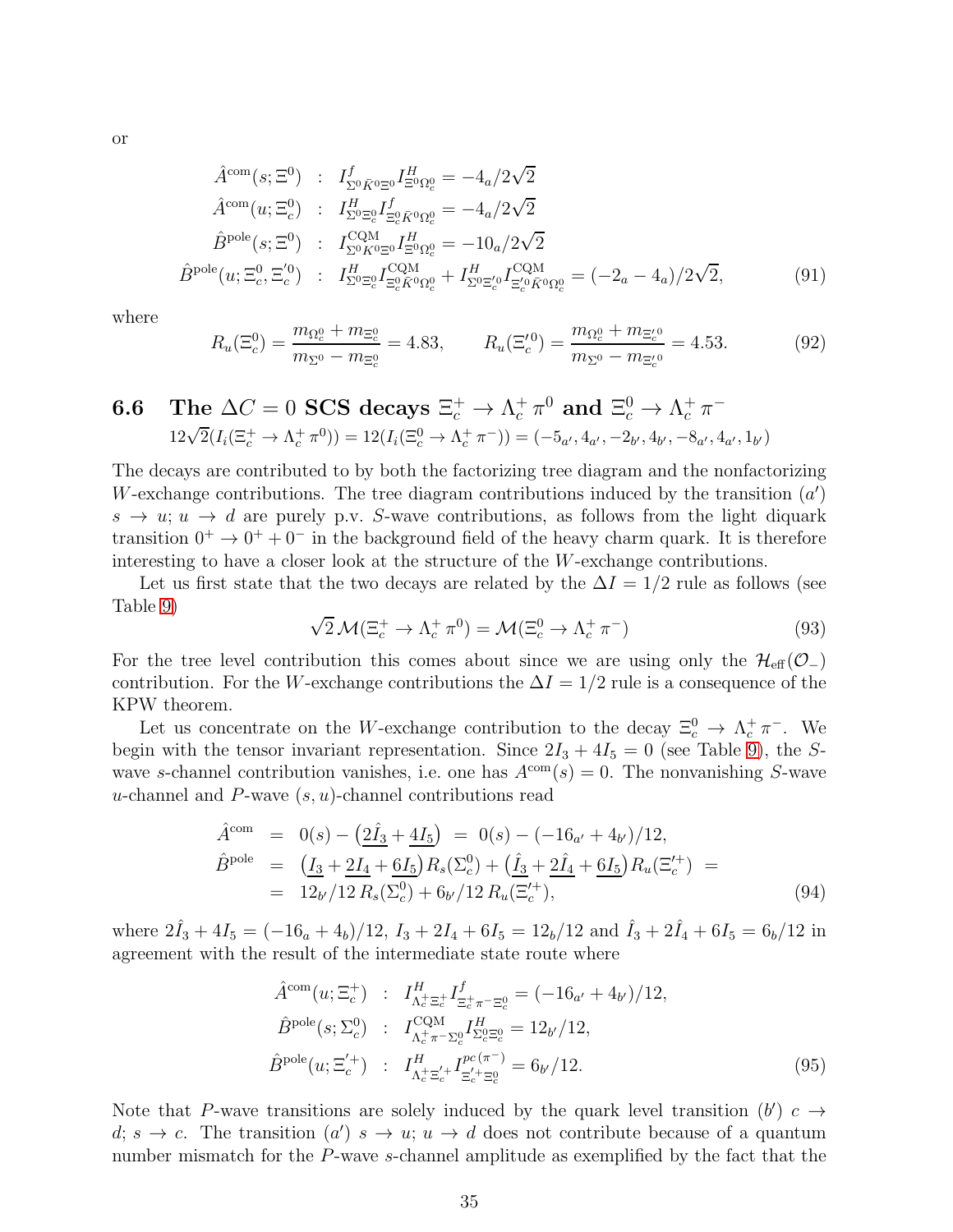W-exchange topologies IIa and III do not admit a contribution  $(a')$ . The KPW theorem is responsible for the absence of a contribution  $(a')$  to the P-wave u-channel amplitude. Contrary to what is stated in the literature [\[93,](#page-64-9) [74,](#page-63-8) [75\]](#page-63-9), one obtains a nonvanishing  $P$ wave contribution from the transition  $(b')$  which, in addition, is considerably enhanced by the mass ratio factors  $R_s(\Sigma_c^0) = 278.82$  and  $R_u(\Xi_c^{(+)}) = -17.29$ . Such a large P-wave contribution is quite welcome since the present model calculations, which are based on an assumed S-wave transition, are below or far below the experimental rate measurement [\[17\]](#page-60-1).

**6.7** The 
$$
\Delta C = 0
$$
 **SCS** decays  $\Omega_c^0 \to \Xi_c^+ \pi^-$  and  $\Omega_c^0 \to \Xi_c^0 \pi^0$   
 $2\sqrt{6}(I_i(\Omega_c^0 \to \Xi_c^+ \pi^-)) = 4\sqrt{3}(I_i(\Omega_c^0 \to \Xi_c^0 \pi^0)) = (1_{a'}, -2_{a'}, 2_{b'}, -4_{b'}, 0, 0, 0)$ 

The decays are contributed to by both tree diagram and W-exchange contributions. Since one now has a  $D(1^+) \rightarrow D(0^+) + 0^-$  diquark transition in the background field of the heavy charm quark, the tree contribution is purely P-wave.

The W-exchange contributions are induced by the quark level transition  $(b') c \rightarrow d; s \rightarrow$ c which is a pure  $\Delta I = 1/2$  transition for both  $\mathcal{H}_{\text{eff}}(\mathcal{O}_-)$  transitions. Therefore, for the W-exchange contributions one has the  $\Delta I = 1/2$  relation

$$
\sqrt{2}\mathcal{M}(\Omega_c^0 \to \Xi_c^0 \pi^0) = -\mathcal{M}(\Omega_c^0 \to \Xi_c^+ \pi^-), \tag{96}
$$

regardless of whether one invokes the KPW theorem.

As Table [9](#page-19-0) shows, the topologies IIb and III do not contribute as can be surmised from the fact that  $\hat{I}_3 = \hat{I}_4 = I_5 = 0$ , i.e. there are no *u*-channel *W*-exchange contributions. One obtains

$$
\hat{A}^{\text{com}} = \left( \underline{2I_3} + 4I_5 \right) - \left( 2\hat{I_3} + 4I_5 \right) = 4_{b'} / 2\sqrt{6} - 0(u), \n\hat{B}^{\text{pole}} = \left( \underline{I_3} + \underline{2I_4} + 6I_5 \right) R_s(\Xi_c^{(0)} + 0(u)) = -6_{b'} / 2\sqrt{6} R_s(\Xi_c^{(0)} + 0(u)),
$$
\n(97)

where  $2I_3 = 4_b/2\sqrt{6}$  and  $I_3 + 2I_4 = -6_b/2\sqrt{6}$ . It is apparent that the W-exchange contributions generate an S-wave contribution through the topology IIa.

Let us confirm that we obtain the same result for the intermediate state representation. The s-channel intermediate states are  $\Xi_c^0$  and  $\Xi_c^{\prime 0}$ , resp., since  $I_{\Xi_c}^f$  $\frac{f}{\Xi_c^+\pi^-\Xi_c^{\prime 0}}=0$  and  $I_{\Xi_c^+\pi^-}^{\rm CQM}$  $\frac{CQM}{\Xi_c^+\pi^-\Xi_c^0}=0.$ One therefore has

$$
\hat{A}^{\text{com}}(s; \Xi_c^0) : I_{\Xi_c^+\pi^- \Xi_c^0}^f I_{\Xi_c^0 \Omega_c^0}^{\text{pc}} = 4_{b'}/2\sqrt{6}
$$
\n
$$
\hat{B}^{\text{pole}}(s; \Xi_c^{\prime 0}) : I_{\Xi_c^+\pi^- \Xi_c^{\prime 0}}^{\text{CQM}} I_{\Xi_c^{\prime 0} \Omega_c^0}^{\text{pc}} = -6_{b'}/2\sqrt{6}.
$$
\n(98)

Again, the P-wave contribution is enhanced by the mass factor  $R_s(\Xi_c^{\prime 0}) = 43.51$ , but not as much as in the previous case  $\Xi_c^0 \to \Lambda_c^+ \pi^-$ .

**6.8** The CF decay  $\Xi_{cc}^{++} \to \Xi_c^+ \pi^+$   $2\sqrt{6}(I_i) = (-2, 1, 0, 0, -4, 4, 0)$ 

The decay belongs to the class of decays  $B_{cc}(3) \rightarrow B_c(3) + M(8)$ . One has

$$
\hat{A}^{\text{com}} = 0(s) - (\underline{2}\hat{I}_3 + 4I_5) = -8/2\sqrt{6}, \n\hat{B}^{\text{pole}} = 0(s) + (\hat{I}_3 + \underline{2}\hat{I}_4 + 6I_5) R_u(\Xi_{cc}^+) = 4/2\sqrt{6} R_u(\Xi_{cc}^+) \tag{99}
$$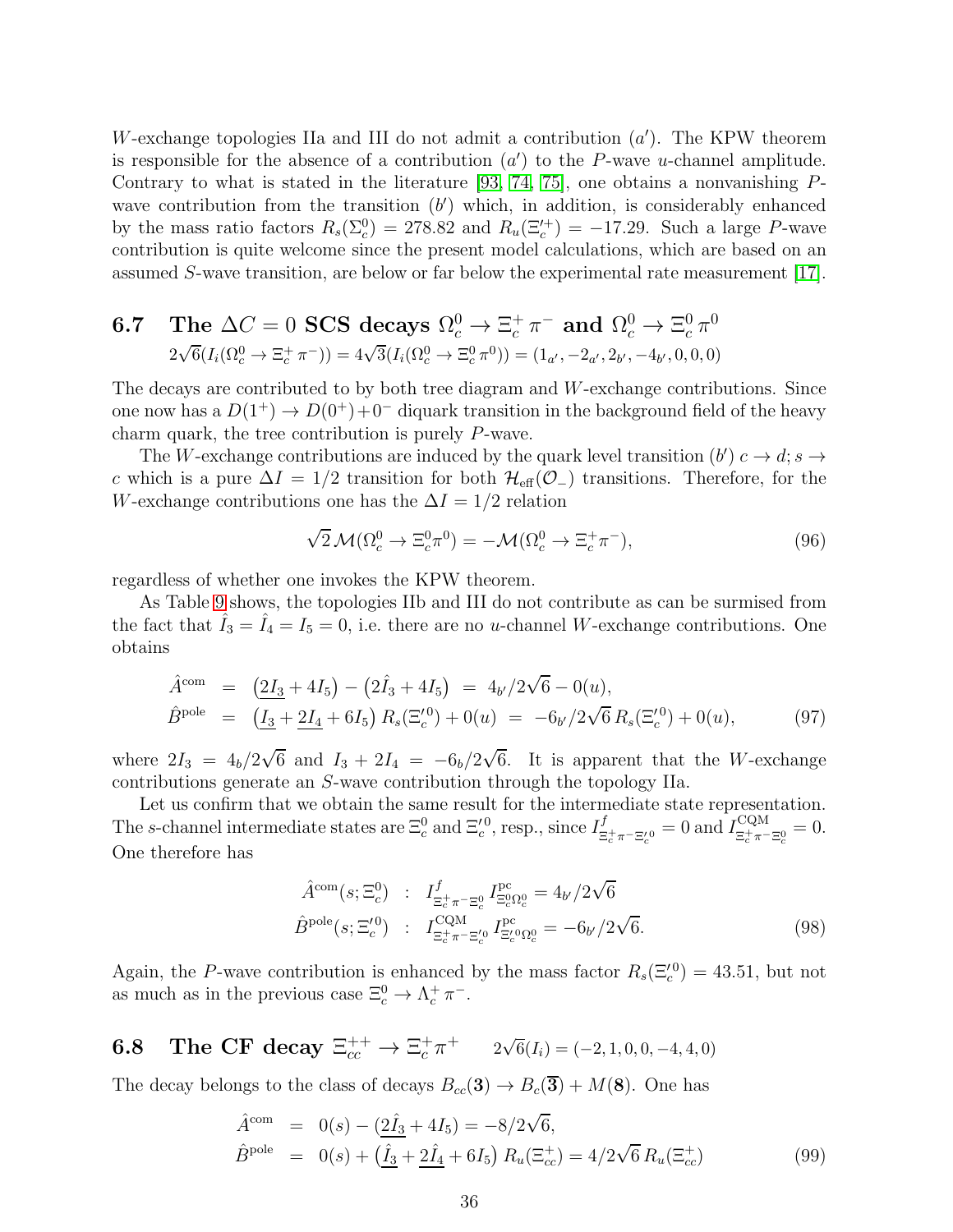$$
\hat{A}^{\text{com}}(u; \Xi_{cc}^{+}) : I_{\Xi_{c}^{+}\Xi_{cc}^{+}}^{\text{pc}} I_{\Xi_{c}^{+}\Xi_{cc}^{+}\pi^{+}\Xi_{cc}^{++}}^{f} = (\frac{8}{2\sqrt{6}})(-1) = -8/2\sqrt{6},
$$
\n
$$
\hat{B}^{\text{pole}}(u; \Xi_{cc}^{+}) : I_{\Xi_{c}^{+}\Xi_{cc}^{+}}^{\text{pc}} I_{\Xi_{cc}^{+}\pi^{+}\Xi_{cc}^{++}}^{CQM} = (\frac{8}{2\sqrt{6}})(\frac{1}{2}) = 4/2\sqrt{6}.
$$
\n(100)

# **6.9** The CF decay  $\Xi_{cc}^+ \to \Xi_c^+ \pi^0$   $4\sqrt{2}(I_i) = (0, 0, 4, -2, -4, 4, 0)$

This decay also belongs to the class  $B_{cc}(3) \rightarrow B_c(\overline{3}) + M(8)$ . The decay is not related to the previous decay  $\Xi_{cc}^{++} \to \Xi_c^+ \pi^+$  by isospin symmetry, as a comparison of the tensor invariants shows. There are, in fact, two reduced isospin amplitudes describing the decays  $\Xi_{cc} \rightarrow \Xi_c \pi$ . Analyzing the flavor flow in diagram III one concludes that the topological invariant  $I_5$  vanishes. From the general analysis in Sec. [4](#page-11-0) we know that  $I_3 + 2I_4 = 0$  is a general result for this class of decays. In the language of the current algebra approach this implies that the P-wave s-channel contribution vanishes. Candidates for the intermediate s-channel states are  $\Xi_c^+$  and  $\Xi_c^{\prime+}$ . Still,  $\Xi_c^{\prime+}$  does not contribute since the weak transition  $\langle \Xi_c^{\prime+} | H^{pc} | \Xi_{cc}^{\pm} \rangle$  vanishes in the SU(3) limit due to the KPW theorem. In terms of the topological tensor invariants one has

$$
\hat{A}^{\text{com}} = (\underline{2I_3} + 4I_5) - (\underline{2I_3} + 4I_5) = 8/4\sqrt{3} - (-8/4\sqrt{3}),
$$
\n
$$
\hat{B}^{\text{pole}} = (\underline{I_3} + \underline{2I_4} + 6I_5) R_s(\Xi_c^+) + (\underline{\hat{I}_3} + \underline{2I_4} + 6I_5) R_u(\Xi_c^+) = 4/4\sqrt{3}R_u(\Xi_c^+) \quad (101)
$$

with  $2(\underline{I_3} - \hat{I_3}) = 4/\sqrt{3}$  and  $\hat{I_3} + 2\hat{I_4} + 6I_5 = 1/\sqrt{3}$ . The same result is obtained by the intermediate state analysis where one has

$$
\hat{A}^{\text{com}}(s; \Xi_c^+) : I_{\Xi_c^+ \pi^0 \Xi_c^+}^f I_{\Xi_c^+ \Xi_c^+}^{\text{pc}} = 8/4\sqrt{3}, \n\hat{A}^{\text{com}}(u; \Xi_c^{++}) : I_{\Xi_c^+ \Xi_{cc}^+}^{\text{pc}} I_{\Xi_c^+ \Xi_{cc}^+ \pi^0 \Xi_{cc}^+}^f = -8/4\sqrt{3}, \n\hat{B}^{\text{CQM}}(u; \Xi_{cc}^+) : I_{\Xi_c^+ \Xi_{cc}^+}^{\text{pc}} I_{\Xi_{cc}^+ \pi^0 \Xi_{cc}^+}^{\text{CQM}} = 4/4\sqrt{3}.
$$
\n(102)

**6.10** The CF decay  $\Xi_{cc}^+ \to \Sigma_c^{++} K^ 2(I_i) = (0, 0, 0, 2, 0, 0, 0)$ 

This decay belongs to the class  $B_{cc}(3) \rightarrow B_c(6) + P(8)$ . From the discussion in Sec. [4](#page-11-0) we know that  $I_3 = \hat{I}_3 = \hat{I}_4 = I_5 = 0$  for this class of decays. The only nonvanishing contribution is  $I_4 = 1$ , i.e. there is no factorizing contribution to this decay. When stated in terms of the current algebra approach, this implies that the only nonvanishing contribution to this decay is the P-wave s-channel contribution.

We verify this in explicit form using the current algebra representation. First note that there is no candidate for the u-channel intermediate state. As concerns the s-channel, due to the KPW theorem  $\Xi_c^{\prime+}$  does not contribute as intermediate state. On the other hand  $\Xi_c^+$  does not contribute to the S-wave s-channel since  $I_{\Sigma}^f$  $\sum_{c}^{J}$  +  $K-\Xi_c^+$  = 0. One thus remains with the P-wave s-channel contribution  $B^{pole}(s)$ . One has

$$
\hat{B}^{\text{pole}} = (I_3 + 2I_4 + 6I_5) R_s(\Xi_c^+) + 0(u) = 2R_s(\Xi_c^+) + 0(u), \tag{103}
$$

where  $I_3 + 2I_4 + 6I_5 = 2$ . In terms of the intermediate state path one has

$$
\hat{B}^{\text{pole}}(s, \Xi_c^+) \; : \; I_{\Sigma_c^{++}K^-\Xi_c^+}^{\text{CQM}} I_{\Xi_c^+\Xi_{cc}^+}^{\text{pc}} = 2 \tag{104}
$$

or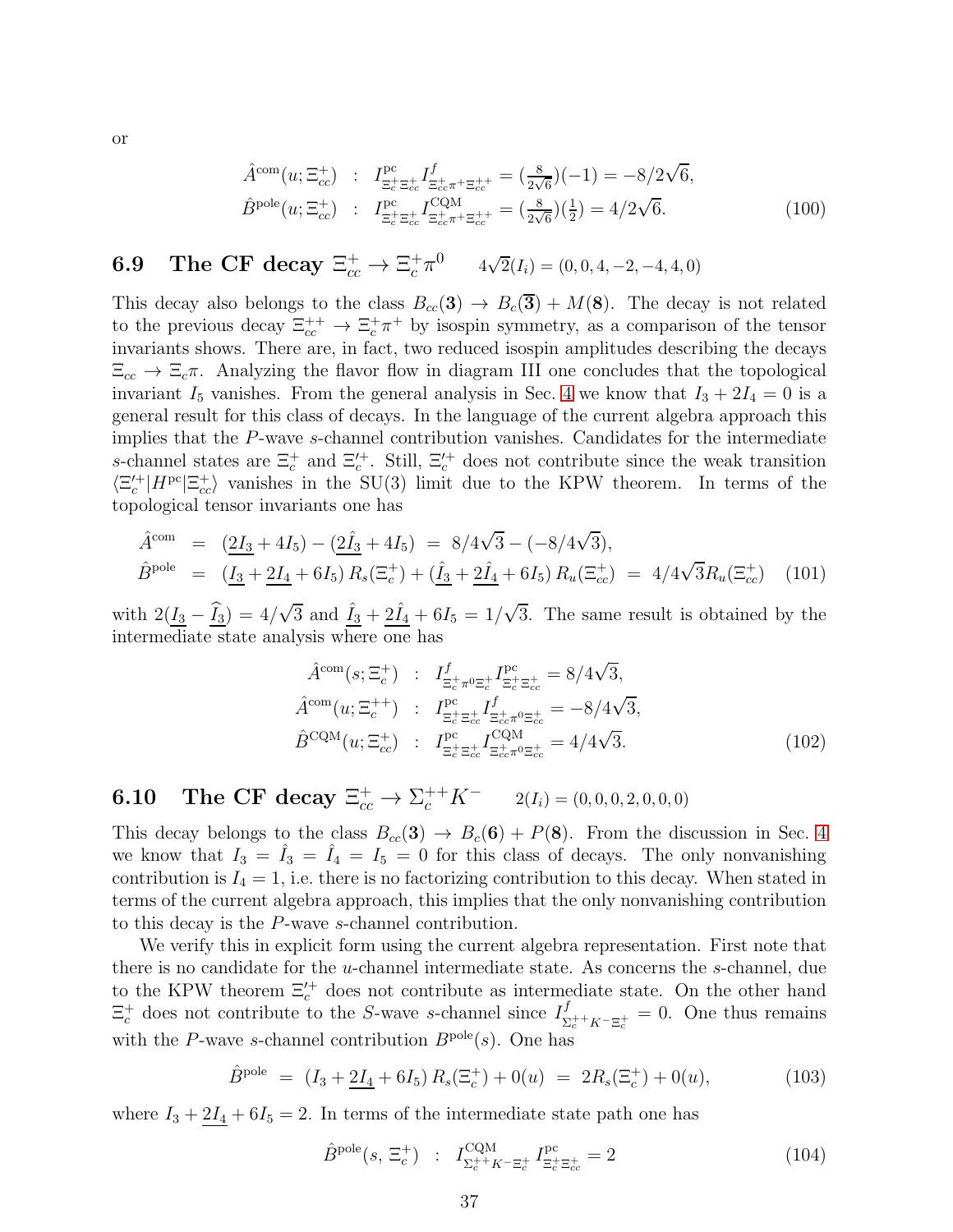in accord with the result in terms of tensor invariants. This result is in agreement with the result in Ref. [\[59\]](#page-62-10). Note that there is no need fo modify the current algebra approach in this case since  $I_5 = 0$ .

# **6.11** The CF decay  $\Xi_{cc}^{++} \to \Sigma^+ D^+$   $2(I_i) = (0, 0, 0, 0, 0, -2, 0)$

This decay belong to the class  $B_{cc}(3) \rightarrow B(8) + M(\overline{3})$ . The current algebra approach applies to the P-waves only where we can check the structure of the  $1/2^+$  pole contributions. As Table [12](#page-24-0) shows, there are only  $u$ -channel pole contributions since the only nonvanishing tensor invariant is  $I_4$ . This agrees with the observation that, from the flavor flow, there can be no intermediate s-channel contributions. One has

$$
\hat{B}^{\text{pole}}(u; \Sigma_c^+, \Lambda_c^+) = (\hat{I}_3 + 2\hat{I}_4 + I_5) \,\bar{R}_u(\Sigma_c^+, \Lambda_c^+) = -2 \,\bar{R}_u(\Sigma_c^+, \Lambda_c^+) \tag{105}
$$

or

$$
\hat{B}^{\text{pole}}(u; \Sigma_c^+, \Lambda_c^+) \; : \; I_{\Sigma^+\Sigma_c^+}^{\text{pc}} I_{\Sigma_c^+ D^+ \Xi_{cc}^{++}}^{\text{CQM}} + I_{\Sigma^+ \Lambda_c^+}^H I_{\Lambda_c^+ D^+ \Xi_{cc}^{++}}^{\text{CQM}} = 1/2 - 5/2 = -2. \tag{106}
$$

# **6.12** The CF decay  $\Xi_{cc}^+ \to \Sigma^+ D^0$   $2(I_i) = (0, 0, 0, 0, 0, 0, 1)$

This decay belongs to the same class as the previous one,  $B_{cc}(3) \rightarrow B(8) + M(\overline{3})$ . Since  $I_{1,2}^{\pm} = 0$ , there are no tree diagram contributions. The only nonvanishing tensor invariant is  $I_5$ . This implies that one has both  $s$ - and  $u$ -channel pole contributions. The current algebra approach only applies to the P-wave pole contribution where we can check on the structure of the  $1/2^+$  pole contributions. The s-channel intermediate state is  $\Xi_c^+$ . In the u-channel both  $\Lambda_c^+$  and  $\Sigma_c^+$  contribute as intermediate states. The structure of the P-wave contributions is given by

$$
\hat{B}^{\text{pole}}(s; \Xi_c^+) = (I_3 + 2I_4 + 6I_5) R_s(\Xi_c^+) = 3R_s(\Xi_c^+), \n\hat{B}^{\text{pole}}(u; \Lambda_c^+, \Sigma_c^+) = (\hat{I}_3 + 2\hat{I}_4 + 6I_5) R_u(\Lambda_c^+, \Sigma_c^+) = 3R_u(\Lambda_c^+, \Sigma_c^+).
$$
\n(107)

Since  $I_{\nabla^+ D}^{\text{CQM}}$  $\frac{\text{CQM}}{\Sigma^+ D^0 \Xi_c^+} I^H_{\Xi_c^-}$  $\frac{H}{\Xi_c^+\Xi_{cc}^+} = 3$  and  $I_{\Lambda_c^+ D^0}^{\text{CQM}}$  $\frac{1}{\Lambda_c^+}$   $D^0\Xi_{cc}^+$   $+$   $I^H_\Sigma$  $\frac{H}{\Sigma^+ \Sigma^+_c} I_{\Sigma^+_c D^0}^\text{CQM}$  $\sum_{c \in D^0 \Xi_{cc}^+}^{CQM} = 1/2+5/2 = 3$ , the result obtained via intermediate states agrees with this result. Note that the modified current algebra approach predicts that the decay  $\Xi_{cc}^+ \to \Sigma^+ D^0$  vanishes.

## <span id="page-38-0"></span>7 Some general features of the topological tensor and current algebra approaches

The tables in Sec. [4](#page-11-0) contain a wealth of physics information on the nonleptonic decays of charm baryons. Just by visual inspection one can identify many interesting patterns of physical relevance concerning the nonleptonic charm baryon decays. We divide the general remarks into two parts. In the first part we list general features of the various charm baryon decays without using any dynamical input. In the second part we identify some general features in the tables using elements of the current algebra approach. We begin with by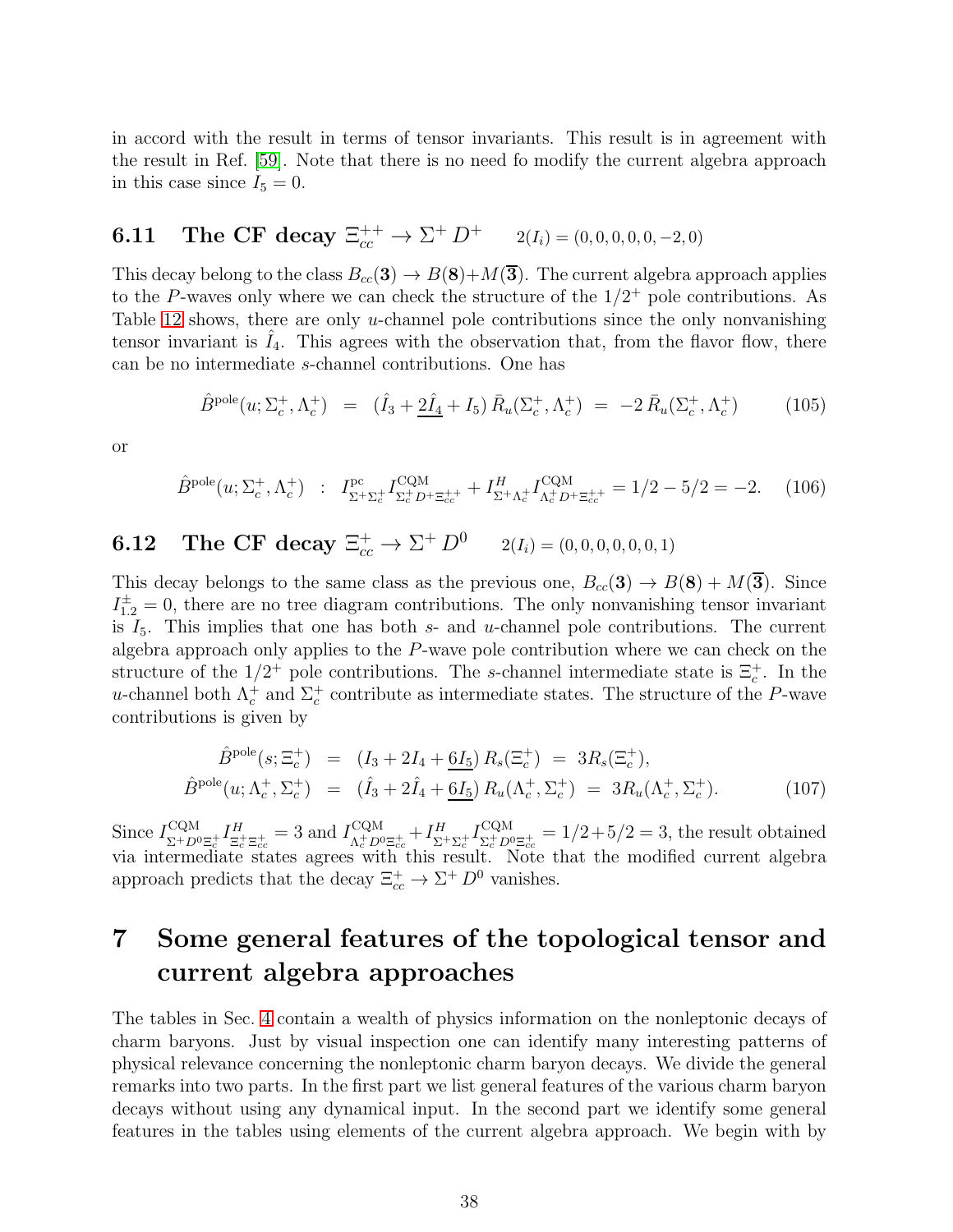listing decays that have all zero entries in the tables, i.e. their decay rates are predicted to be zero. They are all DCS decays and read

$$
\Gamma(\Omega_c^0 \to \Lambda^0 \pi^0, \Sigma^0 \eta(\eta')) = 0,
$$
  
\n
$$
\Gamma(\Omega_{cc}^+ \to \Lambda_c^+ \pi^0, \Sigma_c^+ \eta(\eta')) = 0,
$$
  
\n
$$
\Gamma(\Omega_{cc}^+ \to \Sigma^0 D_s^+) = 0.
$$
\n(108)

A corresponding prediction is given in the following. Note that there are no tree contributions to any of these decays which implies that one only has transitions induced by the effective Hamiltonian  $\mathcal{H}_{eff}(\mathcal{O}_-)$ . According to Table [2](#page-8-0) the DCS Hamiltonian  $\mathcal{H}_{eff}(\mathcal{O}_-)$  from Eq. [\(5\)](#page-4-2) transforms as an isosinglet  $(\Delta I = 0)$ . From the isospin assignments of the charm baryons in Table [1](#page-5-1) and the fact that  $I(D_s^{(*)+}) = 0$  one can see that all the listed decays are isospin forbidden. A related derivation of the vanishing of the decay  $\Omega_{cc}^+ \to \Sigma^0 D_s^{*+}$  can also be obtained from a topological point of view and the KPW theorem. Both the isospin forbidden decay  $\Omega_{cc}^+ \to \Sigma^0 D_s^{*+}$  and the isospin allowed decay  $\Omega_{cc}^+ \to \Lambda^0 D_s^{*+}$  proceed via the topological diagrams IIb and III in which the final state quark pair  $[du]$  emerging from the weak vertex is antisymmetric. It then follows that the decay  $\Omega_{cc}^+ \to \Sigma^0 D_s^{*+}$  is forbidden while the decay  $\Omega_{cc}^+ \to \Lambda^0 D_s^{*+}$  is allowed. In view of this observation the result  $\Gamma(\Omega_{cc}^+\to\Sigma^0 D_s^{*+})/\Gamma(\Omega_{cc}^+\to\Lambda^0 D_s^{*+})=16.71$  obtained in Ref. [\[78\]](#page-63-12) is rather puzzling.

We discuss a sample of linear relations between pairs of partner amplitudes that follow from the tables which are based on SU(3) invariance. These relations can also be derived by making use of the  $SU(2)$  isospin (*I*-spin), *U*-spin and *V*-spin subgroups of  $SU(3)$ . The identification of such bilinear relations in terms of their  $I$ -spin,  $U$ -spin or  $V$ -spin origin may sometimes be helpful from the mnemonic point of view. We discuss a few examples for each of the I-spin, U-spin and V-spin subgroup relations where we restrict ourselves to bilinear relations between pairs of particle decay amplitudes, leaving out triangular relations between three decay amplitudes. We thus concentrate on bilinear amplitude relations which are governed by a single  $I$ -spin,  $U$ -spin or  $V$ -spin reduced matrix element.

#### 7.1 I-spin sum rules

As an example we take the CF relation

<span id="page-39-0"></span>
$$
\mathcal{A}(\Lambda_c^+ \to \Sigma^+ \pi^0) = -\mathcal{A}(\Lambda_c^+ \to \Sigma^0 \pi^+) \tag{109}
$$

following from Table [3.](#page-12-0) The relation [\(109\)](#page-39-0) can also be derived from the I-spin subgroup using the isospin decomposition  $0 \to (\Delta I = 1) \otimes 1 \otimes 1$  $0 \to (\Delta I = 1) \otimes 1 \otimes 1$  $0 \to (\Delta I = 1) \otimes 1 \otimes 1$ .<sup>1</sup> We have used a calligraphic notation  $\mathcal A$  in Eq. [\(109\)](#page-39-0) where  $\mathcal A$  stands either for the p.v. amplitude  $\mathcal A$  or for the p.c. amplitude B. If one neglects isospin mass breaking effects, this leads to the equality of the two rates

$$
\Gamma(\Lambda_c^+ \to \Sigma^+ \pi^0) = \Gamma(\Lambda_c^+ \to \Sigma^0 \pi^+). \tag{110}
$$

There are many such isospin relations which can be read off from the tables. We do not list them all except for an interesting prediction on the vanishing of amplitudes following

<span id="page-39-1"></span><sup>1</sup>Note that in this section we prefer to use the angular momentum notation instead of the notation in irreducible representations of SU(3) which are characterized by their multiplicity (in boldface). In terms of these irreducible representations, the decomposition at hand reads  $1 \rightarrow 3 \otimes 3 \otimes 3$ .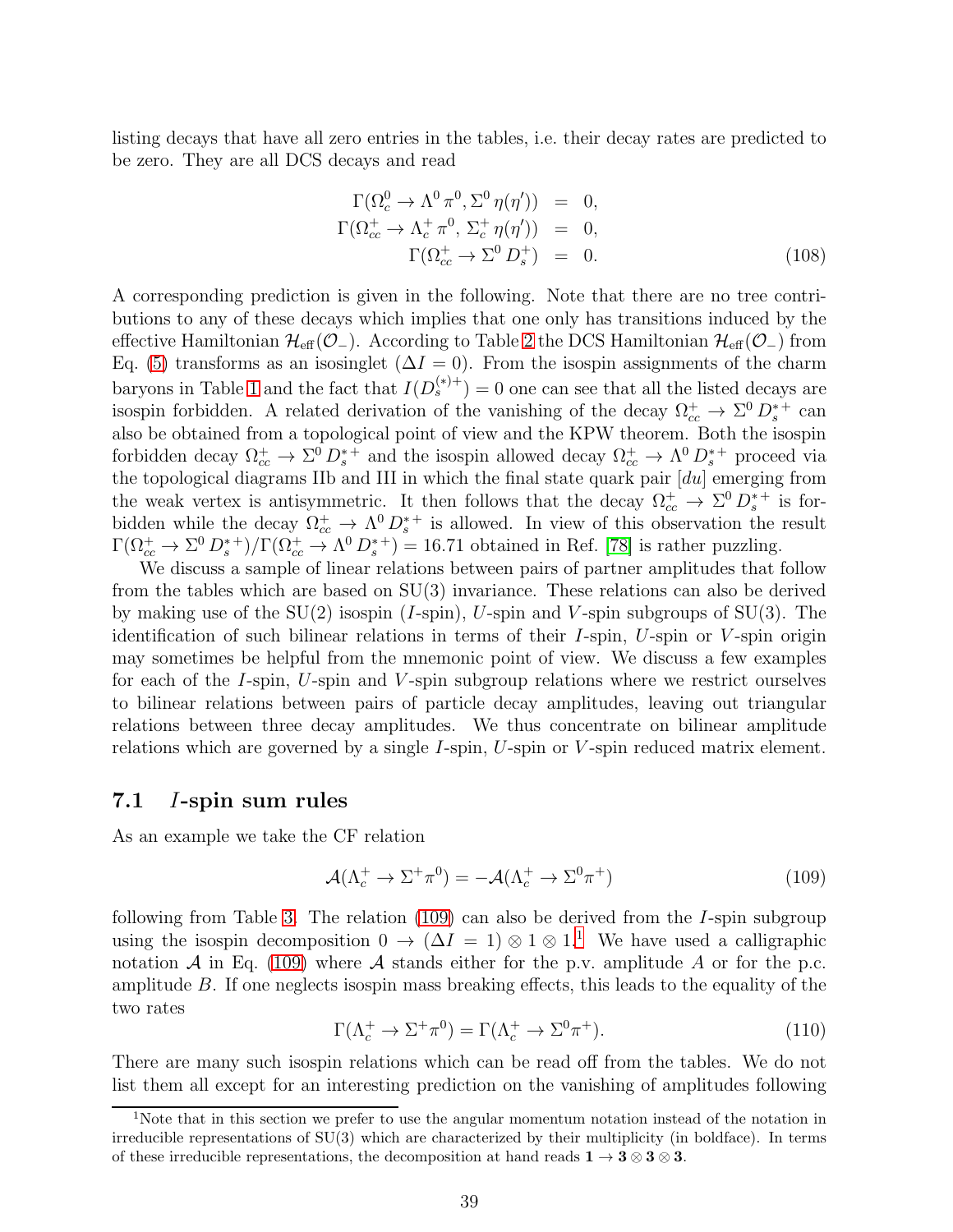from I-spin symmetry. This prediction comes about by noticing that the DCS transition  $c \to d$ ;  $s \to u$  is an isospin scalar with  $\Delta I = 0$ . As a result one has three DCS decays that are altogether isospin forbidden. These are

$$
\Gamma(\Omega_c^0 \to \Lambda^0 \pi^0) = 0, \quad \Gamma(\Omega_{cc}^+ \to \Lambda_c^+ \pi^0) = 0,
$$
\n(111)

with an isospin decomposition  $0 \to (\Delta I = 0) \otimes 0 \otimes 1$  or  $0 \to (\Delta I = 0) \otimes 1 \otimes 0$ . Of physical relevance are also the related six forbidden decays involving the vector mesons  $\omega$ ,  $\phi$  and  $D_s^{*+}$ . First of all, these are the five  $\Delta C = 1$  DCS decays

$$
\Gamma(\Omega_c^0 \to \Sigma^0 \eta_8, \Sigma^0 \eta_1) = 0, \quad \Gamma(\Omega_{cc}^+ \to \Sigma_c^+ \eta_8, \Sigma_c^+ \eta_1) = 0. \tag{112}
$$

Finally, the  $\Delta C = 2$  DCS decay  $\Omega_{cc}^+ \to \Sigma^0 D_s^+$  is allowed from the topological diagram point of view IIb and III but forbidden by the KPW theorem.

#### 7.2 U-spin sum rules

First of all, note that the three effective CF, SCS and DCS Hamiltonians belong to the same  $\Delta U = 1$  multiplet with  $\Delta U_3$  quantum numbers +1, 0, and -1, respectively (cf. Table [2](#page-8-0) and Fig. [2\)](#page-9-0). Again we shall only discuss bilinear U-spin sum rule relations. As an example we consider the four decays  $\Xi_c^0 \to \Sigma^+ K^+$  (CF),  $\Xi_c^0 \to \Sigma^+ \pi^-$  (SCS),  $\Xi_c^0 \to p K^-$  (SCS) and  $\Xi_c^0 \to p \pi^-$  (DCS). There is only one U-spin reduced matrix element for all four decays, as can be seen from the decomposition of the U-spin product  $0 \to (\Delta U = 1) \otimes 1/2 \otimes 1/2$ . Accordingly, one has the amplitude relations

<span id="page-40-0"></span>
$$
\frac{\mathcal{A}(\Xi_c^0 \to \Sigma^+ K^-)}{c^2} = -\frac{\mathcal{A}(\Xi_c^0 \to \Sigma^+ \pi^-)}{cs} = -\frac{\mathcal{A}(\Xi_c^0 \to p \, K^-)}{cs} = -\frac{\mathcal{A}(\Xi_c^0 \to p \, \pi^-)}{s^2},\tag{113}
$$

where we have divided the amplitudes by the relevant Cabibbo angle factors (one has  $V_{us} = \lambda = s = \sin \theta_C \approx 0.224$  and  $c = \cos \theta_C \approx 0.975$ . The relations [\(113\)](#page-40-0) are in agreement with the  $SU(3)$  analysis in the respective tables. More U-spin relations involving also more than two decay amplitudes can be found in Refs. [\[30,](#page-60-14) [29\]](#page-60-13).

#### 7.3 V -spin sum rules

Again we shall only discuss bilinear *V*-spin sum rule relations. For example, using Table [3](#page-12-0) for the CF decays  $B_c(\overline{3}) \rightarrow B(8) + M(8)$  one reads off

<span id="page-40-1"></span>
$$
\mathcal{A}(\Lambda_c^+ \to p\,\bar{K}^0) = -\mathcal{A}(\Xi_c^0 \to \Xi^- \,\pi^+), \quad \mathcal{A}(\Xi_c^+ \to \Xi^0 \,\pi^+) = -\mathcal{A}(\Xi_c^+ \to \Sigma^+ \,\bar{K}^0) \tag{114}
$$

which also follow from  $V$ -spin symmetry via the decomposition of the  $V$ -spin products  $1/2 \rightarrow (\Delta V = 0) \otimes 1 \otimes 1/2$  and  $0 \rightarrow (\Delta V = 0) \otimes 1/2 \otimes 1/2$ . In the same way one finds the V -spin CF amplitude relation

<span id="page-40-2"></span>
$$
\mathcal{A}(\Lambda_c^+ \to \Xi^0 K^+) = -\mathcal{A}(\Xi_c^0 \to \Sigma^+ K^-). \tag{115}
$$

The V-spin sum rules  $(114)$  and  $(115)$  have been listed before in Ref. [\[30\]](#page-60-14) but have been missed in Ref. [\[29\]](#page-60-13).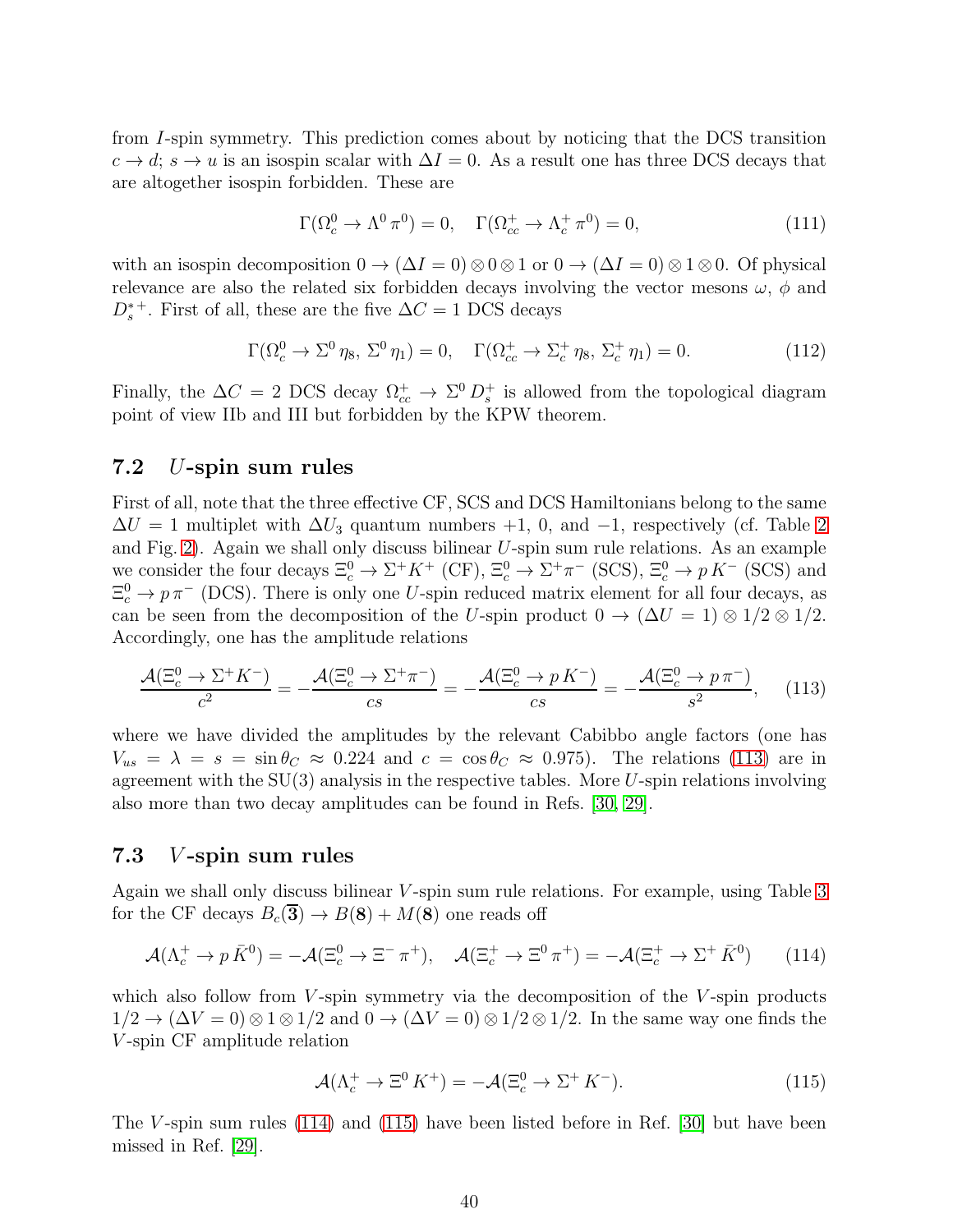#### 7.4 Combined sum rules

One can then combine the U-spin sum rule  $(113)$  and the V-spin sum rule  $(115)$  into one sum rule involving the five decays in Eqs. [\(113\)](#page-40-0) and [\(115\)](#page-40-2), as will be discussed further on.

The U-spin and V-spin amplitude relations do not directly translate into the corresponding rate relations since the rate formula involves different kinematical factors for the p.v.  $|A|^2$  and p.c.  $|B|^2$  contributions which can differ considerably from one another, as can be seen by the rate expression (cf. Appendix [E\)](#page-58-0)

<span id="page-41-0"></span>
$$
\Gamma = \frac{p}{4\pi m_i^2} \Big( Q_+ |A|^2 + Q_- |B|^2 \Big) = \frac{p}{32\pi m_i^2} \Big( |H_{1/20}^{\text{pv}}|^2 + |H_{1/20}^{\text{pc}}|^2 \Big) \tag{116}
$$

 $(Q_{\pm} = (m_f \pm m_i)^2 - m_k^2, p = \sqrt{Q_{+}Q_{-}}/(2m_i)).$  In the last expression of Eq. [\(116\)](#page-41-0) we have written the rate in terms of the two helicity amplitudes of the process. As discussed in the following, it can make a big difference for the SU(3) rate predictions depending on whether one postulates  $SU(3)$  invariance for the invariant amplitudes A and B or for the helicity amplitudes  $H_{1/20}^{\text{pv}}$  and  $H_{1/20}^{\text{pc}}$ . The SU(3) analysis in Refs. [\[26,](#page-60-10) [27,](#page-60-11) [29\]](#page-60-13) has been done using the helicity amplitude option while the SU(3) analysis in Refs. [\[23,](#page-60-7) [24,](#page-60-8) [28\]](#page-60-12) is based on the invariant amplitude option. The authors of Ref. [\[25\]](#page-60-9) take an extreme view and postulate SU(3) invariance for the rates or equivalently branching fractions, thereby disregarding all kinematic factors. This may be justified for isospin related decays but not for decays where the final states are composed of differing hypercharges. Savage and Springer advocate the use of an average of the kinematical S-wave and P-wave factors  $Q_+$ and  $Q_$  when comparing rates to SU(3) predictions [\[19\]](#page-60-3).

#### 7.5 More sum rules

Returning to the sum rules, more sum rules can be obtained by visually scanning the tables for decays with repeating patterns of the values of the tensor invariants. For example, for the pattern  $(0, 0, -2, 0, 2, -4, -1)$  one has the amplitude relation

$$
\sqrt{2}\mathcal{A}(\Lambda_c^+ \to \Sigma^0 \pi^+) = -\sqrt{2}\mathcal{A}(\Lambda_c^+ \to \Sigma^+ \pi^0) = -\mathcal{A}(\Xi_c^0 \to \Xi^0 K^0) = \mathcal{A}(\Xi_c^0 \to n\,\bar{K}^0). \tag{117}
$$

The four listed decays proceed via W-exchange alone.

The four decays  $\Lambda_c^+ \to n \pi^+$ ,  $\Lambda_c^+ \to \Lambda^0 \pi^+$ ,  $\Lambda_c^+ \to \Sigma^0 \pi^+$  and  $\Lambda_c^+ \to p K^-$  follow from the pattern  $(x, x, x, x, x, -4, -1)$ . The tensor invariant relation  $\hat{I}_4 = 4I_5$  holds in addition to the four inherent relations listed in Eq. [\(23\)](#page-11-1). This implies that there are only two topological invariants each for the amplitudes A and B describing the four decays. For definiteness we take the topological invariants  $\mathcal{T}_3$  and  $\mathcal{T}_5$ . In this way one can then derive the sum rule

$$
|\mathcal{A}|^2(\Lambda_c^+ \to n\,\pi^+)/s^2 = 3\,|\mathcal{A}|^2(\Lambda_c^+ \to \Lambda^0\,\pi^+) + |\mathcal{A}|^2(\Lambda_c^+ \to \Sigma^0\,\pi^+) - |\mathcal{A}|^2(\Lambda_c^+ \to p\,\bar{K}^0) \tag{118}
$$

involving only squared magnitudes of the amplitudes  $\mathcal{A} = A, B$ . A corresponding sum rule was listed in Eq. (27) of Ref. [\[25\]](#page-60-9). However, the authors of Ref. [25] have written their sum rule in terms of rates, or equivalently, in terms of branching fractions assuming SU(3) to hold for the rates. In view of the widely diverging kinematical factors in the rate expression Eq. [\(116\)](#page-41-0) the validity of their sum rule may be called into question.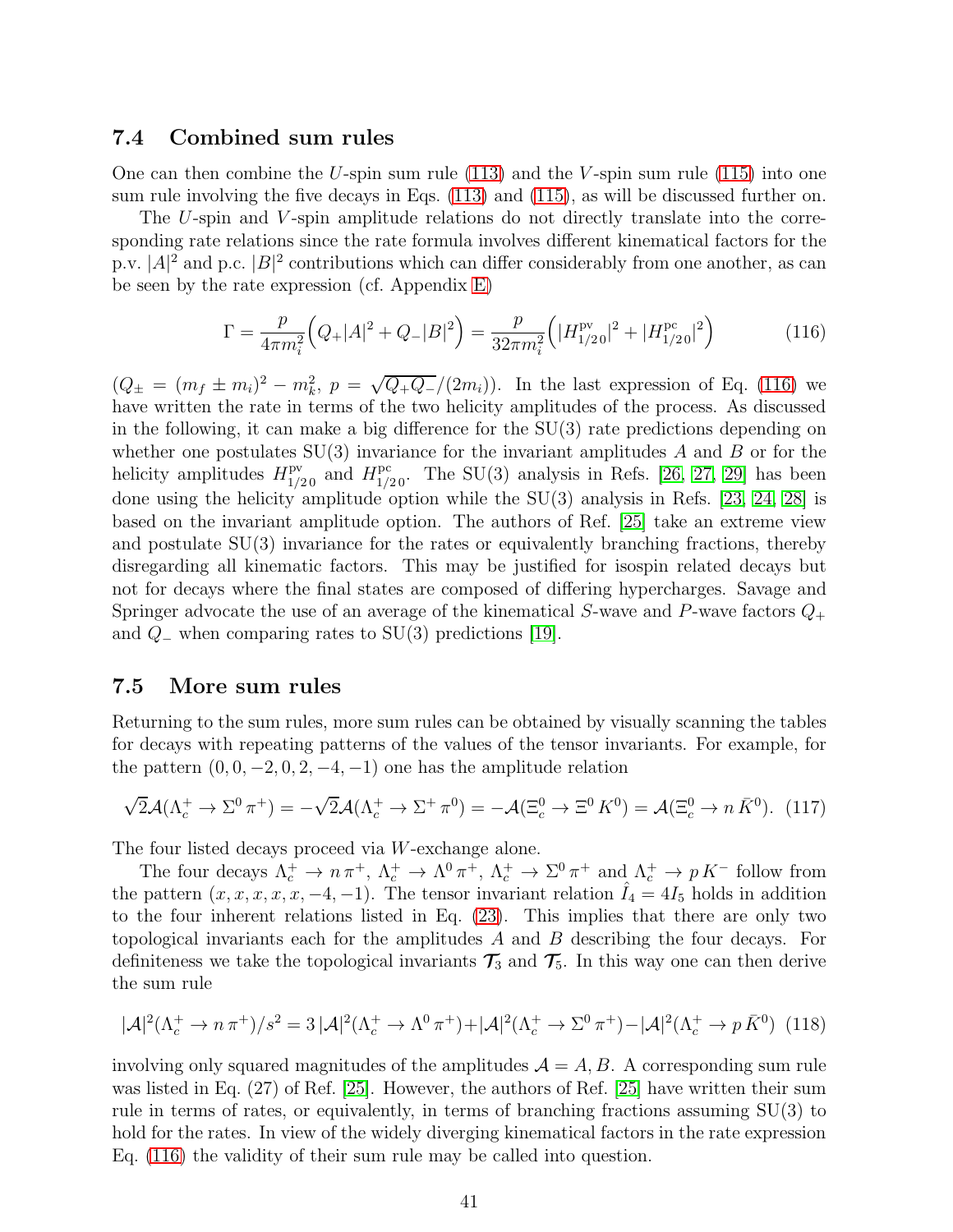Further sum rules are obtained by visually scanning the tables for decays with repeating patterns of the values of tensor invariants. One of the patterns is  $(0, 0, 0, -2, 0, 0, -1)/N_j$ , where  $N_j$  is the product of normalization factors of the flavor wave functions in the decay process  $(B_c \to B + M)_j$ . Collecting the decays with this pattern, we leave out decays related to isospin. Left are the four decays  $\Xi_c^0 \to \Sigma^+ K^-$ ,  $\Xi_c^0 \to \Sigma^+ \pi^-$ ,  $\Xi_c^0 \to p K^-$  and  $\Xi_c^0 \to p \pi^-$  listed in Eq. [\(113\)](#page-40-0), and the decay  $\Lambda_c^+ \to \Xi^0 K^+$  (CF) listed in Eq. [\(115\)](#page-40-2). The decay  $\Omega_c^0 \to \Sigma^+ K^-$  (SCS) also possesses the aforementioned flavor pattern and will be included in our analysis by appealing to SU(6) symmetry (as discussed in Sec. [3\)](#page-5-0), even though the decay belongs to the class  $B_c(6) \rightarrow B(8) + M(8)$  and not to the class  $B_c(3) \rightarrow B(8) + M(8)$  as the other five decays. The SU(3) analysis can then be done by relating the amplitudes of these six decays by the inverse of the normalization factors  $1/N_j$ . There are no tree-graph contributions to these decays and, adding a bit of dynamics from the current algebra approach, one expects that the p.v. amplitude  $A$  vanishes since  $I_3 = I_3 = 0$  in these cases. This observation will be the basis of our following analysis where we assume that the decays proceed via p.c. P-wave W-exchange contributions and where we assume that  $SU(3)$  invariance holds for the dimensionless amplitude B.

### 7.6 Spin kinematics

When comparing rates, one has to take into account the spin kinematical P-wave rate factor which, according to Eq. [\(116\)](#page-41-0) reads  $p Q_-/m_i^2 = Q_- \sqrt{Q_+ Q_-}/2m_i^3$ . One can then write down predictions for the six relative rates which read

<span id="page-42-0"></span>
$$
\Gamma_{\Lambda_c^+ \to \Xi^0 K^+} : \Gamma_{\Xi_c^0 \to \Sigma^+ K^-} : \Gamma_{\Xi_c^0 \to \Sigma^+ \pi^-} : \Gamma_{\Xi_c^0 \to p K^-} : \Gamma_{\Omega_c^0 \to \Sigma^+ K^-} : \Gamma_{\Xi_c^0 \to p \pi^-} =
$$
\n
$$
= 1 c^4 : 2.25 c^4 : 2.83 c^2 s^2 : 3.86 c^2 s^2 : 19.22 c^2 s^2 : 4.54 s^4 \tag{119}
$$

If instead one assumes that SU(3) holds for the dimensionful helicity amplitudes (see Appendix [E\)](#page-58-0) the corresponding kinematical factor is  $\Gamma \sim p/m_i^2 |H^{pc}|^2$ , and one arrives at the relative rate prediction

<span id="page-42-1"></span>
$$
\Gamma_{\Lambda_c^+\to\Xi^0 K^+} : \Gamma_{\Xi_c^0\to\Sigma^+ K^-} : \Gamma_{\Xi_c^0\to\Sigma^+\pi^-} : \Gamma_{\Xi_c^0\to p K^-} : \Gamma_{\Omega_c^0\to\Sigma^+ K^-} : \Gamma_{\Xi_c^0\to p\pi^-} =
$$
\n
$$
= 1 c^4 : 1.13 c^4 : 1.23 c^2 s^2 : 1.29 c^2 s^2 : 6.70 c^2 s^2 : 1.38 s^4
$$
\n(120)

It is apparent that the SU(3) symmetry predictions diverge widely depending on whether one postulates SU(3) symmetry for the invariant amplitudes or for the helicity amplitudes. As the numbers in Eqs. [\(119\)](#page-42-0) and [\(120\)](#page-42-1) show, the difference in the predicted rate ratios can amount up to a factor of 3.3 for the rate ratio  $\Gamma_{\Xi_c^0 \to p\pi^-}/\Gamma_{\Lambda_c^+\to \Xi^0 K^+}$ . The issue of whether to assume SU(3) invariance for the invariant or helicity ampltitudes cannot be decided on a purely theoretical basis except for an aesthetic argument favoring the invariant amplitude option because the invariant amplitudes carry no mass dimension. In the long run only experiment can decide which of the two options has to be favored.

### 7.7 Exclusive W-exchange contributions

The hope is that from these decays one can glimpse a hint of the dynamics governing the W-exchange contributions without interference from the tree diagram contributions. Apart from the six decays listed in Eq. [\(119\)](#page-42-0) there are a large number of decays that proceed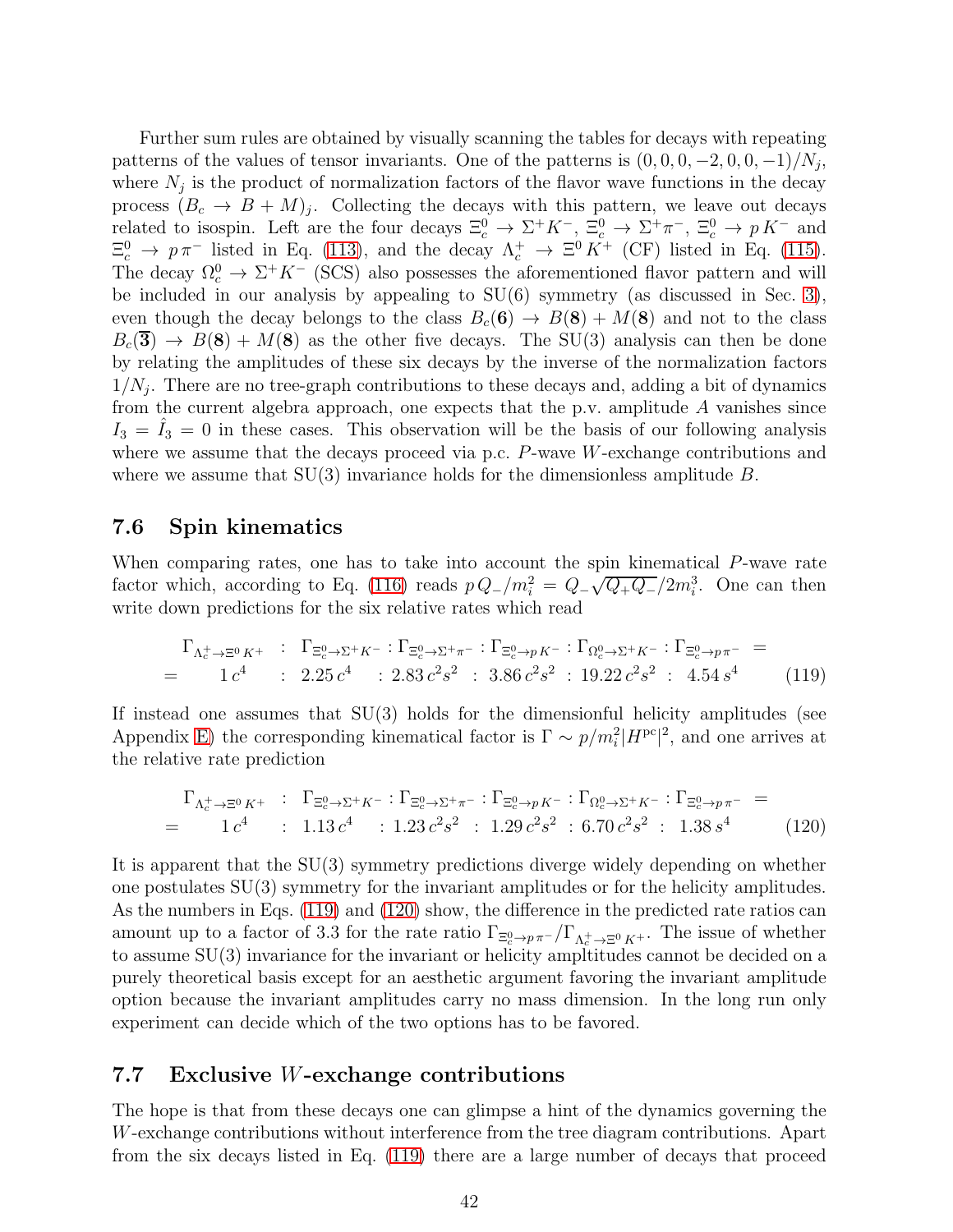via W-exchange contributions alone. Some examples are the CF decays  $\Lambda_c^+ \to \Sigma^0 \pi^+$  and  $\Xi_c^0 \to \Xi^0 \pi^0$  in Table [3.](#page-12-0) All of the decays  $B_{cc} \to B+D$  in Table [12](#page-24-0) have solely W-exchange contributions.

### 7.8 Tree diagrams alone

While theoretical progress on the dynamics of the W-exchange contributions has been rather slow, there exist a large body of literature on the treatment of the tree diagram contributions to charm baryon decays. The tree diagram contributions are related to the current induced charm baryon to light baryon transitions which have been studied in a large number of papers using a variety of theoretical models, including also lattice calculations. Among the models are

- i) the relativistic quark model [\[94,](#page-64-10) [95,](#page-64-11) [96\]](#page-64-12)
- ii) the MIT bag model [\[97\]](#page-64-13)
- iii) the covariant confined quark model [\[98,](#page-65-0) [99,](#page-65-1) [100,](#page-65-2) [42\]](#page-61-9)
- iv) the relativistic quark–diquark model [\[101,](#page-65-3) [102\]](#page-65-4)
- v) the semirelativistic quark model [\[103,](#page-65-5) [104\]](#page-65-6)
- vi) SU(3) based analysis [\[25,](#page-60-9) [26\]](#page-60-10)
- vii) light-cone sum rules [\[105,](#page-65-7) [106,](#page-65-8) [107,](#page-65-9) [108\]](#page-65-10)
- viii) the light front quark model [\[109\]](#page-65-11)
- ix) QCD sum rules [\[110\]](#page-65-12)
- x) lattice calculations [\[111\]](#page-65-13)

For the single charm baryon decays one finds only one decay which proceeds via the tree diagram alone: the well-measured SCS decay  $\Lambda_c \to p \phi$  [\[6,](#page-59-5) [7,](#page-59-6) [8\]](#page-59-7) listed in Tables [4](#page-13-0) and [5.](#page-14-0) This decay has gained a certain prominence since it allows one to fix the effective number of colors  $N_c$  (eff) coming into play when calculating the nonleptonic decay amplitude from the current induced transition amplitudes.

Contrary to the single charm decays, there are a large number of double charm decays from the class  $B_{cc}(3) \rightarrow B_c(6) + M(8)$  in Table [11](#page-22-0) which decay via the tree diagram alone. From the CF decays of this class these are the four decays  $\Xi_{cc}^{++} \to \Sigma_{c}^{++} \bar{K}^0$ ,  $\Xi_{cc}^{++} \to \Xi_c^{\prime +} \pi^+$ ,  $\Omega_{cc}^+ \to \Omega_c^0 \pi^+$  and  $\Omega_{cc}^+ \to \Xi_c^{\prime +} \bar{K}^0$ . From the flavor flow of diagram IIa one can check that these four decays cannot proceed via diagram IIa. As concerns the SCS and DCS decays, one finds a number of decays of this class in Table [11](#page-22-0) which we do not list separably.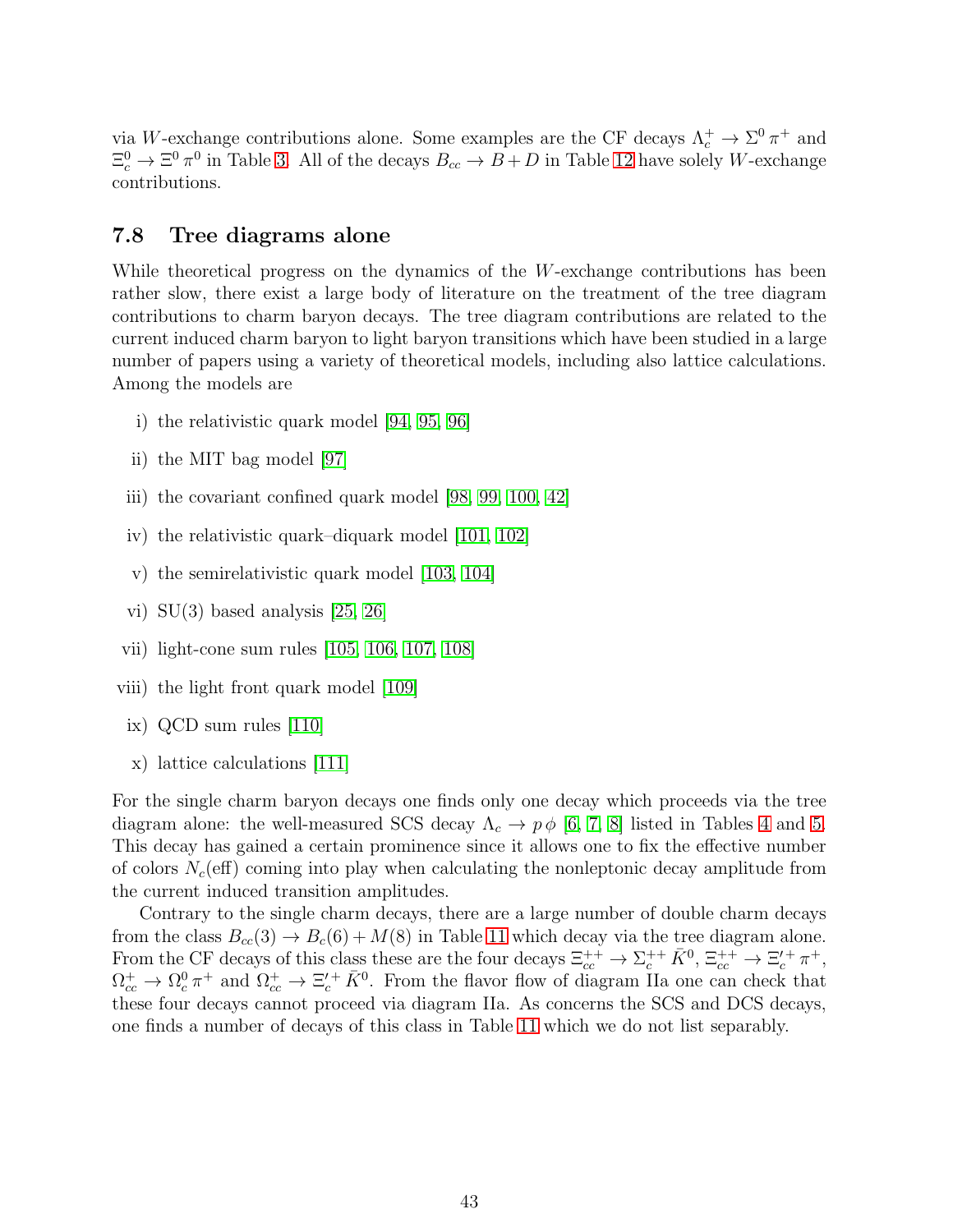### 7.9 Weak  $1 \rightarrow 3$  quark decays

The topological diagrams in Fig. [1](#page-2-0) can be divided up into two classes. Diagrams Ia, Ib and IIb are characterized by weak  $1 \rightarrow 3$  short distance quark transitions while diagrams IIa and III are governed by  $2 \rightarrow 2$  short distance quark transitions. Diagrams IIa and III both involve the creation of a quark pair from the vacuum. Quantum mechanically such a situation can be handled by the  ${}^{3}P_0$  model which, however, brings in a considerable amount of uncertainties in terms of model parameters and an unknown energy dependence of the quark pair creation process. The covariant confined quark model (CCQM) is a quantum field theoretical model where the topological diagrams are interpreted as Feynman loop integrals with nonlocal quark particle interactions. In principle, a field theoretical model as the CCQM should also be able to describe transitions involving quark pair creation. However, as it turns out, the CCQM calculation of diagrams IIa and III becomes unreliable because the energy release in charm baryon decays is quite large and the energetic light quark corresponding to one of the light quarks in the created pair probes the nonlocal Gaussian wave functions in a problematic region. The CCQM does, however, provide reliable results for diagrams Ia, Ib and IIb as exemplified by the recent calculation of the decay  $\Xi_{cc}^{++} \to \Xi_c^+ \pi^+$  which obtains contributions only from diagrams Ia, Ib and IIb. Therefore, it is interesting to provide a list of decays that decay via the rearrangement diagrams Ia, Ib and IIb. It would be interesting to calculate this class of decays either in the quantum mechanical model or in the quantum field theoretical CCQM model.

As an inspection of the tables shows, there are many decays that belong to this class. Listing again only CF decays, we find the quark rearrangement transitions  $(I_3, I_4, I_5 = 0)$ 

$$
\Xi_c^+ \to \Sigma^+ \bar{K}^0, \Xi^0 \pi^+, \quad \Omega_c \to \Xi^0 \bar{K}^0, \quad \Xi_{cc}^+ \to \Xi_c^+ \pi^+, \Sigma^+ D^+, \quad \Omega_{cc}^+ \to \Xi_c^+ \bar{K}^0. \tag{121}
$$

### 7.10 No S-wave contributions from W-exchange

According to the current algebra analysis, the W-exchange contribution to the p.v. amplitude A is proportional to  $I_3 - I_3$ , i.e.  $A(W\text{-exchange}) \sim I_3 - I_3$ . The vanishing of A(W-exchange) can be realized in two ways. One can have i)  $I_3 = \hat{I}_3$ ,  $I_3 \neq 0$  or ii)  $I_3 = \tilde{I}_3 = 0$ . The tables show that the first case  $I_3 = \tilde{I}_3$ ,  $I_3 \neq 0$  is rather rare. We found only two decays with this signature, namely the CF decay  $\Lambda_c^+ \to \Lambda^0 \pi^+$  and the SCS decay  $\Lambda_c^+$   $\to \Lambda^0 K^+$ . Both of these decays also have tree graph contributions which will also contribute to the S-wave amplitude. Therefore, concerning the the vanishing of the p.v. amplitude A and thus about the vanishing of the asymmetry parameter, one cannot say anything general about these two decays. The second case  $I_3 = I_3 = 0$  occurs rather frequently. Among them are the six decays listed in Eq. [\(119\)](#page-42-0) including their isospin partners. There are five DCS decays of the  $\Omega_c^0$  charm baryon with the signature  $I_3 = \hat{I}_3 = 0$ . These are

DCS : 
$$
\Omega_c^0 \to \Sigma^+ \pi^-
$$
,  $\Sigma^0 \pi^0$ ,  $\Sigma^- \pi^+$ ,  $pK^-$ ,  $n\bar{K}^0$  (122)

Since there are no tree graph contributions to these decays, within the current algebra approach the five decays are thus predicted to have zero asymmetry.

All of the double charm baryon decays  $B_{cc}(3) \rightarrow B_c(6) + M(8)$  listed in Table [11](#page-22-0) have the signature  $I_3 = \hat{I}_3 = 0$ . Of particular interest are those decays that have no tree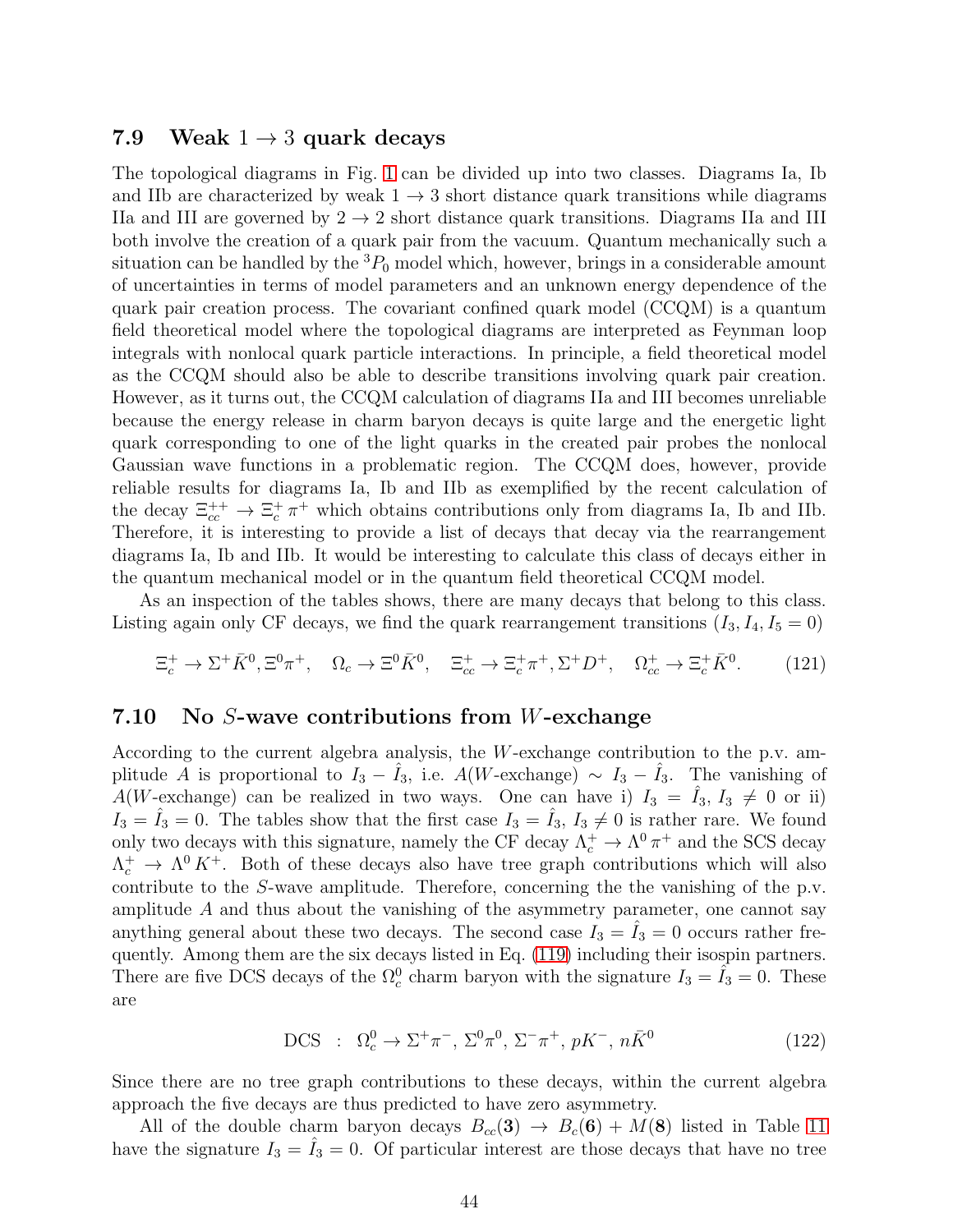contributions. These are

$$
CF : \Xi_{cc}^{+} \to \Sigma_{c}^{++} K^{-}, \Omega_{c}^{0} K^{+},
$$
  
\nSCS :  $\Omega_{cc} \to \Xi_{c}^{0} \pi^{+},$   
\nDCS :  $\Omega_{cc} \to \Sigma_{c}^{+} \pi^{0}.$  (123)

The asymmetry parameters of these decays are predicted in the current algebra approach to be zero.

As concerns the p.c. amplitude B, one cannot find a single example in the tables for which  $B(W\text{-exchange}) = 0$  holds fully nontrivially. The signature would be  $I_3 + 2I_4 + 6I_5 =$ 0 *and*  $\hat{I}_3 + 2\hat{I}_4 + 6I_5 = 0$ . Independently, each of these signatures is found in many decays where the other signature is not given. Still, there are a few examples in which both conditions are satisfied, though the second only in the trivial way  $\hat{I}^3 = \hat{I}^4 = I^5 = 0$ . Except for a single DCS example  $\Omega_c^0 \to \Lambda^0 \eta_\omega$  from Table [8,](#page-18-0) all the examples are from Table [10.](#page-21-0) We distinguish between cases with and without tree contributions.

- i) The pattern  $(0, 0, +4, -2, 0, 0, 0)$  or multiples of it, indicating a transition without tree contributions, is found in the CF decay  $\Xi_{cc}^+ \to \Xi_c^+ \eta_{\phi}$ , and in the DCS decays  $\Omega_c^0 \to \Lambda^0 \eta_\omega$  and  $\Omega_{cc}^+ \to \Lambda_c^+ \eta_\omega$ , with the common property that the meson is an  $\eta$ .
- ii) The pattern  $(-2, +1, +4, -2, 0, 0, 0)$  is found in the SCS decay  $\Omega_{cc}^+ \to \Xi_c^+ \eta_{\omega}$ .
- iii) The pattern  $(+2, -1, +4, -2, 0, 0, 0)$  or multiples of it, indicating a transition with tree contributions, is found in the CF decays  $\Xi_{cc}^+ \to \Xi_{cc}^0 \pi^+$  and  $\Xi_{cc}^+ \to \Lambda_c^+ \bar{K}^0$ , in the SCS decays  $\Xi_{cc}^+ \to \Xi_c^0 K^+$ ,  $\Omega_{cc}^+ \to \Xi_c^+ \pi^0$  and  $\Omega_{cc}^+ \to \Xi_c^0 \pi^+$ , and in the DCS decays  $\Omega_{cc}^+ \to \Xi_c^0 K^+$  and  $\Omega_{cc}^+ \to \Xi_c^+ K^0$ , i.e. for decays into pions and kaons.

## <span id="page-45-0"></span>8 Summary and Outlook

We have collected and organized a wealth of material on 196 nonleptonic  $B_i(1/2^+) \rightarrow$  $B_f(1/2^+) + M_k(0^-)$  decays of single and double charm baryons which else is scattered among many papers in the literature. We have collected some group theoretical material on the symmetry groups  $SU(2)_I$ ,  $SU(2)_U$ ,  $SU(2)_V$ ,  $SU(3)$  and  $SU(6)$  needed in the analysis of the decays. We have presented the results of calculating the values of the seven topological tensor invariants for each of the 196 decays in a number of tables. Without having to do any explicit numerical calculation, the information contained in the tables leads to a number of important observations on the structure of the nonleptonic decays which we explicate. In the second part of the paper we have discussed a dynamical approach based on current algebra and the pole model, the results of which can be represented very compactly in terms of the topological tensor invariants introduced in the first part of the paper. The compact result was achieved by performing the sum over the intermediate baryon ground states inherent to the current algebra approach, using a completeness relation. We have critically examined a modified version of the current algebra approach introduced recently in the literature. From the experimental point of view, the key experiment to discard or to keep this new modified approach is to measure the asymmetry parameter in the decay  $\Lambda_c^+ \to \Xi^0 K^+$  and, for that matter, to measure the asymmetry parameter in all the decays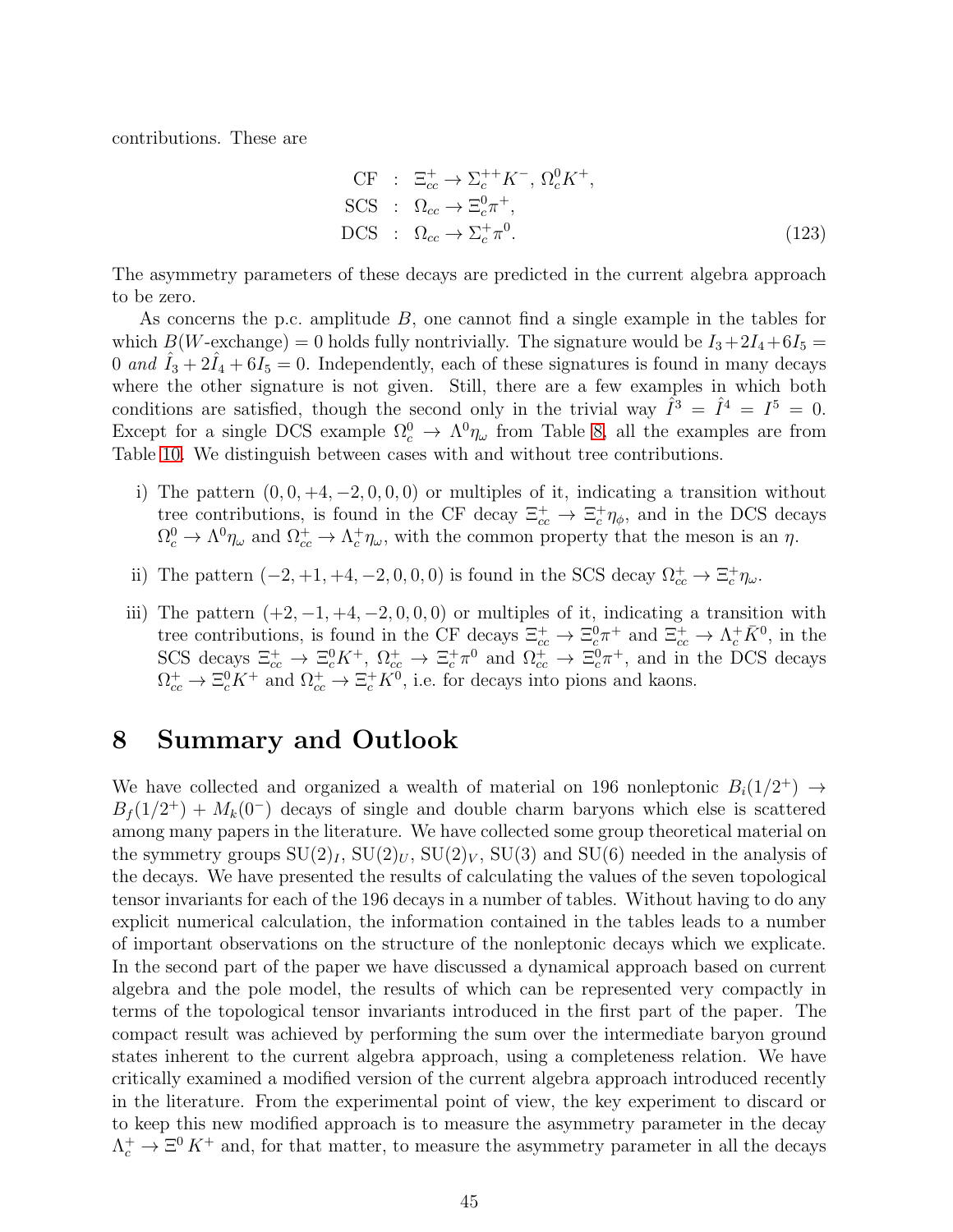listed in Eq. [\(119\)](#page-42-0) plus their isospin partners. While the asymmetry parameters in these decays are predicted by the modified current algebra approach to be large, in the standard current algebra approach they are predicted to be zero ore close to zero. Our results on the topological tensor invariants are useful also for other dynamical calculations of charm baryon decays such as constituent quark model approaches. In this context we are planning to refine the covariantized constituent quark model calculation of Ref. [\[37\]](#page-61-4) and extend it to include also the SCS and DCS decays of single charm baryons.

An overall picture is difficult to obtain, as the experiments are on the way. Therefore, no definite decision can be made on whether and to what extend our estimates are compatible with the current data, except for the examples we have exposed. Still, we hope that the material presented in this paper will aid and provide extra stimulus for the experimental search of the many missing decay modes of charm baryon decays including a measurement of their absolute branching ratios – and, what is of utmost importance, to measure the asymmetry parameters in their decays. We are thus looking forward to new experimental results on charm baryon decays from Belle II, BESIII and LHCb which should be forthcoming in the near future.

### Acknowledgments

The research presented in this paper was begun while JGK was visiting the Quaid-y-Azam University in Islamabad in 2006. His thanks go to Jamil Aslam, Alimjian Kadeer and the late Faheem Hussain† for their participation in the early stages of this work. We acknowledge fruitful discussions with M.A. Ivanov and V.E. Lyubovitskij. The research was supported in part by the European Regional Development Fund under Grant No. TK133. SG acknowledges support by the PRISMA+ Cluster of Excellence at the University of Mainz. The almost finished manuscript was finalized by SG in thankful remembrance of his deceased collaborator and friend JGK.

## <span id="page-46-0"></span>A Representations of tensors

For the tensor representations of the meson and baryon flavor wave functions we use the phase convention of the second edition of Lichtenberg [\[68\]](#page-63-2) (differing from the first edition).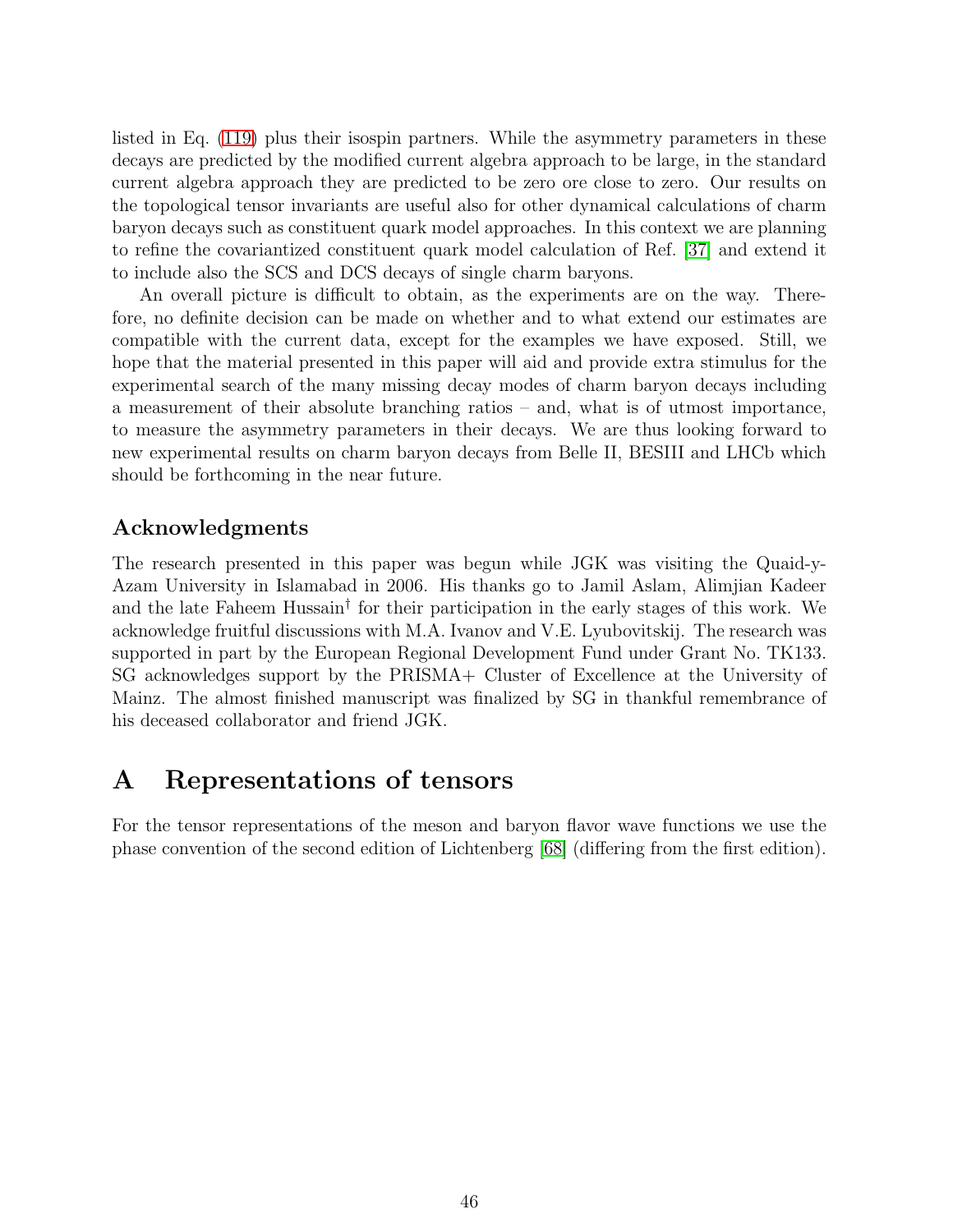### A.1 Flavor space wave functions for the mesons

For the meson flavor wave functions we use Table 12.7 in Ref. [\[68\]](#page-63-2),

$$
\pi^{+} : M^{1}_{2} = -1,
$$
\n
$$
\pi^{-} : M^{2}_{1} = 1,
$$
\n
$$
\pi^{0} : M^{1}_{1} = -M^{2}_{2} = 1/\sqrt{2},
$$
\n
$$
K^{0} : M^{2}_{3} = 1,
$$
\n
$$
\bar{K}^{0} : M^{3}_{2} = -1,
$$
\n
$$
K^{+} : M^{1}_{3} = 1,
$$
\n
$$
K^{-} : M^{3}_{1} = 1,
$$
\n
$$
\eta_{\omega} : M^{1}_{1} = M^{2}_{2} = 1/\sqrt{2},
$$
\n
$$
\eta_{\phi} : M^{3}_{3} = 1,
$$
\n
$$
\eta_{8} : M^{1}_{1} = M^{2}_{2} = -\frac{1}{2}M^{3}_{3} = 1/\sqrt{6},
$$
\n
$$
\eta_{1} : M^{1}_{1} = M^{2}_{2} = M^{3}_{3} = 1/\sqrt{3},
$$
\n
$$
D^{+} : M^{4}_{2} = -1, D^{-} : M^{2}_{4} = -1,
$$
\n
$$
D^{0} : M^{4}_{1} = 1, \bar{D}^{0} : M^{1}_{4} = -1,
$$
\n
$$
D^{+}_{s} : M^{4}_{3} = 1, D^{-}_{s} : M^{3}_{4} = -1.
$$
\n(A1)

By employing the conjugate representation  $M_a^b := \overline{M}_a{}^b = M^a{}_b$  of the flavor space wave functions in the main text we take into account that the outgoing mesons are considered as incoming antiparticles to the interaction. The matrix  $M = M_k$  is identical to the conserved vector charge operator of the pseudoscalar meson  $k$  given in the first column of this list.

### A.2 Flavor space wave functions for the baryons

For the baryon flavor wave function use the second set listed in Table 12.4 labelled as "Octet 2" and the second set listed in Table 12.5 labelled as "Second  $20_M$ " in Ref. [\[68\]](#page-63-2). Instead of the ordering  $B_{[ab]c}$  we use the ordering  $B_{c[ab]}$  such that our flavor wave functions are antisymmetric in the last two indices.

• The light baryon octet:

$$
p(uud) : B_{112} = -B_{121} = 1/\sqrt{2}
$$
  
\n
$$
n(udd) : B_{212} = -B_{221} = 1/\sqrt{2}
$$
  
\n
$$
\Sigma^{+}(uus) : B_{113} = -B_{131} = 1/\sqrt{2}
$$
  
\n
$$
\Sigma^{0}(uds) : B_{123} = -B_{132} = B_{213} = -B_{231} = 1/2
$$
  
\n
$$
\Sigma^{-}(dds) : B_{223} = -B_{232} = 1/\sqrt{2}
$$
  
\n
$$
\Lambda(uds) : B_{132} = -B_{123} = B_{213} = -B_{231} = \frac{1}{2}B_{312} = -\frac{1}{2}B_{321} = 1/\sqrt{12}
$$
  
\n
$$
\Xi^{0}(uss) : B_{313} = -B_{331} = 1/\sqrt{2}
$$
  
\n
$$
\Xi^{-}(dss) : B_{323} = -B_{332} = 1/\sqrt{2}
$$
 (A2)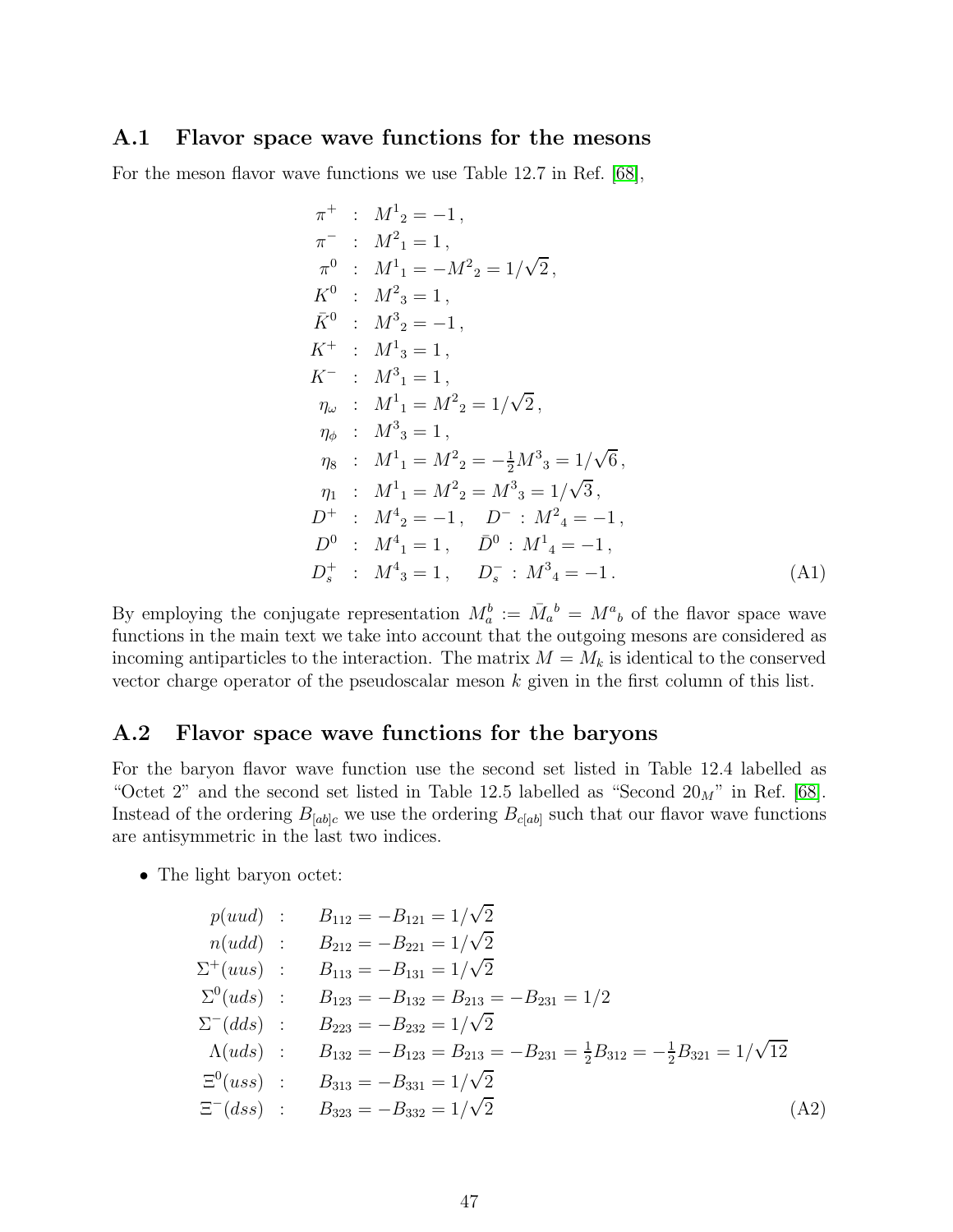• The  $C=1$  charm baryon antitriplet:

$$
\Lambda_c^+(udc) : B_{142} = -B_{124} = B_{214} = -B_{241} = \frac{1}{2}B_{412} = -\frac{1}{2}B_{421} = 1/\sqrt{12}
$$
  
\n
$$
\Xi_c^+(usc) : B_{143} = -B_{134} = B_{314} = -B_{341} = \frac{1}{2}B_{413} = -\frac{1}{2}B_{431} = 1/\sqrt{12}
$$
  
\n
$$
\Xi_c^0(dsc) : B_{243} = -B_{234} = B_{324} = -B_{342} = \frac{1}{2}B_{423} = -\frac{1}{2}B_{432} = 1/\sqrt{12}
$$
 (A3)

• The  $C = 1$  charm baryon sextet:

$$
\Sigma_c^{++}(uuc) : B_{114} = -B_{141} = 1/\sqrt{2}
$$
  
\n
$$
\Sigma_c^+(udc) : B_{214} = B_{124} = -B_{142} = -B_{241} = 1/2
$$
  
\n
$$
\Sigma_c^0(ddc) : B_{224} = -B_{242} = 1/\sqrt{2}
$$
  
\n
$$
\Xi_c^{'+}(usc) : B_{314} = B_{134} = -B_{341} = -B_{143} = 1/2
$$
  
\n
$$
\Xi_c^{'}(dsc) : B_{324} = B_{234} = -B_{342} = -B_{243} = 1/2
$$
  
\n
$$
\Omega_c^0(ssc) : B_{334} = -B_{343} = 1/\sqrt{2}
$$
 (A4)

• The  $C = 2$  double charm baryon triplet:

$$
\begin{aligned}\n\Xi_{cc}^{++}(ucc) & : B_{414} = -B_{441} = 1/\sqrt{2} \\
\Xi_{cc}^{+}(dec) & : B_{424} = -B_{442} = 1/\sqrt{2} \\
\Omega_{cc}^{+}(scc) & : B_{434} = -B_{443} = 1/\sqrt{2}\n\end{aligned} \tag{A5}
$$

The flavor space wave functions of the conjugate 20' states are given by  $\bar{B}_{ijk} = B^{ijk}$ .

#### A.3 The weak transition tensor  $H_{[kl]}^{[ij]}$  $\frac{[ij]}{[kl]}( \mathcal{O}_{-})$

Early foundations for the properties in this section and in Table [2](#page-8-0) are found in Ref. [\[63\]](#page-62-14).

• The  $\Delta C=1$  effective Hamiltonian

$$
CF: \quad c \to s, \quad d \to u: \qquad H_{[31]}^{[42]} = -H_{[31]}^{[24]} = -H_{[13]}^{[42]} = H_{[13]}^{[24]} = 1
$$
  
\nSCS:(a)  $c \to s, \quad s \to u: \qquad H_{[31]}^{[43]} = -H_{[31]}^{[34]} = -H_{[13]}^{[43]} = H_{[13]}^{[34]} = 1$   
\n(b)  $c \to d, \quad d \to u: \qquad H_{[21]}^{[42]} = -H_{[21]}^{[24]} = -H_{[12]}^{[42]} = H_{[12]}^{[24]} = 1$   
\nDCS:  $c \to d, \quad s \to u: \qquad H_{[21]}^{[43]} = -H_{[21]}^{[34]} = -H_{[12]}^{[43]} = H_{[12]}^{[34]} = 1 \qquad (A6)$ 

• The  $\Delta C = 0$  effective Hamiltonian

SCS: (a') 
$$
s \to u
$$
,  $u \to d$ :  $H_{[12]}^{[31]} = -H_{[12]}^{[13]} = -H_{[21]}^{[31]} = H_{[21]}^{[13]} = 1$   
\n(b')  $c \to d$ ,  $s \to c$ :  $H_{[24]}^{[43]} = -H_{[24]}^{[34]} = -H_{[42]}^{[43]} = H_{[42]}^{[34]} = 1$  (A7)

• The  $\Delta S=1$  hyperon decay effective Hamiltonian

SCS: 
$$
s \to u
$$
,  $u \to d$ :  $H_{[12]}^{[31]} = -H_{[12]}^{[13]} = -H_{[21]}^{[31]} = H_{[21]}^{[13]} = 1$  (A8)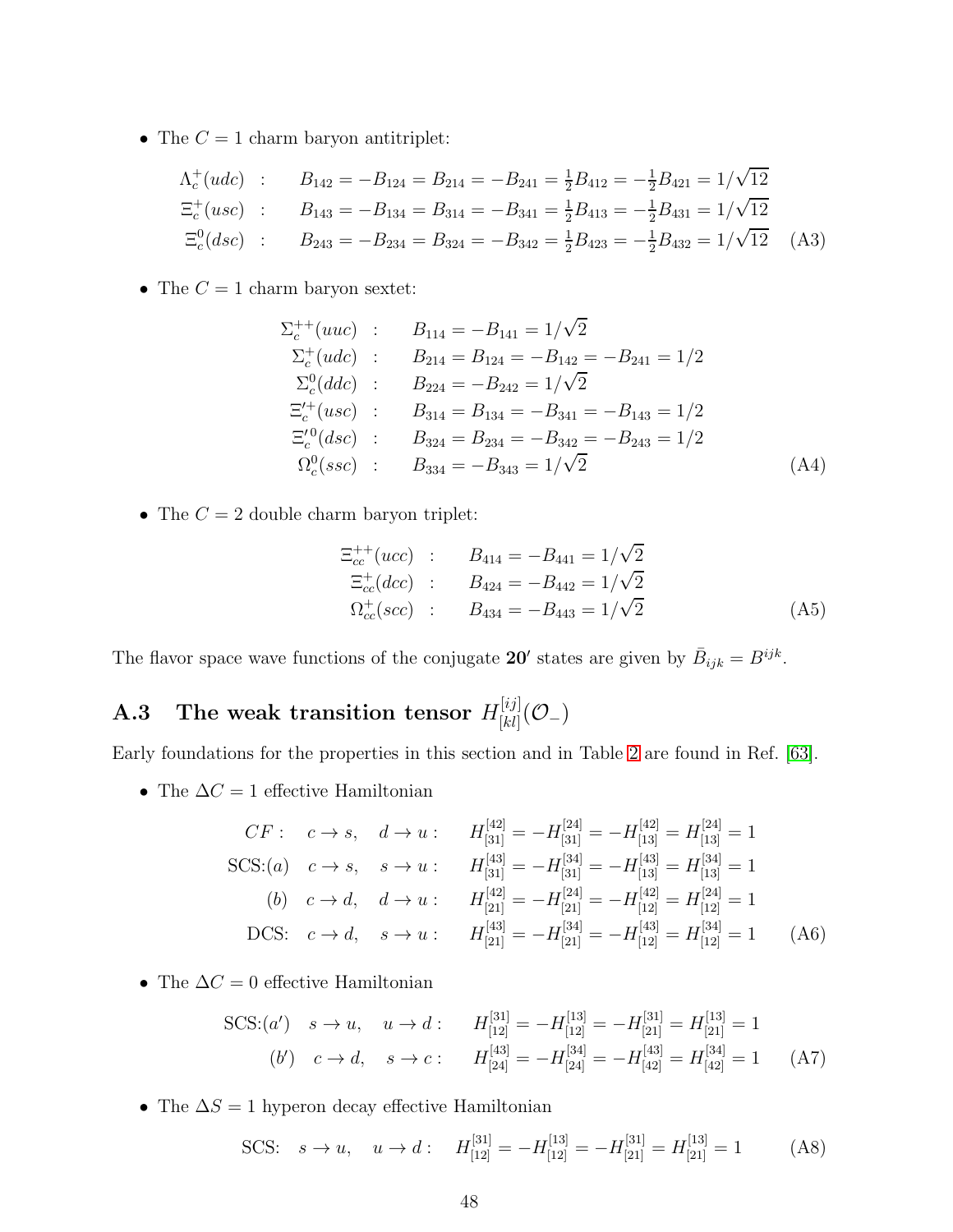

<span id="page-49-3"></span>Figure 4: weak transition (left) and strong transition (right)

## <span id="page-49-0"></span>B Derivation of the completeness relation

The completeness relation [\(12\)](#page-6-0) can be derived by writing down a sixth rank tensor  $T_{kmn}^{bcd}$ built from a linear combination of the products of three  $\delta$ -functions which is separately antisymmetric under the exchange of the tensor labels  $c \leftrightarrow d$  and  $m \leftrightarrow n$ . One has

<span id="page-49-2"></span>
$$
\sum_{\ell} B^{\ell}_{k[mn]} B^{\delta[cd]}_{\ell} = a(\delta^b_k \delta^c_m \delta^d_n - \delta^b_k \delta^d_m \delta^c_n) + b\Big( (\delta^b_m \delta^c_n \delta^d_k - \delta^b_m \delta^d_n \delta^c_k) + (\delta^b_n \delta^c_k \delta^d_m - \delta^b_n \delta^d_k \delta^c_m) \Big). \tag{B1}
$$

By contracting [\(B1\)](#page-49-2) again with  $B_{b}^{\ell'}$  $\frac{\ell'}{b[cd]}$  and using  $B^{\ell'}_{m[nk]} + B^{\ell'}_{n[km]} = -B^{\ell'}_{k}$  $\frac{\ell'}{k[mn]}$  one obtains  $a - b = 1/2$ . The coefficients a and b can be determined by contracting Eq. [\(B1\)](#page-49-2) with  $\delta_b^k \delta_c^m \delta_d^n$  which gives

$$
\frac{1}{3}N(N^2 - 1) = a(N^3 - N^2) + 2b(N - N^2)
$$
 (B2)

due to the normalization and orthogonality relation [\(11\)](#page-6-2) with the solution  $b = -a/2$ . One thus has  $a = 2/6$  and  $b = -1/6$  as in the completeness relation [\(12\)](#page-6-0).

## <span id="page-49-1"></span>C SU(3) structure of weak and strong transition matrix elements

In this Appendix we present explicit values for the weak and strong matrix elements needed in the current algebra analysis of Sec. [6](#page-31-0) and Appendix [D](#page-55-0) and depicted in Fig. [4.](#page-49-3) We begin with a discussion of the weak transition matrix elements.

#### C.1 Weak matrix elements

In Table [14](#page-50-0) we list the  $SU(3)$  decomposition of the four classes of decays each for the  $\Delta C = 1$  and  $\Delta C = 0$  decays. The SU(3) analysis shows that all matrix elements but one are allowed. The forbidden transition is the  $\Delta C = 1$  transition  $\langle B_c(\mathbf{6})|H^{pc}(\mathbf{6})|B_{cc}(\mathbf{3})\rangle$ which vanishes in the SU(3) limit since the direct product  $3 \otimes \overline{6} \otimes \overline{6}$  does not contain the unit representation. All the other transitions are governed by one SU(3) reduced matrix element. While the  $\Delta C = 0$  quark transition  $(b')$   $c \to d$ ;  $s \to c$  contributes to all four possible matrix elements, the quark transition  $(a')$   $s \rightarrow u; u \rightarrow d$  contributes only to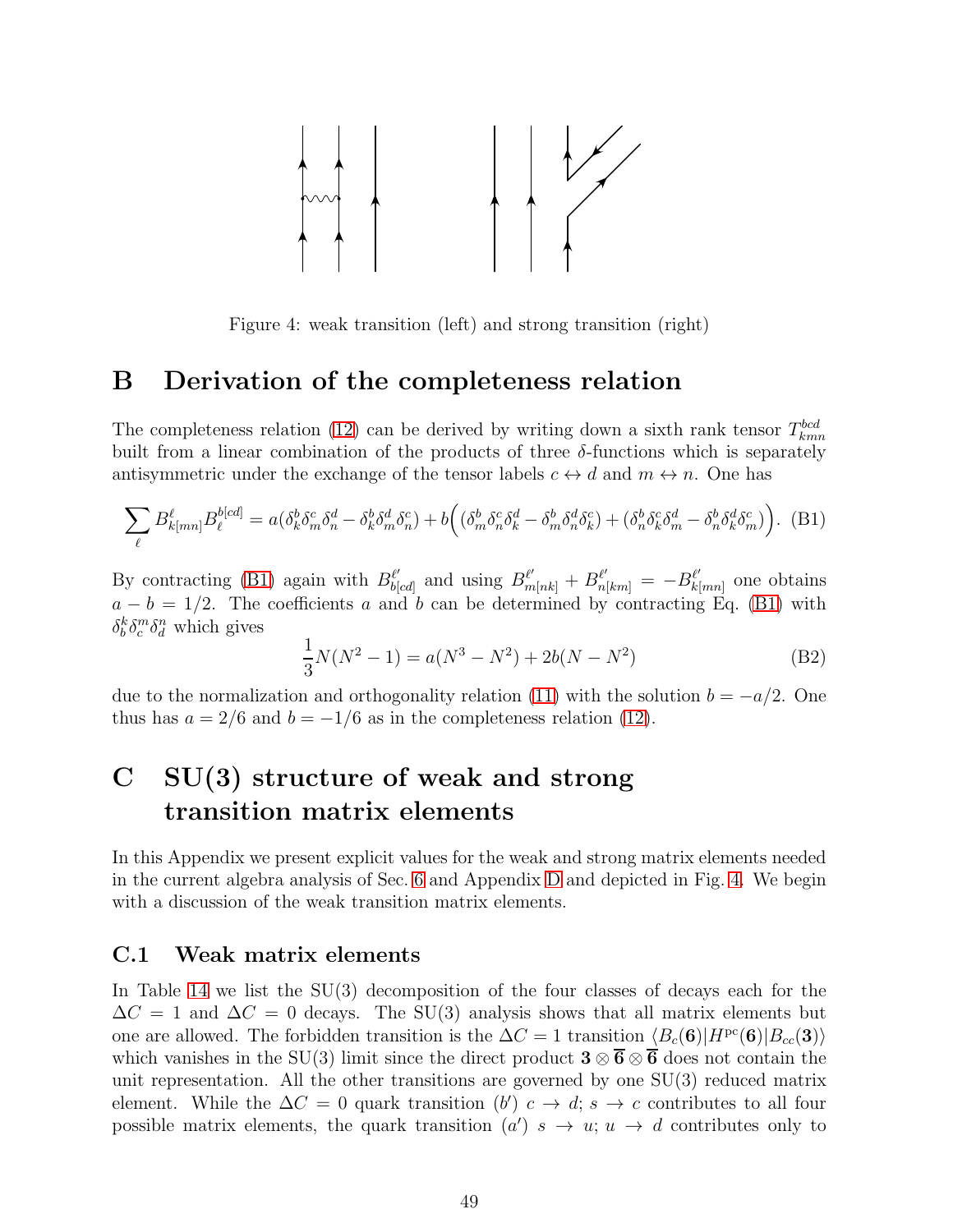<span id="page-50-0"></span>

|                | matrix element                                                                 | direct product                                                                    |              | $N_{\text{SU(3)}}$ |
|----------------|--------------------------------------------------------------------------------|-----------------------------------------------------------------------------------|--------------|--------------------|
| $\Delta C = 1$ | $\langle B(8) H^{pc}(6) B_c(\overline{3})\rangle$                              | $\overline{\mathbf{3}}\otimes\overline{\mathbf{6}}\otimes\mathbf{8}$              | $\mathbf{1}$ |                    |
|                | $\langle B(8) H^{pc}(6) B_c(6)\rangle$                                         | ${\bf 6}\otimes {\bf \overline 6} \otimes {\bf 8}$                                | 1            |                    |
|                | $\langle B_c(\overline{\bf 3}) H^{\rm pc}({\bf 6}) B_{cc}({\bf 3})\rangle$     | $\boldsymbol{3} \otimes \boldsymbol{\overline{6}} \otimes \boldsymbol{3}$         | 1            |                    |
|                | $\langle B_c(\mathbf{6}) H^{\rm pc}(\mathbf{6}) B_{cc}(\mathbf{3})\rangle$     | $\overline{\mathbf{3}\otimes \mathbf{\overline{6}}\otimes \mathbf{\overline{6}}}$ | $\Omega$     |                    |
| $\Delta C = 0$ | $\langle B_c(\overline{\bf 3}) H^{pc}({\bf 8}) B_c(\overline{\bf 3})\rangle$   | $\overline{\mathbf{3}} \otimes \mathbf{8} \otimes \mathbf{3}$                     | 1            | (a',b')            |
|                | $\langle B_c(\mathbf{6}) H^{pc}(\mathbf{8}) B_c(\overline{\mathbf{3}})\rangle$ | $\overline{\mathbf{3}}\otimes \mathbf{8}\otimes \overline{\mathbf{6}}$            | $\mathbf{1}$ | $(b^{\prime})$     |
|                | $\langle B_c(\overline{\bf 3}) H^{\rm pc}({\bf 8}) B_c({\bf 6})\rangle$        | $6\otimes 8\otimes 3$                                                             | 1            | $(b^{\prime})$     |
|                | $\langle B_c(\mathbf{6}) H^{pc}(\mathbf{8}) B_c(\mathbf{6})\rangle$            | $6\otimes 8\otimes \overline{6}$                                                  | 1            | $(b^{\prime})$     |

Table 14: SU(3) properties of the weak transition matrix elements

the matrix element  $\langle B_c(\overline{\mathbf{3}})|H^{pc}(\mathbf{8})|B_c(\overline{\mathbf{3}})\rangle$  because of the KPW theorem.<sup>[2](#page-50-1)</sup> This pattern is confirmed by the tensor analysis. The only possible connected tensor invariant is given by the contraction ′ ′

<span id="page-50-3"></span>
$$
I^{pc} = B^{a[bc]} B_{a[b'c']} H_{[bc]}^{[b'c']}. \tag{C1}
$$

The notation  $I^{pc}$  is a short-hand notation for  $I_{B_f B_i}^{pc} = \langle B_f | H | B_i \rangle$ . That the tensor invariant  $I^{\text{pc}}$  vanishes for the transition  $B_{cc}(3) \rightarrow H(6) + B_c(6)$  can be understood by realizing that the flavor of the noninteracting quark line  $a$  must be charmed. But then the quark lines  $b$ and c that go into the final baryon must be light and symmetric  ${bc}$  in the 6 representation. This clashes with the antisymmetry of the flavor wave function  $B^{a[bc]}$  of the final state.

Table 15:  $\Delta C = 1$  values of the weak transition matrix element  $I^{\text{pc}} = \langle B_f | H^{\text{pc}}(\mathbf{6}) | B_i \rangle$ . The suffix labelling (a) and (b) for the SCS decays is explained in the caption of Table [8.](#page-18-0)

<span id="page-50-2"></span>

|    | matrix element                                                            | I <sup>pc</sup> |     | matrix element                                                          | I <sup>pc</sup> |
|----|---------------------------------------------------------------------------|-----------------|-----|-------------------------------------------------------------------------|-----------------|
| CF | $2\sqrt{6}\langle\Sigma^+ H^{\rm pc}(6) \Lambda_c^+\rangle$               | $-4$            | SCS | $2\sqrt{6}\langle p H^{\rm pc}(\mathbf{6}) \Lambda_c^+\rangle$          | $+4_h$          |
|    | $2\sqrt{6}\langle \Xi^0 H^{\rm pc}(\mathbf{6}) \Xi_c^0\rangle$            | $+4$            |     | $2\sqrt{6}\langle\Sigma^+ H^{\rm pc}(\mathbf{6}) \Xi_c^+\rangle$        | $-4_a$          |
|    | $2\sqrt{2}\langle\Sigma^+ H^{\rm pc}(6) \Sigma_c^+\rangle$                | $+4$            |     | $4\sqrt{3}\langle\Sigma^0 H^{\rm pc}(\mathbf{6}) \Xi_c^0\rangle$        | $-4_a$          |
|    | $2\sqrt{2}\langle\Sigma^0 H^{\rm pc}(\mathbf{6}) \Sigma_c^0\rangle$       | $+4$            |     | $12\langle \Lambda^0 H^{pc}(\mathbf{6}) \Xi_c^0\rangle$                 | $-4_a - 8_b$    |
|    | $2\sqrt{6}\langle \Lambda^0 H^{pc}(\mathbf{6}) \Sigma_c^0\rangle$         | $+4$            |     | $2\sqrt{2} \langle p H^{\rm pc}(\mathbf{6}) \Sigma_c^+\rangle$          | $-4b$           |
|    | $2\sqrt{2}\langle \Xi^0 H^{pc}(\mathbf{6}) \Xi_c^{\prime\,0}\rangle$      | $+4$            |     | $4\langle \Sigma^0 H^{pc}(\mathbf{6}) \Xi^{\prime\,0}_c\rangle$         | $+4_a$          |
|    | $2\sqrt{6}\langle \Xi_c^+ H^{\rm pc}(6) \Xi_{cc}^+\rangle$                | $+8$            |     | $4\sqrt{3}\langle\Lambda^0 H^{pc}(\mathbf{6}) \Xi_c^{\prime\,0}\rangle$ | $+4_a - 8_b$    |
|    | $2\sqrt{2}\langle \Xi_c^{\prime+} H^{pc}(\mathbf{6}) \Xi_{cc}^{+}\rangle$ | $\theta$        |     | $2\langle \Xi^0 H^{\rm pc}(\mathbf{6}) \Omega_c^0\rangle$               | $+4_a$          |

<span id="page-50-1"></span><sup>2</sup>We do not agree with the  $\Delta C = 0$  analysis of Cheng et al. [\[93,](#page-64-9) [75\]](#page-63-9) who assert that the nondiagonal matrix elements  $\langle B_c(\mathbf{6})|H^{pc}(\mathbf{8})|B_c(\overline{\mathbf{3}})\rangle$  and  $\langle B_c(\overline{\mathbf{3}})|H^{pc}(\mathbf{8})|B_c(\mathbf{6})\rangle$  are zero.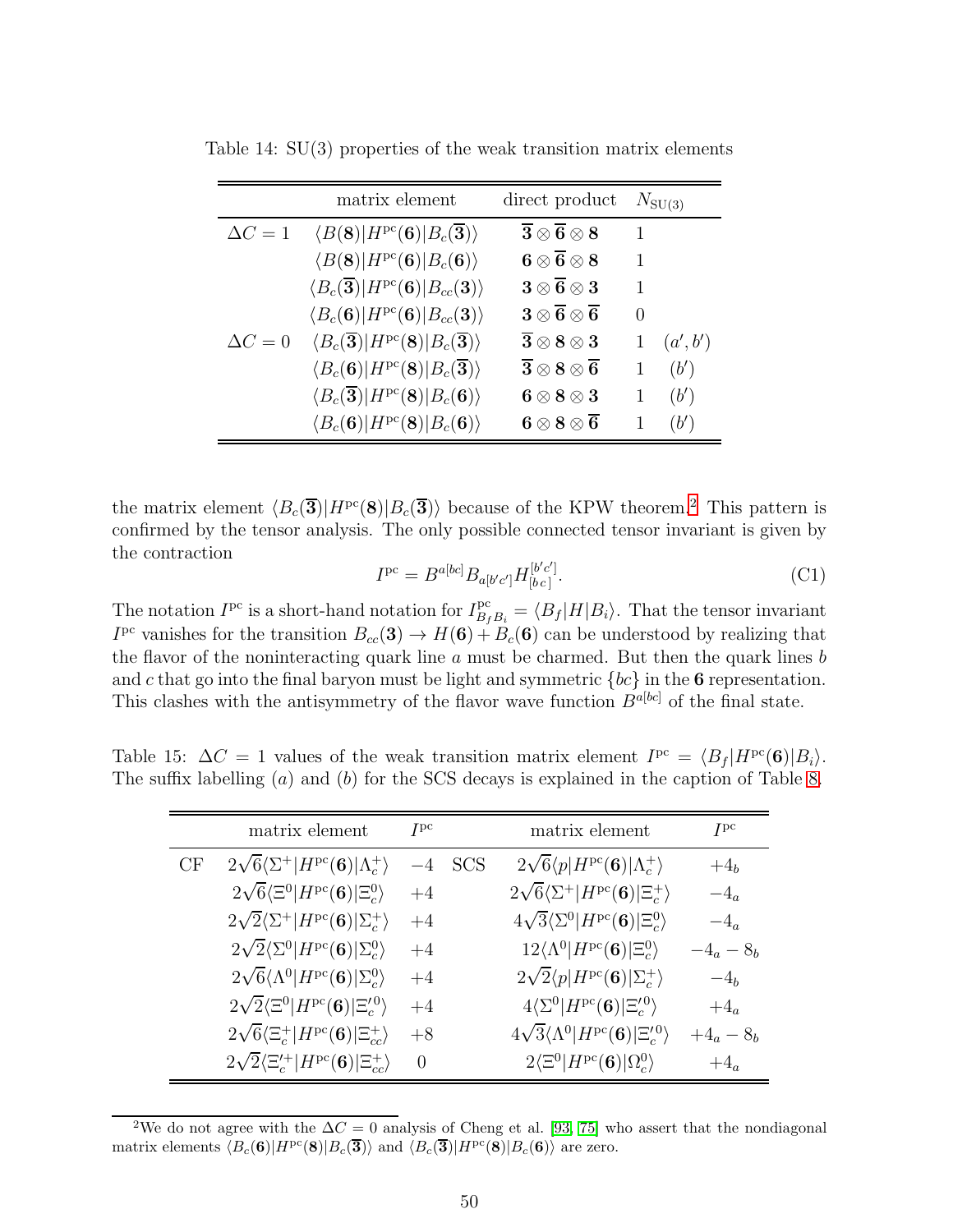We will not provide an exhaustive list of weak matrix elements. Instead, in Tables [15](#page-50-2) and [16](#page-51-0) we list all the weak matrix elements that appear in the sample decays discussed in Sec. [6](#page-31-0) and Appendix [D.](#page-55-0) In Table [15](#page-50-2) we confirm the vanishing of the matrix element  $\langle \Xi_c^{\prime+} | H^{pc} | \Xi_{cc}^{+} \rangle$  by explicit calculation.

### C.2 The  $\Delta Y = 1$  hyperon decay

For the  $\Delta Y = 1$  hyperon decays there are two reduced SU(3) matrix elements as can be seen by the reduction of the direct product  $8 \otimes 8 \otimes 8 \to 2 \cdot 1 \oplus \ldots$  It is common practise to characterize the two couplings by their symmetry structure which are labelled by  $d$ (symmetric coupling) and  $f$  (antisymmetric coupling). As we shall see in a moment, the invariant [\(C1\)](#page-50-3) has a  $d/f$  structure of  $d/f = -1$ . In addition to the tensor invariant (C1) one has a second tensor invariant given by the contraction  $B^{j[bc]}B_{i[bc]}H_{[ri]}^{[ir]}$  $\begin{bmatrix} [tr] \ [rj] \end{bmatrix}$ . This second invariant does not contribute to the  $\Delta C = 1$  transitions because i) there are no two same light quarks in the effective Hamiltonian for the CF and DCS transitions and ii) the two contributions from the internal contractions (a) (ss) and (b)  $(d\bar{d})$  cancel in the SCS contributions.

<span id="page-51-0"></span>Table 16:  $\Delta C = 0$  values of the weak transition matrix element  $I^{pc} = \langle B_f | H^{pc}(\mathbf{8}) | B_i \rangle$ . The suffix labelling  $(a')$  and  $(b')$  is explained in the caption of Table [9.](#page-19-0)

|            | matrix element                                                       | I <sub>bc</sub>     |
|------------|----------------------------------------------------------------------|---------------------|
| <b>SCS</b> | $12\langle \Lambda_c^+ H^{pc}(8) \Xi_c^+\rangle$                     | $-16_{a'} + 4_{b'}$ |
|            | $2\sqrt{6}\langle\Sigma_c^0 H^{\rm pc}(8) \Xi_c^0\rangle$            | $-4_{b}$            |
|            | $4\sqrt{3}\langle \Lambda_c^+ H^{pc}(8) \Xi_c^{\prime+}\rangle$      | $-4_{b}$            |
|            | $2\sqrt{6} \langle \Xi_c^0   H^{pc} (8)   \Omega_c^0 \rangle$        | $+4_{b'}$           |
|            | $2\sqrt{2}\langle \Xi_c^{\prime\,0} H^{\rm pc}(8) \Omega_c^0\rangle$ | $+4_{b'}$           |

To analyze the  $d/f$  structure of the two invariants it is convenient to switch to the second rank tensor representation of the baryon flavor wave function and the effective Hamiltonian. For the baryon flavor wave function this is achieved by the transformation

$$
B_{abc} = \frac{1}{\sqrt{2}} \epsilon_{ibc} B_a^i \quad \Leftrightarrow \quad B_a^i = \frac{1}{\sqrt{2}} \epsilon^{ibc} B_{abc} \tag{C2}
$$

$$
B = \begin{pmatrix} -\frac{\Lambda^0}{\sqrt{6}} + \frac{\Sigma^0}{\sqrt{2}} & -\Sigma^+ & p \\ \Sigma^- & -\frac{\Lambda^0}{\sqrt{6}} - \frac{\Sigma^0}{\sqrt{2}} & n \\ \Xi^- & -\Xi^0 & \frac{2\Lambda^0}{\sqrt{6}} \end{pmatrix}.
$$
 (C3)

Compared to the conventional  $3 \times 3$  representation of the baryon octet we have changed the phases of the  $\Sigma^+$ ,  $\Lambda^0$  ad  $\Xi^0$  components to be in agreement with our phase convention from Lichtenberg [\[68\]](#page-63-2). In the same vein one can transform the fourth rank tensor  $H_{\lceil a'b \rceil}^{[ab]}$  $\begin{bmatrix} a'b' \\ a'b' \end{bmatrix}$  to a second rank "spurion" tensor  $S_j^i$  by writing

$$
H_{[a'b']}^{[ab]} = \epsilon_{ia'b'} \epsilon^{jab} S_j^i \quad \Leftrightarrow \quad S_j^i = \frac{1}{4} \epsilon_{jrs} \epsilon^{ir's'} H_{r's'}^{rs}.
$$
 (C4)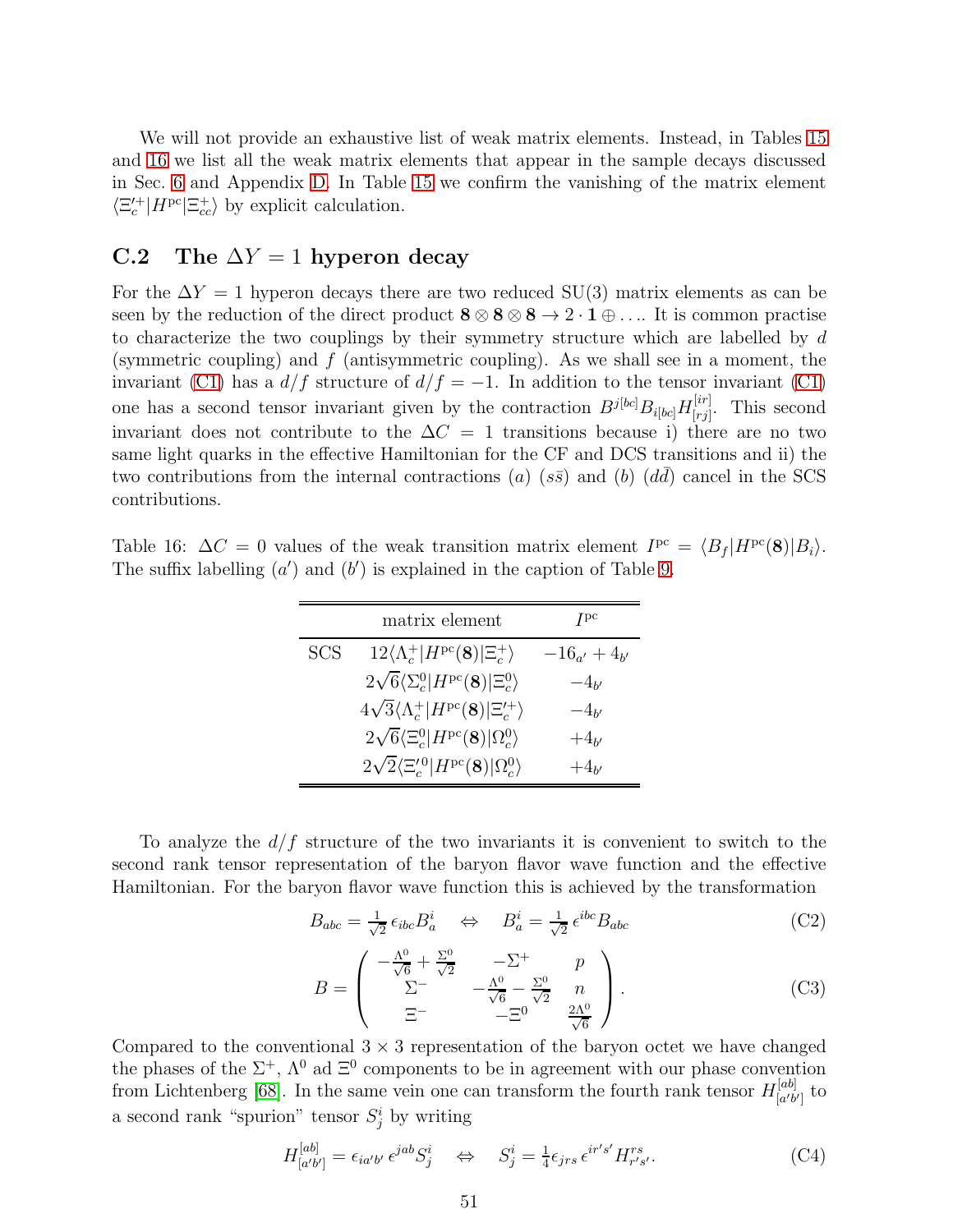The so-called spurion has  $S_3^2 = 1$  as only nonvanishing component. One obtains

<span id="page-52-2"></span>
$$
B_{\ell}^{a[bc]} B_{a[b'c']}^{\ell'} H_{[bc]}^{[b'c']} = 2\bar{B}_{i}^{a} B_{a}^{j} S_{j}^{i} = 2 \operatorname{tr}(\bar{B} B S) = \operatorname{tr}((B\bar{B} + \bar{B}B)S - (B\bar{B} - \bar{B}B)S),
$$
  
\n
$$
B_{\ell}^{j[bc]} B_{i[bc]}^{\ell'} H_{[rj]}^{[ir]} = B_{i}^{a} B_{a}^{j} S_{j}^{i} = \operatorname{tr}(B\bar{B} S) = \operatorname{tr}(\frac{1}{2}(B\bar{B} + \bar{B}B)S + \frac{1}{2}(B\bar{B} - \bar{B}B)S),
$$
\n(C5)

indicating the ratios  $d/f = +1$  and  $d/f = -1$  for the two couplings  $\tilde{C}_F = \sqrt{2} \text{tr}([B, \bar{B}]S)$ and  $\tilde{C}_D = \sqrt{2} \operatorname{tr}(\{B, \bar{B}\} S)$  mentioned by Lichtenberg in Sec. 9.7 of Ref. [\[68\]](#page-63-2).

<span id="page-52-0"></span>

| matrix element                                                              | direct product                                                            | $N_{\rm SU(3)}$ | $I_1/I_2$  |
|-----------------------------------------------------------------------------|---------------------------------------------------------------------------|-----------------|------------|
| $\langle B(8)M(8) B(8)\rangle$                                              | $\mathbf{8} \otimes \mathbf{8} \otimes \mathbf{8}$                        | 2               | indefinite |
| $\langle B_c(\overline{\bf 3})M({\bf 8}) B_c(\overline{\bf 3})\rangle$      | $\overline{\mathbf{3}} \otimes \mathbf{3} \otimes \mathbf{8}$             | 1               | $-5/4$     |
| $\langle B_c(\mathbf{6})M(\mathbf{8}) B_c(\overline{\mathbf{3}})\rangle$    | ${\bf \overline 3 \otimes \overline 6 \otimes 8}$                         | 1               | $-1/2$     |
| $\langle B_c(\overline{\bf 3})M({\bf 8}) B_c({\bf 6})\rangle$               | $\textbf{6}\otimes\textbf{3}\otimes\textbf{8}$                            | 1               | $-1/2$     |
| $\langle B_c(\mathbf{6})M(\mathbf{8}) B_c(\mathbf{6})\rangle$               | ${\bf 6}\otimes {\bf \overline 6} \otimes {\bf 8}$                        | 1               | $+1/0$     |
| $\langle B(8)M(\overline{\bf 3}) B_c(\overline{\bf 3})\rangle$              | ${\bf \overline 3} \otimes {\bf 8} \otimes {\bf 3}$                       | 1               | $+1$       |
| $\langle B_c(\overline{\bf 3})M(\overline{\bf 3}) B_{cc}({\bf 3})\rangle$   | $\boldsymbol{3} \otimes \boldsymbol{3} \otimes \boldsymbol{3}$            | 1               | $-2$       |
| $\langle B_c(\mathbf{6})M(\overline{\mathbf{3}}) B_{cc}(\mathbf{3})\rangle$ | $\boldsymbol{3} \otimes \boldsymbol{\overline{6}} \otimes \boldsymbol{3}$ |                 | $0/-1$     |
| $\langle B_{cc}(\mathbf{3})M(\mathbf{8}) B_{cc}(\mathbf{3})\rangle$         | $\boldsymbol{3} \otimes \boldsymbol{\overline{3}} \otimes \boldsymbol{8}$ | 1               | $-1$       |

Table 17: SU(3) properties of the strong transition matrix elements

### C.3 Strong matrix elements

In Sec. [5](#page-26-0) we have introduced the two basic flavor tensor invariants  $I_1$  and  $I_2$  to describe the strong matrix element  $\langle B_f M_k | B_i \rangle$ . They read

<span id="page-52-1"></span>
$$
\tilde{I}_1 = B^{a[bc]} B_{a[bc']} M_c^{c'}, \qquad \tilde{I}_2 = B^{a[bc]} B_{b[c'a]} M_c^{c'}.
$$
\n(C6)

Depending on the class of the transition, the two basic tensor invariants are not always independent. This becomes evident when one analyzes the strong transitions in terms of the three partaking  $SU(3)$  multiplets, as shown in Table [17.](#page-52-0) In the second column we list the direct products of the participating SU(3) representations and in the third colummn we register the number  $N_{SU(3)}$  of  $SU(3)$  reduced matrix elements needed to describe the transitions. For the cases  $N_{SU(3)} = 1$  with only one SU(3) reduced matrix element we list the ratio  $\tilde{I}_1/\tilde{I}_2$  of the two basic couplings [\(C6\)](#page-52-1) in column 4. The respective ratios can be obtained by rewriting the tensor invariant  $I_2$  in terms of  $I_1$  i) following the flavor flow of the transitions, ii) using the Jacobi identity, and iii) making use of the wave function symmetries of the involved baryons. By the same reasoning one finds  $\tilde{I}_2 = 0$  for the class of decays  $\langle B_c(\mathbf{6})M(\mathbf{8})|B_c(\mathbf{6})\rangle$  and  $I_1 = 0$  for the class of decays  $\langle B_c(\mathbf{6})M(\mathbf{3})|B_{cc}(\mathbf{3})\rangle$ . This is specified in column 4 of Table [17](#page-52-0) by the notation " $1/0$ " and " $0/1$ ". Note that the class of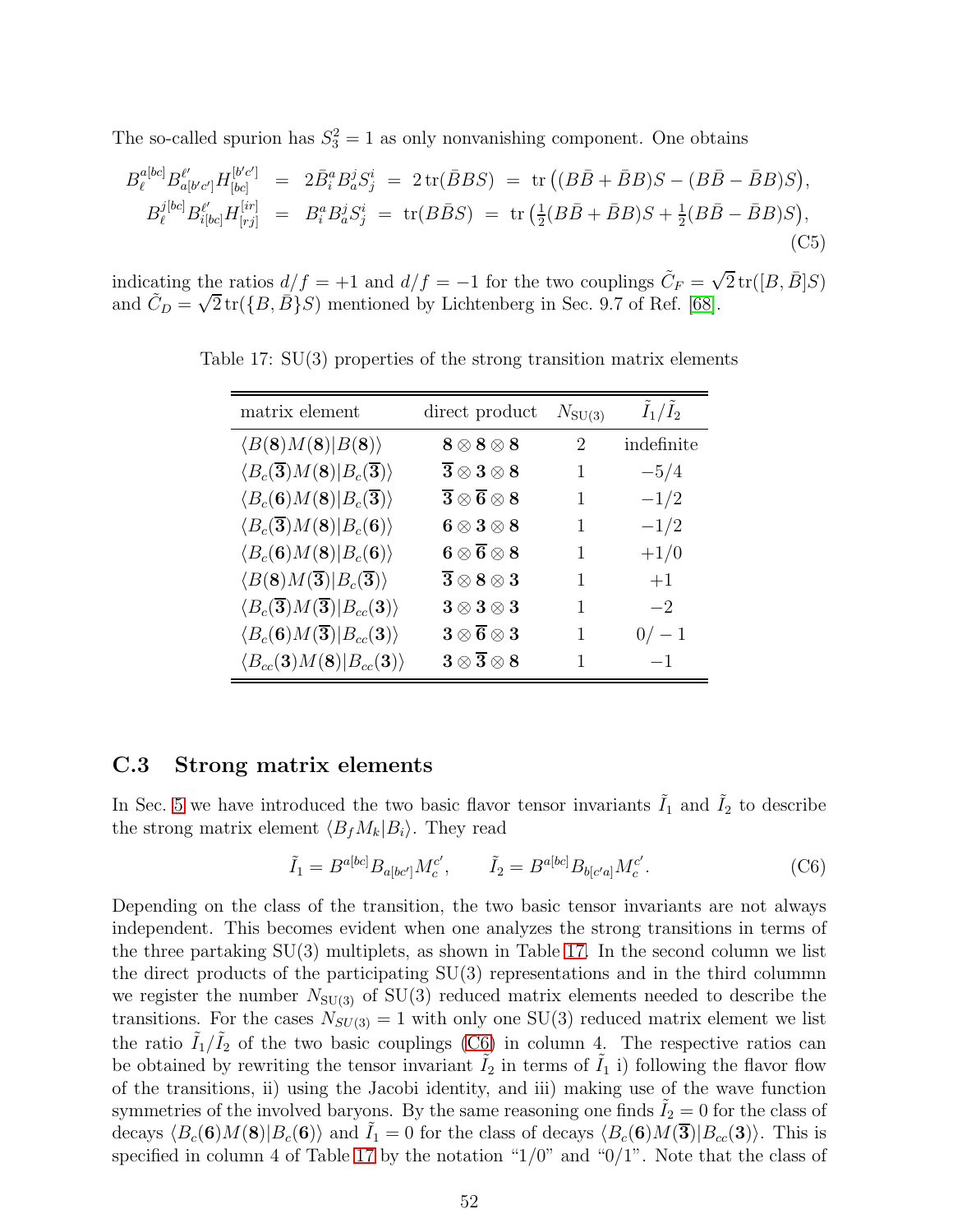light baryon transitions  $\langle B(8)M(8)|B(8)\rangle$  is described by two SU(3) invariant amplitudes, i.e. the ratio  $\tilde{I}_1/\tilde{I}_2$  is not definite for this class of transitions as annotated in Table [17.](#page-52-0) One can relate the two invariants  $\tilde{I}_1$  and  $\tilde{I}_2$  to the usual pair of SU(3) d and f couplings as has been done for the weak transition matrix elements (see Eq. [\(C5\)](#page-52-2)). One finds

<span id="page-53-0"></span>
$$
\tilde{I}_1 = -\frac{1}{2} \text{tr}(\bar{B}B\bar{M}) = -\frac{1}{4} \text{tr}((B\bar{B} + \bar{B}B)\bar{M}) + \frac{1}{4} \text{tr}((B\bar{B} - \bar{B}B)\bar{M}) = -\frac{1}{4}I^d + \frac{1}{4}I^f,
$$
\n
$$
\tilde{I}_2 = \frac{1}{2} \text{tr}((B\bar{B} + \bar{B}B)\bar{M}) = \frac{1}{2}I^d.
$$
\n(C7)

In the usual way of  $SU(3)$  labelling, the invariant  $\tilde{I}_1$  can be seen to correspond to a coupling ratio  $d/f = -1$  while the invariant  $I_2$  corresponds to a pure d coupling. One obtains

$$
I^d = 2\tilde{I}_2, \qquad I^f = 4\tilde{I}_1 + 2\tilde{I}_2. \tag{C8}
$$

It is common knowledge that the generator of SU(3) is proportional to the antisymmetric coupling of two baryon octets. As Eq. [\(C7\)](#page-53-0) shows, the antisymmetric coupling is proportional to the linear combination  $I^f \sim 2I_1 + I_2$ . The normalization of the f coupling must be chosen such that the expectation value of the charge operator between proton states is given by the charge of the proton which is 1 in units of the elementary charge e. Let us verify this for the choice  $I^f = 4\tilde{I}_1 + 2\tilde{I}_2$ . First we express the  $3 \times 3$  charge operator Q in terms of its  $\pi^0$  and  $\eta_8$  components. One has

<span id="page-53-1"></span>
$$
Q = \begin{pmatrix} 2/3 & 0 & 0 \\ 0 & -1/3 & 0 \\ 0 & 0 & -1/3 \end{pmatrix} = \frac{1}{\sqrt{2}} Q(\pi^0) + \frac{1}{\sqrt{6}} Q(\eta_8), \tag{C9}
$$

where the charge operator components are given by

$$
Q(\pi^{0}) = \frac{1}{\sqrt{2}} \begin{pmatrix} 1 & 0 & 0 \\ 0 & -1 & 0 \\ 0 & 0 & 0 \end{pmatrix}, \qquad Q(\eta_{8}) = \frac{1}{\sqrt{6}} \begin{pmatrix} 1 & 0 & 0 \\ 0 & 1 & 0 \\ 0 & 0 & -2 \end{pmatrix}.
$$
 (C10)

The expectation value of the charge operator between two proton states can then be calculated to be 1 according to the decomposition of the charge operator [\(C9\)](#page-53-1). One has

$$
\langle p|Q|p\rangle = \frac{1}{\sqrt{2}} I_{p\pi^0 p}^f + \frac{1}{\sqrt{6}} I_{p\eta_{\rm SP}}^f = 1.
$$
\n(C11)

This is in accordance with Table [18](#page-66-0) where we list the values of the strong transition matrix elements for the invariants  $\tilde{I}_1$ ,  $\tilde{I}_2$ , and for the linear combinations of invariants  $I^d = 2\tilde{I}_2$  (not shown),  $I^f = 4\tilde{I}_1 + 2\tilde{I}_2$  and  $I^{CQM} = 4\tilde{I}_1 + 5\tilde{I}_2$  which appear in the current algebra description of the charm baryon nonleptonic decays. The notation  $\langle B_f, M_k|B_i\rangle$ means either  $\langle B_f M_k | B_i \rangle$  or  $\langle B_f | M_k | B_i \rangle$ , depending on whether one deals with  $I^f$  or  $I^{\text{CQM}}$ , respectively. The same result can be obtained by direct calculation of the matrix elements  $\tilde{I}_1$  and  $\tilde{I}_2$  for the charge operator. The result is  $\tilde{I}_1 = 1/6$  and  $\tilde{I}_2 = 1/6$  which confirms again that the invariant  $I^f = 4\tilde{I}_1 + 2\tilde{I}_2$  has the correct normalization. Table [18](#page-66-0) shows that the generator matrix element  $I_{\Sigma^-\pi^+\Lambda^0}^f = \langle \Sigma^-|Q(\pi^-)|\Lambda^0\rangle$  vanishes which follows from the fact that  $Q(\pi^-)$  is a generator of the subgroup SU(2).

We want to ascertain that  $I^f = 4I_1 + 2I_2$  is the correctly normalized generator matrix element also from  $SU(4)$ . As an example we calculate the charge of the charm baryon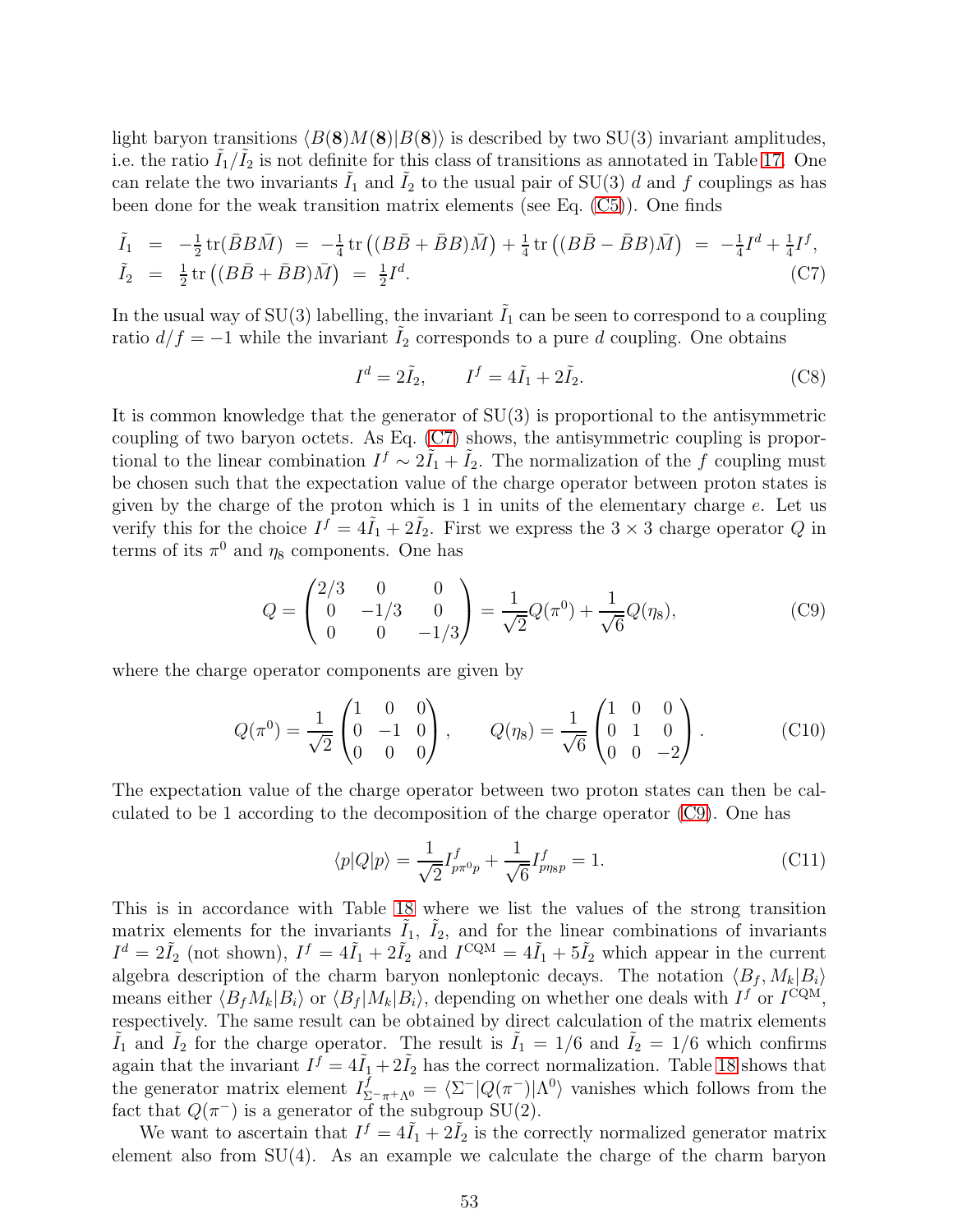

<span id="page-54-0"></span>Figure 5: light diquark transitions

state  $|\Xi_c^+\rangle$ . In SU(4) the charge operator is given by  $Q = \text{diag}(2/3, -1/3, -1/3, 2/3)$ . For the matrix elements of the charge operator one finds  $\tilde{I}_1 = 1/4$  and  $\tilde{I}_2 = 0$  which gives  $I^f = 4\tilde{I}_1 + 2\tilde{I}_2 = 1$ , as required. Table [18](#page-66-0) shows that  $I^f = 0$  for the two classes of transitions  $\langle B_c(\overline{\bf{3}})M({\bf{8}})|B_c({\bf{6}})\rangle$  and  $\langle B_c({\bf{6}})M({\bf{8}})|B_c(\overline{\bf{3}})\rangle$ . The vanishing of the f-type matrix elements follows from the fact that the vector charges  $M_k$  associated with the members  $M_k$  of light meson octet  $M(8)$  are generators of SU(3) which do not connect different SU(3) multiplets.

The second linear combination of  $\tilde{I}_1$  and  $\tilde{I}_2$  that enters the current algebra calculation is the constituent quark model (CQM) tensor invariant  $I^{\text{CQM}}$  which reads

$$
I^{\text{CQM}} = 4\tilde{I}_1 + 5\tilde{I}_2 = \frac{3}{2}I^d + I^f. \tag{C12}
$$

The constituent quark model coupling  $I^{\text{CQM}}$  can be seen to correspond to a  $d/f$  ratio of  $3/2$ . Table [18](#page-66-0) shows that the constituent quark model coupling  $I^{\text{CQM}}$  vanishes for the class of decays  $\langle B_c(\overline{\mathbf{3}})M(\mathbf{8})|B_c(\overline{\mathbf{3}})\rangle$ . This can be understood from a LS coupling analysis of the light-side transition  $0^+ \rightarrow 0^+ + 0^-$ . In the constituent quark model (or in the Heavy Quark Effective Theory (HQET)) the light side transition effectively decouples from the heavy side charm quark transition as illustrated in Fig. [5.](#page-54-0) The light side diquark has the quantum numbers  $J^P = (0^+, 1^+)$  depending on whether the two light quark spins are in the spin singlet or the spin triplet state. One can then do a LS analysis of the light side transitions  $D(0^+) \to D(0^+) + 0^-$ ,  $D(0^+) \to D(1^+) + 0^-$ ,  $D(1^+) \to D(0^+) + 0^$ and  $D(1^+) \rightarrow D(1^+) + 0^-$ . From parity the orbital angular momentum of the final state must be odd. One concludes that the transition  $D(0^+) \rightarrow D(0^+) + 0^-$  must vanish since even for the lowest possible angular momentum  $L = 1$  the final state  $D(0^+) + 0^-$  cannot couple to the initial  $D(0^+)$  state because the total spin S of the final state is  $S = 0$ . A similar LS analysis for the other three diquark transitions shows that these transitions are allowed. The coupling/decoupling arguments presented here do not hinge on the diquark representation of the light quarks but follow also in a single quark picture as long as the two light quarks move independently [\[66,](#page-63-0) [112\]](#page-65-14).

In Sec. [5](#page-26-0) we have also considered the possibility that the strong transition is described by a general mixture of  $SU(3)$  d and f couplings. We denote the general coupling by  $I<sup>gen</sup>(d/f)$  which we choose to parametrize by

<span id="page-54-1"></span>
$$
I^{\rm gen}(d/f) = d(\frac{5}{3}I^{\rm CQM} - \frac{2}{3}I^f) + fI^f \tag{C13}
$$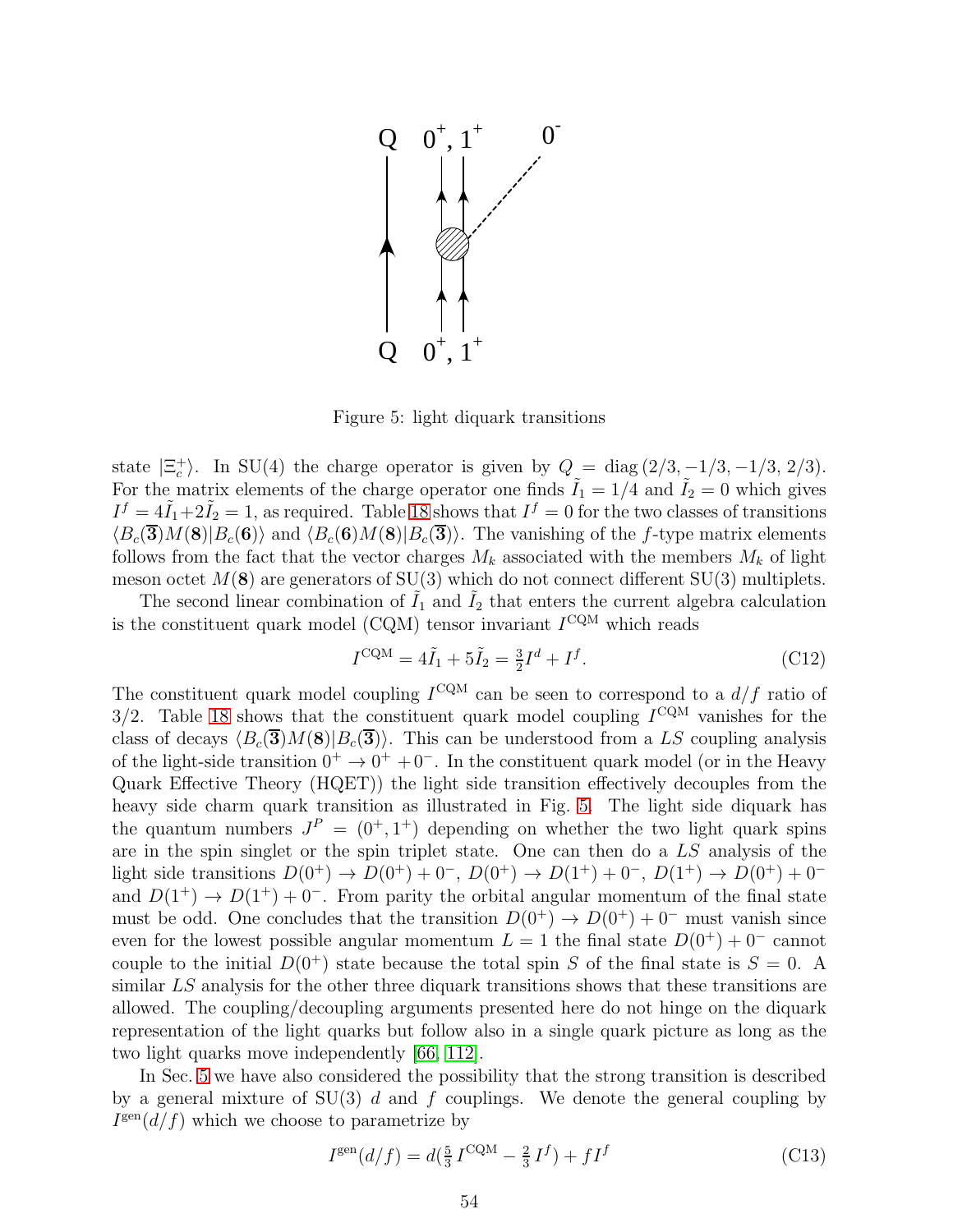with  $d + f = 1$ . We have chosen the parametrization [\(C13\)](#page-54-1) such that i) for  $d = 0$  and  $f = 1$  one recovers the f-coupling structure  $I^f = 4\tilde{I}_1 + 2\tilde{I}_2$  and ii) for  $d = 3/5$  and  $f = 2/5$ one recovers the coupling structure  $I^{\text{CQM}} = 4\tilde{I}_1 + 5\tilde{I}_2$ .

## <span id="page-55-0"></span>D Scrutinizing the Cheng et al. modification of the current algebra approach

As the authors of Ref. [\[60\]](#page-62-11) put it, the CF single charm baryon decay  $\Lambda_c^+ \to \Xi^0 K^+$  deserves special attention. First, there is no factorizing contribution to the decay as evidenced by Table [3,](#page-12-0) i.e. the decay is contributed to only by the nonfactorizing W-exchange contributions. Second, as we reconfirm below, the W-exchange contribution to the S-wave amplitude  $A^{\text{com}} = A_{fki}^{\text{com}}$  vanishes for this decay in the standard current algebra approach since  $I_3 = 0$  and  $\hat{I}_3 = 0$  (see Table [3\)](#page-12-0). Thus the current algebra approach predicts the decay to be purely P-wave. This implies that the asymmetry parameter in this decay is predicted to be zero. Cheng et al. point out that it will be difficult to reproduce the rather large experimental branching ratio of this decay  $(B = (5.5 \pm 0.7) \times 10^{-3} [92])$  $(B = (5.5 \pm 0.7) \times 10^{-3} [92])$  $(B = (5.5 \pm 0.7) \times 10^{-3} [92])$  with a P-wave contribution alone. They also suggest a way out of what they call a puzzle by reinstalling an S-wave contribution by appealing to the topological structure of the decay. We believe that the construction of Ref. [\[60\]](#page-62-11) is based on an erroneous assumption about the contribution of the topological diagram IIa to the  $S$ -wave amplitude  $A^{\text{com}}$  as we shall demonstrate in the following.

In order to shed more light on the problem, we list the current algebra  $W$ -exchange contributions to the amplitudes  $A^{\text{com}}$  and  $B^{\text{pole}} = B^{\text{pole}}_{fki}$  in terms of the intermediate baryon states for the s- and u-channel contributions. The intermediate state in the s channel is given by  $\Sigma^+$ . In the u channel the intermediate states are given by the flavor degenerate pair of states  $\Xi_c^0$  and  $\Xi_c^{'0}$  where  $\Xi_c^0$  contributes to  $A^{\text{com}}(u)$  and  $\Xi_c^{'0}$  contributes to  $B^{\text{pole}}(u)$ since  $\langle \Xi_c^{\prime 0} | K^+ | \Lambda_c^+ \rangle = 0$  and  $\langle \Xi_c^0 K^+ | \Lambda_c^+ \rangle = 0$  (see Appendix [C\)](#page-49-1). One therefore has

<span id="page-55-1"></span>
$$
A^{\text{com}} = \frac{1}{f_K} 6(4\pi \bar{X}_2) \Big( I_{\Xi^0 K^+ \Sigma^+}^{\text{pc}} I_{\Sigma^+ \Lambda_c^+}^{\text{pc}} - I_{\Xi^0 \Xi_c^0}^{\text{pc}} I_{\Xi_c^0 K^+ \Lambda_c^+}^{\text{f}} \Big),
$$
  
\n
$$
B^{\text{pole}} = \frac{1}{f_K} 6(4\pi) \bar{X}_2 \frac{2}{3} (4\pi) \bar{Z} \Big( I_{\Xi^0 K^+ \Sigma^+}^{\text{CQM}} I_{\Sigma^+ \Lambda_c^+}^{\text{pc}} R_s (\Sigma^+) + I_{\Xi^0 \Xi_c^{\prime 0}}^{\text{pc}} I_{\Xi_c^{\prime 0} K^+ \Lambda_c^+}^{\text{CQM}} R_u (\Xi_c^{\prime 0}) \Big). \quad (D1)
$$

In line with the fact that we are working in the SU(3) limit we define  $\bar{X}_2$  and  $\bar{Z}$  as SU(3) averages of the bag model integrals listed in Ref. [\[60\]](#page-62-11). Note that the bag model integral  $X_1$  does not appear in Eqs. [\(D1\)](#page-55-1), since  $X_1$  vanishes in the SU(3) limit. Intrinsic SU(3) breaking effects are accounted for in the bag model calculations but are quite small of  $\mathcal{O}(1-2)\%$ , as can be estimated from the ratio  $X_1/X_2$  and the relative size of the bag model integrals  $X_2^d$  and  $X_2^d$ , and  $Z_1$  and  $Z_2$  in Ref. [\[60\]](#page-62-11). One can check that Eqs. [\(D1\)](#page-55-1) agree with Eq.  $(40)$  of Ref. [\[60\]](#page-62-11) when the SU(3) limit is taken.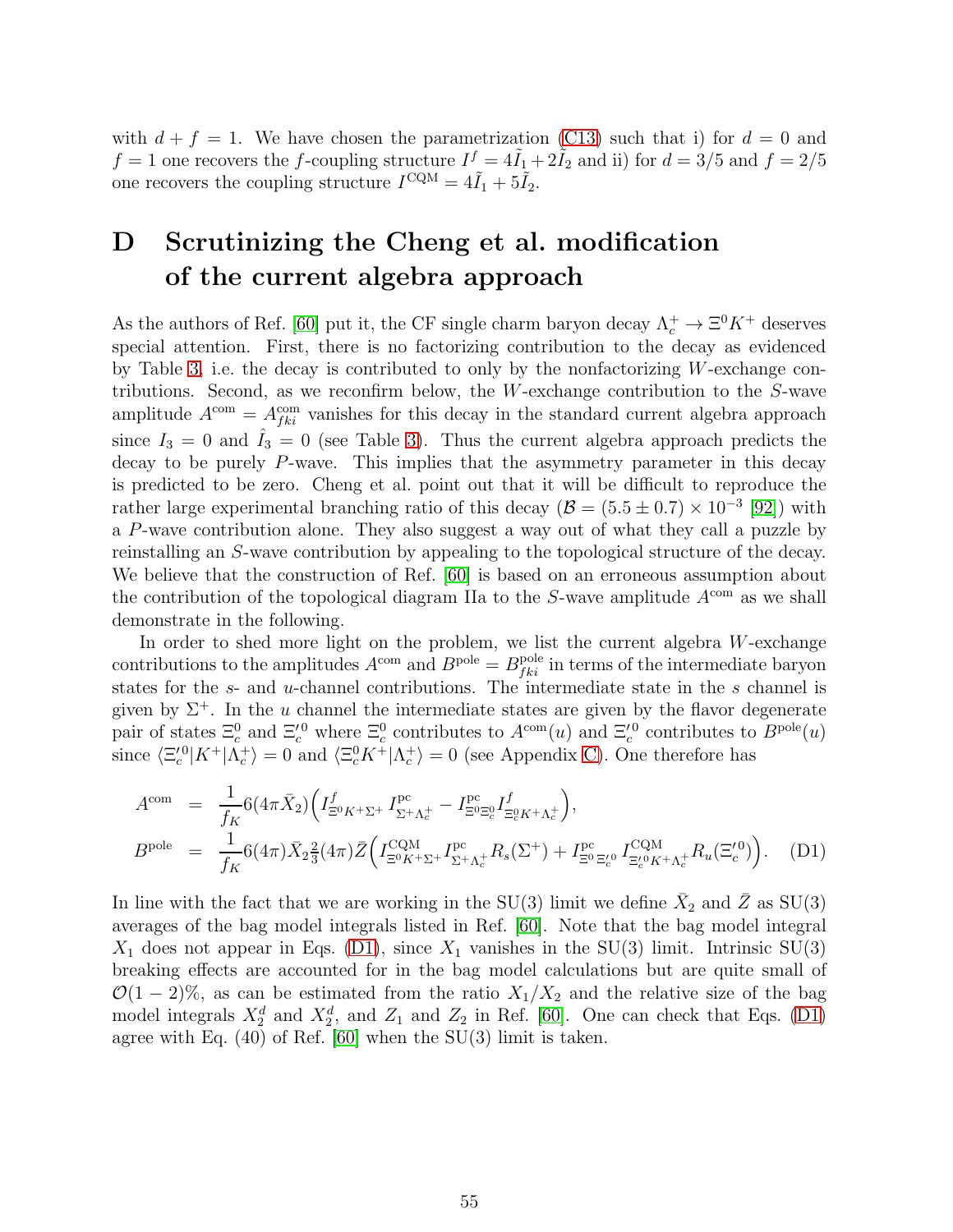The flavor coefficients in Eqs. [\(D1\)](#page-55-1) are given by

$$
S\text{-wave } (s; \Sigma^+) : \qquad I_{\Xi^0 K^+ \Sigma^+}^f I_{\Sigma^+ \Lambda_c^+}^{\text{pc}} = -4/2\sqrt{6} = 2I_3 + \frac{4I_5}{4I_5}
$$
\n
$$
S\text{-wave } (u; \Xi_c^0, \Xi_c'^0) : \qquad I_{\Xi^0 \Xi_c^0}^{\text{pc}} I_{\Xi_c^0 K^+ \Lambda_c^+}^f = -4/2\sqrt{6} = 2\hat{I}_3 + \frac{4I_5}{4I_5}
$$
\n
$$
P\text{-wave } (s; \Sigma^+) : \qquad I_{\Xi^0 \Sigma^+}^{\text{CQM}(K^+)} I_{\Sigma^+ \Lambda_c^+}^{\text{pc}} = -10/2\sqrt{6} = I_3 + \frac{2I_4}{4} + \frac{6I_5}{4I_5}
$$
\n
$$
P\text{-wave } (u; \Xi_c^0, \Xi_c'^0) : \qquad I_{\Xi^0 \Xi_c'^0}^{\text{pc}} I_{\Xi_c'^0 \Lambda_c^+}^{\text{CQM}(K^+)} = -6/2\sqrt{6} = \hat{I}_3 + 2\hat{I}_4 + \frac{6I_5}{4I_5}, \tag{D2}
$$

where we have included the corresponding results in terms of the topological tensor invariants. As proven in Sec. [4,](#page-11-0) the two results agree with each other. We emphasize that the topological tensor invariants depend only on the initial and final state particles. The summation over intermediate states is automatically accounted for. It is for this reason that the representation of the current algebra results in terms of topological tensor invariants is much compacter than the representation in terms of intermediate states.

The S-wave contribution in the first line of Eqs. [\(D1\)](#page-55-1) clearly vanishes for the decay  $\Lambda_c^+ \to \Xi^0 K^+$  since  $A^{\text{com}} \sim I_3 - \hat{I}_3$ , and both  $I_3$  and  $\hat{I}_3$  vanish. As emphasized in Sec. [5,](#page-26-0) the contribution of the nonvanishing topological invariant  $I_5$  cancels out in the total sum of the s- and u-channel contributions. Therefore, there is no need to banish the contribution of the topological diagram III represented by the single topological invariant  $I_5$  as done in Ref.  $[60]$  since  $I_5$  does not contribute to the S-wave amplitude altogether. Instead, Cheng et al. reinstall an S-wave contribution by appealing to the topological structure of the nonleptonic transitions. Their idea is that diagram IIa (see also Fig. 1b in Ref. [\[60\]](#page-62-11)) allows for an s-channel S-wave contribution to  $\Lambda_c^+ \to \Xi^0 K^+$ , since  $I_4 \neq 0$ . However, our analysis shows that the topological tensor invariant  $I_4$  associated with diagram IIa does not contribute to the S-wave s-channel amplitude  $A^{\text{com}}$ . The flaw in the reasoning of Ref. [\[60\]](#page-62-11) results from an incomplete knowledge of how the topological diagrams are connected with the current algebra contributions which are now available from our analysis.

Nevertheless, let us present the results of the modified current algebra approach of Ref. [\[60\]](#page-62-11) where we again use the representation in terms of topological tensor invariants. In the modified current algebra approach the u-channel contributions to  $\Lambda_c^+ \to \Xi^0 K^+$  are relinquished by observing that i) there are no contributions from the topological diagram IIb and from the postulate that ii) contributions from the topological diagram III must be set to zero. In the modification of the current algebra approach one therefore has

$$
A^{\text{com}} = \frac{1}{f_K} 6(4\pi \bar{X}_2) \Big( I_{\Xi^0 K^+ \Sigma^+}^f I_{\Sigma^+ \Lambda_c^+}^{\text{pc}} - 0(u) \Big),
$$
  
\n
$$
B^{\text{pole}} = \frac{1}{f_K} 6(4\pi \bar{X}_2) \frac{3}{2} (4\pi \bar{Z}) \Big( I_{\Xi^0 K^+ \Sigma^+}^{\text{OQM}} I_{\Sigma^+ \Lambda_c^+}^{\text{pc}} R_s(\Sigma^+) + 0(u) \Big), \tag{D3}
$$

where  $0(u)$  stands for the banished *u*-channel contributions. As a result of their modifications, in their numerical evaluation Cheng et al. obtain a rather large value for the asymmetry parameter  $\alpha_{\Lambda_c^+\to\Xi^0 K^+} = 0.90$  due to the fact that  $A^{\text{com}}$  is no longer zero. This result is in crass contradiction to the current algebra result where  $\alpha_{\Lambda_c^+ \to \Xi^0 K^+} = 0$ . The issue of a vanishing or non-vanishing S-wave contribution to the decay  $\Lambda_c^+ \to \Xi^0 K^+$  can be settled by a measurement of the asymmetry parameter in this decay. Unfortunately,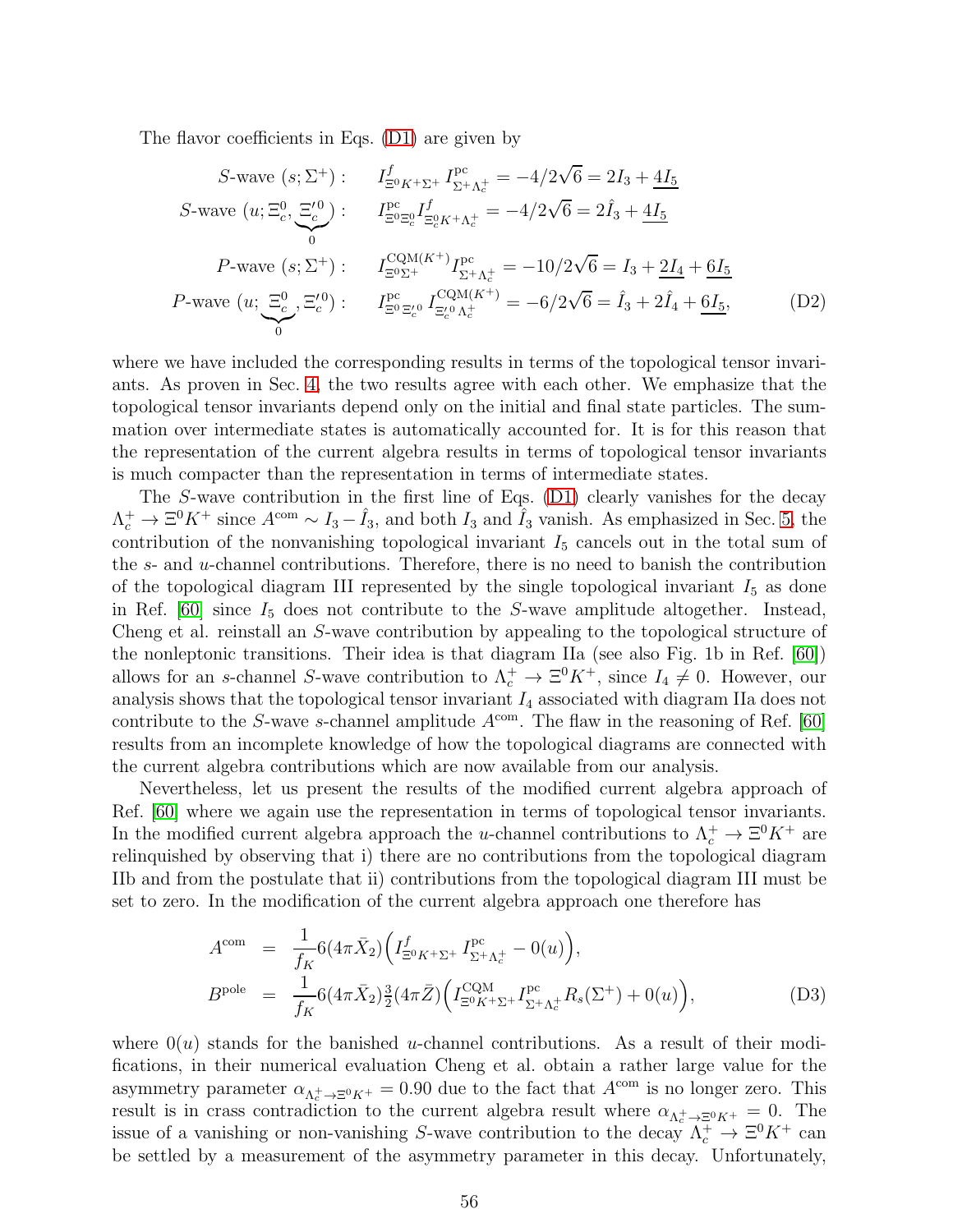such a measurement is not available at present. As concerns the rate, however, Cheng et al. succeed in their original goal to increase the branching ratio to  $\mathcal{B} = 7.1 \times 10^{-3}$  close to the experimental branching ratio  $\mathcal{B} = (5.5 \pm 0.7) \times 10^{-3}$  [\[92\]](#page-64-14).

Since the arguments in Ref. [\[60\]](#page-62-11) are based on an incomplete knowledge of how the topological invariants contribute to the current algebra results, it is difficult to follow their reasoning in the treatment of some of the other charm baryon decays. A case in point is the SCS decay  $\Xi_c^+ \to \Sigma^0 \pi^+$ . The W-exchange contributions proceed via the  $(c \to s; s \to u)$ transitions (called (a) in Appendix [A\)](#page-46-0) with the nonvanishing tensor invariants  $I_3 = 2/4\sqrt{3}$ and  $I_5 = 1/4\sqrt{3}$  (see Table [4\)](#page-13-0). The intermediate state in the s-channel is  $\Sigma^+$  for both  $A^{\text{com}}(s)$  and  $B^{\text{pole}}(s)$  while the intermediate states in  $A^{\text{com}}(u)$  and  $B^{\text{pole}}(u)$  are  $\Xi_c^0$  and  $\Xi_c^{\prime 0}$ , respectively, as follows from the fact that  $\langle \Xi_c^{\prime 0} | \pi^+ | \Xi_c^+ \rangle = 0$  and  $\langle \Xi_c^0 \pi^+ | \Xi_c^+ \rangle = 0$  (see Appendix [C\)](#page-49-1). One has

$$
A^{\text{com}} = \frac{1}{f_K} 6(4\pi \bar{X}_2) \Big( I_{\Xi^0 \pi^+ \Sigma^+}^f I_{\Sigma^+ \Lambda_c^+}^{\text{pc}} - I_{\Xi^0 \Xi_c^0}^{\text{pc}} I_{\Xi_c^0 \pi^+ \Lambda_c^+}^f \Big),
$$
  
\n
$$
B^{\text{pole}} = \frac{1}{f_K} 6(4\pi) \bar{X}_2 \frac{2}{3} (4\pi) \bar{Z} \Big( I_{\Xi^0 \pi^+ \Sigma^+}^{\text{CQM}} I_{\Sigma^+ \Lambda_c^+}^{\text{pc}} R_s(\Sigma^+) + I_{\Xi^0 \Xi_c^{\prime 0}}^{\text{pc}} I_{\Xi_c^{\prime 0} \pi^+ \Lambda_c^+}^{\text{CQM}} R_u(\Xi_c^{\prime 0}) \Big) \tag{D4}
$$

and

$$
S\text{-wave } (s; \Sigma^+): \qquad I_{\Sigma^0 \pi^+ \Sigma^+}^f I_{\Sigma^+ \Xi_c^+}^{\text{pc}} = (-\sqrt{2})(-2\sqrt{6}) = 2/\sqrt{3} = 2I_3 + 4I_5
$$
\n
$$
S\text{-wave } (u; \Xi_c^0, \Xi_c'^0): \qquad I_{\Sigma^0 \Xi_c^0}^{\text{pc}} I_{\Xi_c'^0 \pi^+ \Xi_c^+}^f = (-1/\sqrt{3})(-1) = 1/\sqrt{3} = 2\hat{I}_3 + 4I_5
$$
\n
$$
P\text{-wave } (s; \Sigma^+): \qquad I_{\Sigma^0 \pi^+ \Sigma^+}^{\text{CQM}} I_{\Sigma^+ \Xi_c^+}^{\text{pc}} = (-\sqrt{2})(-\sqrt{2/3}) = 2/\sqrt{3} = \underline{I}_3 + 2I_4 + 6I_5
$$
\n
$$
P\text{-wave } (u; \Xi_c^0, \Xi_c'^0): \qquad I_{\Sigma^0 \Xi_c'^0}^{\text{pc}} I_{\Xi_c'^0 \pi^+ \Xi_c^+}^{\text{CQM}} = (1)(\sqrt{3}/2) = \sqrt{3}/2 = \hat{I}_3 + 2\hat{I}_4 + \underline{6I}_5, \qquad (D5)
$$

leading to

$$
\hat{A}^{\text{com}} = (\underline{2I_3} + \underline{4I_5}) - (2\hat{I}_3 + \underline{4I_5})
$$
\n
$$
\hat{B}^{\text{pole}} = (\underline{I_3} + 2I_4 + \underline{6I_5}) R_s(\Sigma^+) + (\hat{I}_3 + 2\hat{I}_4 + \underline{6I_5}) R_u(\Xi'^0). \tag{D6}
$$

The results can be checked to be in agreement with the results in Ref. [\[60\]](#page-62-11) up to sign differences due to different sign conventions for the flavor wave functions. The above results for the decay  $\Xi_c^+$   $\to \Sigma^0 \pi^+$  in Ref. [\[60\]](#page-62-11) were calculated in the modified current algebra approach as defined earlier on in the paper. An obvious question is why the  $u$ -channel contributions were dropped in Eqs. [\(D1\)](#page-55-1) and not in the decay  $\Xi_c^+ \to \Sigma^0 \pi^+$ . In both cases the *u*-channel contributions are proportional to the tensor invariant  $I_5$  which are banished in one case but not in the other case.

Another case of puzzlement are the SCS decays  $\Omega_c^0 \to \Sigma^+ \bar{K}^-$  and  $\Omega_c^0 \to \Sigma^0 \bar{K}^0$  treated in a follow-up paper [\[62\]](#page-62-13), again in the framework of the modified current algebra approach. That the authors of Ref. [\[62\]](#page-62-13) use the modified current algebra approach is evident from the fact that they do not even list the decays  $\Omega_c^0 \to pK^-$  and  $\Omega_c^0 \to n\bar{K}^0$  in their list of  $\Omega_c^0$ decays since these decays are proportional to  $I_5$  alone (see Table [8\)](#page-18-0). Up to a normalization factor, the above two decays  $\Omega_c^0 \to \Sigma^+ \bar{K}^-$  and  $\Omega_c^0 \to \Sigma^0 \bar{K}^0$  can be seen to have a topological invariant structure which is identical to the one in the decay  $\Lambda_c^+ \to \Xi^0 K^+$  treated above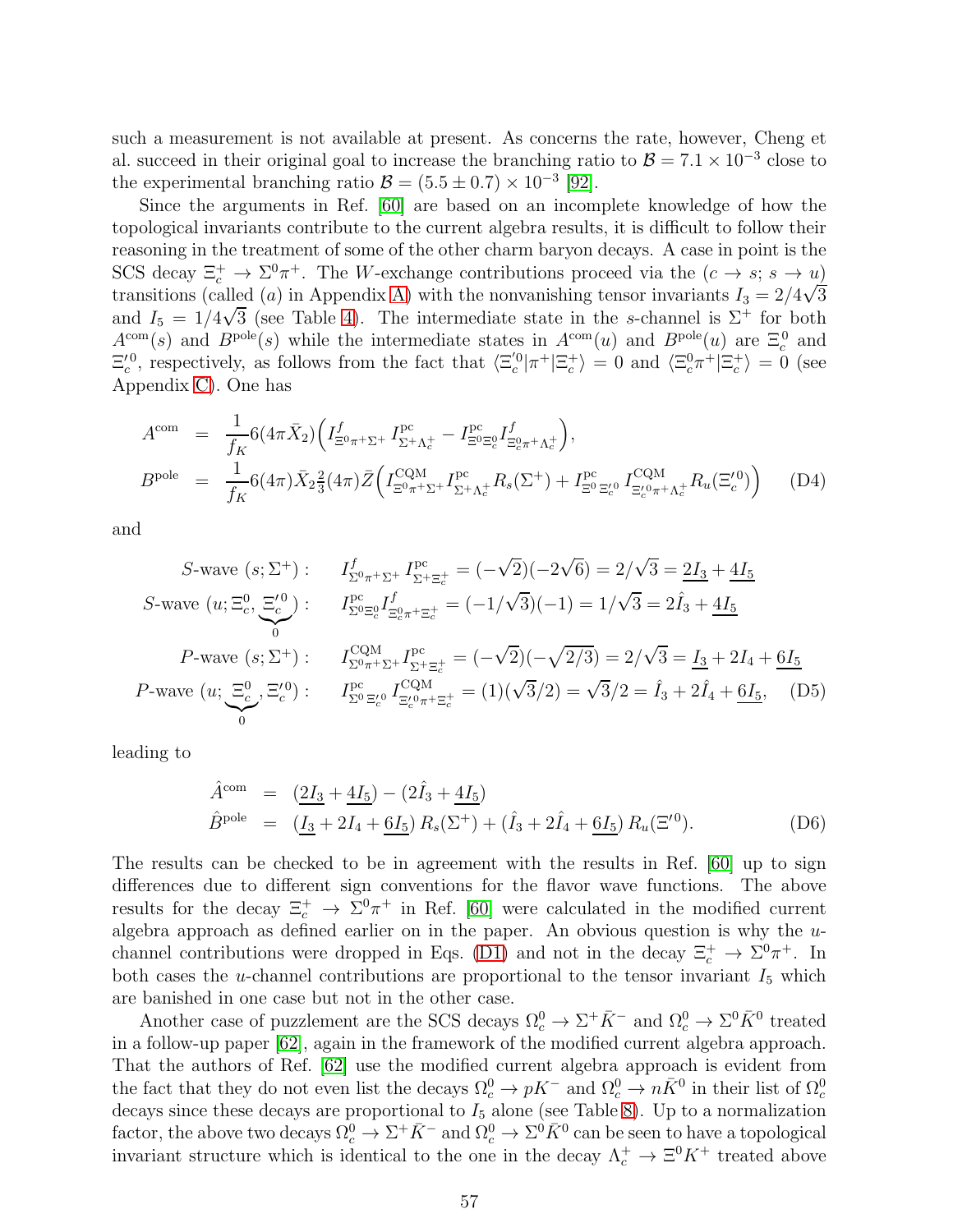(see Tables [3](#page-12-0) and [8\)](#page-18-0). Therefore, one would expect substantial S-wave contributions and large values of the asymmetry parameter in these decays in the modified current algebra approach, contrary to the numerical results listed in Ref. [\[62\]](#page-62-13).

Apart from the misidentification in the S-wave contribution mentioned above, a second serious objection against the prescription of Cheng et al. is the following. As written down in Eq. [\(20\)](#page-10-0), the topological tensor invariant  $I_5$  projects onto the reduced topological matrix element  $\mathcal{T}_5$ . The reduced matrix element  $\mathcal{T}_5$  in turn is calculated in terms of bag model integrals which certainly do not vanish as shown in Refs. [\[59,](#page-62-10) [60,](#page-62-11) [61,](#page-62-12) [62\]](#page-62-13). However, one cannot arbitrarily set  $\mathcal{T}_5$  to zero and keep the other reduced topological matrix elements at their nonzero bag model values. As an additional justification of their prescription to banish the contributions proportional to  $I_5$ , the authors of Ref. [\[60\]](#page-62-11) cite the constituent quark model calculation of Ref. [\[37\]](#page-61-4) where the contributions proportional to  $I_5$  were found to be numerically small. However, in Ref. [\[37\]](#page-61-4) the reduced matrix element  $\mathcal{T}_5$  given in terms of an overlap integral  $H_3$  was found to be numerically small which had no implications for the other two topological contributions IIa and IIb since they are proportional to an unrelated overlap integral  $H_2$ .

## <span id="page-58-0"></span>E Amplitudes, rates and asymmetry parameter

As before we shall use the abbreviations  $Q_{\pm} = (m_i \pm m_f) - m_k^2$  such that the magnitude of the rest frame momenta of the daughter particles read  $p = \sqrt{Q_{+}Q_{-}}/2m_i$ . We follow the conventions of Ref. [\[37\]](#page-61-4) except that we change the sign of the p.c. amplitude B.

Invariant amplitudes: 
$$
\langle B_f M | \mathcal{H} | B_1 \rangle = \bar{u}_f (A - B \gamma_5) u_i
$$

\nHelicity amplitudes: 
$$
H_{1/20}^{pv} = 2\sqrt{Q_+} A, \quad H_{1/20}^{pc} = 2\sqrt{Q_-} B
$$

\nRate: 
$$
\Gamma = \frac{p}{32\pi n_i^2} \left( |H_{1/20}^{pv}|^2 + |H_{1/20}^{pc}|^2 \right) =
$$

\n
$$
= \frac{p}{8\pi m_i^2} \left( Q_+ |A|^2 + Q_- |B|^2 \right)
$$
\nAsymmetry parameter: 
$$
\frac{|H_{1/20}|^2 - |H_{-1/20}|^2}{|H_{1/20}|^2 + |H_{-1/20}|^2} = \frac{2 \operatorname{Re}(H^{pv} H^{pc*})}{|H^{pv}|^2 + |H^{pc}|^2} =
$$

\n
$$
= \frac{2\sqrt{Q_+ Q_-} \operatorname{Re}(AB^*)}{(Q_+ |A|^2 + Q_- |B|^2)} \tag{E1}
$$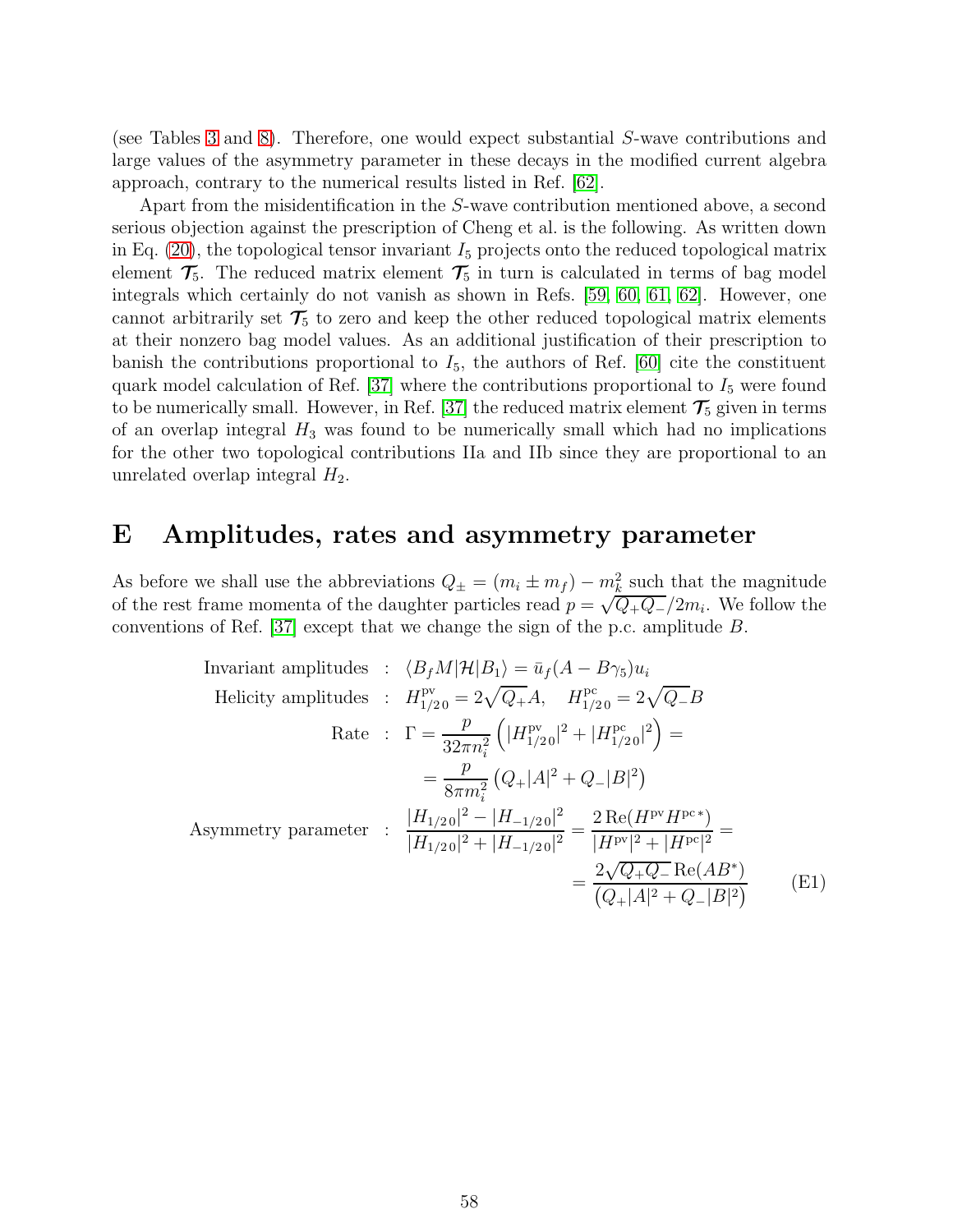### <span id="page-59-0"></span>References

- <span id="page-59-1"></span>[1] M. Ablikim *et al.* [BESIII Collaboration], "Measurements of absolute hadronic branching fractions of  $\Lambda_c^+$  baryon," Phys. Rev. Lett. **116** (2016) 052001
- <span id="page-59-2"></span>[2] A. Zupanc *et al.* [Belle Collaboration], "Measurement of the Branching Fraction  $\mathcal{B}(\Lambda_c^+ \to pK^-\pi^+),$ " Phys. Rev. Lett. **113** (2014) 042002
- <span id="page-59-3"></span>[3] M. Ablikim *et al.* [BESIII Collaboration], "Measurements of Weak Decay Asymmetries of  $\Lambda_c^+ \to pK_S^0$ ,  $\Lambda \pi^+$ ,  $\Sigma^+ \pi^0$ , and  $\Sigma^0 \pi^+$ ," Phys. Rev. D **100** (2019) 072004
- <span id="page-59-4"></span>[4] H. B. Li and X. R. Lyu, "Study of the Standard Model with weak decays charmed hadrons," Natl. Sci. Rev. 8 (2021) nwab181
- [5] Y. B. Li *et al.* [Belle Collaboration], "Measurements of the branching fractions of semileptonic decays  $\Xi_c^0 \to \Xi^- \ell^+ \nu_\ell$  and asymmetry parameter of  $\Xi_c^0 \to \Xi^- \pi^+$  decay," Phys. Rev. Lett. 127 (2021) 121803
- <span id="page-59-5"></span>[6] J. P. Alexander *et al.* [CLEO Collaboration], "Observation of the Cabibbo suppressed charmed baryon decay  $\Lambda_c^+ \to p\phi$ ," Phys. Rev. D **53** (1996) 1013
- <span id="page-59-6"></span>[7] K. Abe *et al.* [Belle Collaboration], "Observation of Cabibbo suppressed and W exchange  $\Lambda_c^+$  baryon decays," Phys. Lett. B **524** (2002) 33
- <span id="page-59-7"></span>[8] M. Ablikim *et al.* [BESIII Collaboration], "Measurement of Singly Cabibbo Suppressed Decays  $\Lambda_c^+ \to p \pi^+ \pi^-$  and  $\Lambda_c^+ \to p K^+ K^-$ ," Phys. Rev. Lett. 117 (2016) 232002 Addendum: [Phys. Rev. Lett. 120 (2018) 029903]
- <span id="page-59-8"></span>[9] M. Ablikim *et al.* [BESIII Collaboration], "Evidence for the singly-Cabibbosuppressed decay  $\Lambda_c^+ \to p\eta$  and search for  $\Lambda_c^+ \to p\pi^0$ ," Phys. Rev. D **95** (2017) 111102
- <span id="page-59-9"></span>[10] S. X. Li *et al.* [Belle Collaboration], "Measurements of the branching fractions of  $\Lambda_c^+ \to p\eta$  and  $\Lambda_c^+ \to p\pi^0$  decays at Belle," Phys. Rev. D **103** (2021) 072004
- <span id="page-59-10"></span>[11] M. Ablikim *et al.* [BESIII Collaboration], "Observation of  $\Lambda_c^+ \to nK_S^0\pi^+$ ," Phys. Rev. Lett. 118 (2017) 112001
- <span id="page-59-12"></span><span id="page-59-11"></span>[12] M. Ablikim *et al.*, "Future Physics Programme of BESIII," Chin. Phys. C 44 (2020) 040001
- [13] Y. B. Li *et al.* [Belle Collaboration], "First Measurements of Absolute Branching Fractions of the  $\Xi_c^0$  Baryon at Belle," Phys. Rev. Lett. **122** (2019) 082001
- <span id="page-59-13"></span>[14] Y. B. Li *et al.* [Belle Collaboration], "First measurements of absolute branching fractions of the  $\Xi_c^+$  baryon at Belle," Phys. Rev. D **100** (2019) 031101
- <span id="page-59-14"></span>[15] J. G. Körner, "Spin, Helicity and Flavour Patterns in Exclusive Decays of Bottom Mesons Into Baryon - Anti-baryon Pairs," Z. Phys. C 43 (1989) 165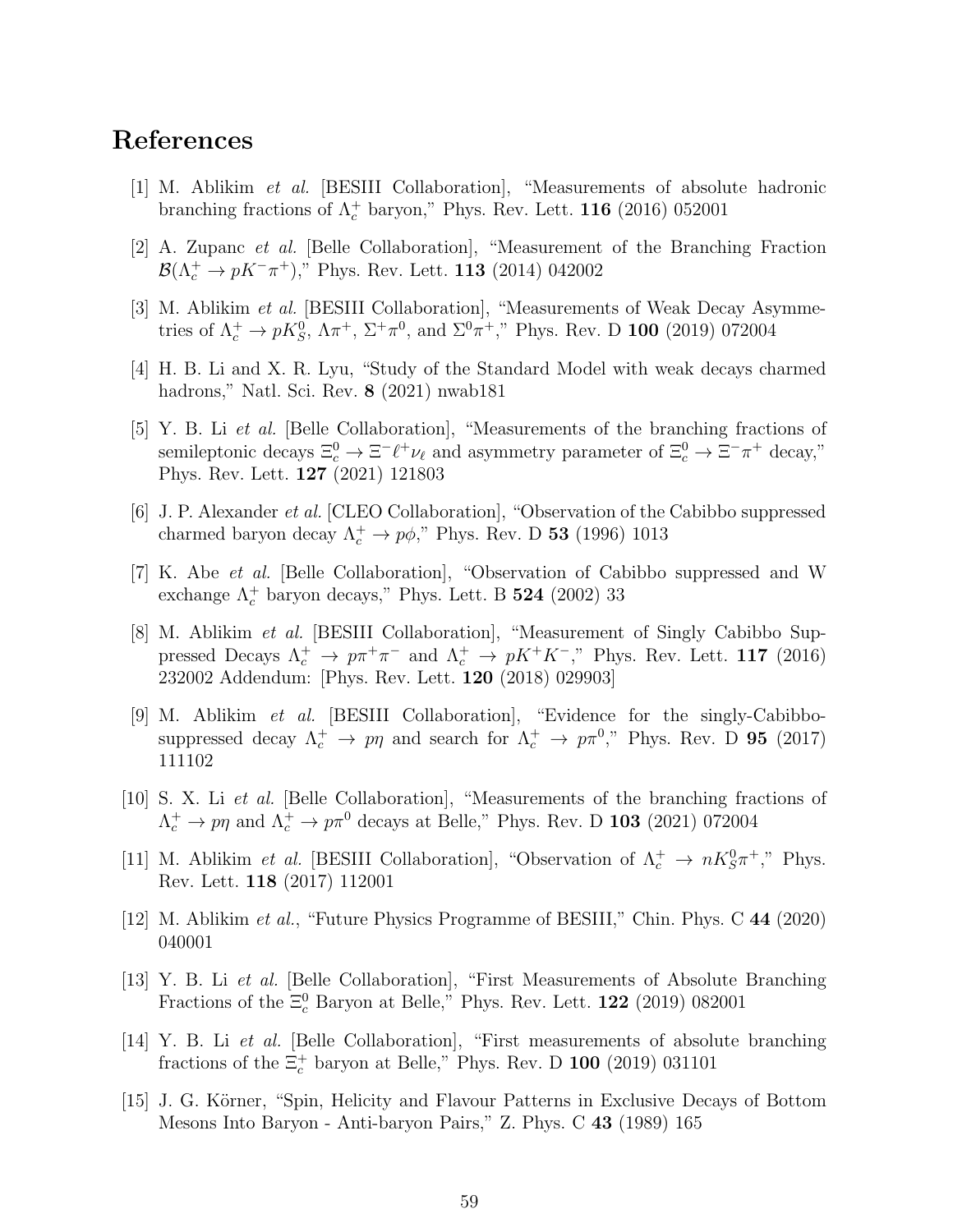- <span id="page-60-1"></span><span id="page-60-0"></span>[16] R. Aaij *et al.* [LHCb Collaboration], "Observation of the doubly Cabibbo-suppressed decay  $\Xi_c^+ \to p\phi$ ," JHEP **1904** (2019) 084
- <span id="page-60-2"></span>[17] R. Aaij *et al.* [LHCb Collaboration], "First branching fraction measurement of the suppressed decay  $\Xi_c^0 \to \pi^- \Lambda_c^+$ ," Phys. Rev. D **102** (2020) 071101
- <span id="page-60-3"></span>[18] R. Aaij *et al.* [LHCb Collaboration], "First Observation of the Doubly Charmed Baryon Decay  $\Xi_{cc}^{++} \to \Xi_c^+ \pi^+$ ," Phys. Rev. Lett. **121** (2018) 162002
- <span id="page-60-4"></span>[19] M. J. Savage and R. P. Springer, "SU(3) Predictions for Charmed Baryon Decays," Phys. Rev. D 42 (1990) 1527
- <span id="page-60-5"></span>[20] M. J. Savage, "SU(3) violations in the nonleptonic decay of charmed hadrons," Phys. Lett. B 257 (1991) 414
- <span id="page-60-6"></span>[21] S. Pakvasa, S. P. Rosen and S. F. Tuan, "Parity Violation and Flavor Selection Rules in Charmed Baryon Decays," Phys. Rev. D 42 (1990) 3746.
- [22] S. M. Sheikholeslami, M. P. Khanna and R. C. Verma, "Cabibbo enhanced weak decays of charmed baryons in the SU(4) semidynamical scheme," Phys. Rev. D 43 (1991) 170
- <span id="page-60-7"></span>[23] R. C. Verma and M. P. Khanna, "Cabibbo favored hadronic decays of charmed baryons in flavour  $SU(3)$ ," Phys. Rev. D 53 (1996) 3723
- <span id="page-60-9"></span><span id="page-60-8"></span>[24] K. K. Sharma and R. C. Verma, "SU(3) flavour analysis of two-body weak decays of charmed baryons," Phys. Rev. D 55 (1997) 7067
- <span id="page-60-10"></span>[25] C. D. Lü, W. Wang and F. S. Yu, "Test flavour  $SU(3)$  symmetry in exclusive  $\Lambda_c$ decays," Phys. Rev. D 93 (2016) 056008
- [26] C. Q. Geng, Y. K. Hsiao, C. W. Liu and T. H. Tsai, "Antitriplet charmed baryon decays with  $SU(3)$  flavour symmetry," Phys. Rev. D  $97$  (2018) 073006
- <span id="page-60-11"></span>[27] C. Q. Geng, Y. K. Hsiao, C. W. Liu and T. H. Tsai, "SU(3) symmetry breaking in charmed baryon decays," Eur. Phys. J. C 78 (2018) 593
- <span id="page-60-12"></span>[28] C. Q. Geng, C. W. Liu and T. H. Tsai, "Asymmetries of anti-triplet charmed baryon decays," Phys. Lett. B 794 (2019) 19
- <span id="page-60-13"></span>[29] C. P. Jia, D. Wang and F. S. Yu, "Charmed baryon decays in  $SU(3)_F$  symmetry," Nucl. Phys. B 956 (2020) 115048
- <span id="page-60-14"></span>[30] J. G. Körner, G. Kramer and J. Willrodt, "Weak Decays of Charmed Baryons," Z. Phys. C 2 (1979) 117
- <span id="page-60-15"></span>[31] Y. Kohara, "Quark diagram analysis of charmed baryon decays," Phys. Rev. D 44 (1991) 2799
- <span id="page-60-16"></span>[32] L. L. Chau, H. Y. Cheng and B. Tseng, "Analysis of two-body decays of charmed baryons using the quark diagram scheme," Phys. Rev. D 54 (1996) 2132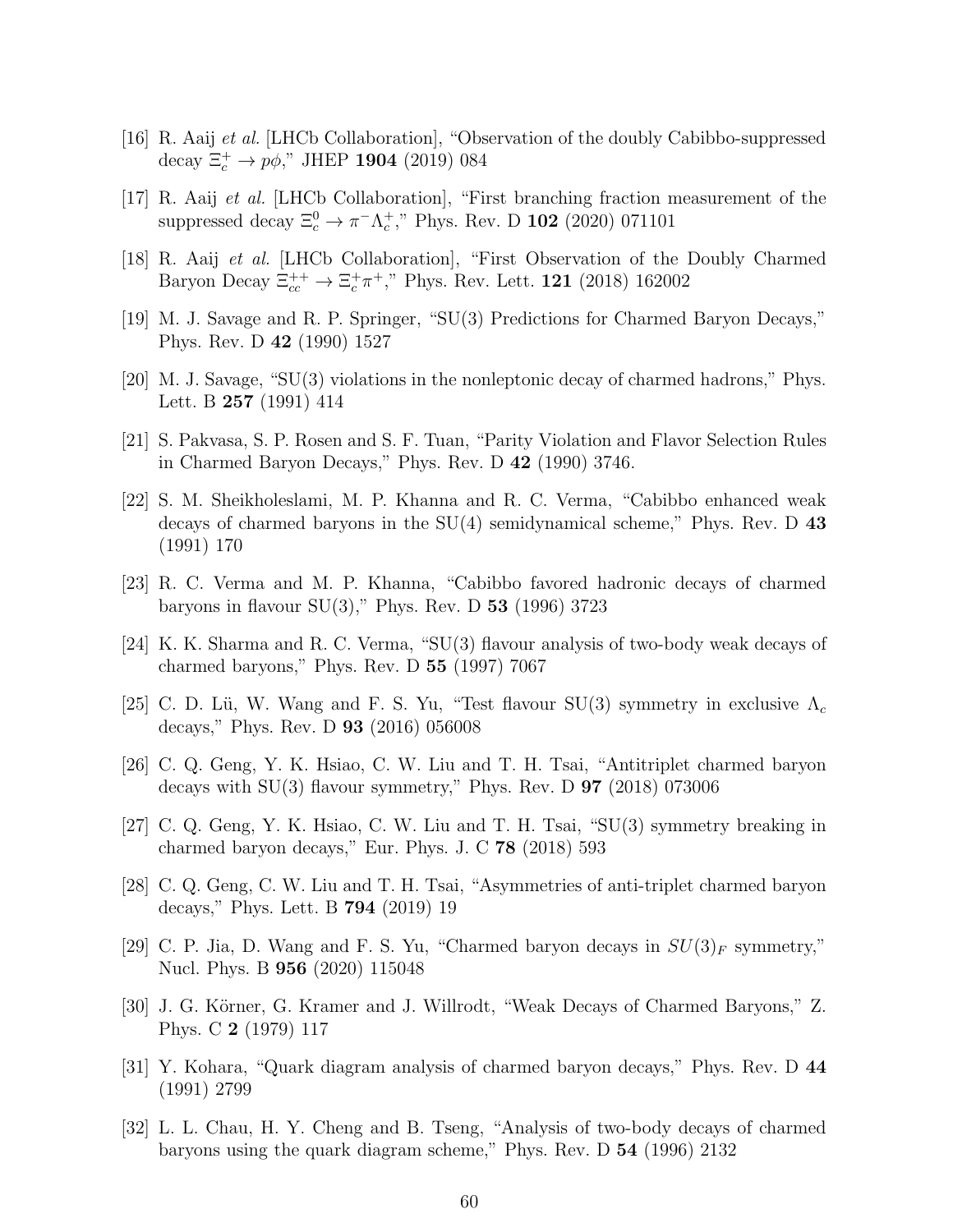- <span id="page-61-1"></span><span id="page-61-0"></span>[33] X. G. He, Y. J. Shi and W. Wang, "Unification of Flavor SU(3) Analyses of Heavy Hadron Weak Decays," Eur. Phys. J. C 80 (2020) 359
- <span id="page-61-2"></span>[34] H. J. Zhao, Y. L. Wang, Y. K. Hsiao and Y. Yu, "A diagrammatic analysis of twobody charmed baryon decays with flavour symmetry," JHEP 2002 (2020) 165
- [35] L. Maiani, "Two-body Decays Of Charmed Particles," Contribution to: *13th Rencontres de Moriond – Session II Mar 18-24: High Energy Hadronic Interactions*, 473–490, PRINT-78-0672 (ECOLE-NORMALE).
- <span id="page-61-4"></span><span id="page-61-3"></span>[36] P. Y. Niu, J. M. Richard, Q. Wang and Q. Zhao, "Hadronic weak decays of  $\Lambda_c$  in the quark model," Phys. Rev. D 102 (2020) 073005
- [37] J. G. Körner and M. Krämer, "Exclusive nonleptonic charm baryon decays," Z. Phys. C 55 (1992) 659
- <span id="page-61-5"></span>[38] F. Hussain and P. Rotelli, "Semi-phenomenological analysis of nonleptonic hyperon decays in  $\tilde{U}_{12}$ ," Nuovo Cim. A (1965–1970) 44 (1966) 1047
- <span id="page-61-6"></span>[39] J. G. Körner and T. Gudehus, "Nonleptonic hyperon decays in a current-current quark model," Nuovo Cim. A (1971–1996) 11 (1972) 597
- <span id="page-61-7"></span>[40] M. A. Ivanov, J. G. Körner, V. E. Lyubovitskij and A. G. Rusetsky, "Exclusive nonleptonic bottom to charm baryon decays including nonfactorizable contributions," Mod. Phys. Lett. A 13 (1998) 181
- <span id="page-61-8"></span>[41] M. A. Ivanov, J. G. Körner, V. E. Lyubovitskij and A. G. Rusetsky, "Exclusive nonleptonic decays of bottom and charm baryons in a relativistic three quark model: Evaluation of nonfactorizing diagrams," Phys. Rev. D 57 (1998) 5632
- <span id="page-61-9"></span>[42] T. Gutsche, M. A. Ivanov, J. G. Körner, V. E. Lyubovitskij and Z. Tyulemissov, "Analysis of the semileptonic and nonleptonic two-body decays of the double heavy charm baryon states  $\Xi_{cc}^{++}$ ,  $\Xi_{cc}^+$  and  $\Omega_{cc}^+$ ," Phys. Rev. D 100 (2019) 114037
- <span id="page-61-10"></span>[43] H. Y. Cheng and B. Tseng, "Nonleptonic weak decays of charmed baryons," Phys. Rev. D 46 (1992) 1042 [Erratum-ibid. D 55 (1997) 1697]
- <span id="page-61-11"></span>[44] H. Y. Cheng and B. Tseng, "Cabibbo allowed nonleptonic weak decays of charmed baryons," Phys. Rev. D 48 (1993) 4188
- <span id="page-61-12"></span>[45] Q. P. Xu and A. N. Kamal, "Cabibbo favored nonleptonic decays of charmed baryons," Phys. Rev. D 46 (1992) 270
- <span id="page-61-13"></span>[46] T. Uppal, R. C. Verma and M. P. Khanna, "Constituent quark model analysis of weak mesonic decays of charm baryons," Phys. Rev. D 49 (1994) 3417
- <span id="page-61-14"></span>[47] P. Zenczykowski, "Quark and pole models of nonleptonic decays of charmed baryons," Phys. Rev. D 50 (1994) 402
- <span id="page-61-15"></span>[48] P. Zenczykowski, "Nonleptonic charmed baryon decays: Symmetry properties of parity violating amplitudes," Phys. Rev. D 50 (1994) 5787.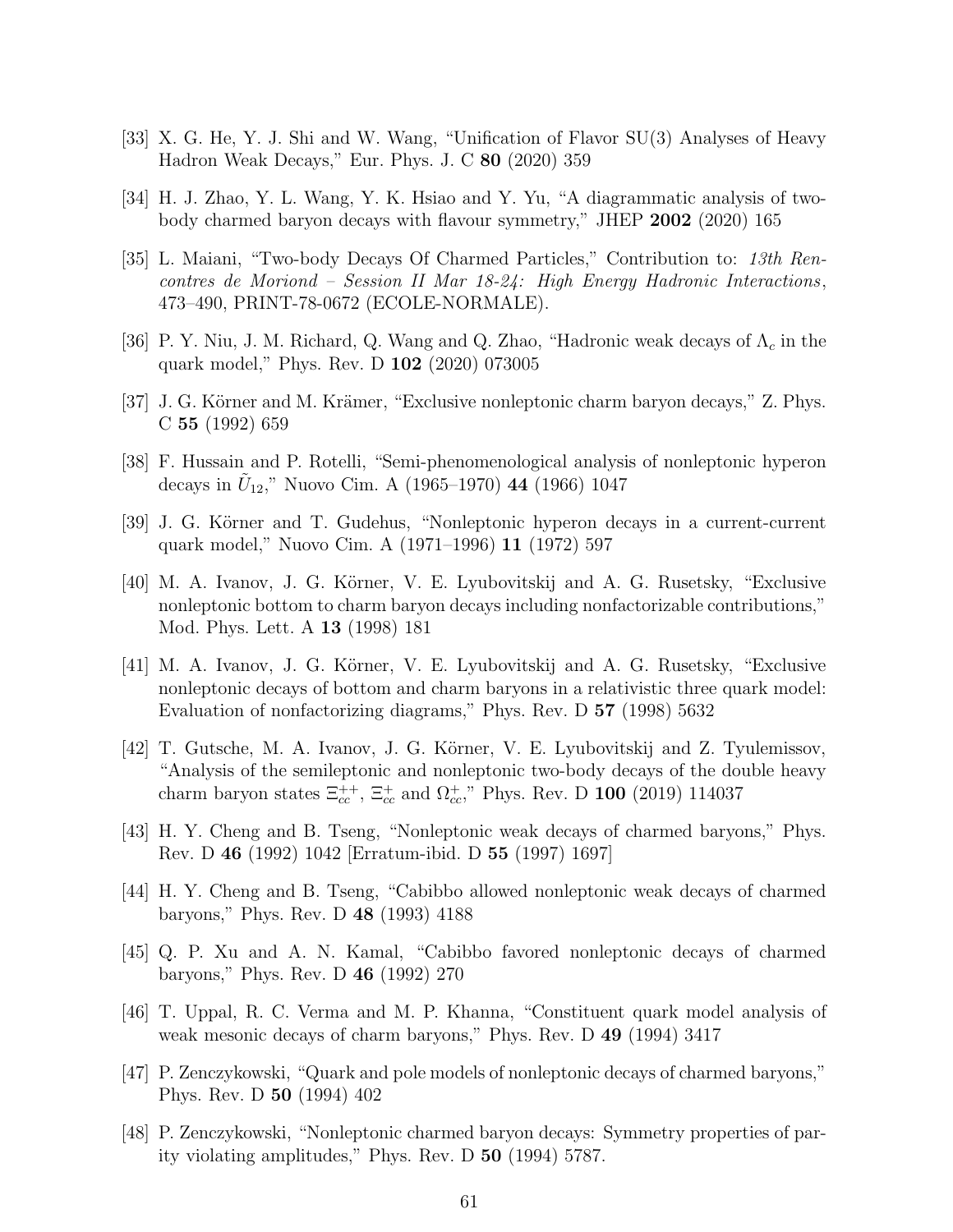- <span id="page-62-1"></span><span id="page-62-0"></span>[49] A. Datta, "Nonleptonic two-body decays of charmed and  $\Lambda_b$  baryons," unpublished, [hep-ph/9504428.](http://arxiv.org/abs/hep-ph/9504428)
- [50] Fayyazuddin and Riazuddin, "On the relative strength of W exchange and factorization contributions in hadronic decays of charmed baryons," Phys. Rev. D 55 (1997) 255 [Erratum-ibid. D 56 (1997) 531]
- <span id="page-62-3"></span><span id="page-62-2"></span>[51] K. K. Sharma and R. C. Verma, "A Study of weak mesonic decays of  $\Lambda_c$  and  $\Xi_c$ baryons on the basis of HQET results," Eur. Phys. J. C 7 (1999) 217
- [52] N. Sharma and R. Dhir, "Estimates of W-exchange contributions to  $\Xi_{cc}$  decays," Phys. Rev. D 96 (2017) 113006
- <span id="page-62-4"></span>[53] R. Dhir and N. Sharma, "Weak decays of doubly heavy charm  $\Omega_{cc}^+$  baryon," Eur. Phys. J. C 78 (2018) 743
- <span id="page-62-6"></span><span id="page-62-5"></span>[54] H. Y. Cheng, X. W. Kang and F. Xu, "Singly Cabibbo-suppressed hadronic decays of  $\Lambda_c^+$ ," Phys. Rev. D **97** (2018) 074028
- <span id="page-62-7"></span>[55] L. S. Brown and C. M. Sommerfield, "Algebra of Currents and Nonleptonic Hyperon Decay," Phys. Rev. Lett. 16 (1966) 751.
- <span id="page-62-8"></span>[56] H. Sugawara, "Application of Current Commutation Rules to Nonleptonic Decay of Hyperons," Phys. Rev. Lett. 15 (1965) 870.
- <span id="page-62-9"></span>[57] M. Suzuki, "Consequences of Current Commutation Relations in the Nonleptonic Hyperon Decays," Phys. Rev. Lett. 15 (1965) 986
- [58] Y. Hara, Y. Nambu and J. Schechter, "Nonleptonic decays of hyperons," Phys. Rev. Lett. 16 (1966) 380
- <span id="page-62-10"></span>[59] H. Y. Cheng, G. Meng, F. Xu and J. Zou, "Two-body weak decays of doubly charmed baryons," Phys. Rev. D 101 (2020) 034034
- <span id="page-62-11"></span>[60] J. Zou, F. Xu, G. Meng and H. Y. Cheng, "Two-body hadronic weak decays of antitriplet charmed baryons," Phys. Rev. D 101 (2020) 014011
- <span id="page-62-12"></span>[61] G. Meng, S. M. Y. Wong and F. Xu, "Doubly Cabibbo-suppressed decays of antitriplet charmed baryons," JHEP 11 (2020) 126
- <span id="page-62-13"></span>[62] S. Hu, G. Meng and F. Xu, "Hadronic weak decays of the charmed baryon  $\Omega_c$ ," Phys. Rev. D 101 (2020) 094033
- <span id="page-62-14"></span>[63] J. G. Körner, "Octet behaviour of single-particle matrix elements  $\langle B'|H(W)|B\rangle$  and  $\langle M'|H(W)|M\rangle$  using a weak current current quark Hamiltonian," Nucl. Phys. B 25 (1971) 282–290
- <span id="page-62-15"></span>[64] J. C. Pati and C. H. Woo, " $\Delta I = 1/2$  rule with fermion quarks," Phys. Rev. D 3 (1971) 2920
- <span id="page-62-16"></span>[65] P. A. Zyla *et al.* [Particle Data Group], "Review of Particle Physics," PTEP 2020 (2020) 083C01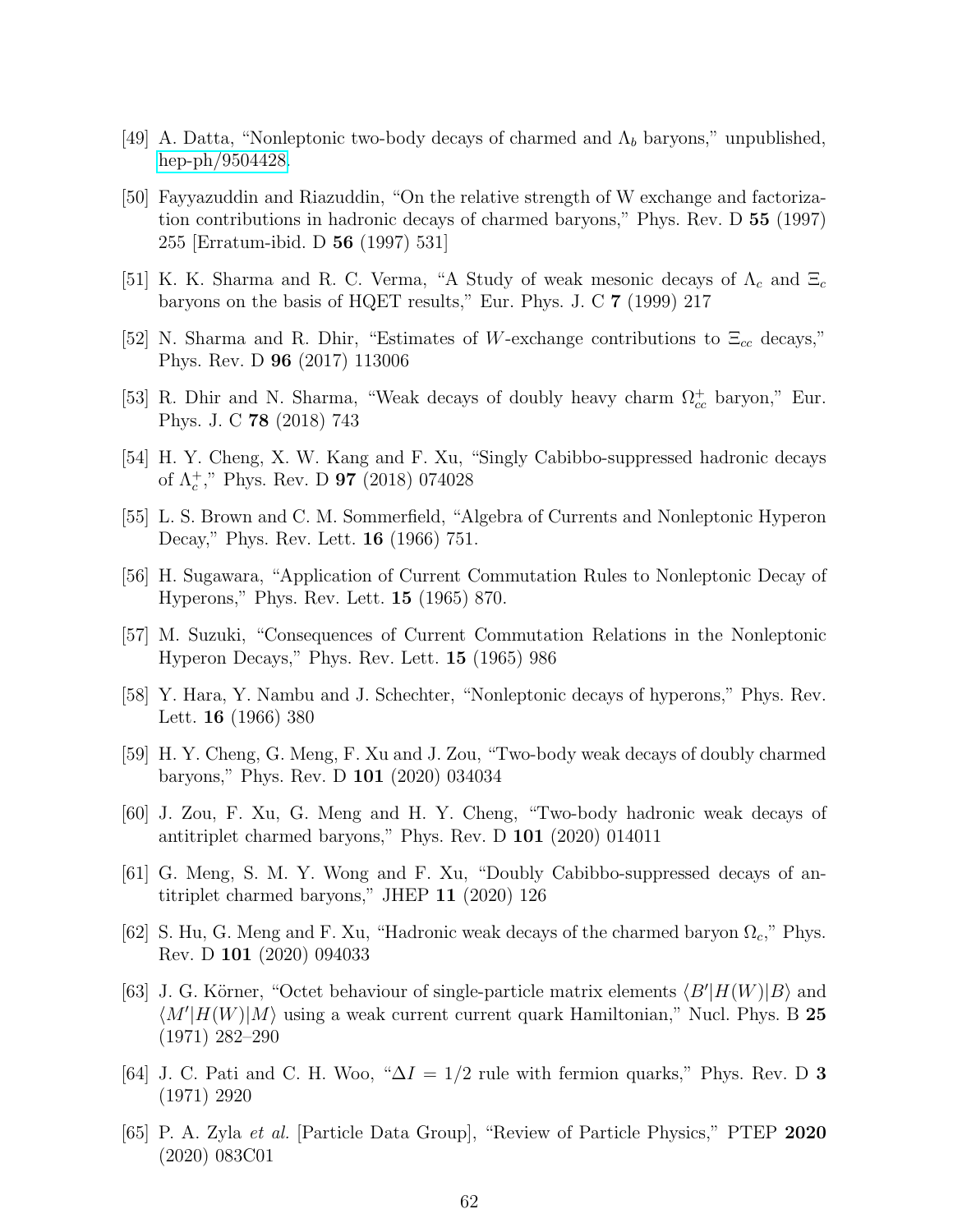- <span id="page-63-1"></span><span id="page-63-0"></span>[66] J. G. Körner, M. Krämer and D. Pirjol, "Heavy baryons," Prog. Part. Nucl. Phys. 33 (1994) 787
- <span id="page-63-2"></span>[67] A. De Rujula, H. Georgi and S. L. Glashow, "Hadron Masses in a Gauge Theory," Phys. Rev. D 12 (1975) 147.
- <span id="page-63-4"></span>[68] D. B. Lichtenberg, "Unitary Symmetry and Elementary Particles," Second Edition, New York 1978, 294 p
- <span id="page-63-5"></span>[69] T. Feldmann, P. Kroll and B. Stech, "Mixing and decay constants of pseudoscalar mesons," Phys. Rev. D 58 (1998) 114006
- <span id="page-63-3"></span>[70] T. Feldmann, P. Kroll and B. Stech, "Mixing and decay constants of pseudoscalar mesons: The sequel," Phys. Lett. B 449 (1999) 339
- <span id="page-63-6"></span>[71] T. A. Kaeding, "Tables of SU(3) isoscalar factors," Atom. Data Nucl. Data Tabl. 61 (1995) 233
- <span id="page-63-7"></span>[72] M. B. Voloshin, "Weak decays  $\Xi(Q) \to \Lambda(Q) \pi$ ", Phys. Lett. B 476 (2000) 297
- <span id="page-63-8"></span>[73] X. Li and M. B. Voloshin, "Decays  $\Xi_b \to \Lambda_b \pi$  and diquark correlations in hyperons", Phys. Rev. D 90 (2014) 033016
- <span id="page-63-9"></span>[74] S. Faller and T. Mannel, "Light-Quark Decays in Heavy Hadrons," Phys. Lett. B 750 (2015) 653
- [75] H. Y. Cheng, C. Y. Cheung, G. L. Lin, Y. C. Lin, T. M. Yan and H. L. Yu, "Heavy-Flavor-Conserving Hadronic Weak Decays of Heavy Baryons," JHEP 1603 (2016) 028
- <span id="page-63-10"></span>[76] M. B. Voloshin, "Update on splitting of lifetimes of c and b hyperons within the heavy quark expansion and decays  $\Xi_Q \rightarrow \Lambda_Q \pi$ ," Phys. Rev. D 100 (2019) 114030
- <span id="page-63-11"></span>[77] T. Gutsche, M. A. Ivanov, J. G. K¨orner, V. E. Lyubovitskij and Z. Tyulemissov, "Ab initio three-loop calculation of the W-exchange contribution to nonleptonic decays of double charm baryons," Phys. Rev. D 99 (2019) 056013
- <span id="page-63-12"></span>[78] R. H. Li, J. J. Hou, B. He and Y. R. Wang, "Weak Decays of Doubly Heavy Baryons:  $\mathcal{B}_{cc} \to \mathcal{B}D^{(*)}$ ," Chinese Physics. C45 043108 (2021)
- <span id="page-63-13"></span>[79] M. K. Gaillard and B. W. Lee, " $\Delta I = 1/2$  Rule for Nonleptonic Decays in Asymptotically Free Field Theories," Phys. Rev. Lett. 33 (1974) 108
- <span id="page-63-14"></span>[80] G. Altarelli and L. Maiani, "Octet Enhancement of Nonleptonic Weak Interactions in Asymptotically Free Gauge Theories," Phys. Lett. B 52 (1974) 351–354
- <span id="page-63-15"></span>[81] B. W. Lee, "Transformation Properties of Nonleptonic Weak Interactions," Phys. Rev. Lett. 12 (1964) 83–86
- <span id="page-63-16"></span>[82] H. Sugawara, "A New Triangle Relation for Nonleptonic Hyperon Decay Amplitudes as a Consequence of the Octet Spurion and the R Symmetry," Prog. Theor. Phys. 31 (1964) 213–221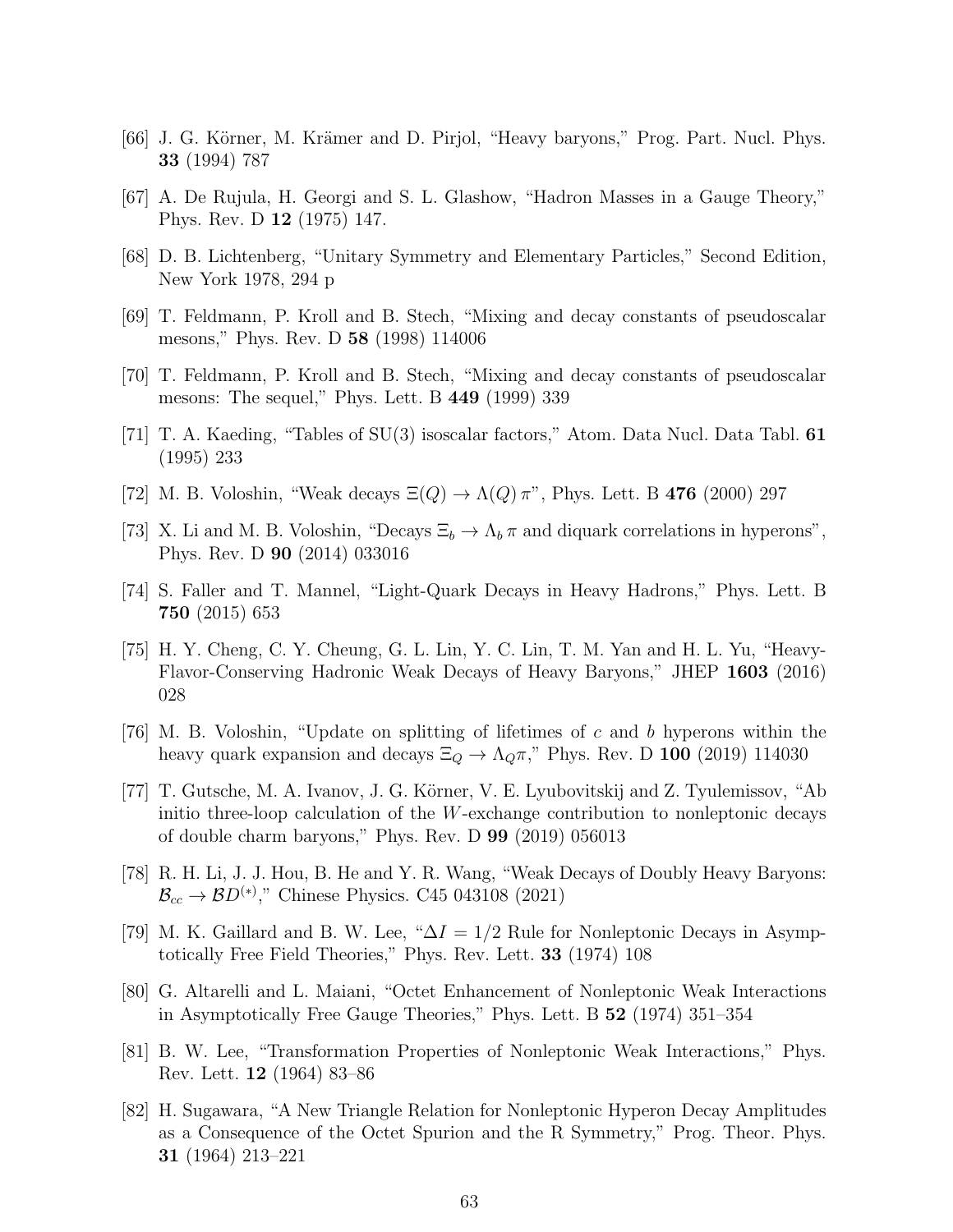- <span id="page-64-0"></span>[83] R. M. Wang, M. Z. Yang, H. B. Li and X. D. Cheng, "Testing SU(3) Flavor Symmetry in Semileptonic and Two-body Nonleptonic Decays of Hyperons," Phys. Rev. D 100 (2019) 076008
- <span id="page-64-2"></span><span id="page-64-1"></span>[84] S. Weinberg, "Dynamical approach to current algebra," Phys. Rev. Lett. 18 (1967) 188–191
- <span id="page-64-3"></span>[85] J. D. Bjorken and M. Nauenberg, "Current Algebra," Ann. Rev. Nucl. Part. Sci. 18 (1968) 229–264
- <span id="page-64-4"></span>[86] R. E. Marshak, Riazuddin and C. R. Ryan, *Theory of Weak Interactions in Particle Physics*, Wiley, New York, 1969
- <span id="page-64-5"></span>[87] M. Gronau, "Nonleptonic hyperon decays in a current current quark model," Phys. Rev. D 5 (1972) 118–124 [Erratum-ibid. D 5 (1972) 1877]
- <span id="page-64-6"></span>[88] F. Hussain and M. Scadron, "Nonleptonic Weak Decays of Charmed Baryons," Nuovo Cim. A 79 (1984) 248
- <span id="page-64-7"></span>[89] F. Hussain and K. Khan, "Current Algebra and Nonleptonic Weak Decays of Charmed Baryons," Nuovo Cim. A 88 (1985) 213
- [90] D. Ebert and W. Kallies, "Bag Model Matrix Elements of the Parity Violating Weak Hamiltonian for Charmed Baryons," Yad. Fiz. 40 (1984) 1250–1255 [Sov. J. Nucl. Phys. 40, 794 (1984)]
- <span id="page-64-8"></span>[91] H. Y. Cheng, "Contributions of Parity Violating Baryon Matrix Elements to Nonleptonic Charmed Baryon Decays," Z. Phys. C 29 (1985) 453–458
- <span id="page-64-14"></span>[92] M. Ablikim *et al.* [BESIII Collaboration], "Measurements of absolute branching fractions for  $\Lambda_c^+ \to \Xi^0 K^+$  and  $\Xi(1530)^0 K^+$ ," Phys. Lett. B **783** (2018) 200
- <span id="page-64-9"></span>[93] H. Y. Cheng, C. Y. Cheung, G. L. Lin, Y. C. Lin, T. M. Yan and H. L. Yu, "Heavy flavor conserving nonleptonic weak decays of heavy baryons," Phys. Rev. D 46 (1992) 5060.
- <span id="page-64-10"></span>[94] F. Hussain and J. G. Körner, "Semileptonic charm baryon decays in the relativistic spectator quark model," Z. Phys. C 51 (1991) 607–614
- <span id="page-64-11"></span>[95] F. Hussain, J. G. Körner, M. Krämer and G. Thompson, "On heavy baryon decay form-factors," Z. Phys. C 51 (1991) 321–328
- <span id="page-64-12"></span>[96] F. Hussain, D. S. Liu, M. Krämer, J. G. Körner and S. Tawfiq, "General analysis of weak decay form-factors in heavy to heavy and heavy to light baryon transitions," Nucl. Phys. B 370 (1992) 259–277
- <span id="page-64-13"></span>[97] R. Perez-Marcial, R. Huerta, A. Garcia and M. Avila-Aoki, "Predictions for Semileptonic Decays of Charm Baryons. 2. Nonrelativistic and MIT Bag Quark Models," Phys. Rev. D 40 (1989) 2955 [Erratum-ibid. D 44 (1991) 2203].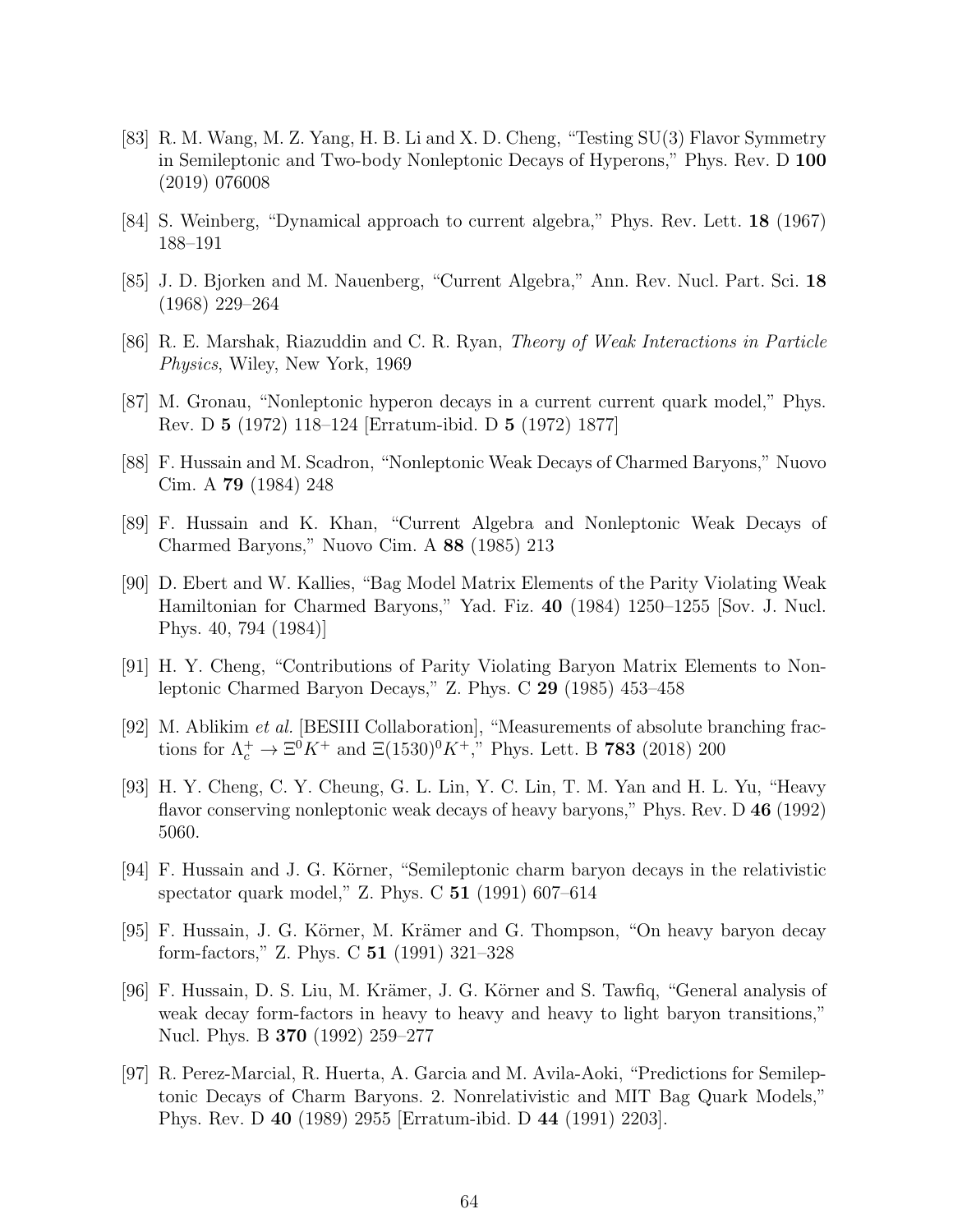- <span id="page-65-0"></span>[98] T. Gutsche, M. A. Ivanov, J. G. Körner, V. E. Lyubovitskij and P. Santorelli, "Heavyto-light semileptonic decays of  $\Lambda_b$  and  $\Lambda_c$  baryons in the covariant confined quark model," Phys. Rev. D 90 (2014) 114033 [Erratum-ibid. D 94 (2016) 059902]
- <span id="page-65-1"></span>[99] T. Gutsche, M. A. Ivanov, J. G. Körner, V. E. Lyubovitskij and P. Santorelli, "Semileptonic decays  $\Lambda_c^+ \to \Lambda \ell^+ \nu_\ell$  ( $\ell = e, \mu$ ) in the covariant quark model and comparison with the new absolute branching fraction measurements of Belle and BESIII," Phys. Rev. D 93 (2016) 034008
- <span id="page-65-2"></span>[100] T. Gutsche, M. A. Ivanov, J. G. Körner and V. E. Lyubovitskij, "Nonleptonic twobody decays of single heavy baryons  $\Lambda_Q$ ,  $\Xi_Q$ , and  $\Omega_Q$  ( $Q = b, c$ ) induced by W emission in the covariant confined quark model," Phys. Rev. D 98 (2018) 074011
- <span id="page-65-4"></span><span id="page-65-3"></span>[101] R. N. Faustov and V. O. Galkin, "Semileptonic decays of  $\Lambda_c$  baryons in the relativistic quark model," Eur. Phys. J. C 76 (2016) 628
- <span id="page-65-5"></span>[102] R. N. Faustov and V. O. Galkin, "Semileptonic  $\Xi_c$  baryon decays in the relativistic quark model," Eur. Phys. J. C 79 (2019) 695
- [103] M. Pervin, W. Roberts and S. Capstick, "Semileptonic decays of heavy lambda baryons in a quark model," Phys. Rev. C 72 (2005) 035201
- <span id="page-65-6"></span>[104] M. Pervin, W. Roberts and S. Capstick, "Semileptonic decays of heavy omega baryons in a quark model," Phys. Rev. C 74 (2006) 025205
- <span id="page-65-8"></span><span id="page-65-7"></span>[105] Y. L. Liu, M. Q. Huang and D. W. Wang, "Improved analysis on the semi-leptonic decay  $\Lambda_c \to \Lambda l^+ \nu$  from QCD light-cone sum rules," Phys. Rev. D **80** (2009) 074011
- [106] K. Azizi, M. Bayar, Y. Sarac and H. Sundu, "Semileptonic Lambda(b,c) to Nucleon Transitions in Full QCD at Light Cone," Phys. Rev. D 80 (2009) 096007
- <span id="page-65-9"></span>[107] K. Azizi, Y. Sarac and H. Sundu, "Light cone QCD sum rules study of the semileptonic heavy  $\Xi_Q$  and  $\Xi_Q'$  transitions to  $\Xi$  and  $\Sigma$  baryons," Eur. Phys. J. A 48 (2012) 2
- <span id="page-65-10"></span>[108] H. H. Duan, Y. L. Liu and M. Q. Huang, "Semileptonic Decay of  $\Omega_c^0 \to \Xi^- l^+ \nu_l$  from Light-Cone Sum Rules," Eur. Phys. J. C 81 (2021) 168
- <span id="page-65-11"></span>[109] Z. X. Zhao, "Weak decays of heavy baryons in the light-front approach," Chin. Phys. C 42 (2018) 093101
- <span id="page-65-12"></span>[110] Z. X. Zhao, "Semi-leptonic form factors of  $\Xi_c \to \Xi$  in QCD sum rules," [arXiv:2103.09436](http://arxiv.org/abs/2103.09436) [hep-ph].
- <span id="page-65-13"></span>[111] Q. A. Zhang *et al.*, "First lattice QCD calculation of semileptonic decays of charmedstrange baryons  $\Xi_c$ <sup>\*</sup>," Chin. Phys. C 46 (2022) 011002
- <span id="page-65-14"></span>[112] F. Hussain, J. G. Körner and S. Tawfiq, "One pion transitions between heavy baryons in the constituent quark model," Phys. Rev. D 61 (2000) 114003